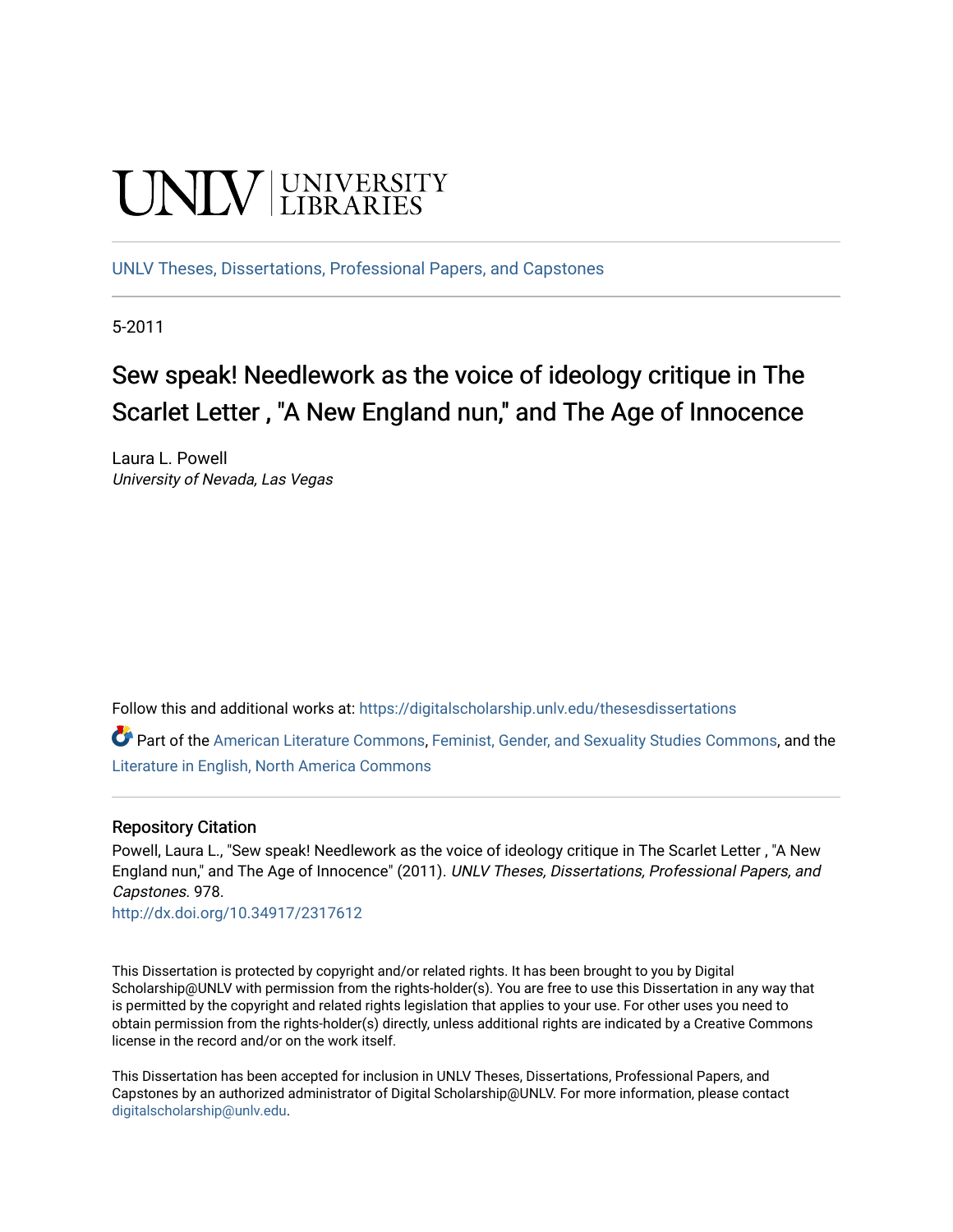# SEW SPEAK! NEEDLEWORK AS THE VOICE OF IDEOLOGY CRITIQUE IN *THE SCARLET LETTER,* "A NEW ENGLAND NUN," AND *THE AGE OF INNOCENCE*

by

Laura L. Powell

Bachelor of Arts University of New Mexico 2003

Master of Arts University of Chicago 2005

A dissertation submitted in partial fulfillment of the requirements for the

> **Doctor of Philosophy in English Department of English School of Liberal Arts**

**Graduate College University of Nevada, Las Vegas May 2011**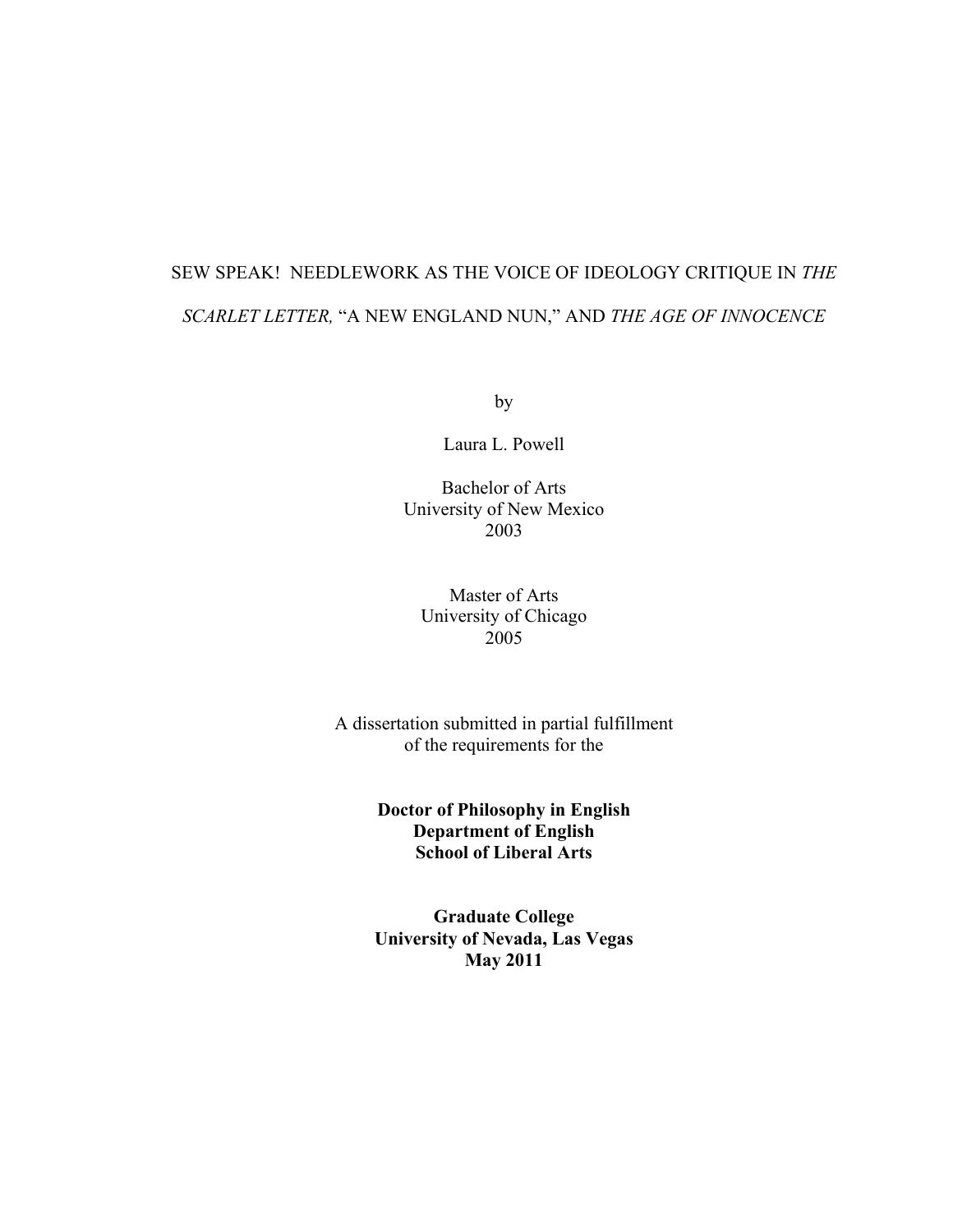Copyright by Laura L Powell 2011 All Rights Reserved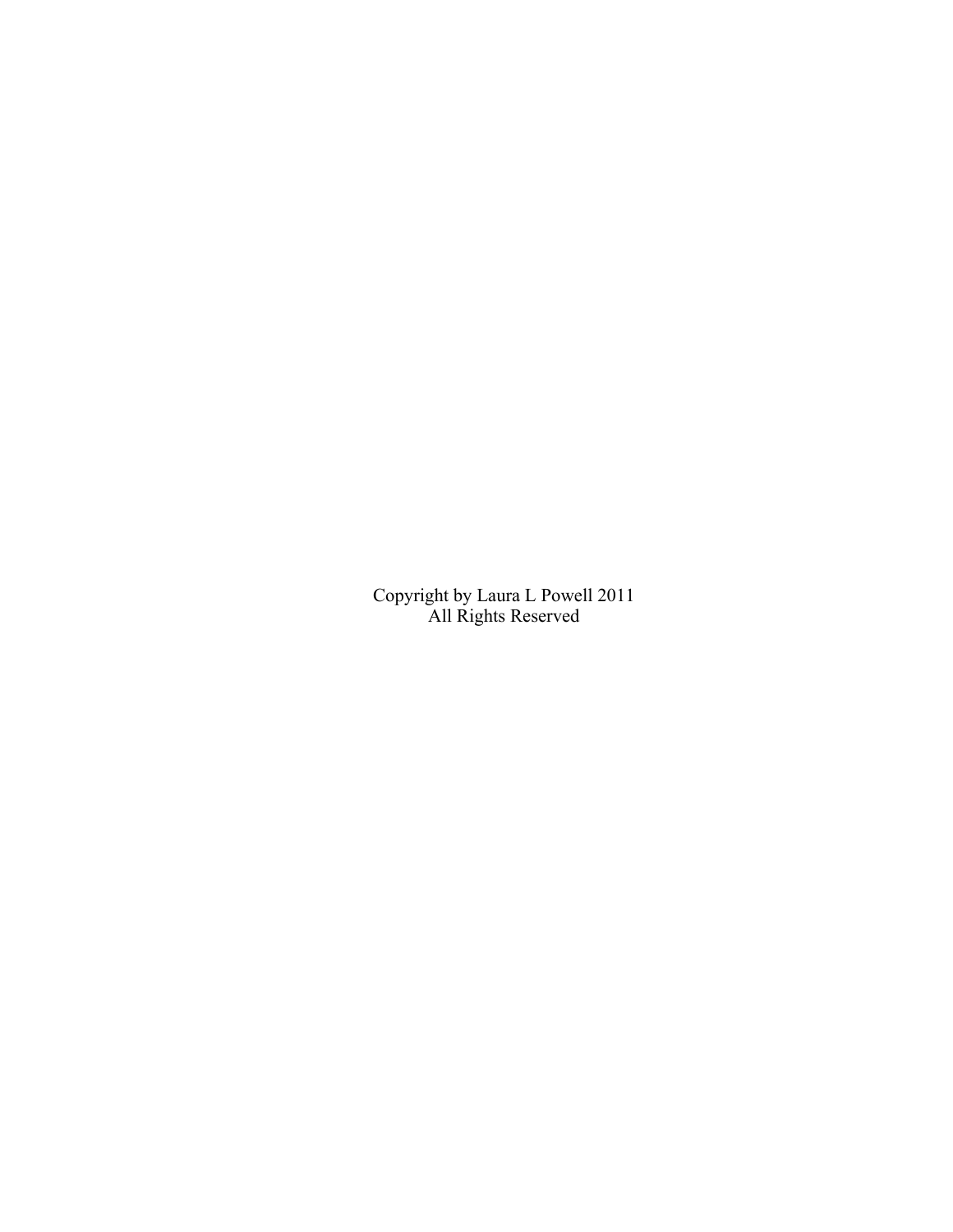

### THE GRADUATE COLLEGE

We recommend the dissertation prepared under our supervision by

## **Laura L. Powell**

entitled

## **Sew Speak! Needlework as the Voice of Ideology Critique in The Scarlet Letter , "A New England Nun," and The Age of Innocence**

be accepted in partial fulfillment of the requirements for the degree of

## **Doctor of Philosophy in English**

Department of English

Joseph McCullough, Committee Chair

Darlene Unrue, Committee Member

Evelyn Gajowski, Committee Member

Joanne Goodwin, Graduate Faculty Representative

Ronald Smith, Ph. D., Vice President for Research and Graduate Studies and Dean of the Graduate College

**May 2011**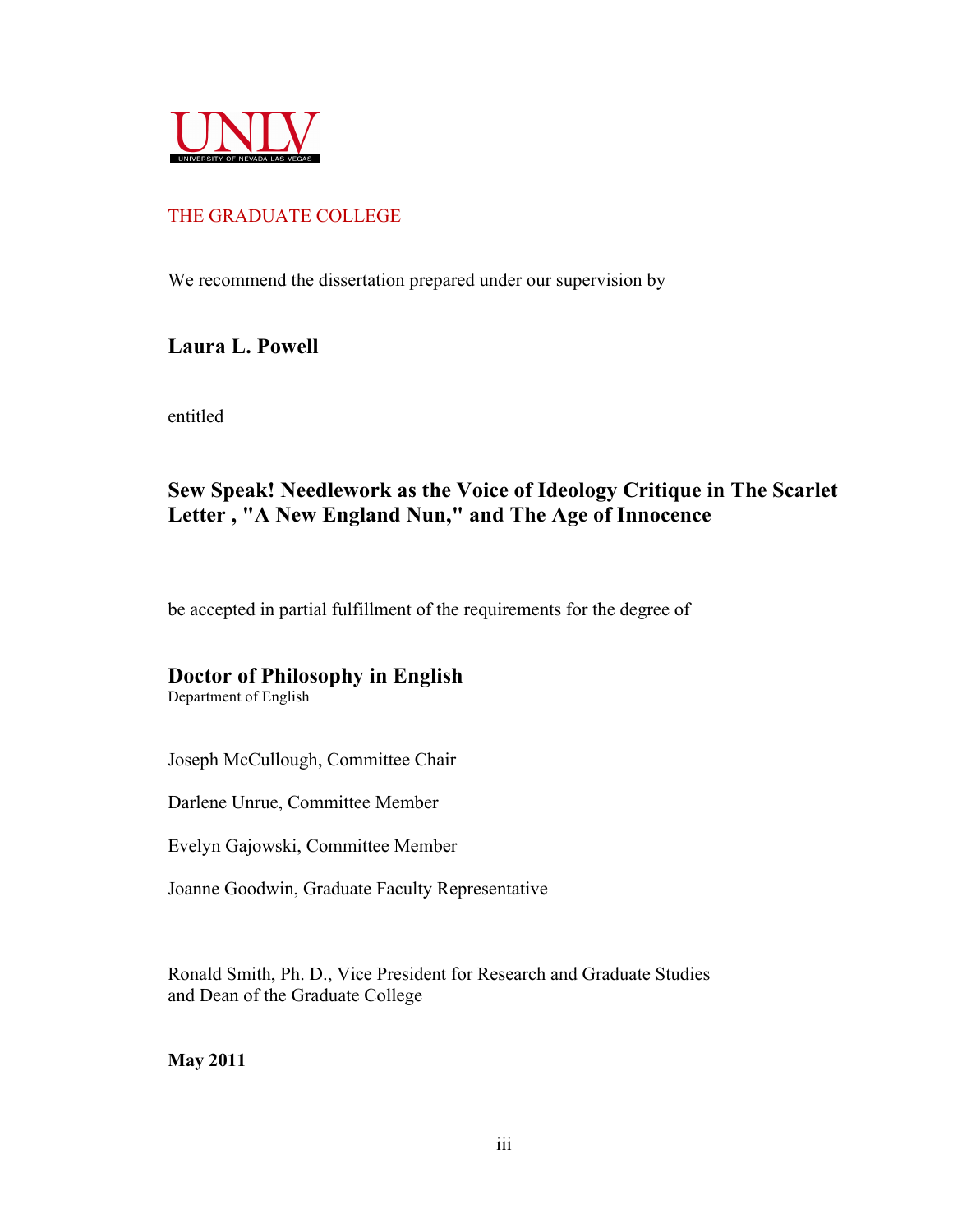#### ABSTRACT

#### **Sew Speak! Needlework as the Voice of Ideology Critique in** *The Scarlet Letter,* **"A New England Nun," and** *The Age of Innocence*

by

Laura L. Powell

Dr. Joseph McCullough, Examination Committee Chair Distinguished Professor of English University of Nevada, Las Vegas

In the Nineteenth Century, needlework, and embroidery in particular, became a signifier of feminine identity. Needlework was such a significant part of women's lives and so integral to the construction of femininity in nineteenth-century America that both pictoral and narrative art demonstrate numerous representations of women embroidering. The sheer volume of these representations in the Nineteenth Century suggests that the practice of embroidery provides a way of speaking for women—a representation of the voice of subjectivity silenced by patriarchal ideology. Because needlework serves as a signifier of ideal femininity, it provides uniquely fruitful and previously unexplored opportunities for investigating how women negotiated with the constraints of ideal femininity, especially as represented in fiction. Indeed, needlework in Nathaniel Hawthorne's *The Scarlet Letter*, Mary Wilkins Freeman's "A New England Nun," and Edith Wharton's *The Age of Innocence* reveals a character at odds with patriarchal ideology. In each of these three texts, the representation of the embroidering woman— Hester Prynne, Louisa Ellis, and May Welland—not only reveals the "falseness" of the gender ideology constructed around her but also suggests that the practice of embroidery in fiction serves to critique that ideology, opening a space of possibility in which women can negotiate their participation in or refusal of the ideological constraints of gender.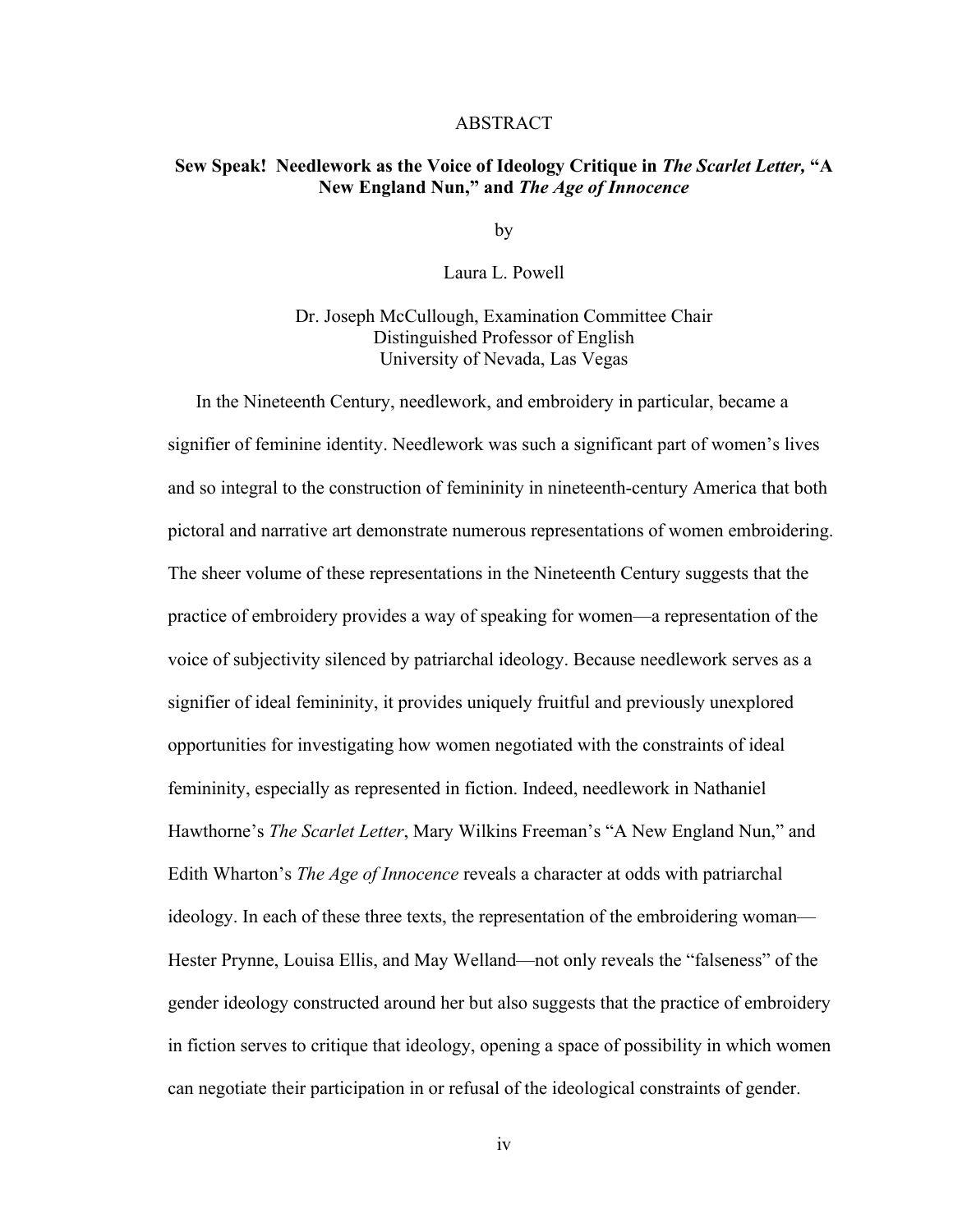# TABLE OF CONTENTS

|  | CHAPTER II: EMBROIDERY, THE VOICE OF IDEOLOGY CRITIQUE, AND<br>THE CREATION OF THE "BAD" FEMALE SUBJECT IN THE    |  |
|--|-------------------------------------------------------------------------------------------------------------------|--|
|  | CHAPTER III: "SENSELESS OLD MAIDEN WAYS": REJECTING THE IDEAL                                                     |  |
|  | CHAPTER IV: "THE PRODUCT OF THE SYSTEM?": MAY WELLAND'S<br><b>EMBROIDERY AS THE SILENCING OF WOMEN'S AGENCY90</b> |  |
|  |                                                                                                                   |  |
|  |                                                                                                                   |  |
|  |                                                                                                                   |  |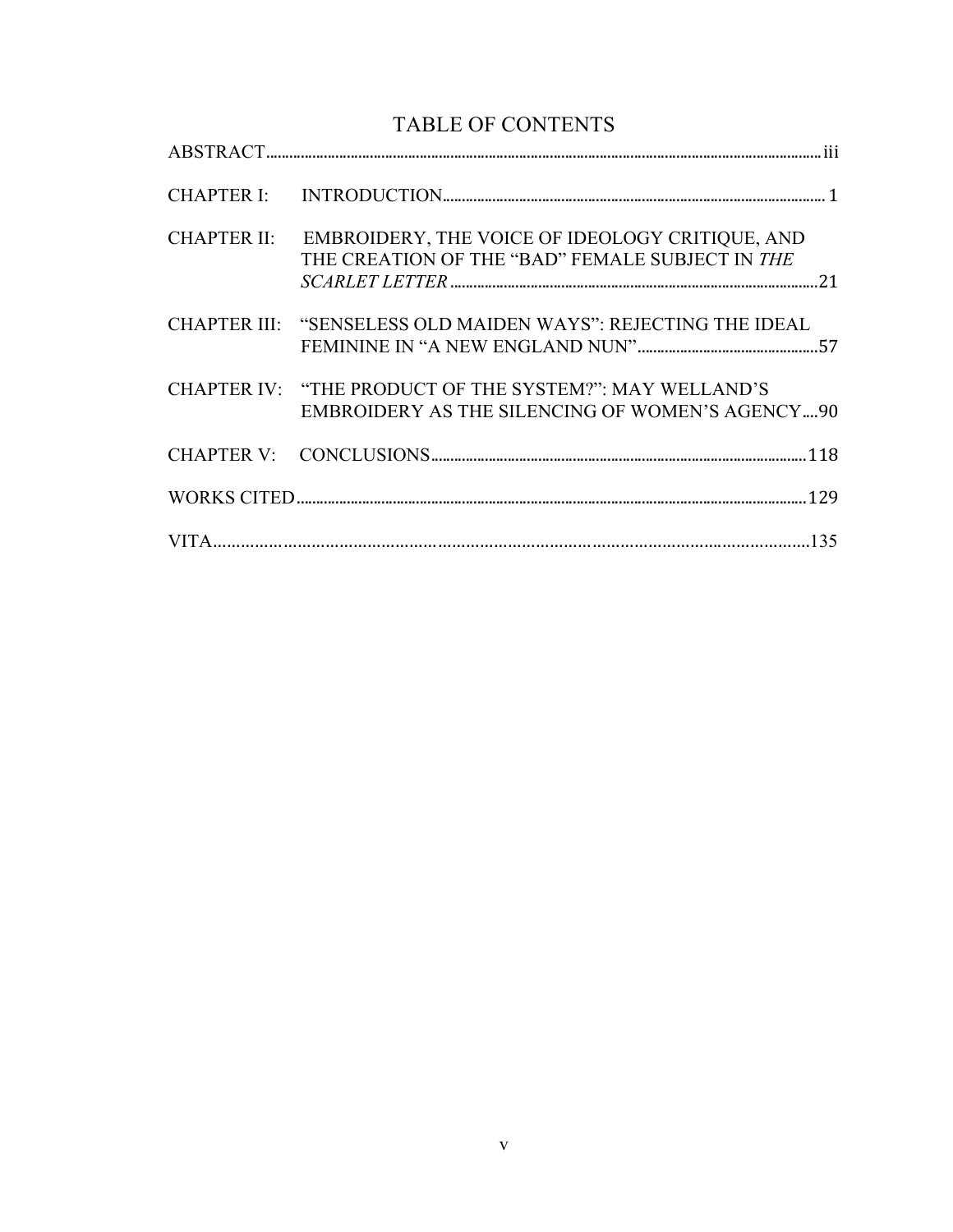#### CHAPTER I

#### **INTRODUCTION**

Few contemporary American women will learn how to wield a needle. Fewer still will appreciate the artistry that can emerge from the needle held in a skilled and fanciful hand. Granted, certain types of needlework have experienced cultural revivals, and it was not too many years ago that knitting, for example, was popular among certain groups of women. Embroidery has not yet experienced such a resurgence of popularity, and even if it should, its importance in the daily lives of American women and girls will likely never reemerge. Prior to the Twentieth Century, however, embroidery formed an integral part of many American women's lives. In fact, needlework in the Nineteenth Century, and embroidery in particular, became synonymous with femininity, a signifier of feminine identity.

Needlework was such a significant part of women's lives and so integral to the construction of femininity in nineteenth-century America that both pictoral and narrative art demonstrate numerous representations of women embroidering.<sup>1</sup> The sheer volume of these representations in the nineteenth-century suggests, moreover, that the practice of embroidery "says" something about the ways in which femininity was being constructed. Investigations into material culture, in fact, have become important places for scholars to gather information about a society's ideology, and embroidery provides ample "material" for examining gender ideology since sewing, as Mary C. Beaudry points out, is "universally associated with women" (2). Despite its status as a "universal" signifier of women and femininity, and despite its frequent inclusion in the representational arts, however, there does not exist a large body of scholarship on representations of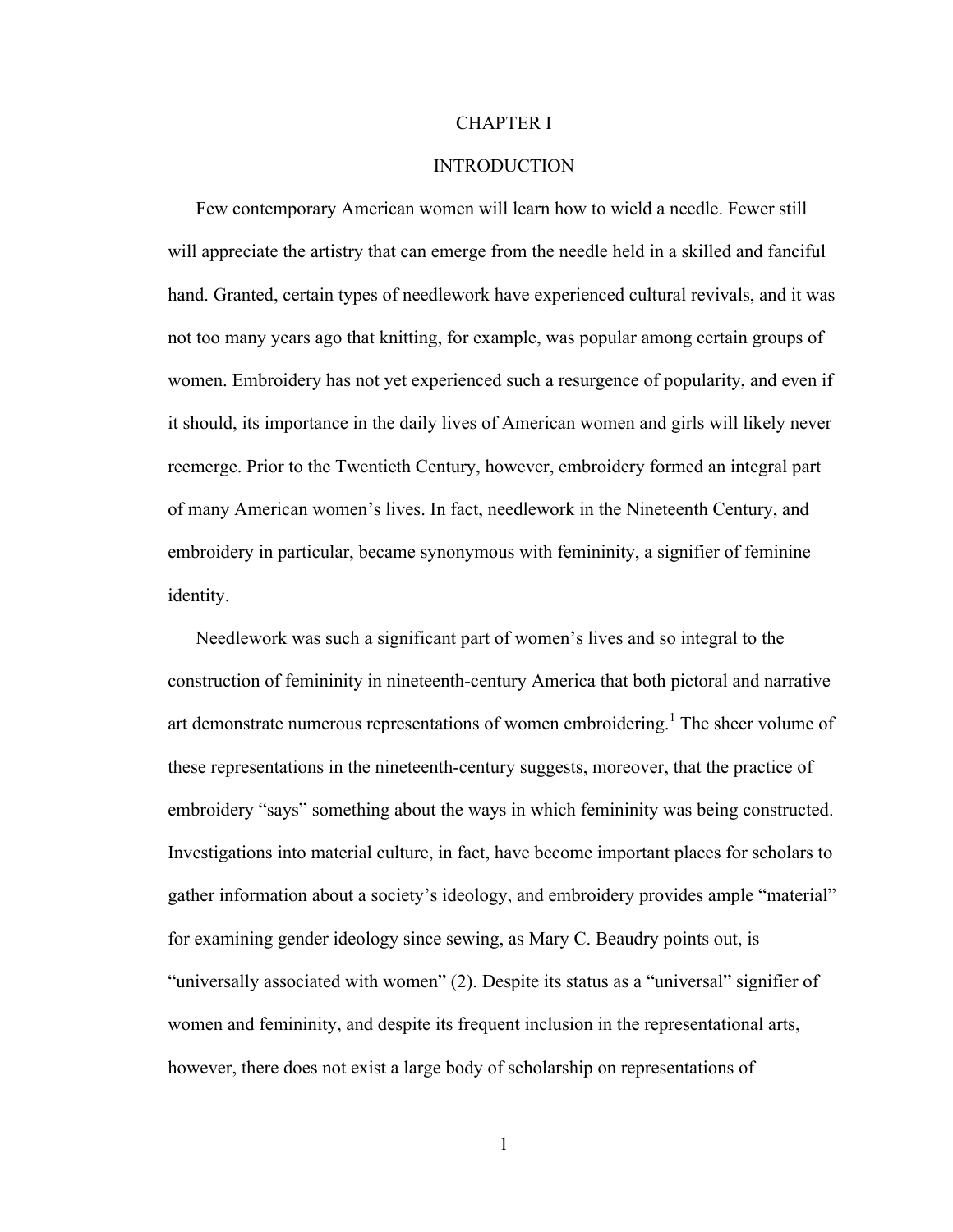embroidery in the arts. There is no work of scholarship, moreover, that provides a close examination of the representation of embroidery in American fiction. I do not propose to provide a sweeping study of fictional representations of women embroidering, for while such a work would surely provide invaluable insight into the ways that fiction, material culture, and gender ideology in America intersect and interrelate, it is beyond the scope of my study to undertake a project of that magnitude. Rather, I will look closely at three works of American fiction—Nathaniel Hawthorne's *The Scarlet Letter*, Mary Wilkins Freeman's "A New England Nun," and Edith Wharton's *The Age of Innocence—*in which embroidery not only forms a conspicuous part of the narrative but also reveals a character at odds with ideology. For in each of these three texts, I will argue, the representation of the embroidering woman—Hester Prynne, Louisa Ellis, May Welland—not only reveals the "falseness" of the gender ideology constructed around her but also suggests that the practice of embroidery in fiction serves to critique that ideology, opening a space of possibility in which women can negotiate their participation in or refusal of the ideological constraints of gender.

Gender, as we know, is a socially constructed idea based in the particular ideology that informs a given society.<sup>2</sup> But the image of a woman at her embroidery represents a paradox in the formation of the female subject as constructed by the "ruling ideology," which in America is patriarchy.<sup>3</sup> On the one hand, embroidery, indeed needlework in general, symbolizes the Feminine Ideal. $<sup>4</sup>$  Many other activities, certainly, symbolize this</sup> ideal as well. Indeed, the image of a woman bent over a hot stove cooking dinner for her brood or the image of a woman patiently nursing a sick loved one also represents the Feminine Ideal, demonstrating characteristics considered "naturally" feminine like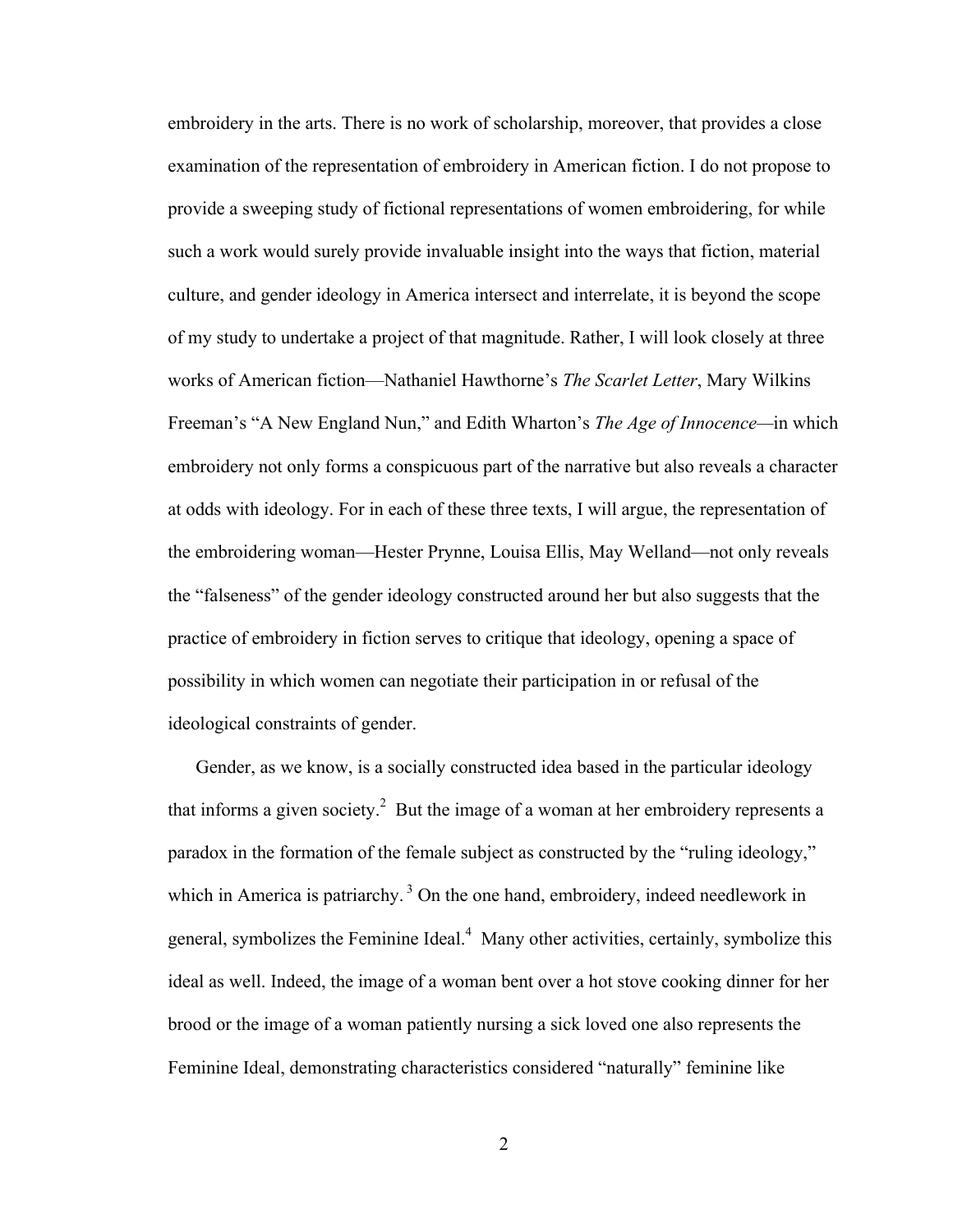nurturing, compassion, passivity, or selflessness. Yet needlework, especially embroidery even today tends to signify the female gender. Since the early 1980s, there have been several works written defining the relationship between embroidery and the Feminine Ideal. Laurel Thatcher Ulrich, for example, in her book *Good Wives: Image and Reality in the Lives of Women in Northern New England, 1650-1750*, traces the development of the Feminine Ideal in colonial New England, arguing that the "narrowing of [domestic] roles was accompanied by a heightening of the ceremonial meaning of housekeeping, a phenomenon which historians can glimpse in increased attention to the rituals of the table and the garden, but especially in needlework" (76). Embroidery in particular Ulrich claims became more and more a symbolic representation of the Feminine Ideal (77). Additionally, Roszika Parker discusses how "[e]mbroidery has become indelibly associated with stereotypes of femininity," signifying the "passive, powerless woman just waiting to be selected" (2) in her book *The Subversive Stitch: Embroidery and the Making of the Feminine*. Finally, in her 2006 book *Findings: The Material Culture of Needlework and Sewing*, Mary C. Beaudry locates the emergence of the association of embroidery with femininity within the historical context of the Renaissance when "embroidery was used to inculcate femininity in young girls" (4). Since that time, Beaudry shows, embroidery has become inextricably linked with the ideal feminine so that "Artistic and popular images of women, alone or in groups, occupied contentedly and industriously at their sewing or needlework, along with histories of needlework and sewing tools, have created a lasting impression of sewing as the ultimate feminine domestic art" (169). On the other hand, however, embroidery symbolizes an "autonomy" that stands distinctly at odds with dependent, passive, innocently child-like ideal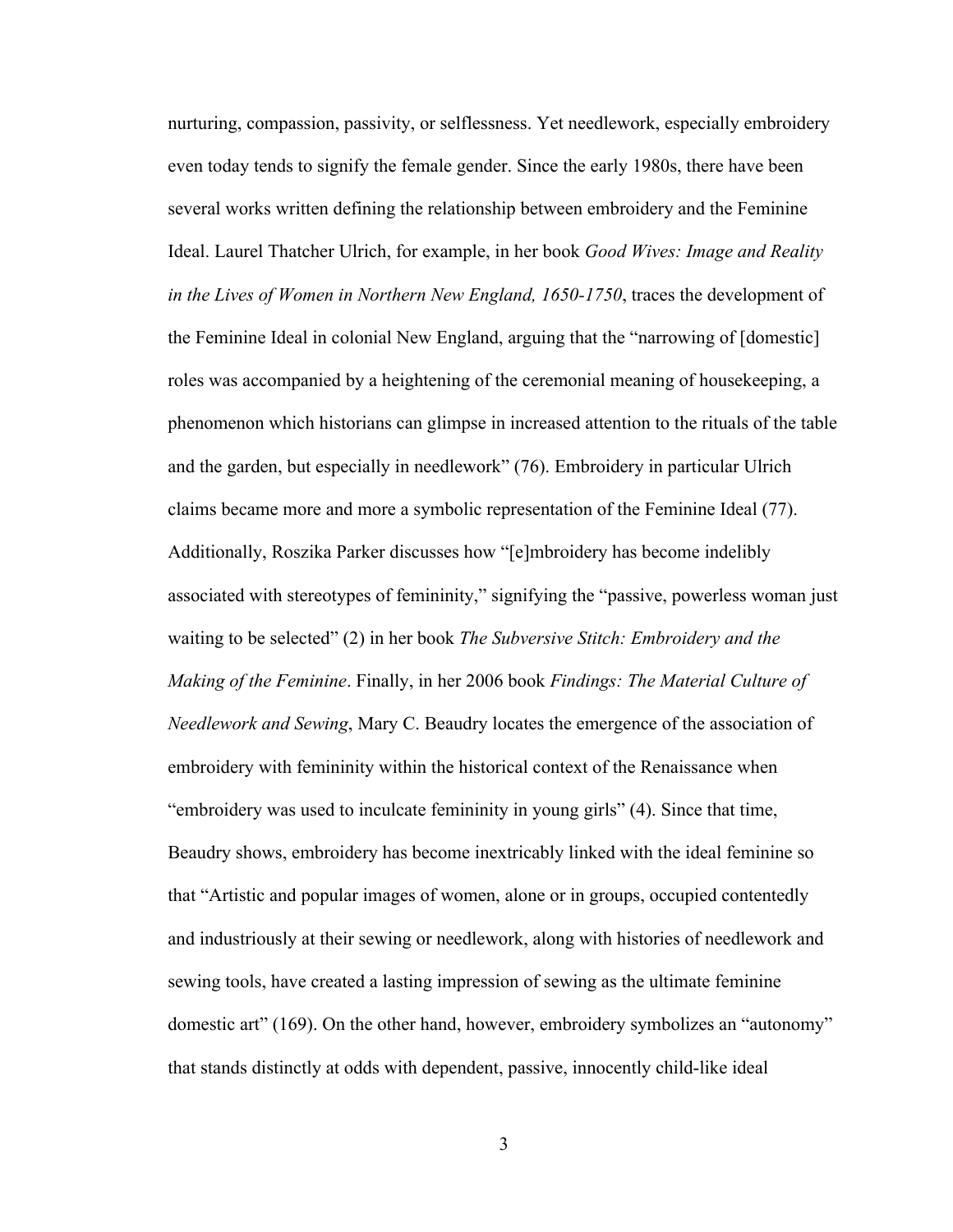femininity advocated by nineteenth-century American standards.

Embroidery has been long held to be synonymous with women and the Feminine Ideal that forms the female experience in America. <sup>5</sup> The American woman's experience has been diverse and complex, and no single work can hope to encompass completely the history and trajectory of that experience. Moreover, because, while women appear frequently in literature but are, as Virginia Woolf shows, "all but absent from history" (24), to literature we must look if we wish to reconstruct that experience. We must, according to Adrienne Rich, "re-vision" women's experiences as represented by literature, meaning women must look again at the ways that women's lives are described in literature of the past in order to recover a more authentic understanding of those women and their experiences than male-dominated scholarship has been able to provide (188-200). Why, one might ask, should we wish to embark on such a project? What value does such an inquiry into the material practice of embroidery hold? How can embroidery offer an interpretive window into the American woman's experience? What might the practice of embroidery say about women's experience in American patriarchy? In what ways does the practice of embroidery relate to patriarchal ideology in America? What can an examination of embroidery as represented in narrative illuminate about American women's history? And, finally, how might an investigation of the material practice of embroidery demonstrate ways in which women "voiced" their critical negotiations with the patriarchal ideology that informs their lives and subjectivities? For embroidery, like other types of material culture, can serve as a kind of voice for women, as a way for them to engage critically with ideology while still appearing to hold themselves true to the Feminine Ideal. In fact, the material practice of embroidery as represented in Nathaniel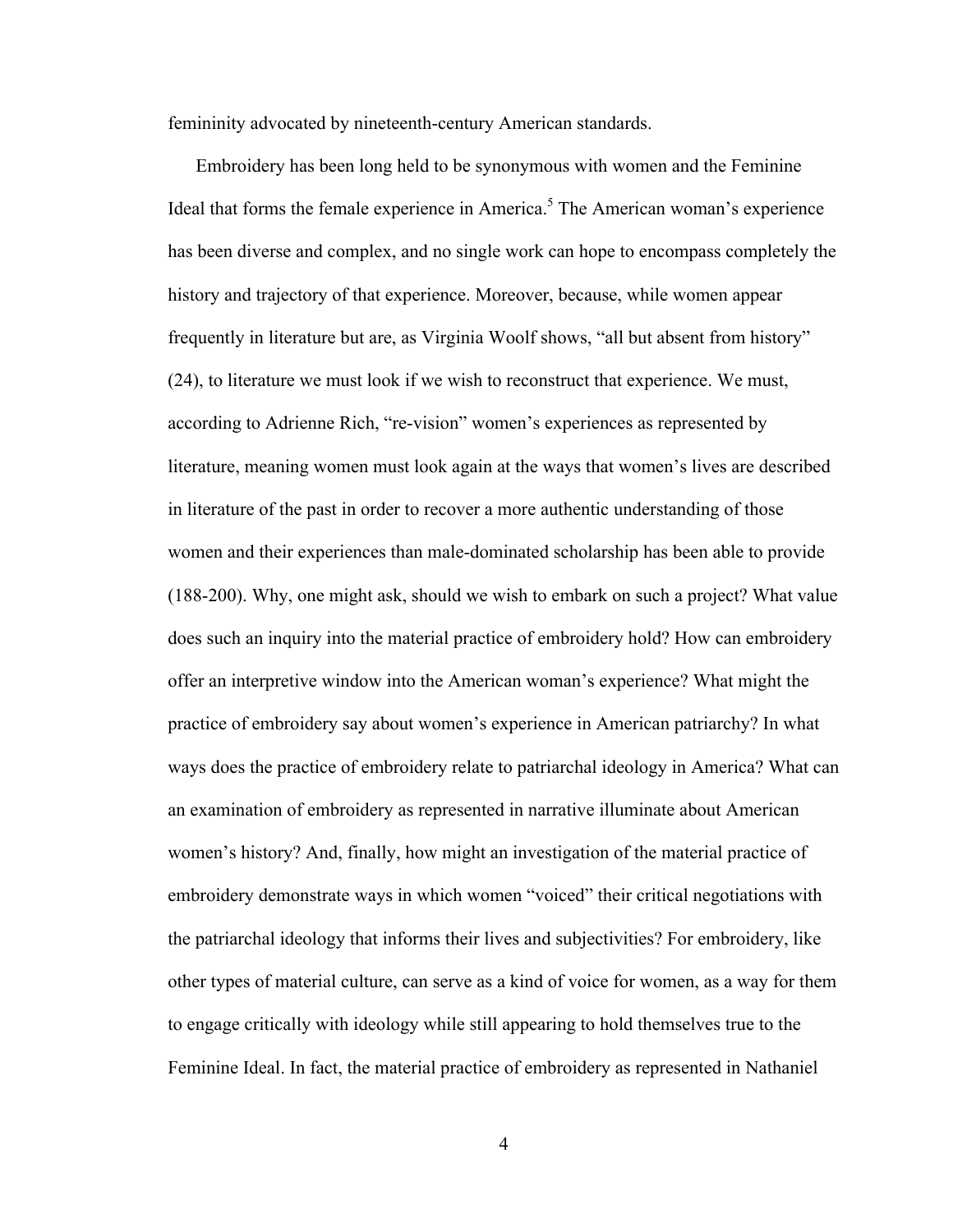Hawthorne's *The Scarlet Letter*, Mary Wilkins Freeman's "A New England Nun," and Edith Wharton's *The Age of Innocence* offers us three distinct visions of American women—Hester Prynne, Louisa Ellis, and May Welland—in the process of negotiating an ideological space at odds with patriarchy, problematizing the Feminine Ideal that embroidery is supposed to symbolize.

Femininity, like gender, is a socially constructed idea based in the particular ideology that informs a given society. But the image of a woman at her embroidery represents a paradox in the formation of the female subject as constructed by the "ruling ideology," which in America is patriarchy. On the one hand, embroidery symbolizes the Feminine Ideal and demonstrated characteristics considered "naturally" feminine like nurturing, compassion, passivity, or selflessness. But on the other hand, embroidery serves to undermine the very Feminine Ideal it represents both in its content and in its creator. In her book *Findings: The Material Culture of Needlework and Sewing*, Mary C. Beaudry tells us that sewing has become "universally associated with women" (2). As Beaudry explains, throughout history,

> activities customarily performed either by men or by women have become associated with and deemed appropriate to members of one sex or the other. Through such customary associations various undertakings and responsibilities have become culturally designated as the "natural" province of one sex or another and therefore integral to the definition of gender identity through designation of gender roles. The processes, settings, tools, and materials employed in an enterprise are metonymically transformed into symbols of sex-specific tasks and so become emblems of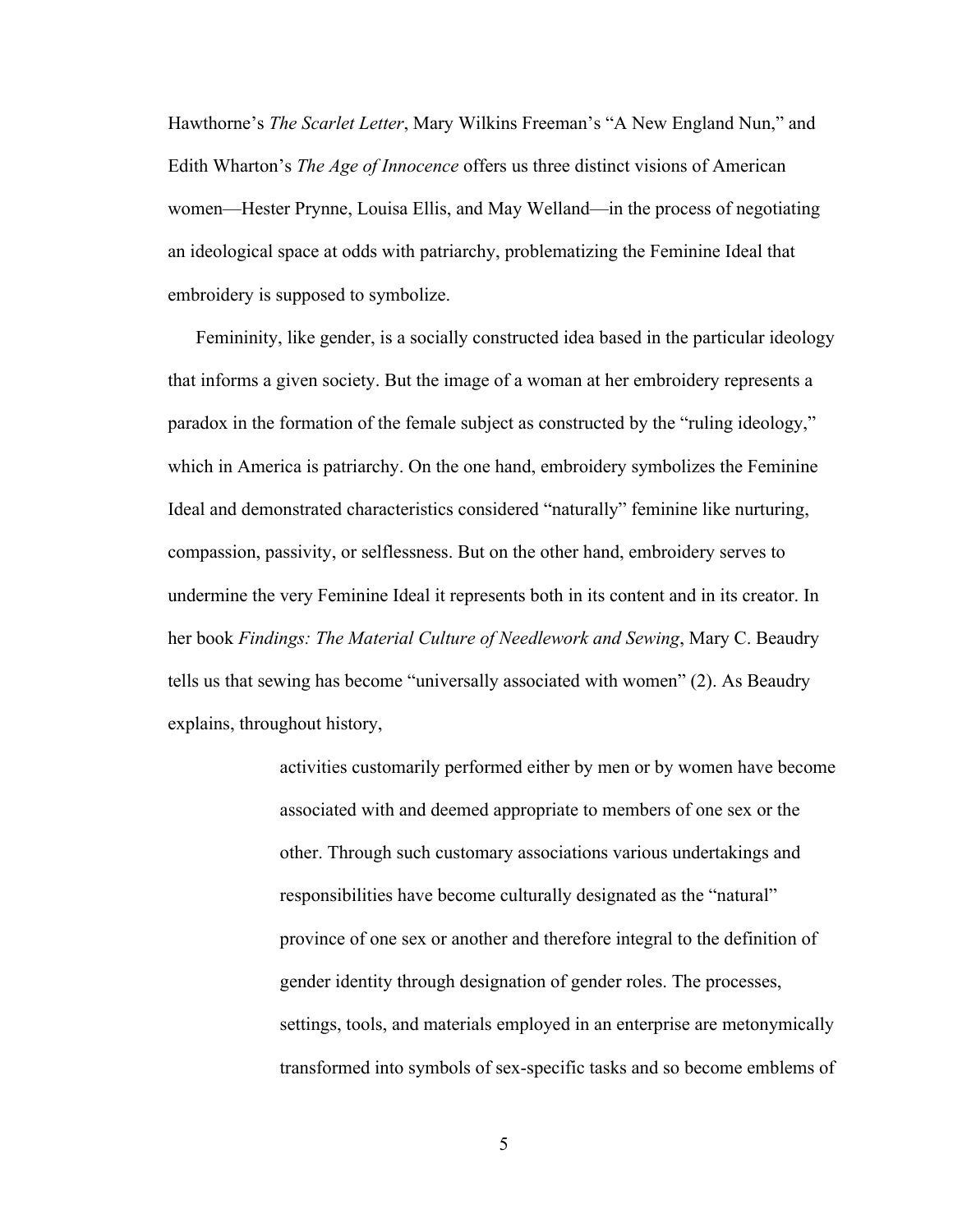gender identity. (2)

Additionally, Roszika Parker explains, "When women embroider, it is seen not as art, but entirely as the expression of femininity" (*The Subversive Stitch* 3). If needlework is an "expression of femininity" that has been "metonymically transformed" into an activity seen as "culturally designated as the 'natural' province" of women, then when we see a woman at her needle, we will immediately "read" femininity onto her, regardless of her placement on the scale of gender identity.<sup>6</sup> The material practice of needlework, then, takes part in the construction of the female gender in American patriarchal ideology. And by the Nineteenth Century, according to Parker, embroidery came to be considered the natural expression of femininity: "Women embroidered because they were naturally feminine and were feminine because they naturally embroidered" (11).

Neither Parker nor Beaudry, though, accept the common but fallacious parallel drawn between "nature and nurture," and in their books they clearly demonstrate the ways in which the activity of embroidery provided women with the ways and means to negotiate the various constructions of ideal femininity to which they were subjected. Parker, for example, points out that embroidery is an art that "represents the beauty of the female imagination" (7), suggesting that embroidery serves as a material representation of a woman's interior consciousness.<sup>7</sup> Indeed, Parker points out, "Embroidery has provided a source of pleasure and power for women, while being indissolubly linked to their powerlessness. Paradoxically, while embroidery was employed to inculcate femininity in women, it also enabled them to negotiate the constraints of femininity" (11). On the one hand, then, the embroidering woman, "Eyes lowered, head bent, shoulders hunched," suggests passivity and subjugation, and her silence might be interpreted as "a silent cry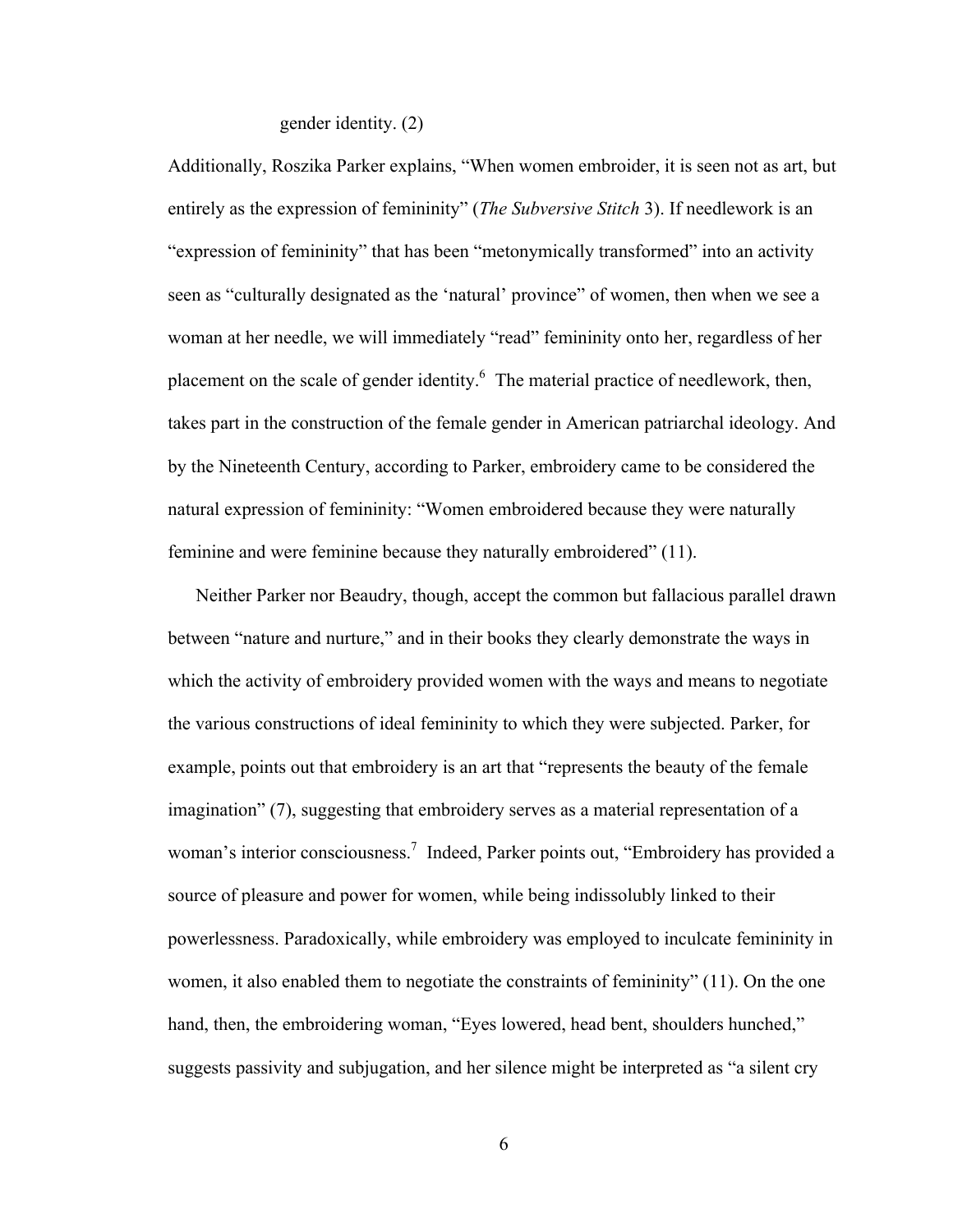for attention," a longing to be interrupted by whatever man might come along; on the other hand, however, "the embroiderer's silence, her concentration also suggests a selfcontainment, a kind of autonomy" (Parker 10). The silent, self-contained embroiderer enmeshes herself in a space of artistic creation where she can explore the meanings of the images and texts that grow from her needle. In fact, Parker says, the content of the embroidered item also serves to indicate the embroiderer's embodiment of—or resistance to—socially constructed femininity. "If the content conformed to the ideal," Parker explains, "it supposedly won the needlewoman love, admiration, and support"  $(12)^8$ . What Parker's quote suggests, moreover, is that if the needlewoman's content did not conform "to the ideal," then it could cause disgust (or apathy or hatred), denigration, and a lack of support. Furthermore, Beaudry explains, embroidering women did not simply accept the ideological construction of femininity imposed upon themselves and their work: "embroidery has provided support and satisfaction for women and has served as a covert means of negotiating the constraints of femininity; women were able to make meanings of their own while overtly living up to the oppressive stereotype of the passive, silent, vain, and frivolous, even seductive needlewoman"  $(5)$ <sup>9</sup>. For Beaudry, then, as for Parker, it is not only the embroiderer's physical posture that indicates the contradictory way in which embroidery constructs femininity but also the meaning she invests into the content of the embroidered work. And if the embroiderer imbues her work with images or text or "meanings" that demonstrate women "negotiating the constraints of femininity," and if femininity is part of socially constructed gender ideology, then the embroidering woman offers us a unique, rich opportunity for examining how women engaged critically with that ideology. What is more, if the practice of embroidery critiques ideology and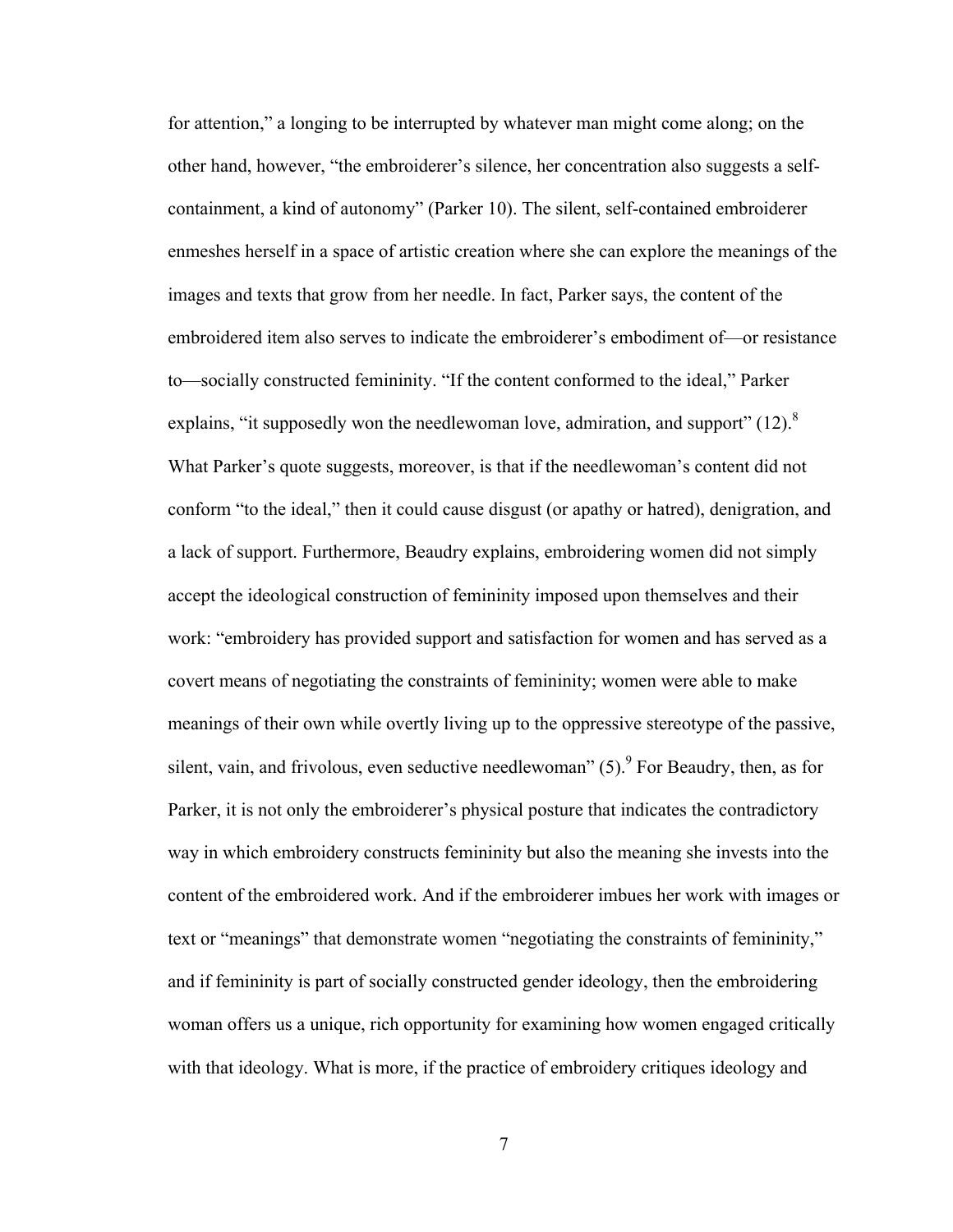reveals it as "false," and if embroidery traditionally signifies femininity, marking one as belonging to a particular gender, then in these three texts, the signifying chain that embroidery sets up becomes dislocated, becoming an unfixed signifier with no transcendent signified.<sup>10</sup>

 The primary ideology with which this paper is concerned is patriarchy, and my methodology here will grow in part out of feminist theory as my primary focus will be on the ways that each of these women negotiates the patriarchal ideology that dictates her life. Since its earliest identifiable theorists, Feminist Scholarship has sought to problematize and change the notion that femininity is natural, innate, and biological, arguing instead that social ideology constructs, or "nurtures," the feminine gender. Gender theory, of which Feminist Theory is a part, in fact establishes the difference between what we call "feminine" or "masculine" behavior, which is based in social norms and practices, and biological sexuality, "male" and "female" physiognomy which is based in biological and physical variations. It is not my purpose to enter into this debate here. A plethora of notable scholars such as Mary Wollstonecraft in *A Vindication of the Rights of Women*, Virginia Woolf in *A Room of One's Own*, Simone de Beauvior in *The Second Sex*, Helene Cixious in *The Laugh of the Medusa,* Luce Irigary in "The Sex Which Is Not One," or Judith Butler in *Imitation and Gender Insubordination*, have written convincingly and eloquently on the subject. Hence, my project relies upon my belief that femininity is, indeed, a social construction rather than a biological predisposition, and I accept the division between gender and sexuality.

Yet I am also concerned with theories of ideology and the ways in which subjects participate in, or refuse to participate in, the various ideologies surrounding them.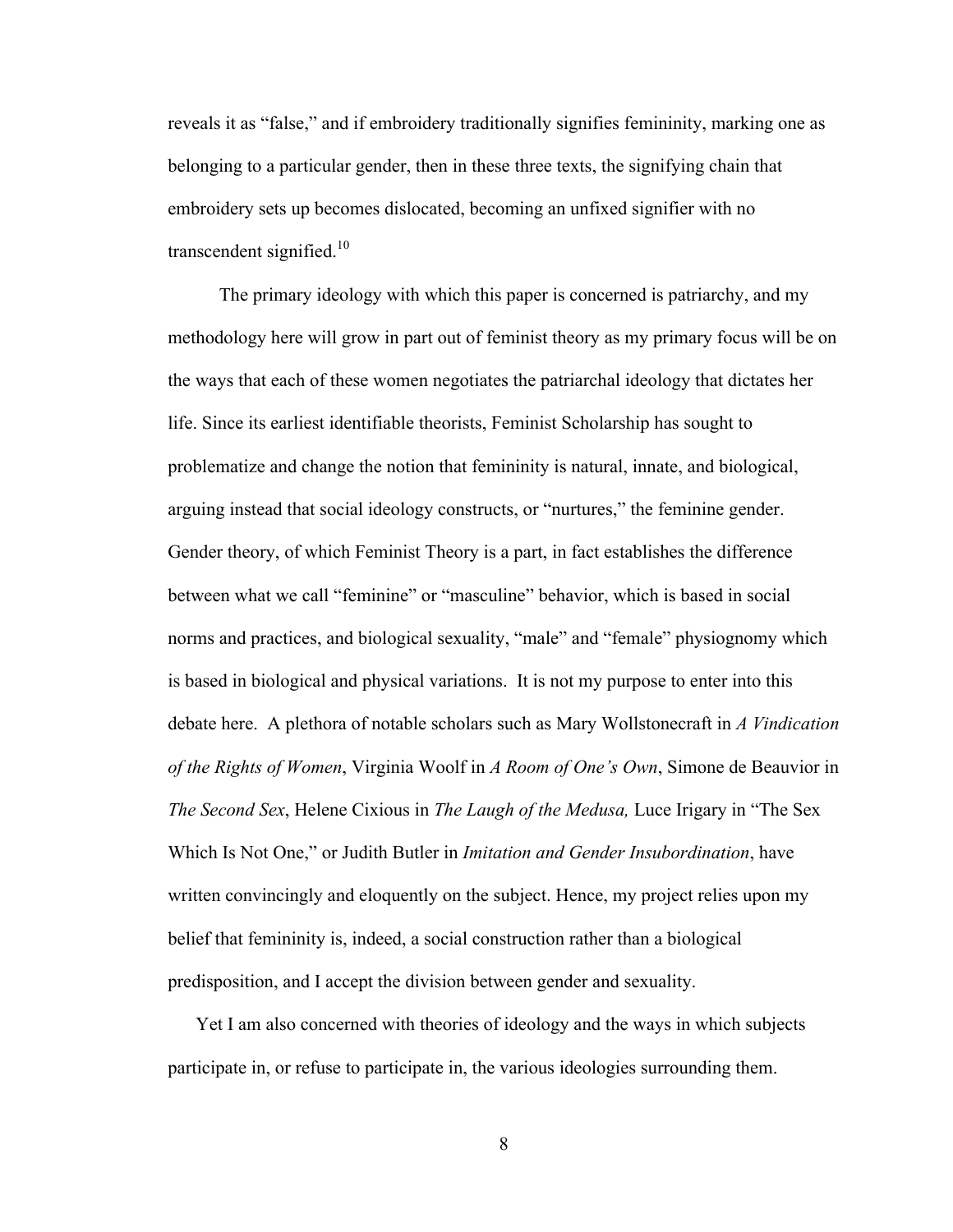Consequently, then, I will also utilize Louis Althusser's theory of ideology as explained in his essay "Ideology and Ideological State Apparatuses," Judith Butler's interpretation and extension of Althusser's theories as presented in her book *The Psychic Life of Power: Theories in Subjection*, and Slavoj Žižek's recent work on ideological theory entitled "How Did Marx Invent the Symptom?" In particular, I am interested in Althusser's and Butler's theory of the "bad subject" since it is the "bad subject" who does not "work all by itself," meaning its beliefs—its ideology—do not correspond to its actions—its concrete practices are not properly "governed by the rituals of the ISAs" (Althusser 135). Althusser, of course, does not explore in depth the notion of the "bad subject," which is precisely what Butler criticizes in her reading of his work. Butler's chapter on Althusser takes up the notion of the "bad subject" and explores the ways in which the "bad subject" might disrupt ideology and the material rituals that allow it to function.

Althusser describes the "bad subject" as one "who on occasion provoke[s] the intervention of one of the detachments of the (Repressive) State Apparatus" because it does not "work all by itself" through its subjection to ideology (135). In other words, the "bad subject" may not be successfully "inserted into practices governed by the rituals of the ISAs," and may not "recognize" "that they must be obedient" to the "existing state of affairs." These subjects, Althusser implies, may resist or misrecognize the interpellative "hail" of ideology, which results in a retaliatory "intervention" of the State (135).

Judith Butler re-theorizes Althusser's conception of the "bad subject" in chapter four of her book *The Psychic Life of Power: Theories in Subjection*. Althusser argues that the subject comes into being through "the hail of the law," which causes his recognition of his need to "submit freely to the commandments of the Subject, i.e. in order that he shall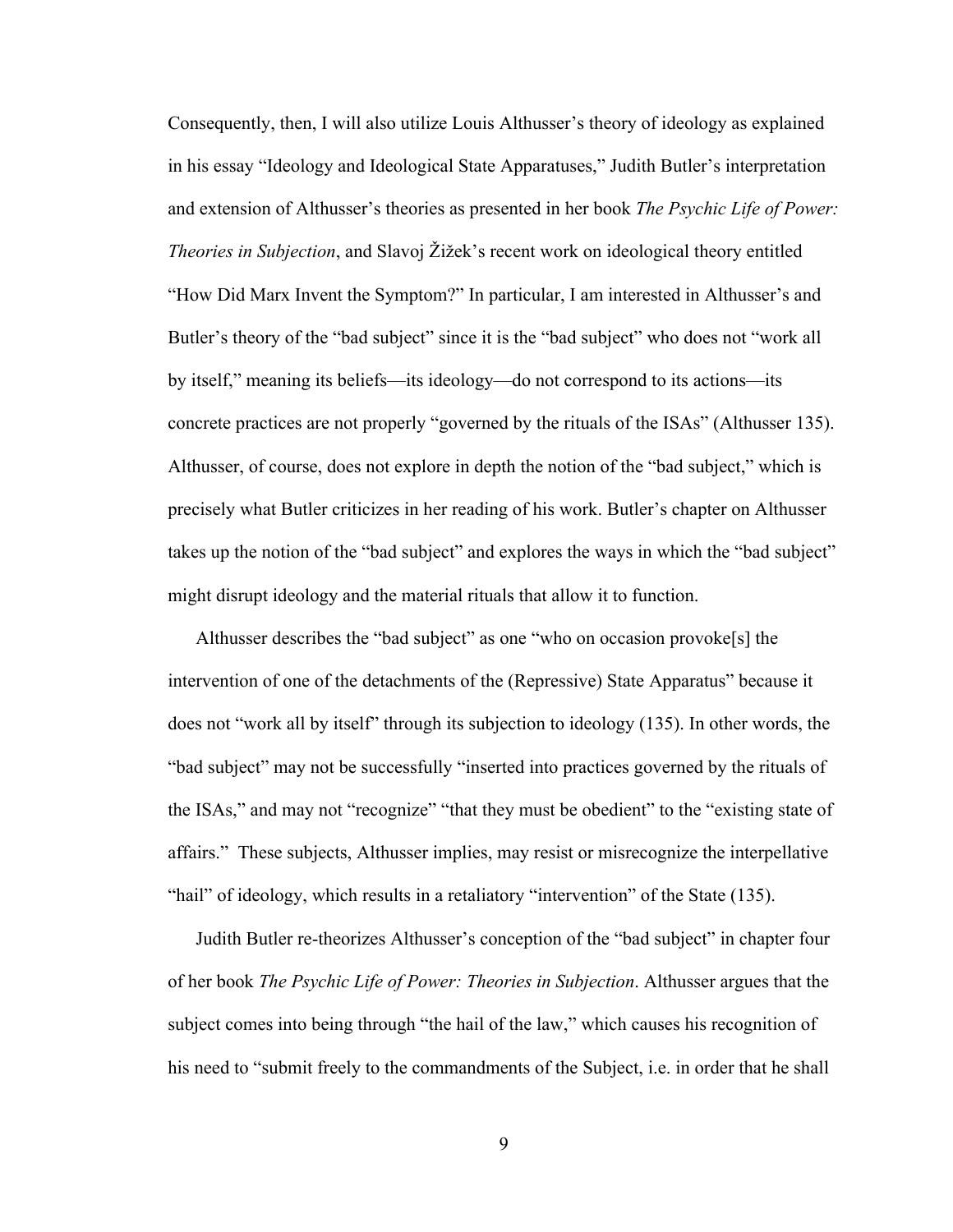(freely) accept his subjection" (136). Butler refuses the necessity of the subject's "subjection" in Althusser's argument on the grounds that, first, his use of Christian theology to create his argument provides a false and reductive premise of subject formation, and second because Butler finds Althusser's definition of the "bad subject" far too reductive. Butler proposes that a subject may, in fact, be able to refuse "the hail of the law," unlike Althusser who prefaces his entire notion of the subject as one whose conscious existence begins and relies upon the hail of "the law." Butler, in fact, proposes that the "bad subject" may be uniquely positioned to refuse the "hail" of the law, which for Althusser interpellates the subject and "ensures" the "functioning" of ideology.

If it is possible that a subject can exist apart from the hail of the law, then the possibilities for and the significance of the "bad subject" seem far greater and more probable for Butler than she believes Althusser allows for. Butler's primary issue with Althusser's theory of subject formation is he does not explore the idea and function of the "bad subject," an exploration that she claims could have revealed the false premise within his use of Christian theology. I, like Butler, want to know if compelling evidence exists in the three fictional texts I have chosen to investigate regarding whether subjects can formulate identity apart from and despite of being named or interpellated. Moreover, I believe that examining "bad subjects" in literature might lead us in the direction of an answer.

Indeed, Nancy Armstrong, in her book *How Novels Think: The Limits of Individualism from 1719-1900*,<sup>11</sup> offers just such an examination. For Armstrong, though, the possibility of the "bad subject" remains implicit, as she does not frequently use this particular term. As she defines it, the "bad subject" is one whose individualism is so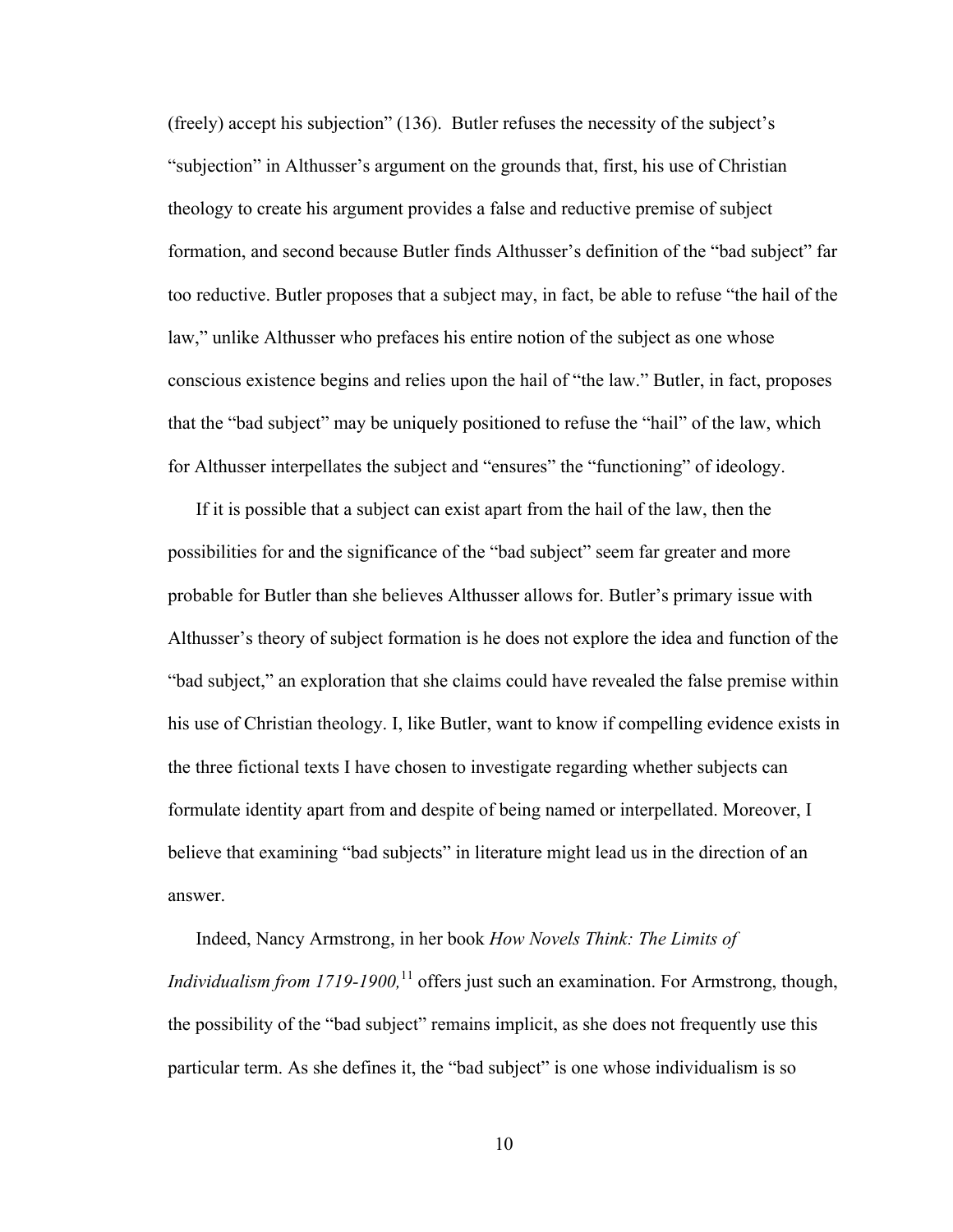"extravagant" that it must be "destroyed in the name of humanity" (7). This "bad subject," Armstrong explains, displays marked dissatisfaction with her "assigned position" in the social world, and because this subject contains an excess of personality an excess of desire or aggression or ambition—she must either be destroyed or rehabilitated according to the ideological values of her society. Within the terms of Armstrong's argument, for English society to preserve itself by creating "docile bodies" through the privileged creation of the "self-governing subject," the "bad subject" must be subjugated within the narration. If we apply Armstrong's model of subject formation to American fiction, however, we must modify it to account for the fact that at its very heart, the subject in American literature *is* the bad subject and consequently culls the very excess of individualism that British narratives subjugate and repress.

I agree with Armstrong's argument that narrative constructs subjectivity and has been integral in the formation of the modern subject; however, rather than eradicating all traces of excessive individualism, American narrative and the subjectivity it constructs highly values and even sees as normative the excessive individualism that in British fiction becomes an engine of chaos and destruction. For the American national character—and by default the ideal literary character—is, essentially, romantic, as argued by Richard Volney Chase in his still valued book *The American Novel and Its Tradition*. 12 Appropriating D. H. Lawrence's earlier description of the American novel, Chase describes it as "content to explore, rather than to appropriate and civilize . . . .It has not wanted to build an imperium but merely to discover a new place and a new state of mind"(5). Armstrong's argument implies that the narrative creation of the self-governing subject is exactly "to appropriate and civilize," evidenced by her extensive use of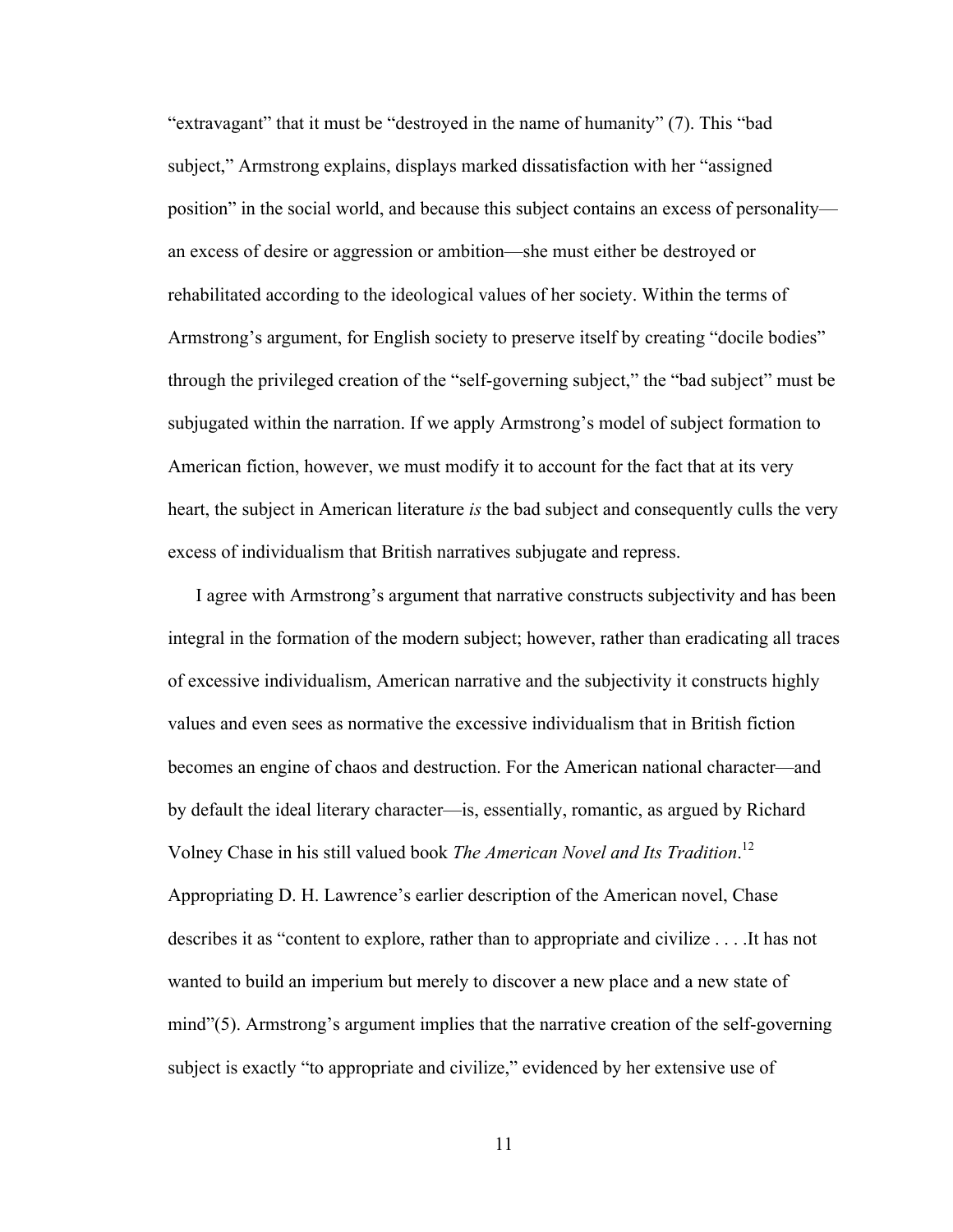Enlightenment philosophers such as John Locke and Immanuel Kant. Since the British novel ideologically grew out of the self-governance advocated by Enlightenment philosophers it only makes sense that the British novel would be engaged in such a project as well. The British subject as constructed within the novel, Armstrong demonstrates, develops from excessive individualism into a fully contained individual, elevating and idealizing the contained individual as self-governing subject while eliminating and undermining "competing notions of the subject—often proposed by other novels—as idiosyncratic, less than fully human, fantastic, or dangerous"  $(3)$ .<sup>13</sup>

But American fiction—the novel and the short story—ideologically grew out of the rebellious ideologies of the Romantic era as well as out of the material reality of America's revolutionary history and vast unknown geography. American cultural ideology, consequently, tends to value the "lonely wanderer," the "explorer," the subject who exists outside the bounds of the social order and whose excessive individualism in fact threatens that social order. Within Armstrong's terms, then, the characteristics that make one a "bad subject" in the British novel become, in American fiction, characteristics that are admirable, even necessary for the survival of society. And while my purpose is not to provide a comparative study of subjectivity in the British and American novel traditions, it is important to understand the inherent rebelliousness of the American character. After all, the American nation and its culture originate in an act of rebellion that at its core erupted from a battle over ideology and only achieved success because of the overwhelming number of "bad subjects" who revolted, disrupting the "functioning" of ideology in order to institute their own "ruling ideology."

The "ruling ideology" that has remained entrenched in America since its inception is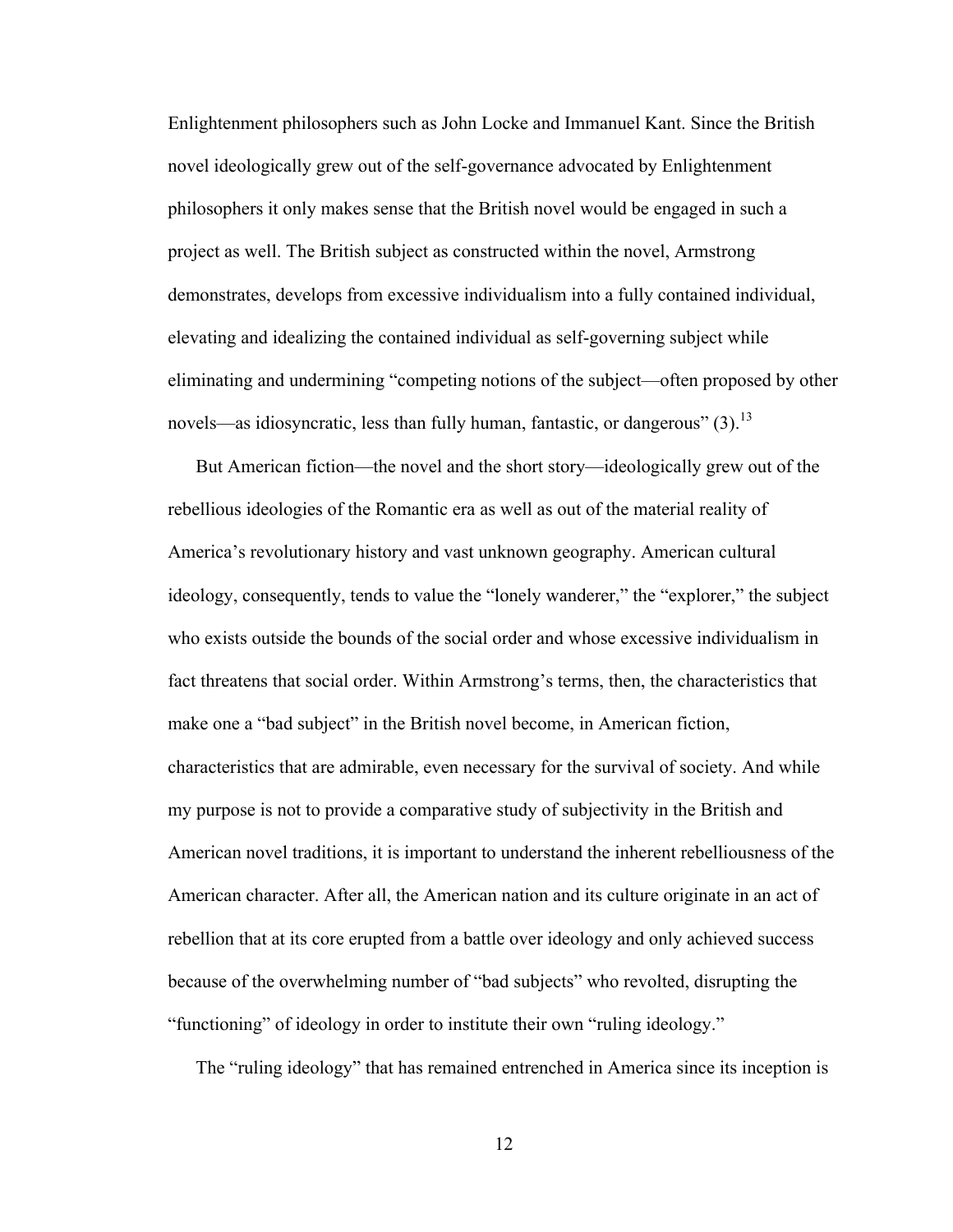patriarchal ideology, and women far more often than men face the brutal, physical retaliation of the Repressive State Apparatuses (RSAs) as well as the more subtle repressive, subjugating oppression of the Ideological State Apparatuses (ISAs). American patriarchy as it constructs femininity has led to an internalization of the inferiority of women, making it appear as inherent, as the way nature intended things. Certainly there exists a long, rich history of the critique of patriarchal ideology, a seemingly endless list of women (and the occasional man) who have exposed patriarchy as nothing more than an ideological system. After all, the Western world, by and large, now considers women the intellectual equals of men rather than conceiving of them as intellectually inferior to men. Thanks to those who have critiqued patriarchal ideology, many qualities that were once considered inherent and natural to women (the desire to bear children, weak nervous systems, infantile intellects) now are recognized as ideological constructs. Those who still subscribe to the ideology of patriarchy are seen as woefully ignorant, and they need to be "enlightened" by those of us who have escaped this dreadful social inequity, or at least understood and pitied from a safely "objective" distance. Increasingly, in our culturally relative world, we advocate that latter strategy and refuse to force any kind of ideological shift upon another population. We increasingly strive to withhold our judgments, to refuse to critique another's ideological system because it is no longer politically correct to judge another's beliefs or practices from the standards of one's own. Yet, as Slavoj Žižek warns in his introductory essay to *Mapping Ideology*, behind this political correctness, this refusal to judge, this supposedly "objective" and critical understanding of ideology *par excellence* lies something even more pernicious and dangerous—cynicism. The "cynical subject," Žižek explains, is one who recognizes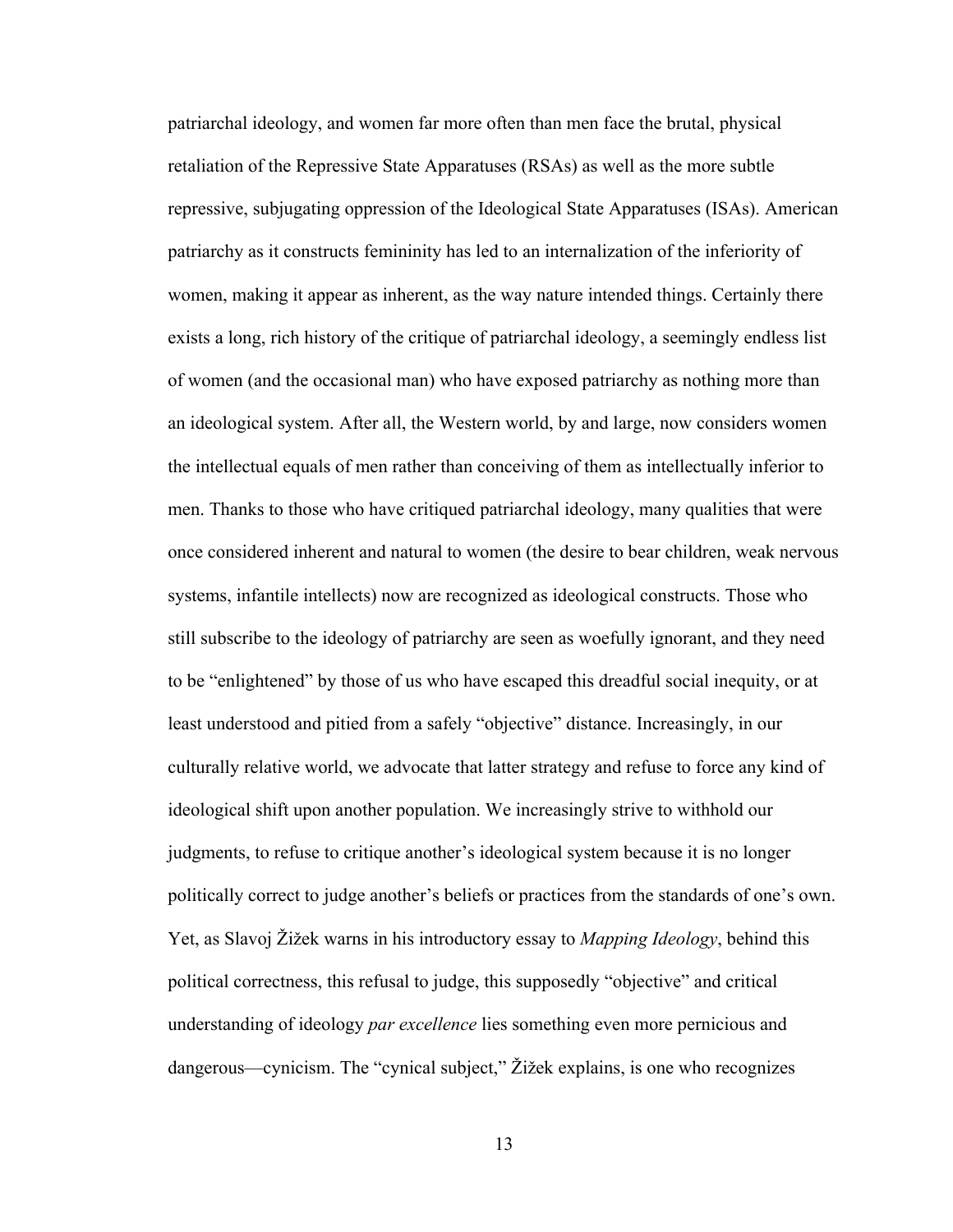ideology as ideology *par excellence* but continues to act as if the ideology is the actual "real"  $(18)$ .

 A logical question is, of course, what can a critique of patriarchal ideology in nineteenth-century America offer us today? What benefit to contemporary life could such a critique provide? Why is it important to understand how nineteenth-century authors provided their own critique of patriarchal ideology in the characters and stories they created? How do critiques of patriarchy in the Nineteenth Century inform our critiques of patriarchy today? Can the ways in which nineteenth-century authors grappled with the gender roles formed and maintained by patriarchal ideology lend insight into current ideological battlegrounds?

If, as Žižek claims, the Subject is a fundamental category that belongs to ideology, then the critique of ideology allows for an "empty space," which is the subject. Choosing an ideology is clearing out a space for your own subjectivity. Choosing a truth means choosing an ideology. The subject fills itself with truths and empties itself with critique of those truths. So, can we say that the intellectual and/or emotional process of active ideology critique is the empty space that sits ready while the subject thinks to determine its decision and subsequent rejection or adoption of an ideology? Are Hester, Louisa, and May all in the empty space of ideology critique? If so, do they choose an ideology that we can see/perceive in the text? Are they in the process of navigating the empty space to determine the truths with which they choose to fill themselves? Or is the reader to fill up the empty space that each woman creates? Is the empty space created between the stereotype of the "bad subject" created by patriarchal ideology and a newly defined/created autonomous role for woman? Does each woman remain in an "empty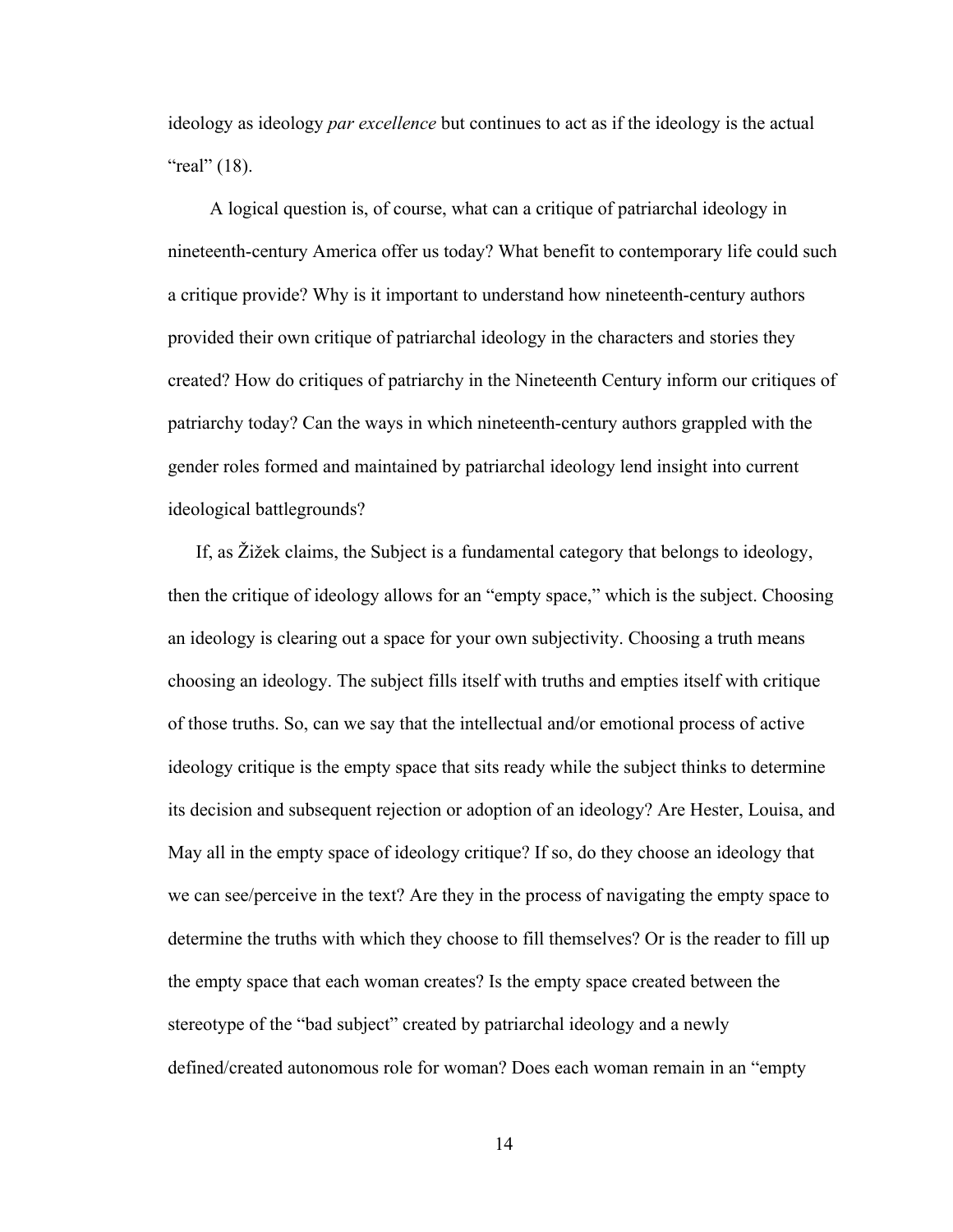space" because it is a human's right to continually transition through the empty spaces of ideology critique? Does each of these women as a subject reside in the "empty space" of ideology critique because she is in the process of questioning the social roles set for her by patriarchal ideology? Does the act of needlework, the unnecessary embellishment, the ripping and re-sewing of seams, the overtly unnatural way that May forces herself to embroider, signify that these women either reside in the "empty space" of ideology critique or that they are in the process of achieving this "empty space?" Does the odd behavior and agitation of the sewing activities combined with the actual male gaze or the consciousness of it suggest that it is the gaze<sup> $14$ </sup> itself, the threat to autonomy and virginity and wholeness of Self that it represents, which motivates the critique of ideology that these women appear to experience? Does the gaze here represent a scene of "reading" or "reading onto?" Do the men (and others) who turn their gazes upon these women see the needlework as a mediating factor because the sewing contributes to something useful (or at least harmless) and appropriate to a woman's role in society? Because they see the sewing as useful and appropriate, do they leave the women to themselves, thus contributing to the formation of the "empty space," ironically? What understanding of contemporary women's creative activities such as sewing, decorating, or baking can we gain from an investigation of these three nineteenth-century texts? What understanding of the way women today navigate patriarchal ideology and the empty spaces they are able to clear for themselves can we gain? Where do women today form their empty spaces? In what activities might we locate woman's navigation of the spaces of subjectivity and ideology critique? I hope that the following investigation of three fictional representations of embroidering women will begin to provide answers to some of these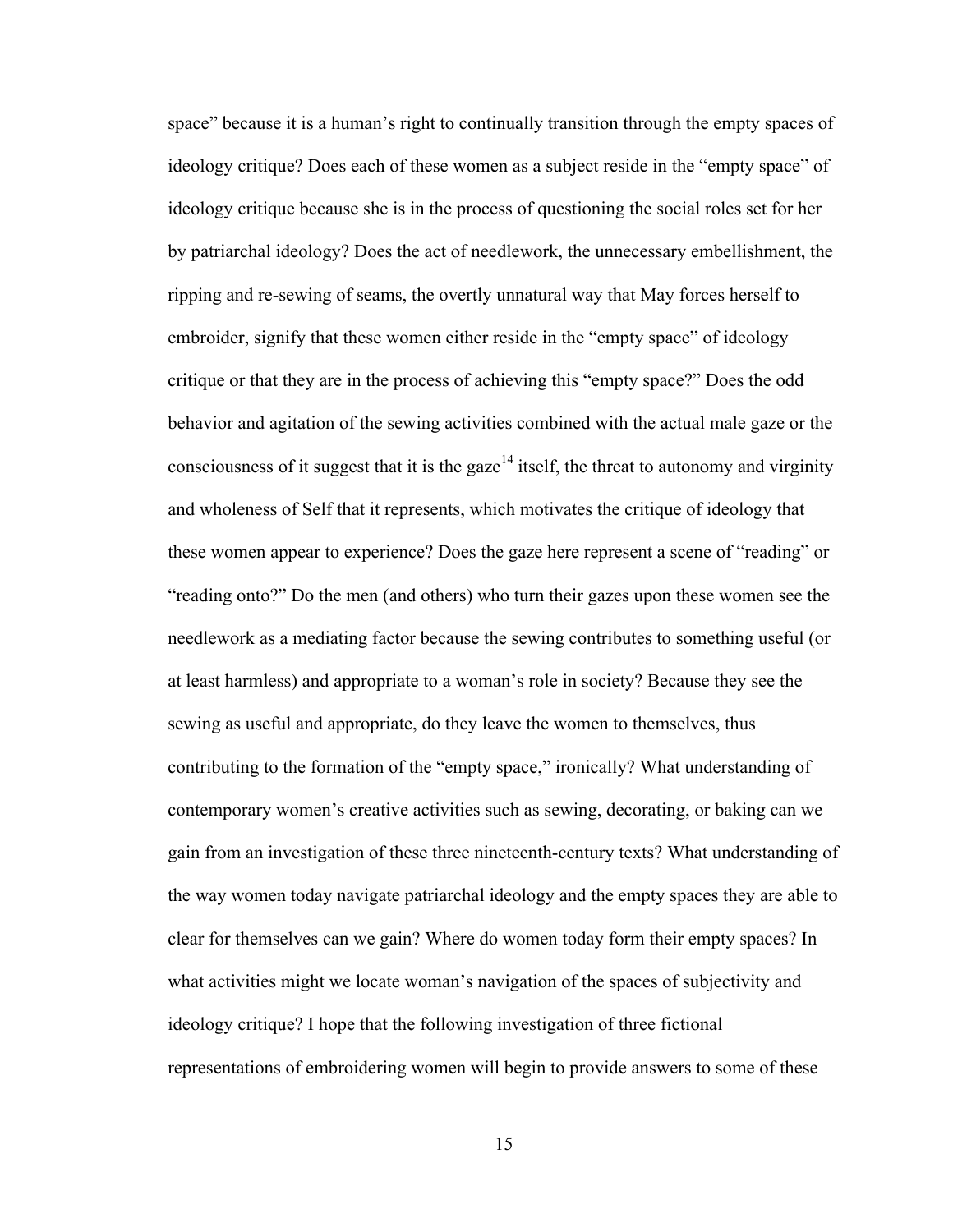questions and in the process will reveal new places and scenes for interpretive possibility and for the investigation of the formation of subjectivity through a critical engagement with ideology. In the process, I want to demonstrate that one can indeed choose one's own ideology and that choosing an ideology that rebels against the "ruling ideology" here, patriarchy and its inherent repression of women and The Feminine—is both individually rewarding and socially beneficial.

In the first chapter, I will examine the scenes of embroidery in Nathaniel Hawthorne's *The Scarlet Letter* as moments in the text when the formation of Hester's subjectivity becomes evident. In these scenes, I argue, embroidery symbolizes a performance of the Feminine Ideal, which the embroiderer herself does not actually embody. For, while embroidering overlays the performance of the Feminine Ideal onto Hester, leading other characters and many critics<sup>15</sup> to interpret her as fulfilling her role in "the cult of true" womanhood," I interpret Hester's embroidering rather as a critique of that role, or at least as a critical negotiation with it, and the patriarchal ideology that creates it. Ultimately, I want to show that *The Scarlet Letter*, through the activity of embroidery, presents a model for the development of the American female subject as transgressive, rebellious, and disobedient—a model that, in other words, represents "the bad subject."

In the second chapter, I turn to Mary Wilkins Freeman's short story "A New England Nun." Of the three texts included in this study, Freeman's makes needlework the most central and the most important in the construction of her protagonist Louisa Ellis. Louisa both adheres to and modifies the model of transgressive subjectivity that precedes her in the form of Hester Prynne. Louisa's disobedience, granted, is far more subtle than Hester's; but like Hester, Louisa does disobey, and that disobedience becomes evident in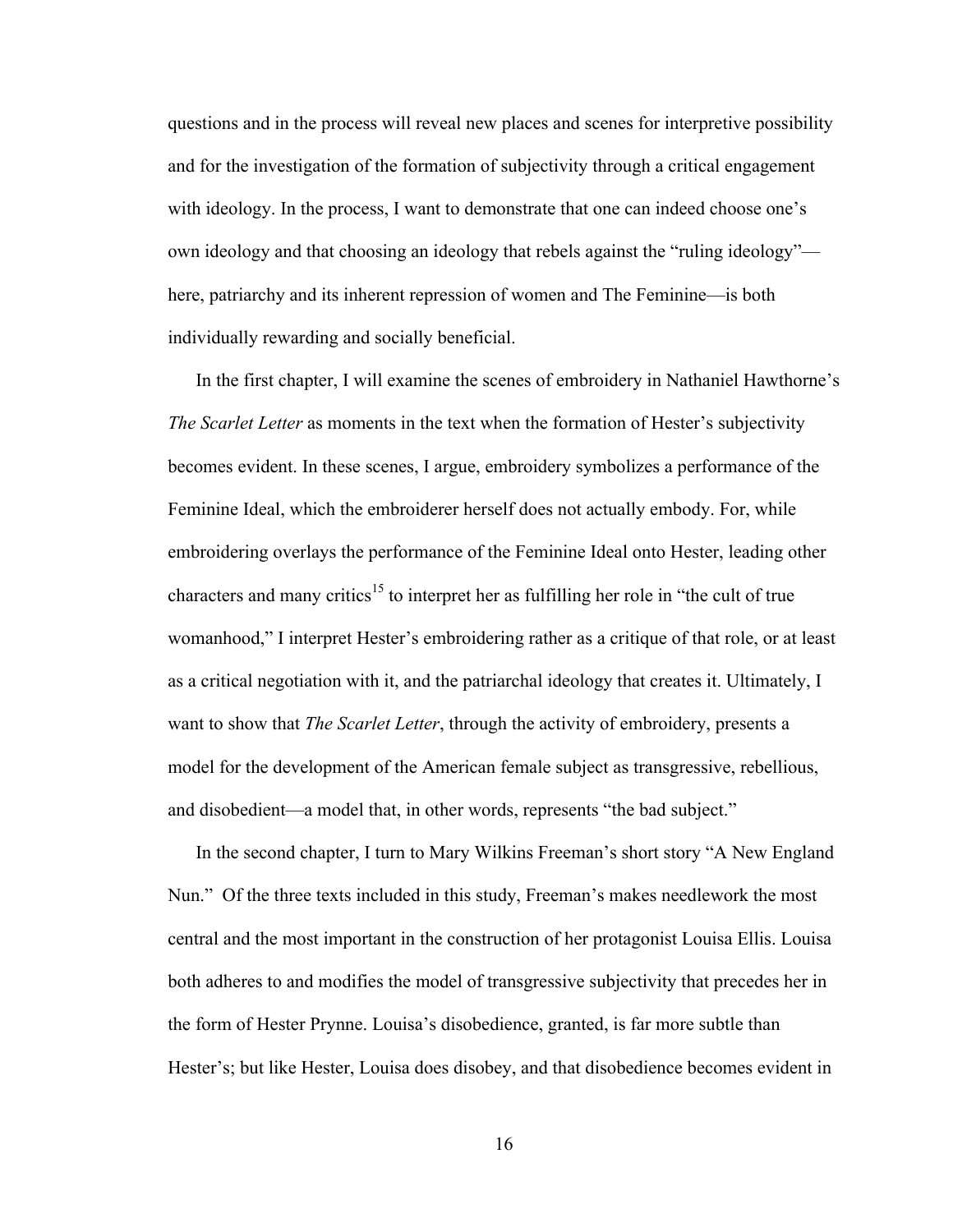the moments she embroiders. After all, whereas Hester overtly breaks the law and thereby "provoke[s] the intervention of one of the detachments of the (Repressive) State Apparatus" (Althusser 135), Louisa only breaks uncodified social "law" and provokes but the marginal "intervention" of the Ideological State Apparatus in the form of social ostracism and gossip. Nevertheless, the scenes in which Louisa works her needle become sites where we can see a critical subjectivity negotiating with ideology. And because Louisa finally chooses her embroidery over a husband, then she also participates in the creation of American femininity as rebellious and the American woman as the "bad subject" who disrupts the functioning of ideology.

Wharton's novel gives us a final opportunity to view a disruption in the functioning of ideology through a scene of needlework, although May Welland does not embody the "bad subject." May, in fact, conforms so completely to ideal femininity in nineteenthcentury America that the transgressive possibilities she presents are virtually imperceptible. Indeed May embroiders in only one scene in the novel. That scene, however, reveals the "falseness," the unnatural nature of ideology, more obviously than scenes in either of the other two texts. Furthermore, because May is prevented from engaging critically with ideology, the text suggests that on the eve of gaining legal citizenship, the oppression of women by American patriarchy flared up strongly before fizzling out—at least in this respect.<sup>16</sup> In fact, that Wharton decided to sublimate the transgressive spirit so deeply within artistic representations of her character implies the existence of a deeper phenomenon. Often, in moments when some revolutionary goal is nearly achieved, those in power in a last ditch-effort to prevent change will amplify retaliation on both physical and psychical fronts.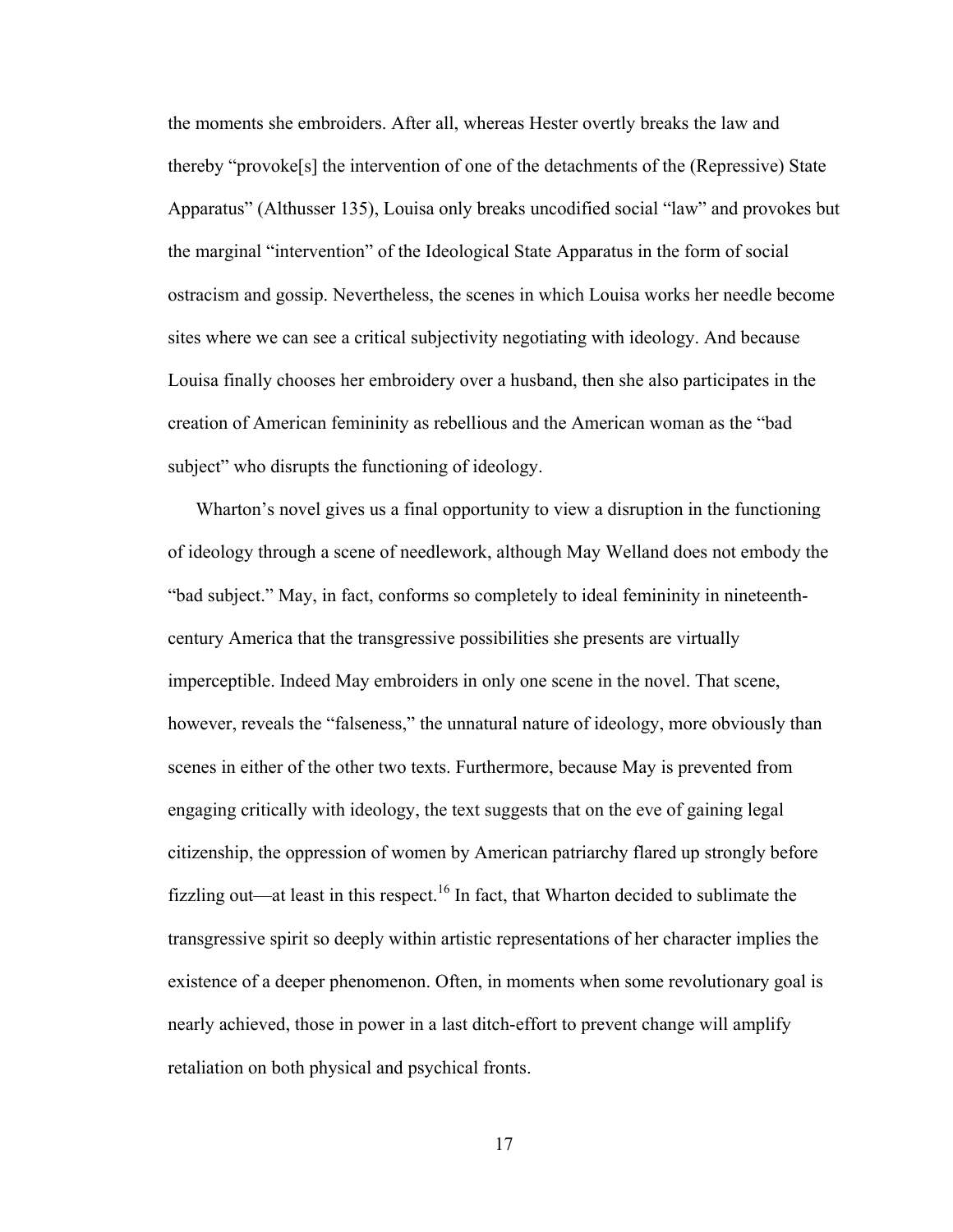Indeed, if we conceptualize the three texts, *The Scarlet Letter*, "A New England Nun," and *The Age of Innocence*, as distinct, progressive (or, more properly, regressive) historical moments in the construction of the American female citizen-subject, then we should consider that each text plays a role in the ideological construction of gendered subjects. In fact, what we might see is that as women in America came closer to achieving legal citizenship, the more they earned equality, the reactions against such changes became more intense. I would argue that each of these texts engages critically with patriarchal ideology, most evident in the scenes of needlework presented in the texts, and that each woman's embroidery allows her to maintain the semblance of the Feminine Ideal while, paradoxically, her very behavior, the way she is described by the narrator as she sews, undermines the validity of that Ideal. For each woman, the performance of the Feminine Ideal<sup>17</sup> through needlework serves to demonstrate that it is possible to resist the "hail" of patriarchy by negotiating with ideology. The needlework and the performance of the Feminine Ideal allow each woman to "trouble" her traditional role within the patriarchy in various ways. Because each rebels against patriarchal ideology, each character serves as a marker to gauge the progression—or regression—in the development of female subjectivity and female citizenship in America.

#### **Notes**

 $<sup>1</sup>$  Both pictoral and textual representations of sewing women have existed in the Western Tradition</sup> nearly since its Greco-Roman beginnings. An exhaustive list of those representations would be impossible, although from Homer's Penelope onward, suffice it to say that women at their needles and looms seem always to have been a popular subject for art.<br><sup>2</sup> I am using Louis Althusser's still viable theory of ideology to inform my argument. Approaching

the theory of ideology from both a Marxist-materialist perspective and from a Freudian-psychoanalytic perspective, Althusser argues that ideology is a "non-historical reality, i.e. an *omni-historical* reality, in the sense in which [its] structure and functioning are immutable, present in the same form throughout what we can call history;" but ideology is also akin to Sigmund Freud's theory of the unconscious, which is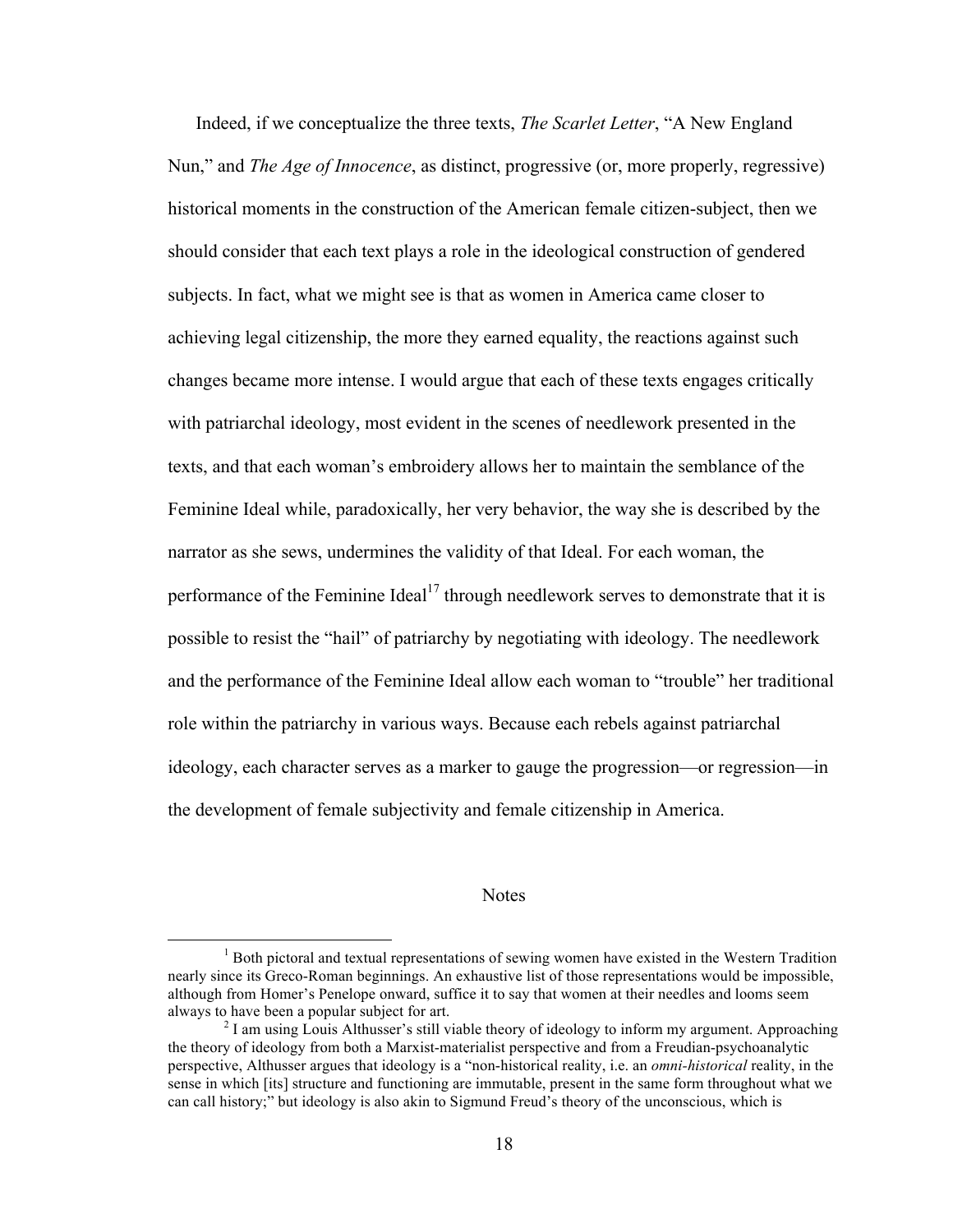"eternal" and has no history (122). Ideology for Althusser is an "immutable" part of human history and the human condition. For the purposes of my argument, Althusser's joining of Marxism and psychoanalysis will be integral when examining how the material practice of needlework participates in the (re)production of the normative feminine subject in nineteenth-century American culture. For, while Althusser, and Marx before him, focuses his essay on class rather than on gender, I believe that their definitions and explanations of ideology can support an argument about gender very well. After all, women have always been the lowest class, the most subordinate class in the history of human society, and I would argue that sex/gender struggles have been just as important in the history of human civilization as economy.<br><sup>3</sup> According to Althusser, ideology exists as a tool for domination by the ruling class of society in

order to "reproduce the conditions of its production at the same time as it produces, and in order to be able to produce," which is necessary for a society to exist (101).

 $t^4$  The term "Feminine Ideal" means exactly what the words imply—ideal femininity as constructed by a particular society or culture. Simone de Beauvior in *The Second Sex* famously described the Feminine Ideal as a "myth" of "sacred womanhood" represented in the "ideal figure of the Mother" who is "only a moral personage" and never a "carnal" body. Implicit within de Beauvior's description is the idea that the Feminine Ideal represents a perfection that can be imitated but never duplicated, as with any Ideal in Platonic terms (302-03). Additionally, however, de Beauvior suggests that the Ideal Feminine signifies a disembodied woman whose Ideality relies upon a lack of body and therefore upon an absence of carnality and sexuality. The Ideal Feminine is always and only the Virgin Mother, untouchable, incorruptible, and asexual, selfless, ever-industrious, and subjugated to the patriarchal ideology that elevates the masculine and the male over the feminine and the female.<br><sup>5</sup> Texts that discuss sewing generally make class distinctions between embroidery and other more

functional types of sewing like weaving. Embroidery usually symbolizes the gentile woman whose work does not provide the family with income but rather serves as a status and wealth indicator. For the purposes of my argument, I will make embroidery the focus for two reasons: first, because each of the characters about whom I write are mid-upper class women whose embroidery does not necessarily serve a practical purpose; and second because American women who sewed for pleasure usually chose embroidery rather than other types of decorative sewing like lace-making, which was more popular in Italy, Spain, and their colonies. In this paper, although I recognize that an investigation of sewing practices in relation to socioeconomic class would yield material of scholarly interest, my purpose is, rather, to investigate the relationship between the embroiderer and her creation, American gender politics, female citizenship, and critical engagement with American patriarchal ideology as symbolized in the embroidery created by the three characters who form the core of my discussion. My interest here, then, will remain framed within gender theory rather than economic theory, and an investigation of sewing practices and social class must be left for a later time.<br><sup>6</sup> By the gender scale, I am referring to Judith Butler's theory in her book *Gender Trouble*. Butler

proposes that sexuality should not be conceived in terms of a strict dichotomy—man or woman, male or female—but instead should be thought of as a scale. Rather than falling simply on one side or the other, most people's sexuality falls somewhere in between the two poles. Butler's theory became one of the founding texts in the development of Gender Theory in the 1980s.<br><sup>7</sup> One of the primary points in Parker's book is to address the classification of embroidery as either

an "art" or a "craft." Long classified as a craft, which is hierarchically below art in our culture's valuation, women's embroidery was not recognized as a significant creative activity, nor was it given any aesthetic or cultural value. Parker, however, shows that embroidery does indeed deserve to be classified as an "art" because of its frequently imagistic nature, and because "it is, undoubtedly, a cultural practice involving iconography, style and a social function" while also using raw materials to create distinct meanings (7).<br><sup>8</sup> The content of embroidery—what things or ideas should be represented in an embroidered

work—would of course depend upon the particular time and place. What would be deemed appropriate content in seventeenth-century America, for example, would not be considered appropriate content in nineteenth-century America. By and large, however, acceptable content for embroidery would include depictions of religious subject matter, flora and fauna, representations of idyllic domestic and/or pastoral scenes from either Greco-Roman mythology or the Christian Bible, letters of the alphabet, and simple poetic verses. Much of Parker's book, in fact, is devoted to a historical survey of the content of women's embroider in Western Culture from the Middle Ages through the twentieth century. For additional resources that discuss expected and acceptable content for embroidered work, see Laurel Thatcher Ulrich's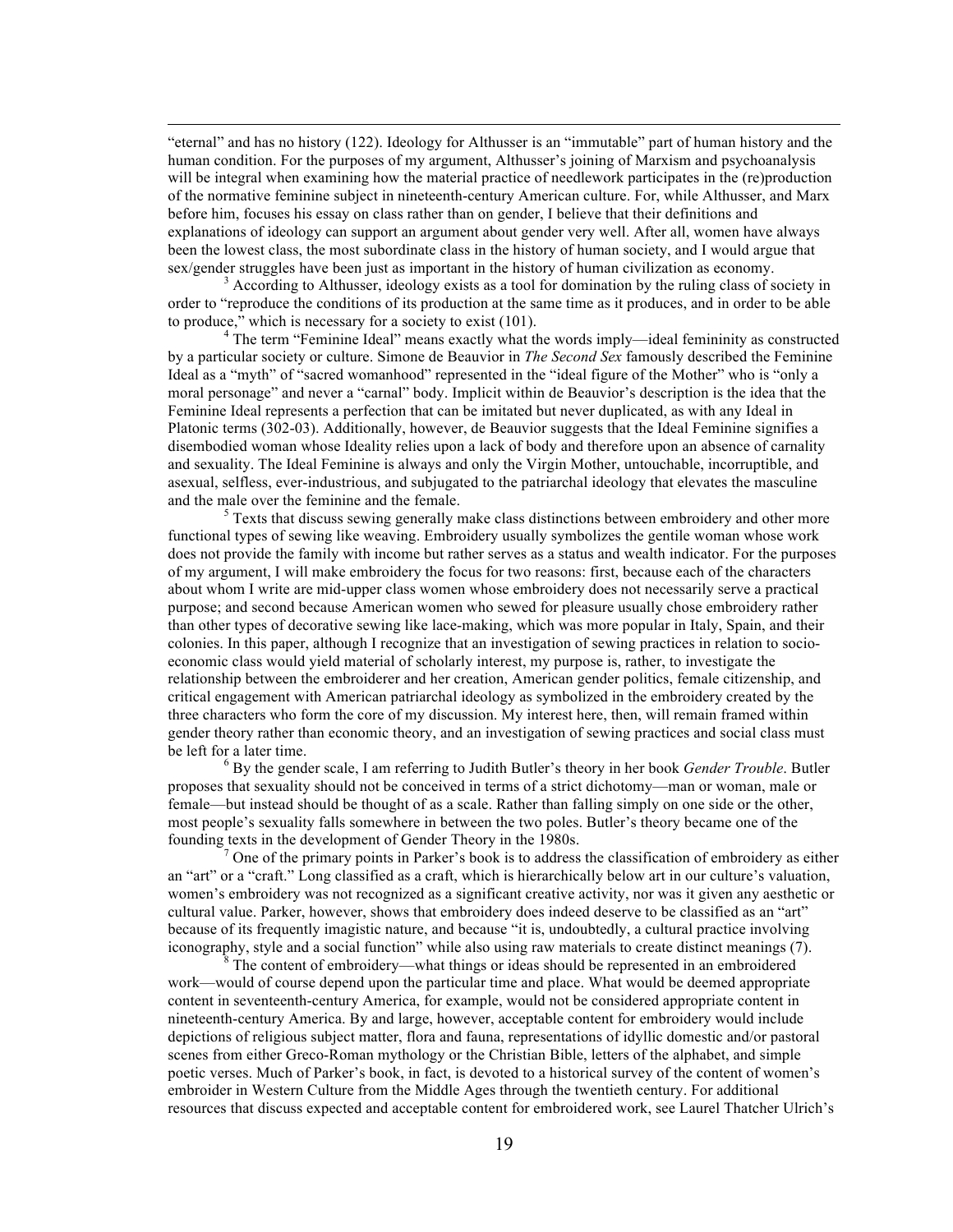*Good Wives: Image and Reality in the Lives of Women in Northern New England, 1650-1750* (1980), Lynn M. Alexander's *Women, Work, and Representation: Needlewomen in Victorian Art and Literature* (2003), Susan Burrows Swan's *Plain & Fancy: American Women and Their Needlework, 1700-1850* (1977), Thomasina Beck's *Embroidered Gardens* (1979), and Mary C. Beaudry's *Findings: The Material Culture of Needlework and Sewing* (2006).

<u>.</u>

 $^{9}$ Beaudry, in fact, cites Parker's book copiously, and the stereotype of the seductive needlewoman that she mentions here is one she takes from Parker's study. According to Parker, "The silent embroiderer has . . . become part of a stereotype of femininity in which the self-containment of the woman sewing is interpreted as seductiveness" (10).<br><sup>10</sup> I am using Jacques Derrida's language theory as presented in *Of Grammatology*. In particular, I

refer here to Derrida's notion of "the trace" and of "the supplement" in regards to deconstructionist textual interpretation. According to Derrida, in examining a binary opposition, deconstruction manages to expose a trace, which is a rupture within metaphysics, a pattern of incongruities where the metaphysical rubs up against the non-metaphysical. The trace does not appear as such (65), but the logic of its path in a text can be mimed by a deconstructive intervention and exposed. A supplement is something that comes to serve as an aid to something "original" or "natural," which produces an ambiguity that ensures that what is supplementary can always be interpreted in two ways. It is always ambiguous, whether the supplement adds itself and "is a plenitude enriching another plenitude, the fullest measure of presence", or whether "the supplement supplements… adds only to replace… represents and makes an image… its place is assigned in the structure by the mark of an emptiness" (144). Ultimately, Derrida suggests that the supplement is both of these things, accretion and substitution (200), which means that the supplement is "not a signified more than a signifier, a representer than a presence, a writing than a speech" (315). The point of the supplement for Derrida is that it opens the possibility for alternative textual interpretations by exposing the distance, or differance, between the "real," which is always absent in textual representation, and the supplement, which is all we have.

<sup>11</sup> Granted, Armstrong's book focuses on the novel tradition in England rather than in America, and it may seem problematic that I have chosen to use a work that investigates British fiction and the British individual subject in a project focused on American literature and the American subject. Yet because America's literary tradition emerges from the British, and because the novel developed as an Anglophone tradition similarly in Britain and America, then many of Armstrong's theories and arguments can be validly applied to the development of the American subject and the role of American fiction in the creation and reproduction of that subject.<br><sup>12</sup> Chase limits his investigation to the novel genre, which may be seen as problematic since one of

my chosen texts is a short story. The American short story, however, is built upon similar principles of character, plot, and narration as the American novel, and I believe that Chase's terms and claims apply to both genres. <sup>13</sup> Mary Shelley's book *Frankenstein* and Bram Stoker's *Dracula* become for Armstrong

representative of the way that the self-governing individual subject eliminates the other "idiosyncratic, less than fully human" subject. In both novels we see "less than fully human" individual subjects—Dr. Frankenstein's monster and the vampire—whose excessive desires—for human contact, for love, for blood, et cetera—threaten the societies in which they live. In order to ensure the orderly continuance of British society, these "fantastic and dangerous" individuals must be destroyed, and the self-contained, self-<br>governing subjects live on to participate in the maintenance of the orderly society (3).

 $\overline{I}^4$  The concept of the gaze I use here is Jacques Lacan's as he defines it in his lectures on Psychoanalysis.<br><sup>15</sup>See, for example, Ralph Flores, Nina Baym, and Laurence Buell

<sup>16</sup> I am not suggesting that with legal citizenship patriarchal oppression disappeared, only the status of women as non-citizens. <sup>17</sup> I am using Judith Butler's theory of gender performativity here as laid out in her work *Gender* 

*Trouble*. Butler argues that gender is a social construction and that the performance of behaviors associated with a particular gender exposes the fact that gender is not a natural, biological fact but an unnatural social construction.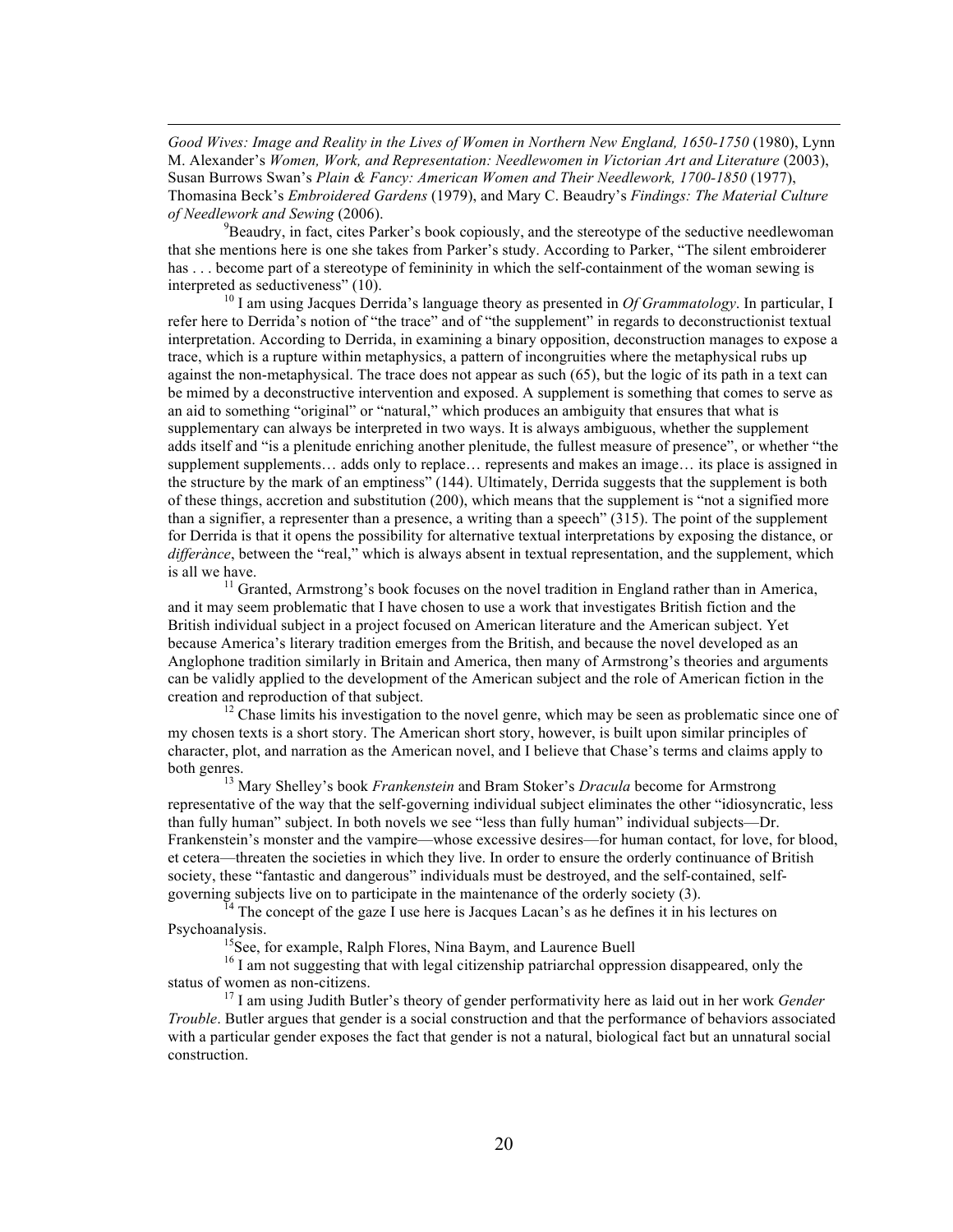#### CHAPTER II

# "AT HER NEEDLE:" EMBROIDERY AS THE VOICE OF THE "BAD SUBJECT" IN NATHANIEL HAWTHORNE'S *THE SCARLET LETTER*

Lawrence Buell, in his essay "Hawthorne and the Problem of 'American' Fiction: The Example of the Scarlet Letter," famously defined Nathaniel Hawthorne's *The Scarlet Letter* as a myth of American origin, a classification that remains important and valid even in scholarship today (74). Indeed, many scholars have written of this originary narrative as a myth of national origin firmly based upon the myth of Christian origin—the birth of Original Sin. The origin of America, of its culture and its subjects, is, then, based within the Christian myth of sin, punishment, and redemption, and we may read Hester Prynne as our "original" mother—a model or prototype for the American female subject. Hester has, in fact, been called the American Eve by many, leading to an ongoing critical debate that inevitably polarizes between idealizing our Eve as the mother of the American nation and its culture and denigrating her as the temptress who introduces original sin and destroys the Puritans' utopian dream.

I believe it is far too reductive, however, to attempt to fit Hester into either category. Hester contains a complex individual subjectivity, and understanding the complexity of her character and experience can be illuminated through an examination of what Ozzie J. Mayers calls the "unconscious, unarticulated, private modes of expression buried" inside women's embroidery (665). Mayers argues that Hester's embroidery serves to negotiate a space for herself within the repressive confines of her society, interpreting the act of embroidery as an "act of rootedness" (667). Mayers defines "rootedness" as a phenomenon that "may lead to provincialism, inertia, and powerlessness" that causes a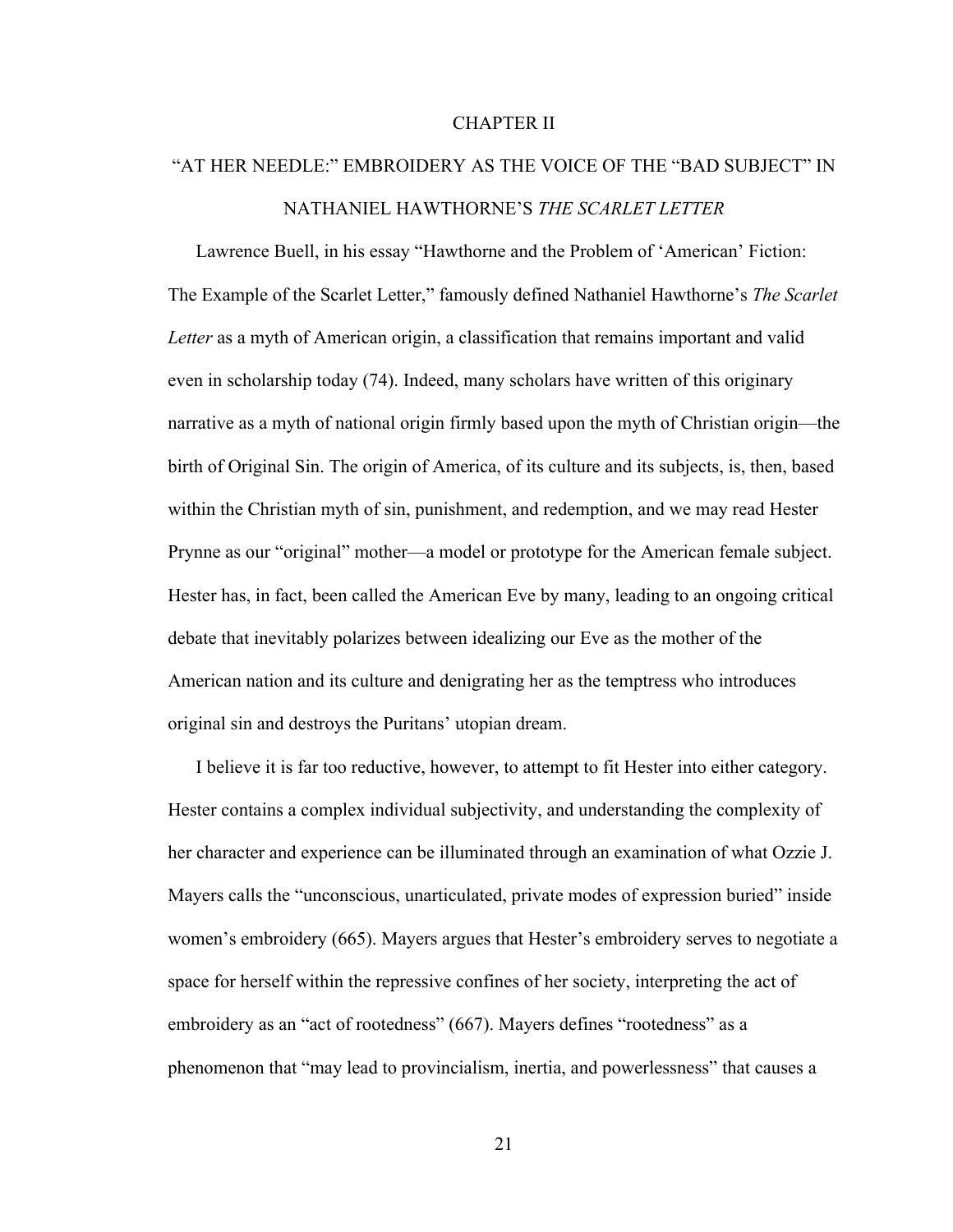desire for escape, but it may also "foster a satisfying meditative mode of consciousness" that provides a space for free thought (667). Hester's embroidering, Mayers explains, allows her to affect "a quiet revolution carried on within the domain of a domestic sanctuary" (674). I agree that Hester's embroidery enables her to maintain herself and Pearl in exile, and I also concur with Mayers' argument that sewing gives Hester "a satisfying meditative mode of consciousness." Mayers, however, does not explore Hester's embroidering carefully enough, for no close reading of the text is offered. *The Scarlet Letter* actually only appears marginally in Mayers' article, which in itself seems problematic since Mayers proposes to examine the meaning of needlework in American fiction. And if *The Scarlet Letter* is in fact the myth of American origin, then a proper examination of needlework in American fiction should begin there.

Indeed the most notable absence in Mayers' reading is "The Custom-House," the prefatory sketch to the novel, which introduces, significantly, Hawthorne's own conception of "rootedness." The way that Hawthorne discusses rootedness, moreover, is distinctly similar to Mayers'. In fact, if we are fully to appreciate and comprehend the rebellious and transgressive nature of Hester's embroidering, then we must begin with a close examination of the way "The Custom-House" prepares the reader to view Puritan ideology in a critical manner and to be hyper-aware of the particular customs and ideas that most desperately need uprooting. "The Custom-House" makes a strong case for the human's need to uproot itself every so often and to "strike [its] roots in unaccustomed soil" (*The Scarlet Letter* 11). And just as "Human nature will not flourish, any more than a potato, if it be planted and replanted, for too long a series of generations" (11), nor will human customs or human society flourish if they also are not occasionally uprooted and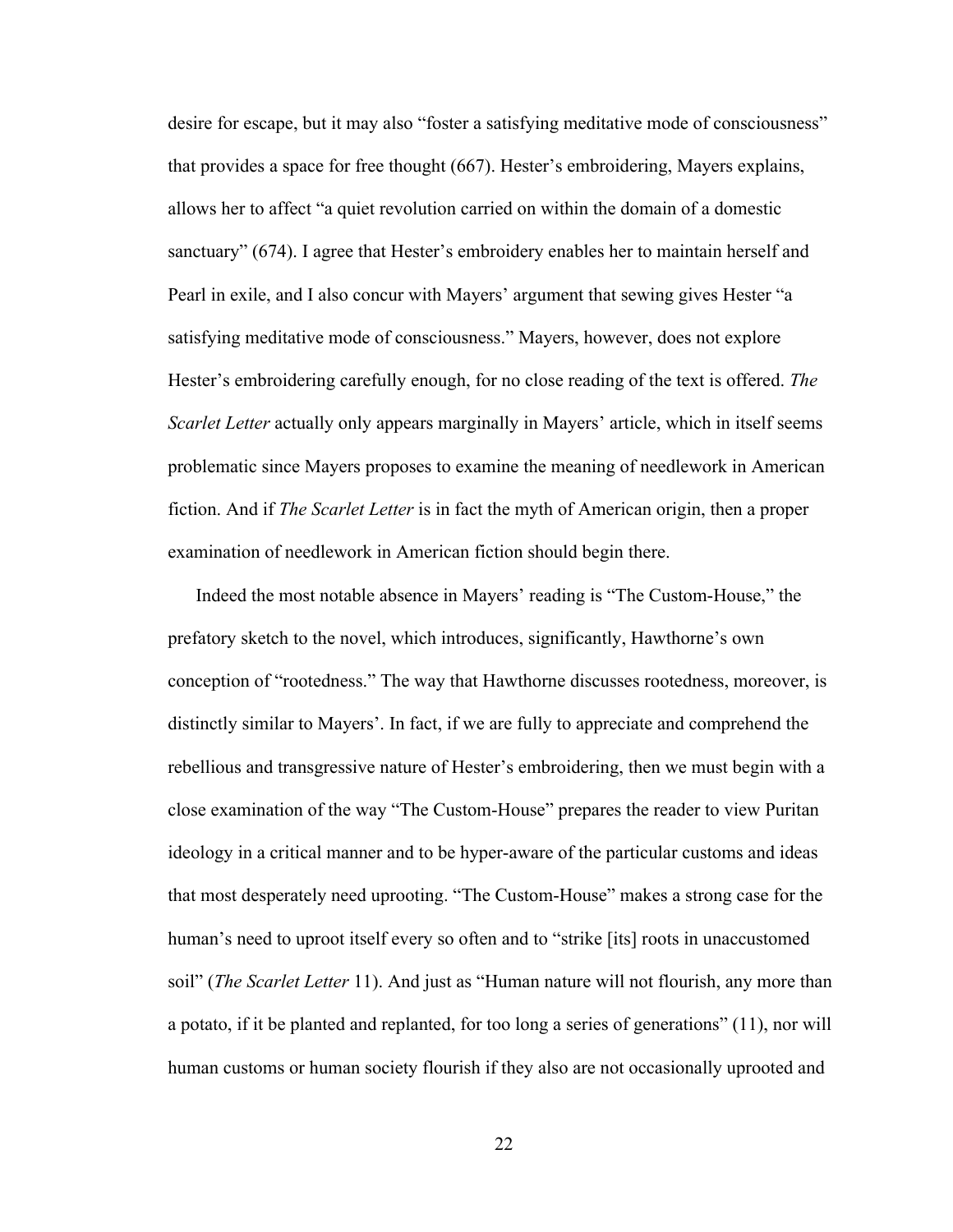transformed. If uprooting allows flourishing, then rootedness creates stagnation, leading to "provincialism, inertia, and powerlessness," degrading humans and, by default, their artistic and social values. "The Custom-House," though, seems to point our attention towards a particular group of humans and their values as exemplary of the "evil" that can arise when "too long a series of generations" remain "rooted." For "The Custom-House" mentions the Salem witch trials and specifically tells the story of "an incident of hard severity towards a woman of their sect" (9), suggesting that one of the customs that required change was the way that Puritan male authority figures treated women, their tendency to cast women as responsible for all the evils of their society. But in creating Hester, by tying her to the unjust dealings with women during the Salem witch trials and later to Anne Hutchinson, Hawthorne creates not just an argument for more compassion and "heart" in American society, he also creates an argument for woman's ability to be autonomous while contradicting the myth—"so various, so contradictory"—that women are at once, as de Beauvior says, "both Eve and the Virgin Mary" (*The Second Sex* 303). And though it may not be the specific object of attack in the text, patriarchal Puritan ideology is one of the blighted potatoes that has stagnated in its soil for far too long.

From the very first page of the novel, in fact, Hawthorne creates an atmosphere of failure, transgression, corruption, and decay. This failed "Utopia of human virtue and happiness" that is colonial Salem suggests, once again, the division between the imagined ideal and the "Actual" reality set up in "The Custom-House," or, between "material practice" and ideology. Utopias, Hawthorne seems to suggest, are but fantasies, doomed to remain in the realm of the imaginary. The "Actual" reality is one in which the new colonists, recently flown from England in order to form what they had hoped would be a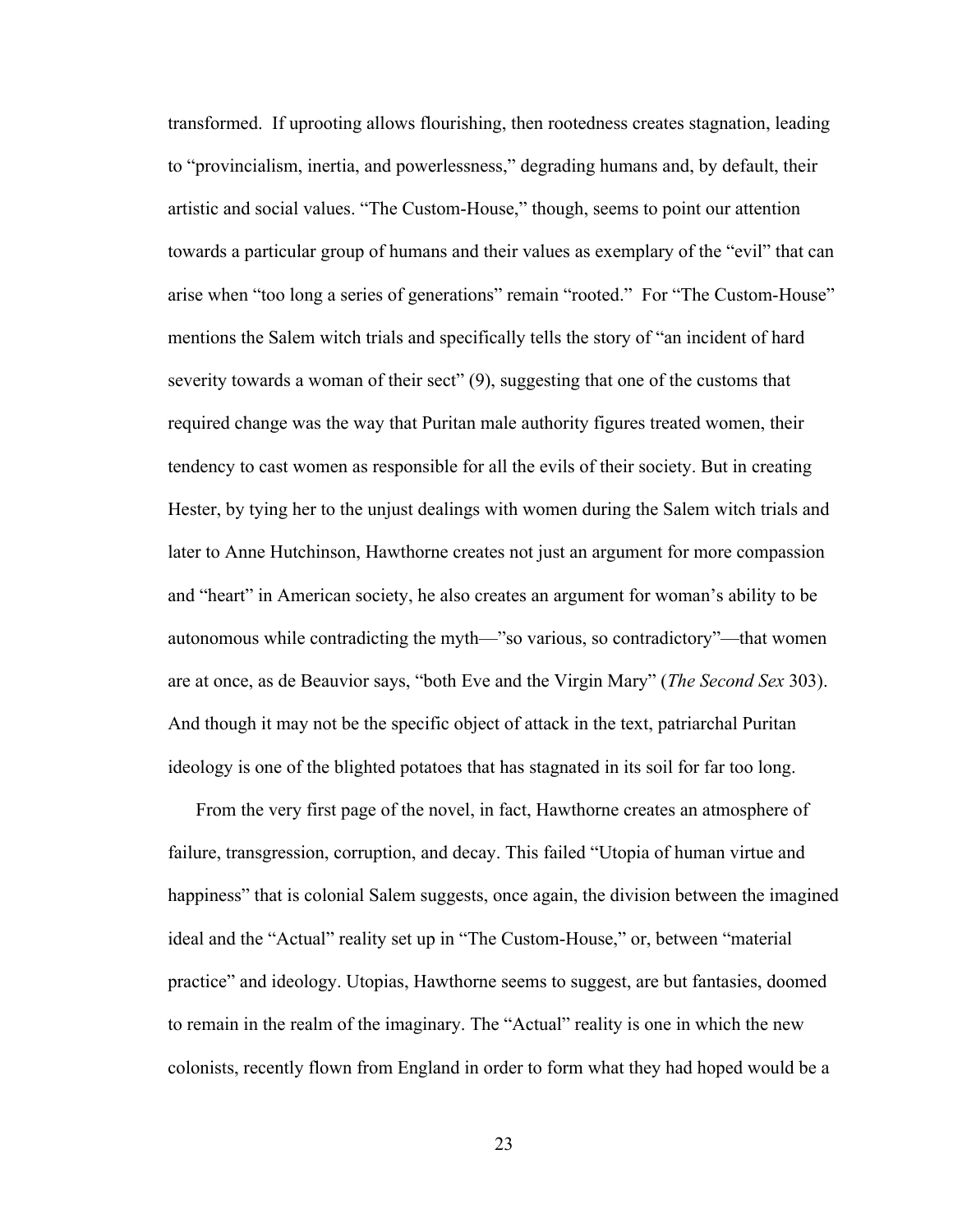Utopian community of perfect liberty, charity, and well being, were almost immediately confronted with the failure of that hopeful ideal. For the colonists "invariably recognized it among their earliest practical necessities to allot a portion of the virgin soil as a cemetery, and another portion as the site of the prison" (47). Here lie fundamental reasons that humans cannot realize or actuate a Utopia: because both the human body and its spirit/mind are subject to decay. Immediately, we find ourselves enmeshed in a tale in which the weakness of the flesh—represented both in Hester's and Dimmesdale's sexual transgression and in the hypocrisy of the Puritans' embellished clothing. The failure of moral and legal codes becomes primary in importance. These failures require an edifice in which to lock offending bodies—or a plot of land in which to inter them— and a moral and legal system to justify putting them there.

This prison, the "black flower of civilized society," conceals within its decaying, rusty door something beautiful, resilient, and independent—the wild rose-bush that grows near its door. And this is no ordinary rose bush but one that has, as the story goes, "sprung up under the footsteps of the sainted Ann Hutchinson, as she entered the prisondoor" (48). The mention of Ann Hutchinson here is significant for a number of reasons. Labeled a criminal by John Winthrop and other Puritans of the Massachusetts Bay Colony, Hutchinson stands for Hawthorne as a symbol of righteous rebellion from tyrannical limitations on one's freedom of religion. She serves, then, as a powerful figure for liberty, for self-reliance, and for civil disobedience to unjust laws, becoming a sort of Thoreau-like or even Rousseauvian heroine in her willingness to face exile and even death for rebelling against a tyrannical society. According to Rousseau, it is a citizen's duty to rebel against a government that has violated the terms of the social contract and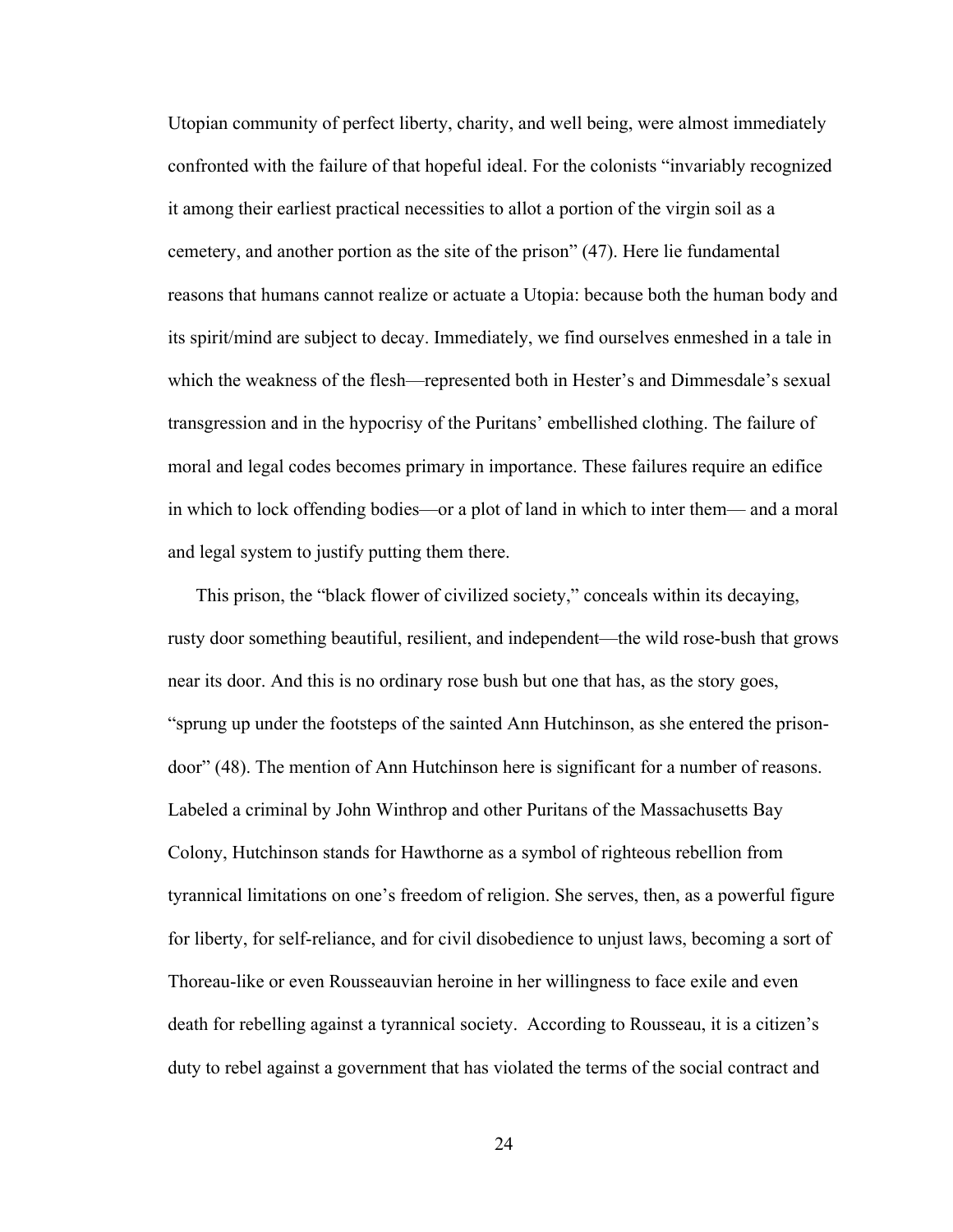who finds his liberty impeded against his will and to the detriment of his ability to function as a subject. Thoreau's essay "Resistance to Civil Government" echoes Rousseau's directive to rebel against a regime that does not provide benefits correlative with what the subject sacrifices in order to be part of civil society. The transgressive words and actions that make her a criminal to Winthrop and the other magistrates make her a hero to those who champion liberty and civil society and a "saint" to Hawthorne.

Hutchinson, though, is more than just an incidental champion and saint. In her refusal to submit to the customs and laws of the colonial government, she becomes the quintessential American subject—the rebel who refuses to subdue her excessive individualism and adhere to the rules of a society that has become corrupted from its initial Utopian ideal of freedom of religion. Her crimes become indicative of her steadfast adherence to her own individual morality, which, Hawthorne suggests, makes her a figure for future generations' adulation and respect.<sup>1</sup> Like countless fictional Americans created in her wake, Hutchinson gives up the benefits of citizenship in order to remain true to her own beliefs and morals, risking exile, starvation, Indian attacks, and the extreme difficulty of trying to survive outside of the bounds of society.

Of course, the fact that Hutchinson was not nor could ever become an equal citizen complicates this allusion, for, as a woman, she would be allowed legal citizenship but not on equal terms with men. Her sex, in fact, introduces another significant issue in the text, one that lies at the heart of this romance—the issue of women's status in America. Certainly I would not argue that sex and gender are Hawthorne's primary concerns, nor would I suggest that Hawthorne had any particular interest in women's suffragism. Indeed, Hawthorne himself was far more concerned with the degradation of the social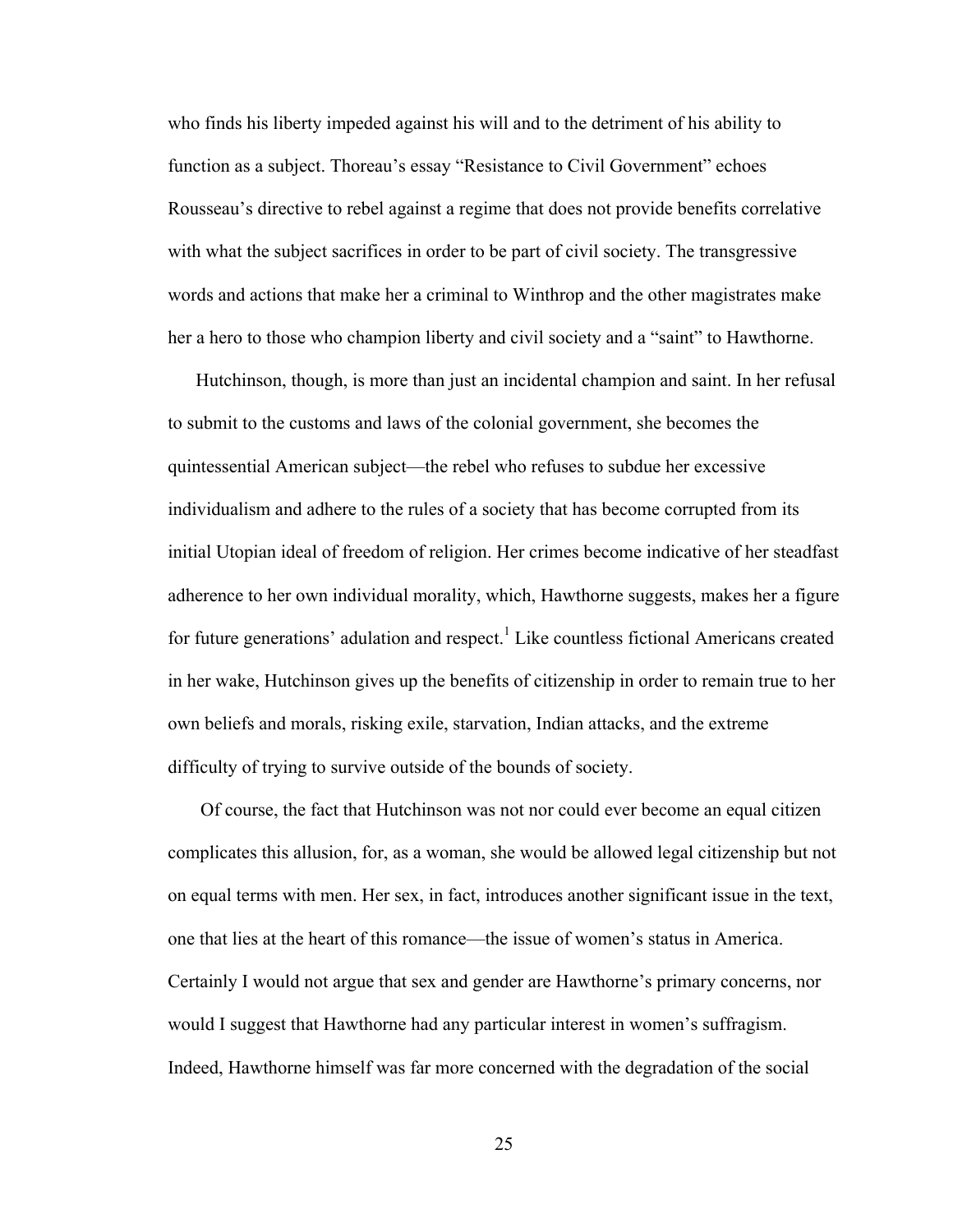contract, the loss of individual liberty and self-reliance, the disappearance of piety, charity, and vitality from the American citizen/character/subject. Yet the early years of the colonies offered several transgressors from which Hawthorne could choose. Now, Hawthorne could have named Hutchinson simply because she and Hester are both women. But this is not so simple, for Hawthorne's project—to create a narrative history in order to supplement the official histories while also defending art as a valid and vital part of society—centers on transgressing women whose punishments were doled out by men whose principles have become irrevocably corrupt and who condemn anyone who refuses to heed their words. Hutchinson's own words, of course, sealed her fate, for not only did she rebel vocally, her intelligence and sharp wit during her trial proved that she was the intellectual superior of Winthrop, which must have added insult to injury, resulting ultimately in her banishment (Vowel 42-49). Hester's banishment, ironically, resulted from her silence rather than from her vocality. But this may be more a difference in form than in function, for while Hutchinson's revolt took the form of excessive words, Hester's takes the form of excessive silence: her words are to be found in her needlework rather than in her physical speech.

Hester's needlework creates for her a safe, isolated, domestic space in which she can interact with the community while still remaining outside of its bounds; however, while her embroidering represents a "quiet revolution" in the literal sense that she does not vocally rebel, both the narrative representation of Hester's performance in the chapter entitled "At Her Needle" and the fanciful images she creates place Hester's embroidery in the realm of signification, taking on and reflecting meaning. If Hester's embroidery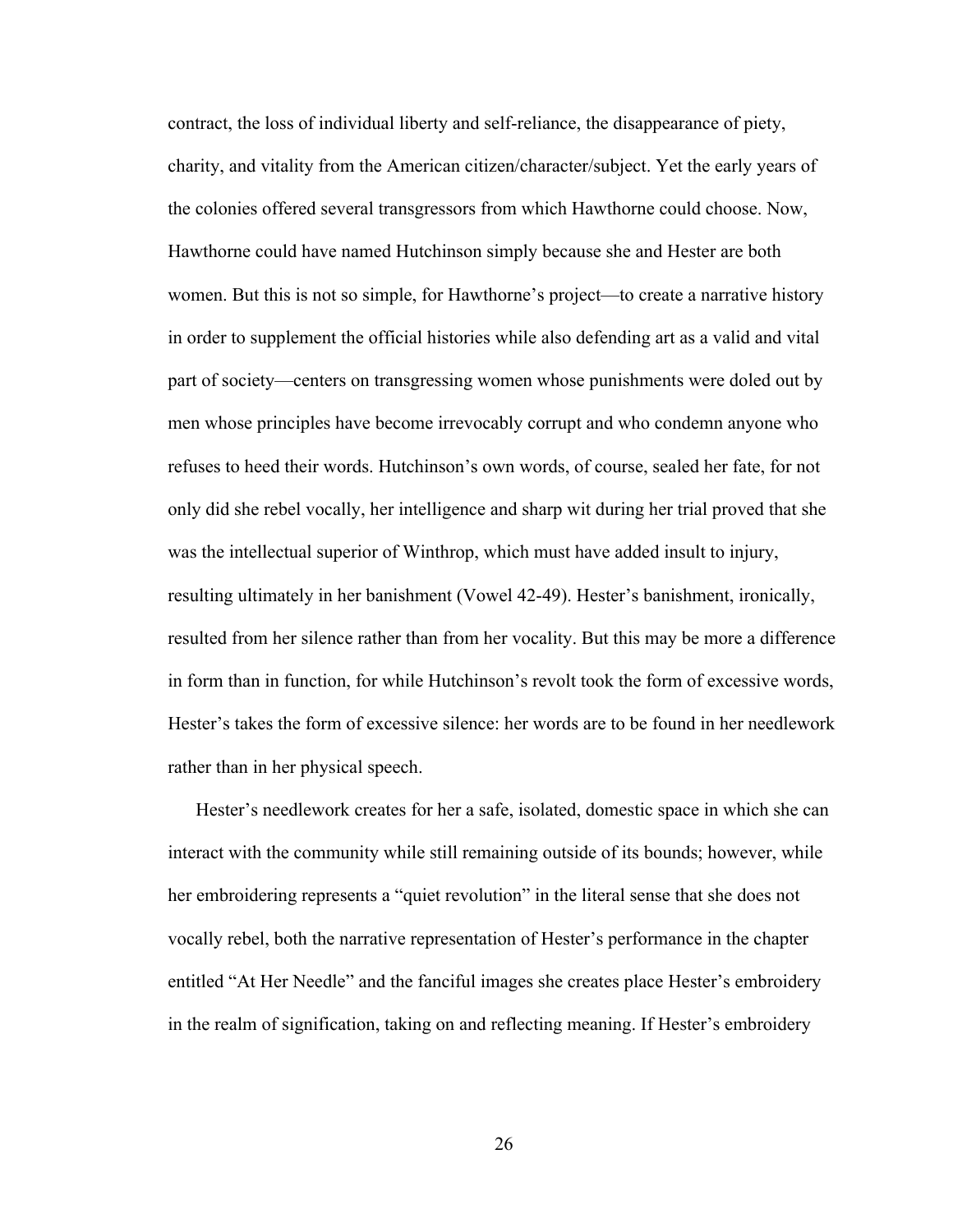holds the power of signification, then it also becomes a voice in that it enters into a critical dialogue with the ideologies that structure Hester's community.

Indeed, we know that embroidery holds the power of signification in two ways: first through the performance itself; and second through the content created. On the one hand, since we know that the performance of embroidery was supposed to signify ideal femininity, and since performance, or "material practice" in Althusser's terms, is supposed to correspond to and represent ideology, then we might read Hester's performance as embroiderer as an embodiment of the ideology that produces the Feminine Ideal. We might assume that her "material practice" corresponds to patriarchal ideology and that she has become, finally, the good subject. Her superficial compliance, symbolized in her embroidery, may in fact be another reason the magistrates allow her to continue living as a part of the community, even if it is in relative isolation. On the surface, her "material practices" indicate compliance with both branches of the State Apparatuses, for if her performance of embroidery leads the magistrates to read her as embodying ideal femininity, then her past as "a force of darkness," as sinful and destructive as Eve, would seem to have given way to a present as "a force of life," as a saintly and selfless Virgin Mary. Hester's embroidery does make her "a force of life," for "she possessed an art that sufficed, even in a land that afforded comparatively little scope for its exercise, to supply food for thriving infant and herself" (81). Her embroidery allows her to embody the ideal feminine as nineteenth-century ideology created it by making it her means for nurturing her child as does her choice to devote "all her superfluous means in charity, on wretches less miserable than herself, and who not unfrequently insulted the hand that fed them" (83).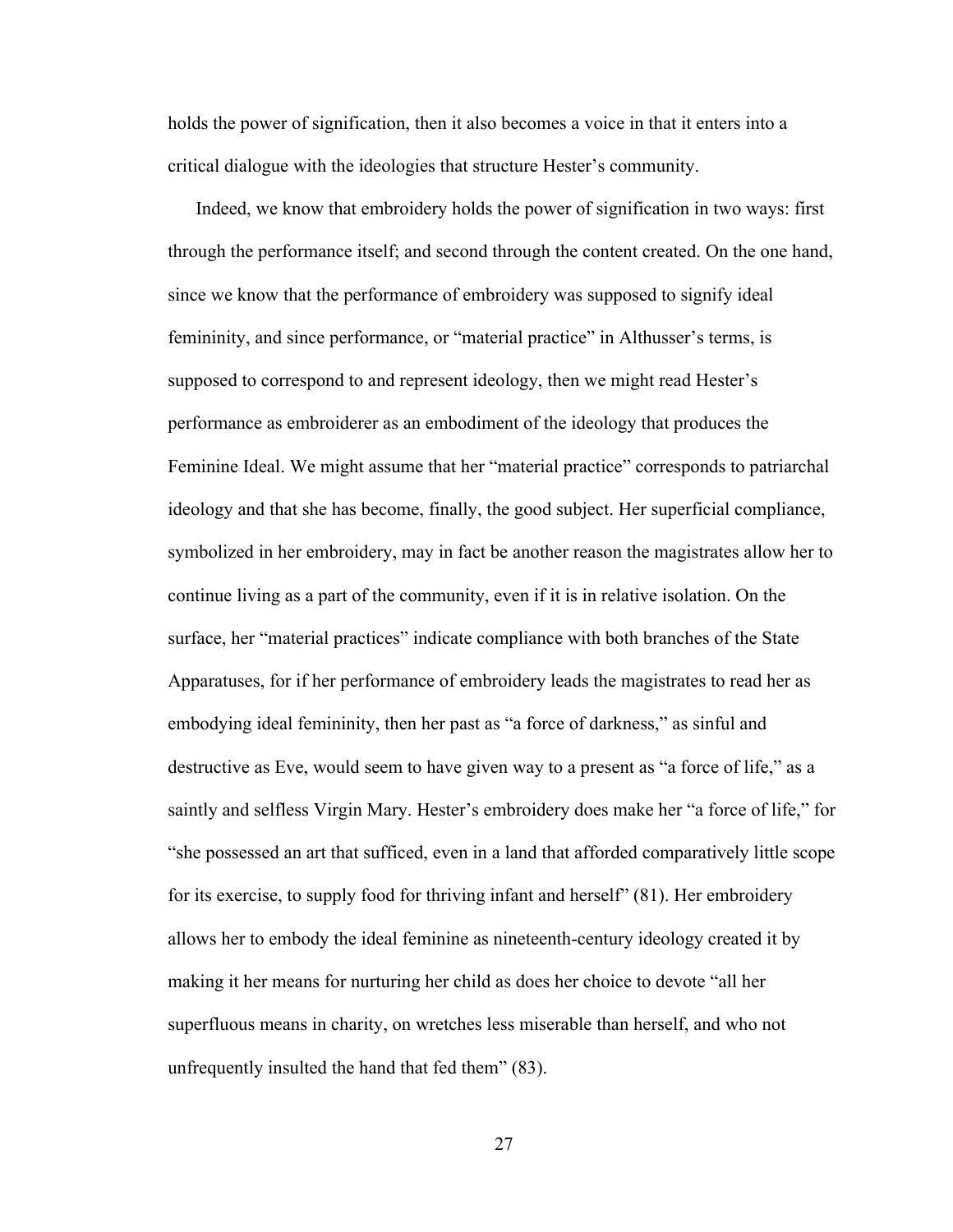Even more significant in the way that embroidery makes Hester appear as the Feminine Ideal is her supposedly penitent and perfectly selfless choice to use her time "in making course garments for the poor," which "offered up a real sacrifice of enjoyment, in devoting so many hours to such rude handiwork" (83). Since these symbols of ideal femininity are so deliberately described, then it is tempting to see Hester as so many others have seen her: as a woman who begins as an image of feminine corruption and who transforms throughout the course of the story into ideal femininity. Carol Schafer, for example, calls Hester "an idealized matriarch whose loving nature and strength of character offer readers a vision of hope and salvation" (189). Adrianne Kalfopoulou, though she sees a revolutionary potential in Hester that Schafer denies, ultimately "insists that Hester's true voice is ultimately appropriated by her author, as she retreats into silence and acquiescence" (881). By the end of the novel, it is true that her physical, literal "voice" recedes and that in the "Conclusion," the overbearing narrative voice of "The Custom-House" reemerges to complete Hester's rehabilitation by showing that she returns to Salem to "take up her badge of shame" voluntarily (262). Such interpretations, however, suggest that both recent critics like Schafer and Kalfopoulou and the narrator of the novel are unaware of the uncloseable and unresolvable issues with patriarchal ideology that Hester's embroidery opens. These readings rely too heavily upon the superficial vision of ideal femininity imposed upon Hester by her selflessness, her nurturing motherhood, and, most importantly, her embroidery and consequently ignore the transgressive potential of the performance and the content.

While Hester's embroidery generally does support the ideal femininity of which it is symbolic in that she does not embellish her own clothing and that she usually embroiders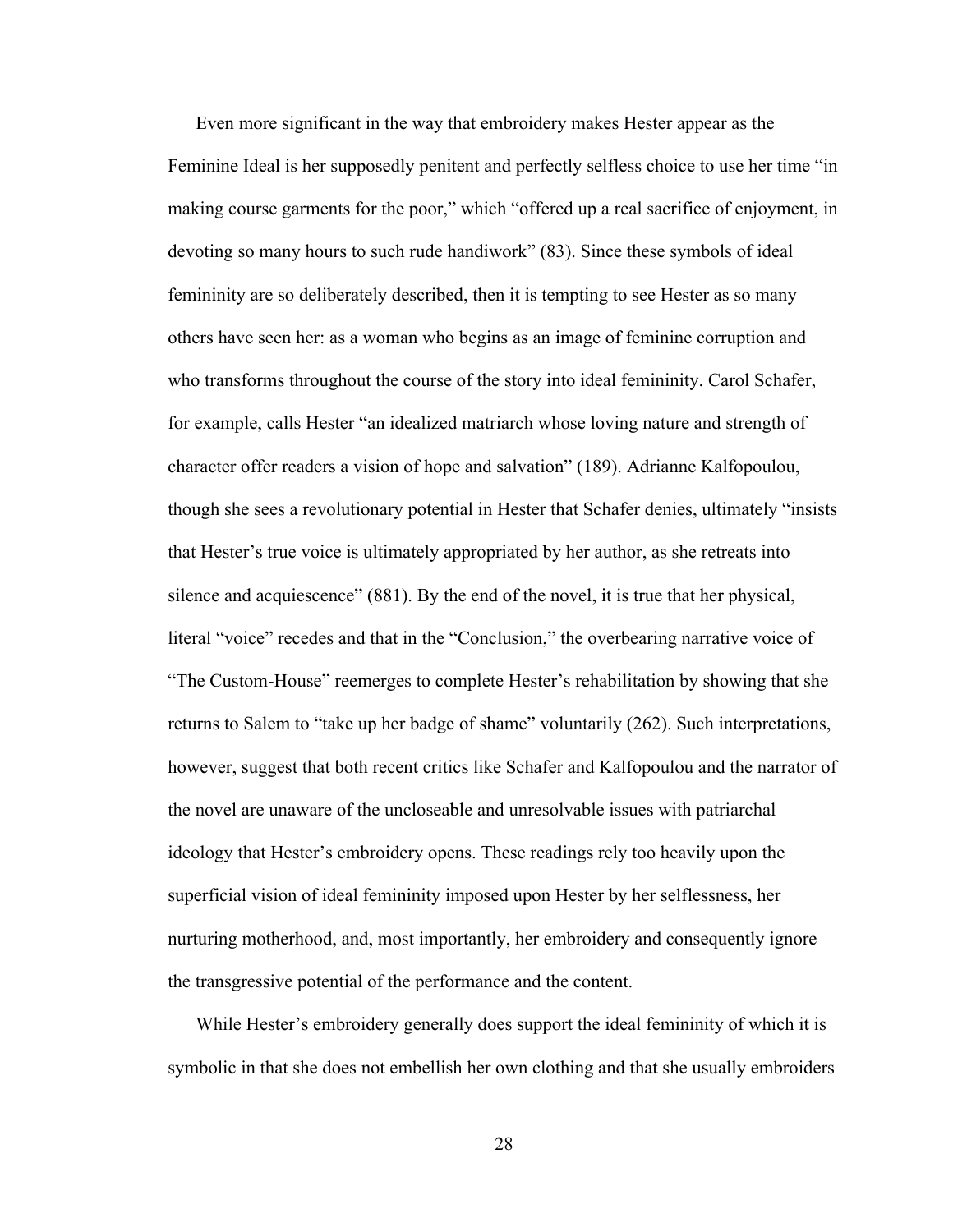only out of the practical necessity of providing sustenance for herself and Pearl, she does embellish the A, and Pearl's clothing she embroiders with a "fanciful," "fantastic ingenuity" (83). In Pearl's attire, the "rich, voluptuous, Oriental characteristic" of Hester's "nature" becomes through embroidery "a mode of expressing, and therefore soothing, the passion of her life," even though "Like all other joys, she rejected it as sin" (83-84). If the pleasure of creating "gorgeously beautiful" things with her needle is a joy that must be "rejected" as sinful, then Hester's careful artistry both in the embellishment of her A and in Pearl's clothing suggests, possibly, that she questions the nature of sin as defined by patriarchal Puritan ideology. The narrator suggests, and many critics affirm, that there is a "morbid purpose" (90) in the way Hester's dresses Pearl and in the embellishment of her A. Because she deliberately draws attention to the emblem and product of her sin, they argue, Hester's fanciful embroidered works serve as a form of self-flagellation akin to Dimmesdale's, providing evidence that she sees and understands the crime she has committed, that she accepts the judgment and punishment imposed upon her, and that she symbolizes both ideal femininity and ideal piety. Certainly this interpretation is valid, and Hawthorne's usurpation of the narrative in the concluding chapter supports the idea that Hester does indeed repent and serve as a model for repentance, submissiveness, and passive acceptance of the ideological status quo. On the other hand, however, we know that the content of Hester's embroidery does not "conform to the ideal," and since "the 'ideas' of a human subject exist in his actions, or ought to exist in his actions, and if that is not the case, it lends him other ideas corresponding to the actions (however perverse) that he does perform," then we must attempt to understand what "other ideas" exist in Hester's "actions" (Althusser 126-27). If, moreover, the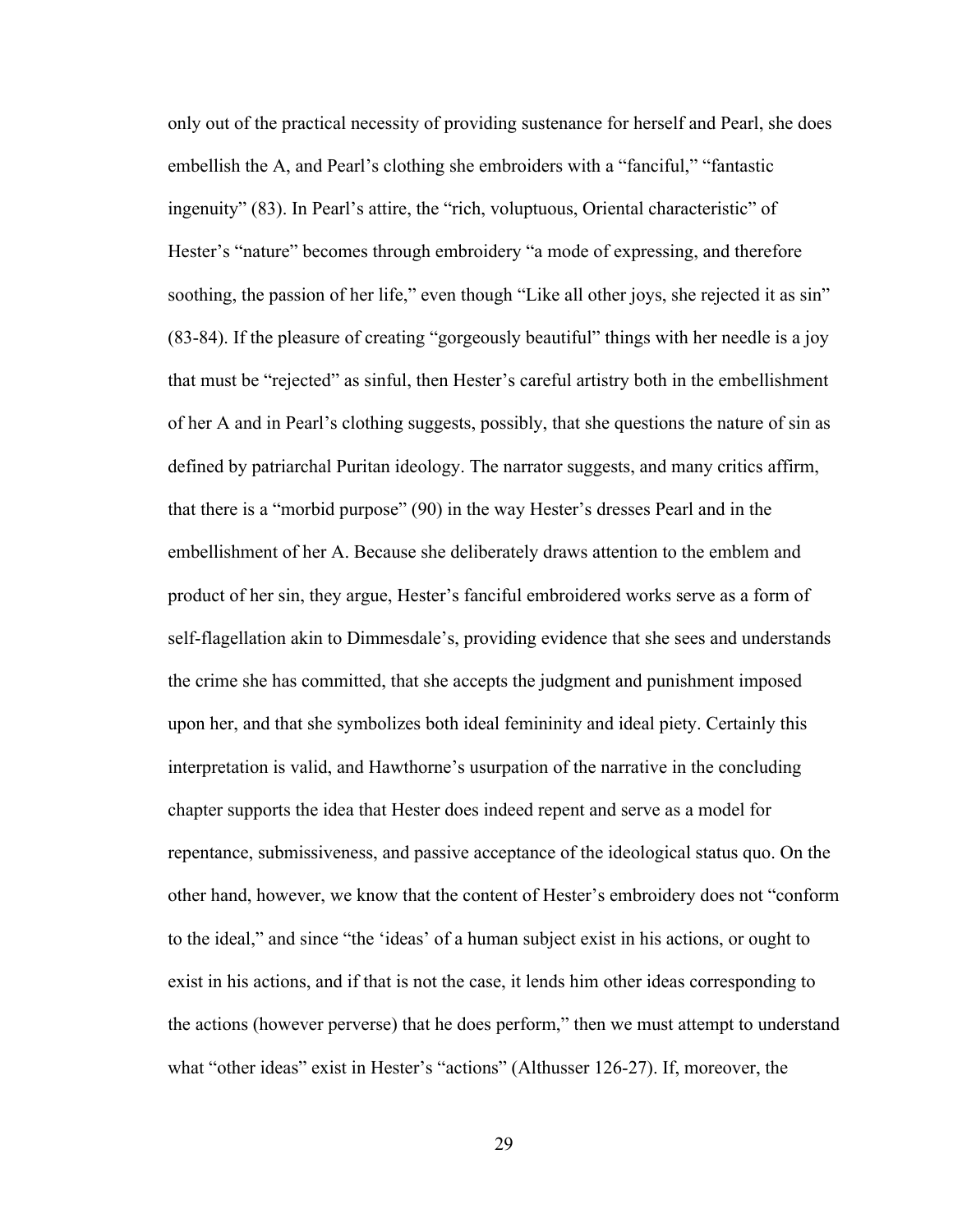subject's ideas do not conform to the "ruling ideology," then it suggests that the subject has not been entirely subjugated through the interpellation of the law and creates the possibility for "critical desubjectivation."<sup>2</sup> Hester's embroidery, because the content does not conform to the ideal and because her actions display that there are "ideas" guiding her actions other than those deemed appropriate by patriarchal ideology, not only implies that she may be undergoing a process of "critical desubjectivation" but also that urges that the reader undergo "critical desubjectivation" as well. Once we are able to step into this space of possibility, this space where the subject disentangles himself from the hail of the law and the guilty necessity of turning towards it, then we may begin to examine more carefully how the novel critiques the patriarchal ideology of colonial America.

Hester's embroidery reveals that a critique of patriarchal ideology is necessary. There are, additionally, several notable places in which the text problematizes patriarchy's mythical woman, allowing us to see a "change in the concept of sexual identity." Again, "The Custom-House" prepares the reader to comprehend the significance of Hester and her embroidery later in the text, introducing the idea that we must view our Puritan forefathers with critical eyes and focusing our attention upon the necessity of tough, endurant, rebellious women in the process of creating a more just society. Sitting just about the door of the Custom House, for example, is the "enormous specimen of the American eagle" who "hovers" over the building both menacingly and regally. She is described as follows:

> Over the entrance hovers an enormous specimen of the American eagle, with outspread wings, a shield before her breast, and, if I recollect aright, a bunch of intermingled thunderbolts and barbed arrows in each claw. With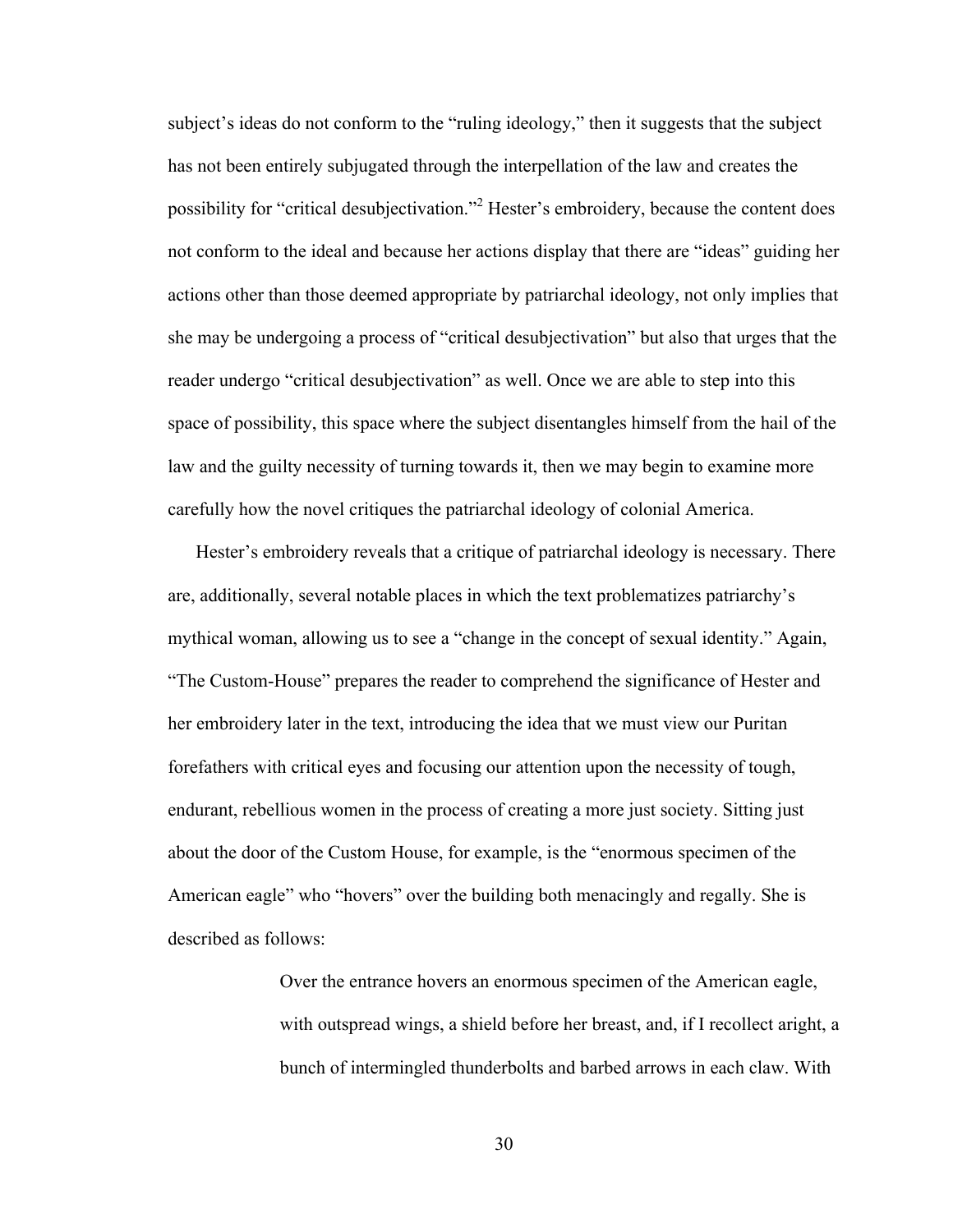the customary infirmity of temper that characterizes this unhappy fowl, she appears, by the fierceness of her beak and eye and the general truculency of her attitude, to threaten mischief to the inoffensive community; and especially to warn all citizens, careful of their safety, against intruding on the premises which she overshadows with her wings. Nevertheless, vixenly as she looks, many people are seeking, at this very moment, to shelter themselves under the wing of the federal eagle; imagining, I presume, that her bosom has all the softness and snugness of an eider-down pillow. But she has no great tenderness, even in her best of moods, and, sooner or later—oftener soon than late—is apt to fling off her nestlings with a scratch of her claw, a dab of her beak, or a rankling wound from her barbed arrow. (5)

Indeed, Hawthorne seems to desire that his readers see the dangerous, violent, uncaring aspects of the eagle by selecting words like "truculency," "mischief," and "vixenly," as well as by dashing his readers' illusions that she will offer anyone "shelter" or provide a "healing presence." It seems fairly clear that Hawthorne seeks to expose what he feels is the false illusion that the American government can and will shelter and protect any of its citizens. And yet might we not read the eagle as a metaphor for Hester as well? After all, Hester's A is a sort of "shield before her breast." She also has an "infirmity of temper" and is considered truculent in her attitude. Like the eagle, Hester seems "to threaten mischief" to the community who misjudges her "softness" and expect her to yield quietly first to giving up the name of Pearl's father and later to giving up Pearl. Yet she resists them, and despite her usual "tenderness" in handling Pearl, Dimmesdale, and the less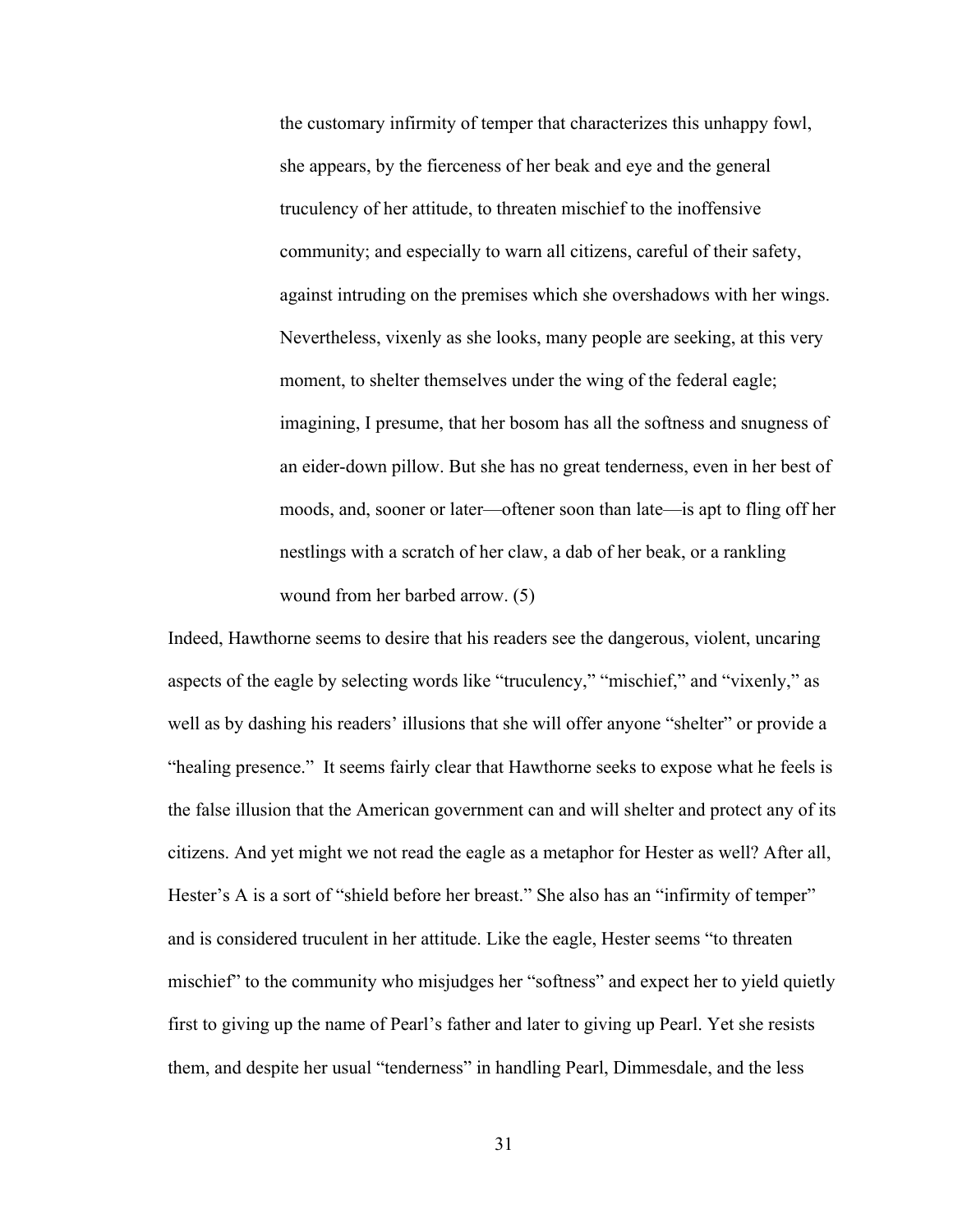fortunate members of the community for whom she provides charitable help and provisions, Hester reveals that, while she may have no "thunderbolts and barbed arrows" and while she may not have flung off her child, she has her own arrow in the form of her needle. With her needle, Hester created "an art that sufficed, even in a land that afforded comparatively little scope for its exercise, to supply food for her thriving infant and herself" (81), which must rankle like a "barbed arrow" in the breasts of those who believe she has not been properly disgraced, punished, or subdued.

Her very demeanor as she exits the prison suggests, in fact, that neither jail time nor the criminal "brand" nor the embarrassment of her illegitimate child—that "token of her shame"—has sufficed to squash the rebellious spirit out of her. In spite of the heavy male hand of authority upon her shoulder, "she repelled him, by an action marked with natural dignity and force of character, and stepped into the open air, as if by her own free-will" (52). In spite of the "burning blush" that spread across her face, with a "yet haughty smile, and a glance that wouldn't be abashed, [she] looked around at her townspeople and neighbours" (52-53). The scene in which we are first introduced to Hester in the flesh establishes her as a rebellious, proud, dignified, self-willed woman whose demeanor and embroidery demonstrate that she does not represent the Feminine Ideal and, in fact suggests that she stands in opposition to that Ideal. The Ideal Woman kept her hands busy with embroidery—rather than with "bolts and arrows"—and her eyes cast down. Now, embroidery certainly kept Hester's hands busy, but as a prisoner, her feminine act has little significance in relation to the Feminine Ideal as defined by American patriarchal ideology. Hester's eyes are not downcast and humble but instead gaze evenly and unabashedly into the faces of her pious neighbors. These two details alone make it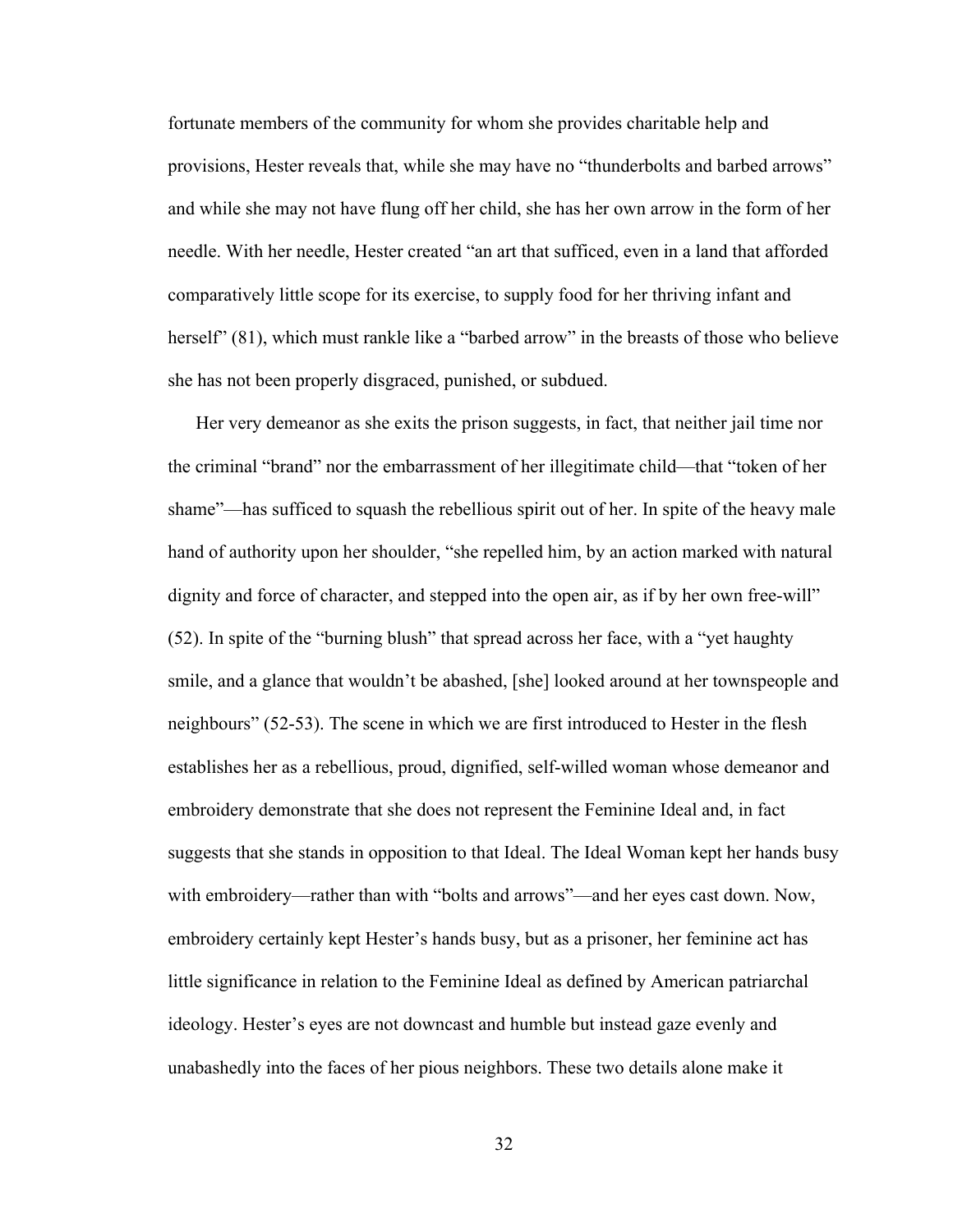impossible that she should represent the Feminine Ideal even though her embroidery links her indissolubly to it. Moreover, a careful investigation of the way that Hester embroiders—what she embroiders, how, and for whom—shows that her embroidery serves as an act of rebellion and a voice of critique far more significant than her defiant eyes and tightly closed mouth. For, though Hester refuses to speak her fellow sinner's name, though her voice does not, like Ann Hutchinson's, serve as a criticism of Puritan religious practices or patriarchy, her embroidery speaks for her, and her embroidery becomes an artistic engagement with the patriarchal ideology of her culture, creating a space in which ideology critique and the renegotiation of female subjectivity takes place.

That Hester's needlework expresses her subjectivity in opposition to patriarchal ideology seems obvious in the way the narrator describes it:

> On the breast of her gown, in fine red cloth, surrounded with an elaborate embroidery and fantastic flourishes of gold thread appeared the letter A. It was so artistically done, and with so much fertility and gorgeous luxuriance of fancy, that it had all the effect of a last and fitting decoration to the apparel which she wore; and which was of a splendor in accordance with the taste of the age, but greatly beyond what was allowed by the sumptuary regulations of the colony. (53)

This passage is significant for several reasons. First, the "elaborate" and "fantastic" embroidery, created from a fertile and luxurious imagination moves beyond the realm of the craft and reaches towards the status of art. In colonial America, women did not create art, so the fact that Hester's embroidery is allowed the status of art makes a noticeable albeit very subtle critique of patriarchal ideology, which denies that women have the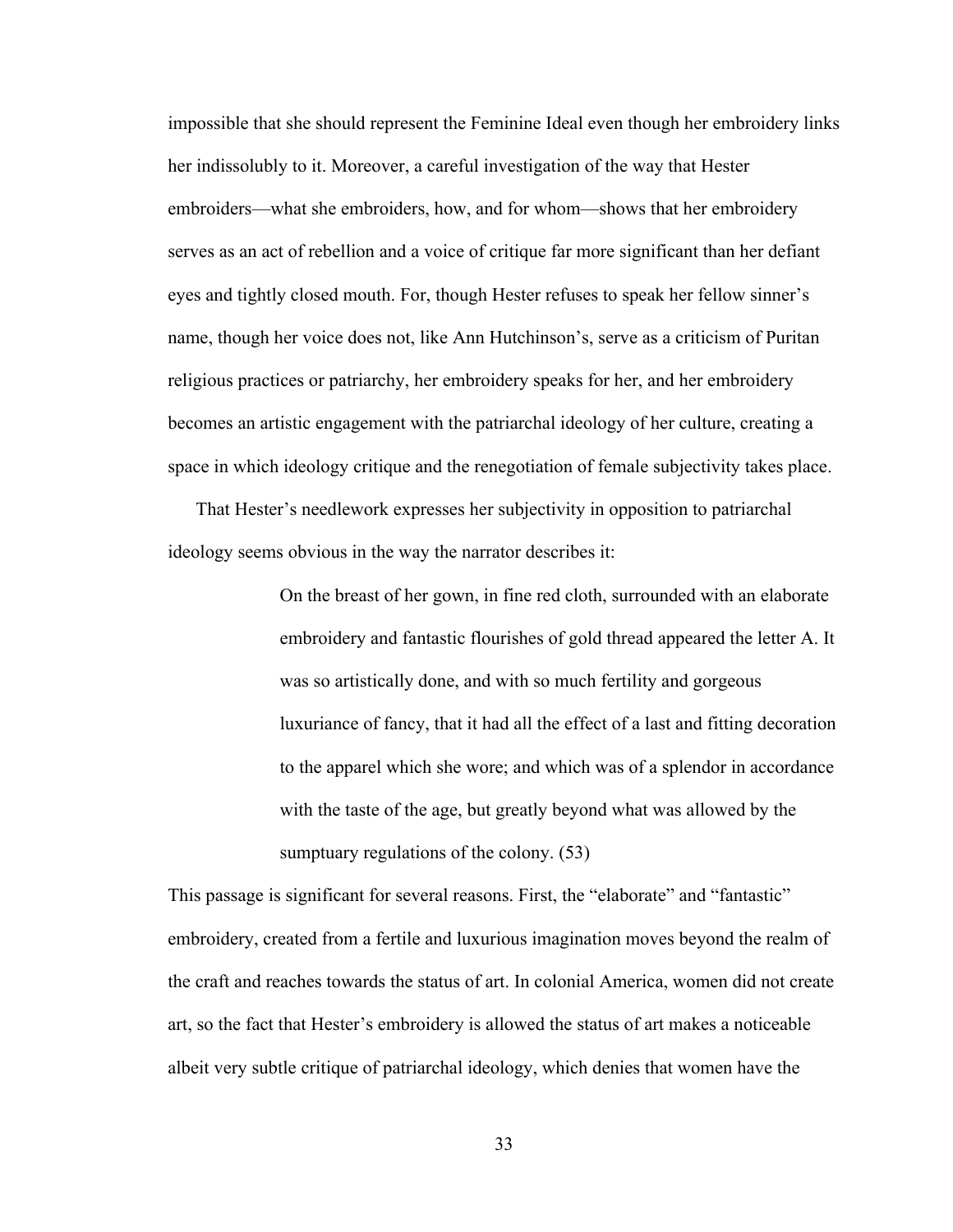necessary imagination and intellect to create art. The embroidered "flourishes" of gold are not the product of pre-defined sampler patterns or copies of pre-existing art works or biblical scenes, which would have been the accepted and expected content of embroidery during colonial New England (Ulrich 27). This "artistically done" embroidery is the product of Hester's own "gorgeous luxuriance of fancy," a design that she created organically from her own imagination that, it appears, springs directly from her "inmost Me." And Hester's "inmost Me" contains "a rich, voluptuous, Oriental characteristic—a taste for the gorgeously beautiful, which save in the exquisite productions of her needle, found nothing else, in all the possibilities of her life, to exercise itself upon" (83). In fact, the embroidered "decoration to the apparel which she wore" reflects her rebellious spirit in that it defies the sumptuary laws of the colony and the unwritten law of mimetic embroidery. But Hester's embroidery also offers her the only creative, expressive outlet for her "taste for the gorgeously beautiful" (83) and for her "gorgeous luxuriance of fancy" (53). These details are particularly significant, for they indicate first that Hester's imagination desperately needs something "to exercise itself upon" and second that as a woman, she has virtually no way of doing so that would not demonize her even more (83). The Ideal Woman, after all, was not supposed to have such an imagination or such a taste for creating art, nor was she supposed to desire doing anything that served her own interests, needs, or desires. Finally, that her "elaborate embroidery" oversteps the bounds of "what was allowed by the sumptuary regulations of the colony" shows Hester's blatant willingness to break the rules of her community (53). It demonstrates that her time in prison has done little to make her a "good subject" and indeed suggests that it has only further "enclos[ed] her in a sphere by herself" (54).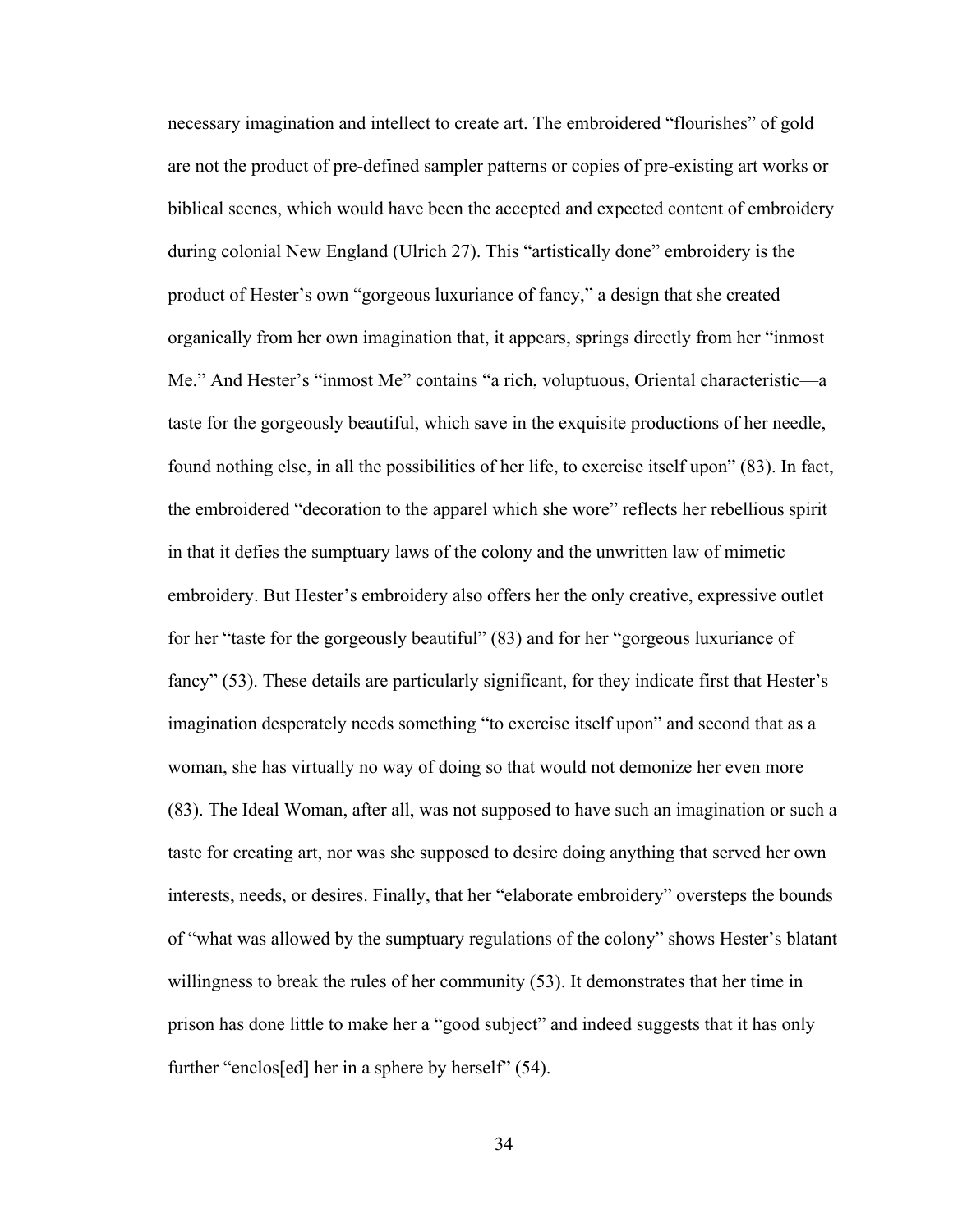What is more, the "rich, voluptuous, Oriental characteristic" of her imagination that manifests in "the exquisite productions of her needle" suggests that embroidery provides not only a source of "support and satisfaction" for Hester but also "a covert means of negotiating the constraints of femininity" in which she can "make meanings of [her] own while overtly living up to the oppressive stereotype of the passive, silent, vain, and frivolous, even seductive needlewoman" (Beaudry 5). On the one hand, the act of embroidery serves as a performance of the Feminine Ideal, which leads to more lenient treatment by the men of the community. The men are, of course, more kindly disposed towards Hester than the women from the beginning. Hester's youth and beauty certainly goes a long way in softening the men's disposition towards her: "'this woman is youthful and fair, and doubtless was strongly tempted to her fall'," the magistrates explain, and, "'moreover, as is most likely, her husband may be at the bottom of the sea'" (63). The magistrates have mercy upon Hester in both cases because she is young, beautiful, and without a husband to keep her chaste. On the other hand, then, the act of embroidery may also symbolize "the seductive needlewoman," for in colonial New England, "Women needed protection, not because they were innocent but because they were not. They were physically and sexually vulnerable, easily aroused, quick to succumb to flattery" (Ulrich 97).<sup>3</sup> If it was commonly accepted that "Women needed protection" because of their lack of innocence, then the magistrates' leniency may result from their own recognition that both Hester's absent husband and her current community, themselves included, did not properly protect Hester from herself.

Now, from Hawthorne's mid-nineteenth-century standpoint, women are simply the "sweet moral blossom" of society, and despite the prevalent stereotype of "the seductive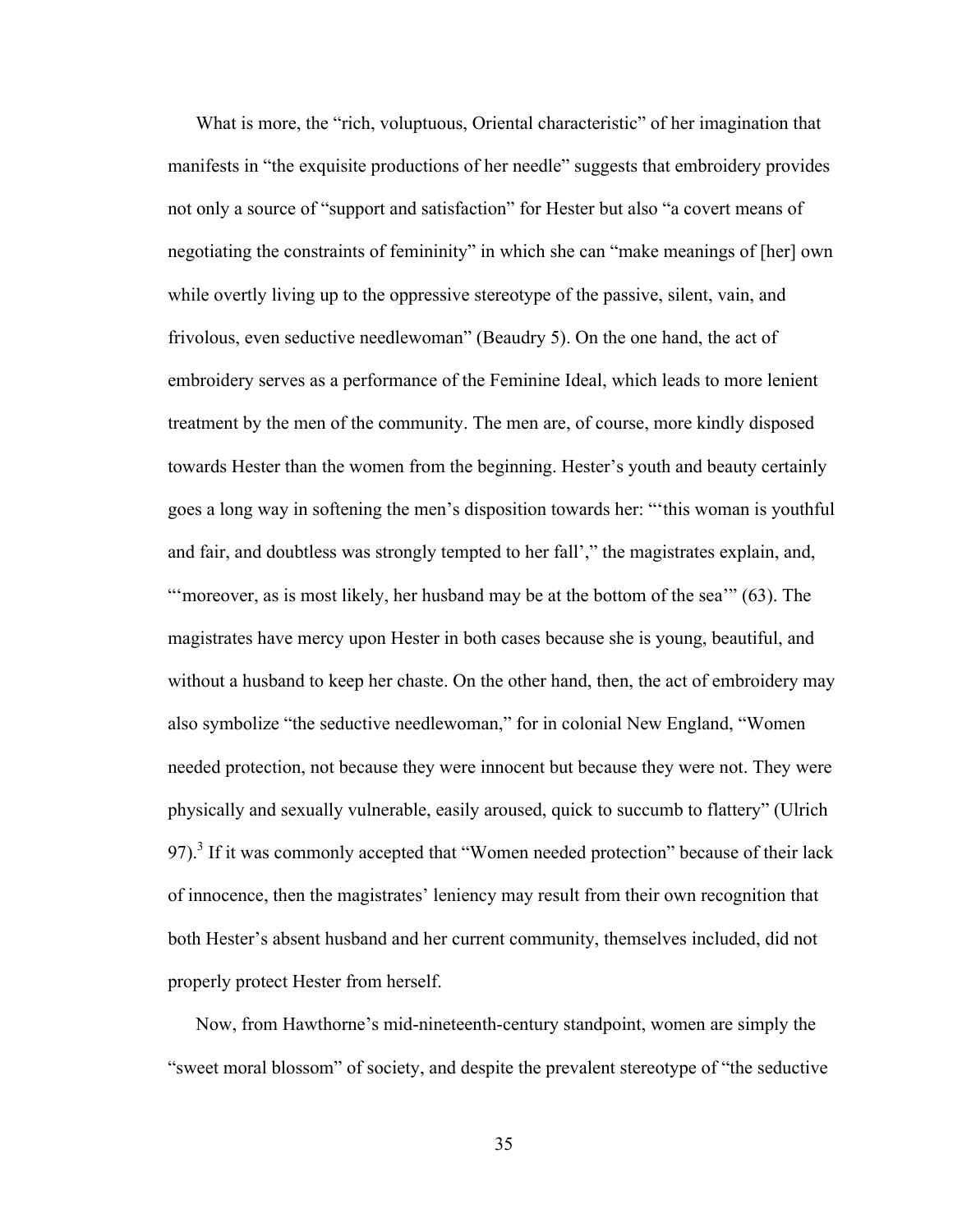needlewoman," nineteenth-century novelists tended to use embroidery to embody women's moral and spiritual superiority (Parker 8). In the Nineteenth Century, the health of the nation was gauged by the moral health of its women, or in women's ability to create moral beings out of naturally aggressive and violent men. And one could interpret the focus on women in this romance, and especially the focus on their transgressions, as either an admonishment to women who were not doing their duty as the moral centers of society or a critique of a nation whose policies are crippling women's ability to be moral at all. Like the stagnant atmosphere of the Custom House that corrupts young, active, inspired men, turning them into useless, sleepy old men, the stagnant "rootedness" of patriarchal America corrupts the very beings who are supposed to be in charge of the moral health of the nation, rotting the bud of morality before it blossoms. Regardless of Hawthorne's intention, however, the text itself seems to offer a meaning far in excess of this charge against the vitality and morality of the nation. For, if Hawthorne wants to create a narrative history of America's origins, then the fact that he placed rebellious, transgressive women in such prominent positions in the text suggests that, while it may have been man's rebellion against injustice and tyranny that drove the founding of this country, it was women's rebellions that shaped the country as it developed.

Women, in fact, figure prominently in the primary scene of punishment with which the romance opens. Hawthorne introduces us to a society where only "[m]eagre . . . sympathy" would be offered to a "transgressor" of their rigid laws and customs, and since women are supposed to be the tender and sympathetic members of a society, the fact that they "appeared to take a peculiar interest in whatever penal infliction might be expected to ensue" (50) suggests something more significant about their role in society. These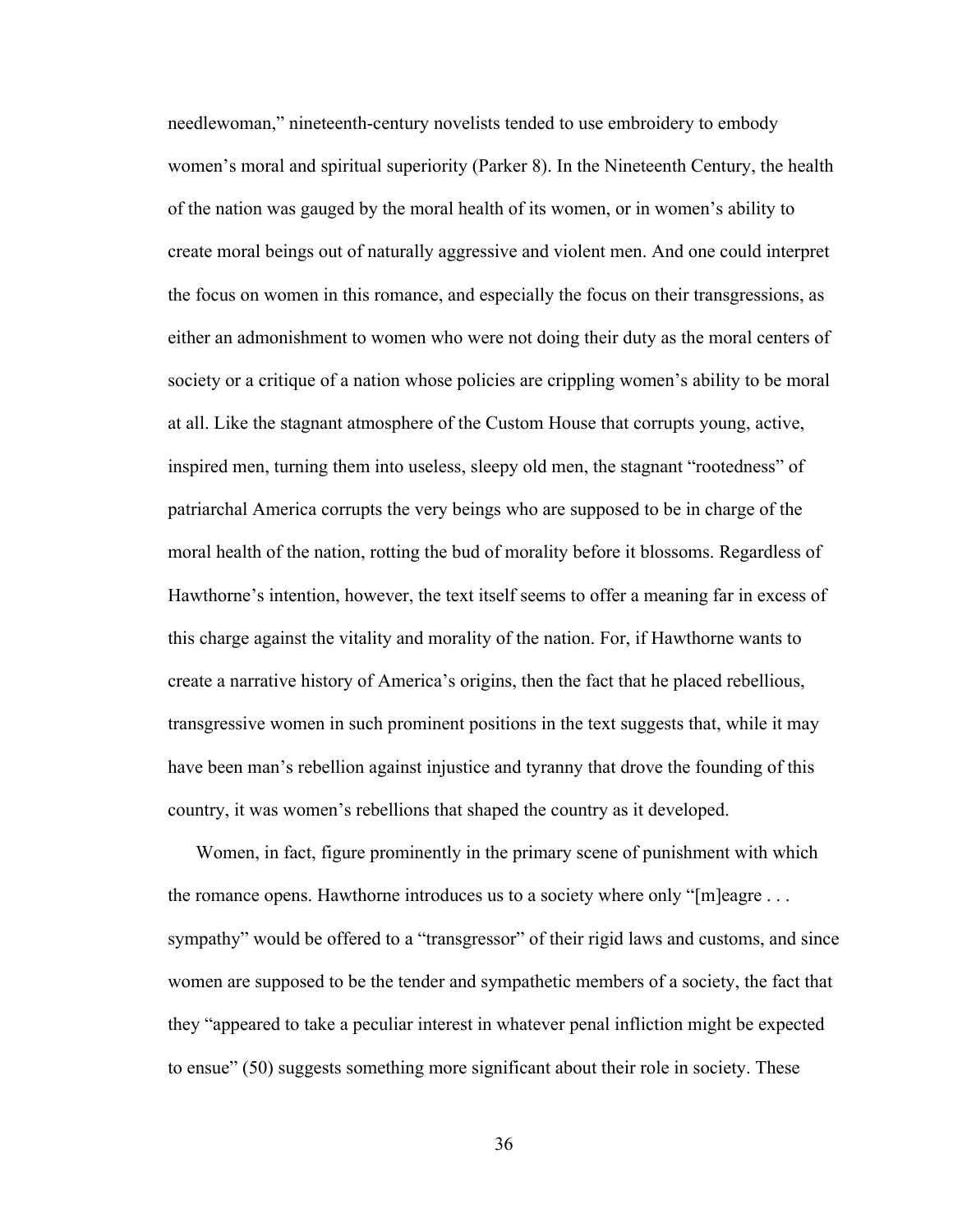women, "those wives and maidens of old English birth and breeding," are of a "coarser fibre" than their nineteenth-century counterparts. And though they are less refined than nineteenth-century women, they are also hardier:

> for, throughout that chain of ancestry, every successive mother has transmitted to her child a fainter bloom, a more delicate and briefer beauty, and a slighter physical frame, if not a character of less force and solidity, than her [the women of Hawthorne's time] own. The women, who were now standing about the prison-door, stood within less than half a century of the period when the man-like Elizabeth had been the not altogether unsuitable representative of the sex. They were her countrywomen; and the beef and ale of their native land, with a moral diet not a whit more refined, entered largely into their composition. The bright morning sun, therefore, shone on broad shoulders and well-developed busts, and on round and ruddy cheeks, that had ripened in the far-off island, and had hardly yet grown paler or thinner in the atmosphere of New England. There was, moreover, a boldness and rotundity of speech month these matrons, as most of them seemed to be, that would startle us at the present day, whether in respect to its purport or its volume of tone. (50-51)

Echoing the ambiguous tone that Hawthorne takes towards his Puritan ancestry in "The Custom-House," this description of the colonial women asks the reader to recognize the complexity of "these matrons" who, like the early Puritan culture of the colonies, cannot be labeled simply as "good" or "evil." They may be less "delicate," but they are more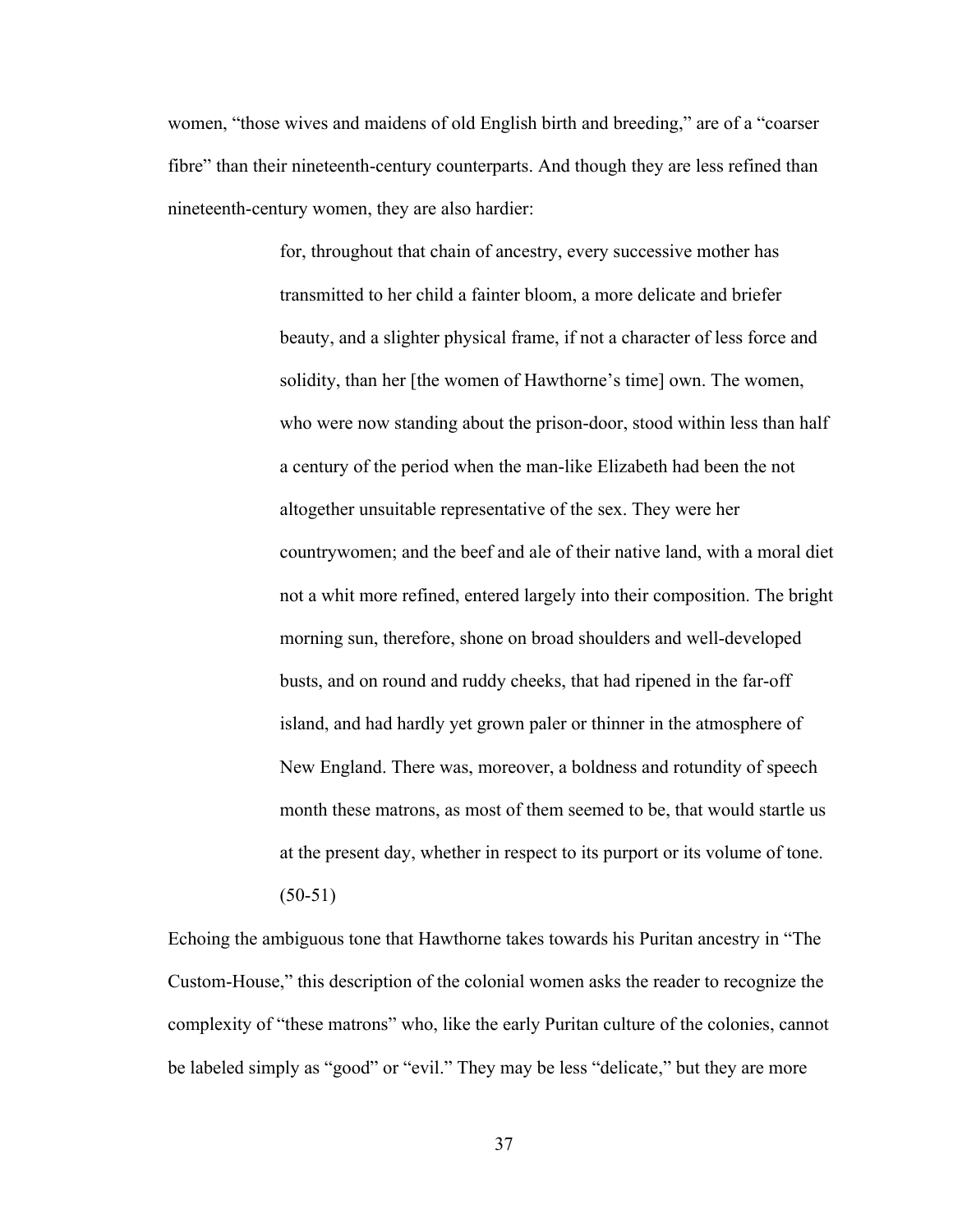robust. They may have an unrefined "moral diet," but their characters have more "force" and "solidity." The women of Hawthorne's time, he seems to lament, have lost the strength of both body and character that defined their ancestresses, and if they are not "altogether unsuitable" representatives of their sex, as "the man-like Elizabeth," then the implication is that it may be precisely the loss of the "man-like," or masculine, qualities of those early women which makes nineteenth-century women seem weak by comparison. Just as Hawthorne laments his own less forceful and auspicious masculinity in comparison to his sword and Bible carrying ancestors, he appears to lament also a loss of strength and force in the women. In other words, Hawthorne seems to suggest that women should have some "man-like" qualities, and if women should have some "manlike" qualities, then we can infer that the above description also provides a critique of the Feminine Ideal so prevalent in the nineteenth century. The Feminine Ideal of nineteenthcentury America, after all, requires women to suppress and erase any qualities that might be classified as masculine, including "boldness and rotundity of speech," robust and "broad" shouldered bodies, forceful and solid characters, any qualities affiliated with ruling or leadership, personality traits like aggression, argumentativeness, or a desire to actively pursue self-interest, and, perhaps most significantly, the imagination, intellect, and vision necessary to create great art.

Yet there appears to be far greater implications for women in the Nineteenth Century, especially when one considers two things: one, that the protagonist of the romance is a woman whose physical and moral strength compliment her artistic activities, which in turn enable her to live as an outcast; and two, that Hawthorne often and vehemently expressed his disdain for the "damned mob of scribbling women" of his own time.<sup>4</sup>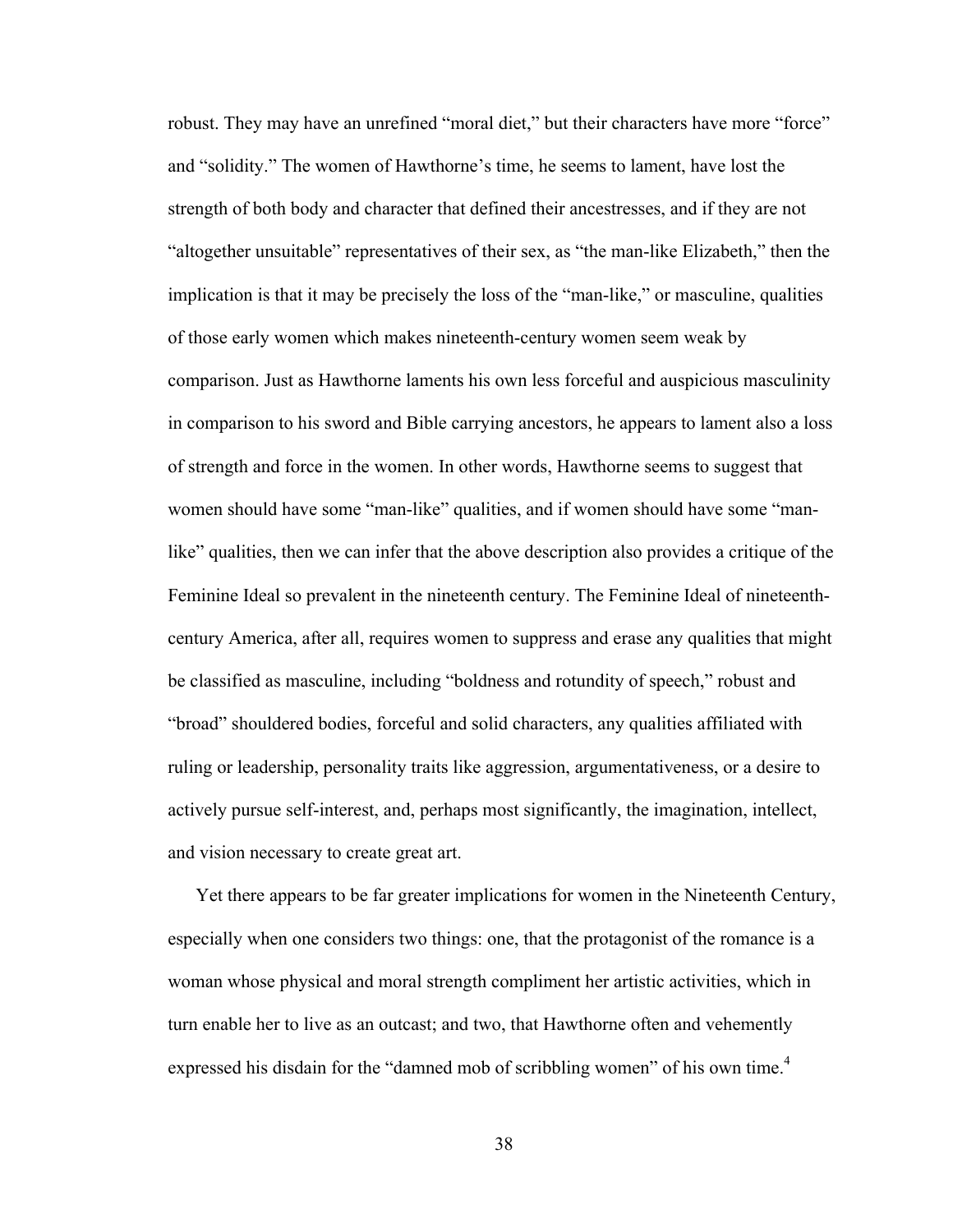While the connection between these ideas may not seem obvious, since *The Scarlet Letter* can be read in part as a forum for Hawthorne to exercise and argue for his own aesthetic vision, and since the Puritan colonial past offers his imagination the food it requires to flourish, we can infer a sort of didactic message to Hawthorne's artistic contemporaries in general and to literary women in particular. Yet the lesson also appears directed, more broadly, at a critique of the Feminine Ideal and the society that created it. Just as nineteenth-century American society has sapped the virulent masculinity that Hawthorne associates with his Puritan ancestors, it has also sapped the "man-like" qualities from its women. Women of Hawthorne's time—women whose bodies and minds have been shaped according to the Feminine Ideal—have lost the robustness of body and character that defined their English-bred ancestresses. Their ancestresses may have been more coarse and unrefined, but that very coarseness made them capable of both enduring the harshness of the New England climate and of withstanding and even sometimes rebelling against the male authority figures who sought to restrain and constrain them. For, the Feminine Ideal constrains female subjectivity and restrains it from functioning independently or autonomously. And if the citizen-subject by definition functions independently and autonomously, then women who embody the Feminine Ideal of the Nineteenth Century cannot be citizens. Ann Hutchinson, one of those "man-like," forceful, solid, robust colonial women, and her literary counterpart—Hester—exhibit the rebellious, tenacious, independent characteristics signified in the rosebush, which suggests that they and women like them contain the qualities necessary for citizenship, qualities that exist in excess of the Feminine Ideal. The Feminine Ideal, after all, is but a *supplement*, <sup>5</sup> an inferior and inauthentic symbol of woman that seeks to conceal and erase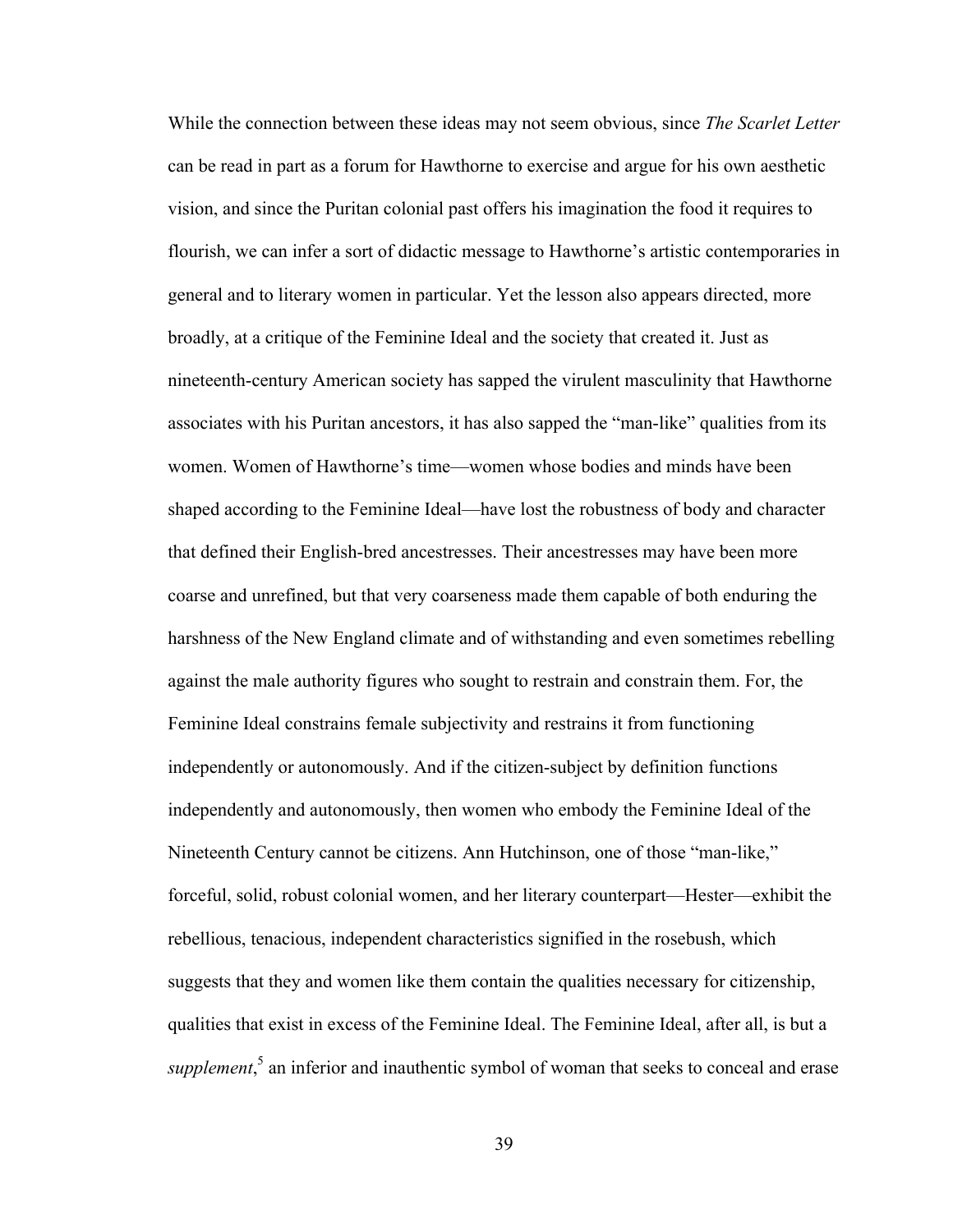the essence of human subjectivity by creating woman as an object and denying her interiority and subject-hood. And if she cannot be a subject, then she certainly cannot become a citizen.

The possibility for a female citizen, or at least for a woman who rejects the supplementary identity allotted to her by the Feminine Ideal risks harsh punishment for asserting her independence from the constraints imposed by that Ideal. Strangely, some of the harshest reactions against women whose independence leads to transgression of social norms and laws are exhibited in the other female members of the society. Ulrich details several court proceedings against transgressing women in which the other women in the community demand far worse punishments than the men actually dole out. Likewise, the goodwives of colonial Salem, like their actual historical counterparts, express their anger that Hester's punishment was not more severe.

The uncanny composure with which she meets her persecutory neighbors, however, in addition to the "SCARLET LETTER, so fantastically embroidered and illuminated upon her bosom" actually "had the effect of a spell, taking her out of the ordinary relations with humanity, and inclosing her in a sphere by herself" (54). Significantly, Hawthorne removes Hester from the "normal" sphere of human action and interaction, setting her apart by her appearance, her demeanor, her imaginative artistry, and her "rich, voluptuous, Oriental characteristic." In other words, Hester becomes firmly established as a romantic protagonist, and if she is a romantic protagonist, then the very enhanced sensitivity of her mind, emotions, and fancy as well as the exile she undergoes necessarily allow her the ability and the right to turn a critical eye—and critical hands upon the self-righteous and unsympathetic multitudes that surround her. But the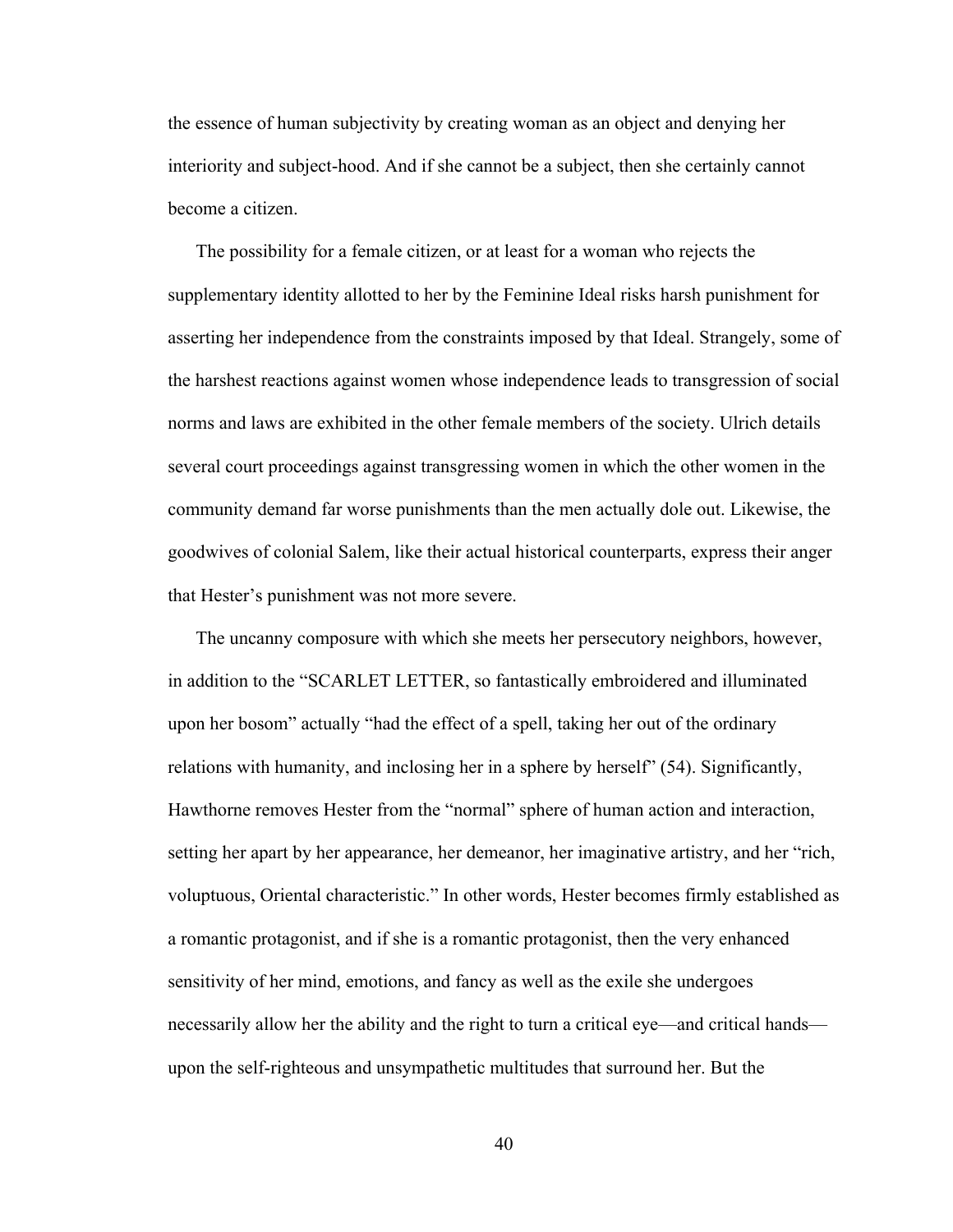"illuminated" letter and Hester's dignified defiance draw the especial anger of the village women. To them Hester is a marked woman, and the physical mark of ignominy that she wears on her bosom should serve to chastise and shame her into groveling, humble submission. And Hester's embellishment of the mark of shame serves to mark her even more noticeably as different, as unlike them, as Other, which they can only perceive as an attack on themselves and the patriarchal, Puritan morality that so rigidly limits and defines their lives. "'It were well,'" grumbles "the most iron-visaged of the old dames, 'if we stripped Madam Hester's rich gown off her dainty shoulders; and as for the red letter, which she hath stitched so curiously, I'll bestow a rag of mine own rheumatic flannel, to make a fitter one!"" (54). It would be more "fit," these women believe, if Hester had used a plain, poor piece of rag to mark her shame—more "fit" according to sumptuary laws; more "fit" according to Puritan asceticism; more "fit" for a woman whose shameful transgression should make her desire to be as unremarkable and invisible as possible but who instead draws attention to herself and to her transgression by using shining, glittering gold thread to make her badge of crime into a beautiful, subversive work of art.

It is as if, in fact, Hester desires to call attention to her crime, as if her artistic embroidery were designed specifically to draw accusatory eyes toward her body in an act far more subtly defiant than wresting her shoulder away from the officer who leads her out of the prison and far more damaging to the vengeful hopes of the other women than her physical beauty not "dimmed or obscured by a disastrous cloud" as they had expected (53). Every aspect of Hester—her appearance, her behavior, her artistry—destroys the community's expectations and invites their anger and persecution. But, the text, rather than suggesting that Hester is properly sensitive to this punishment and interiorizes the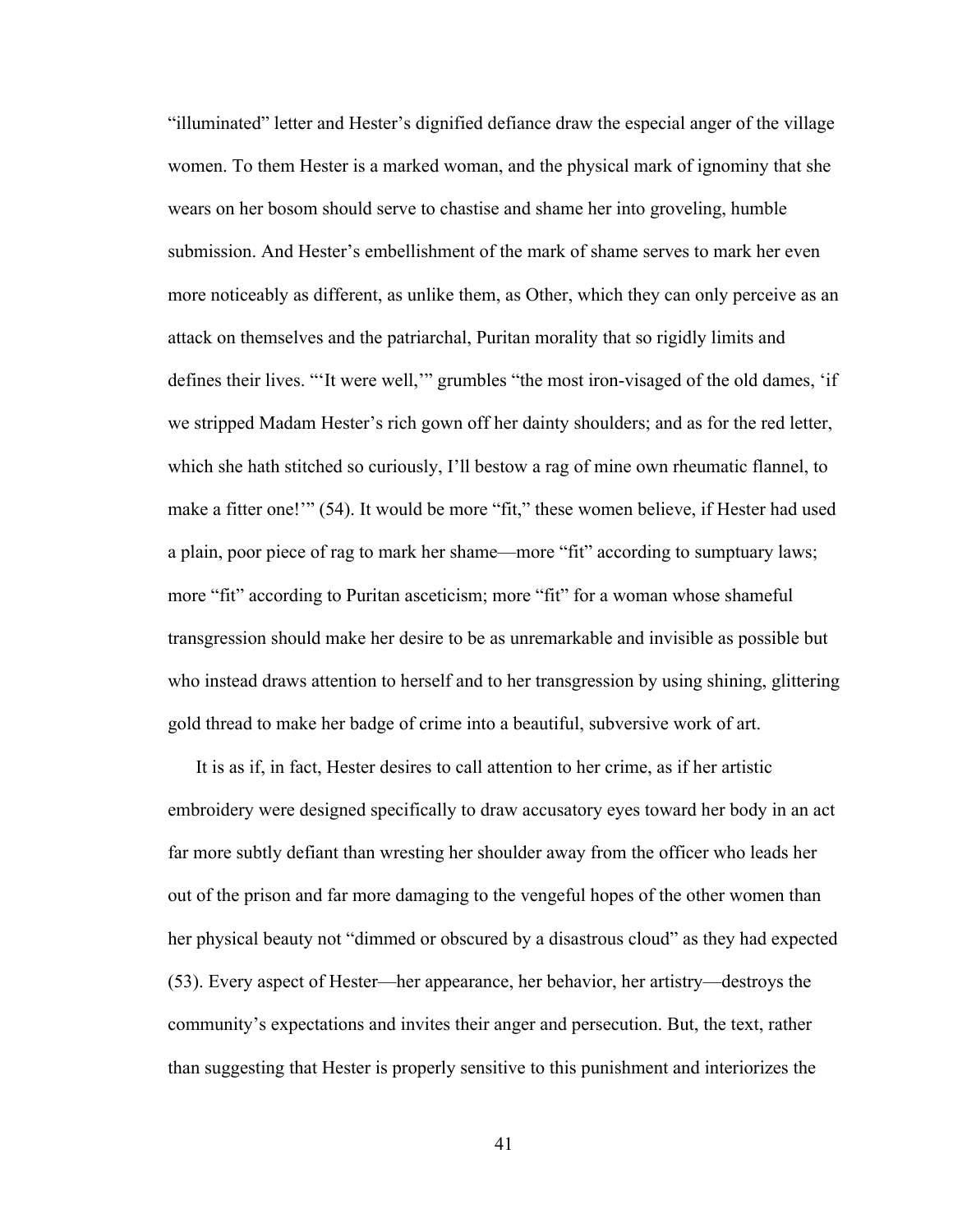guilt in any significant way, she, "[k]nowing well her part," takes her place on the stage where the drama of her crime will play out. By casting this scene as a scene in a play and by making Hester and actress who only plays her "part," the text constructs Hester as one who only goes through the performative motions of the convicted criminal rather than as one who genuinely feels herself to be the criminal adulteress that she has been labeled. Moreover, arguing that Hester actually interiorizes her criminality and identifies herself as such denies the subversive possibilities of the bad subject and closes the space of ideology critique that her embroidery opens. For, the space of ideology critique opened when Hester's "inmost Me" peeks out from behind the veil of the Feminine Ideal created by her dignity, her seeming adherence to a proper sphere of feminine employment embroidery—, and her physical beauty is a space into which the reader may step. And the careful reader can see that the space opened is so wide that Hawthorne cannot close it.

The text, then, offers a careful reader the opportunity to investigate critically why these women seem so cruelly disposed towards Hester. Admittedly, it is difficult to look past the cruel, penal demands of these wives who, had "'the hussy [Hester] stood up for judgement [sic] before us five, that are not here in a know together, would she come off with such a sentence as the worshipful magistrates have awarded? Marry, I trow not!" (51). Indeed, had these women had the power to decide Hester's fate, they would have "'[a]t the very least . . . put the brand of a hot iron on Hester Prynne's forehead'," and, at the very most, would have put her to death since there is "'a law for it'" (51). The way the goodwives are presented here—as "gossips" who have "no virtue . . . save what springs from the gallows" (52)—seems designed specifically to align them with the cruel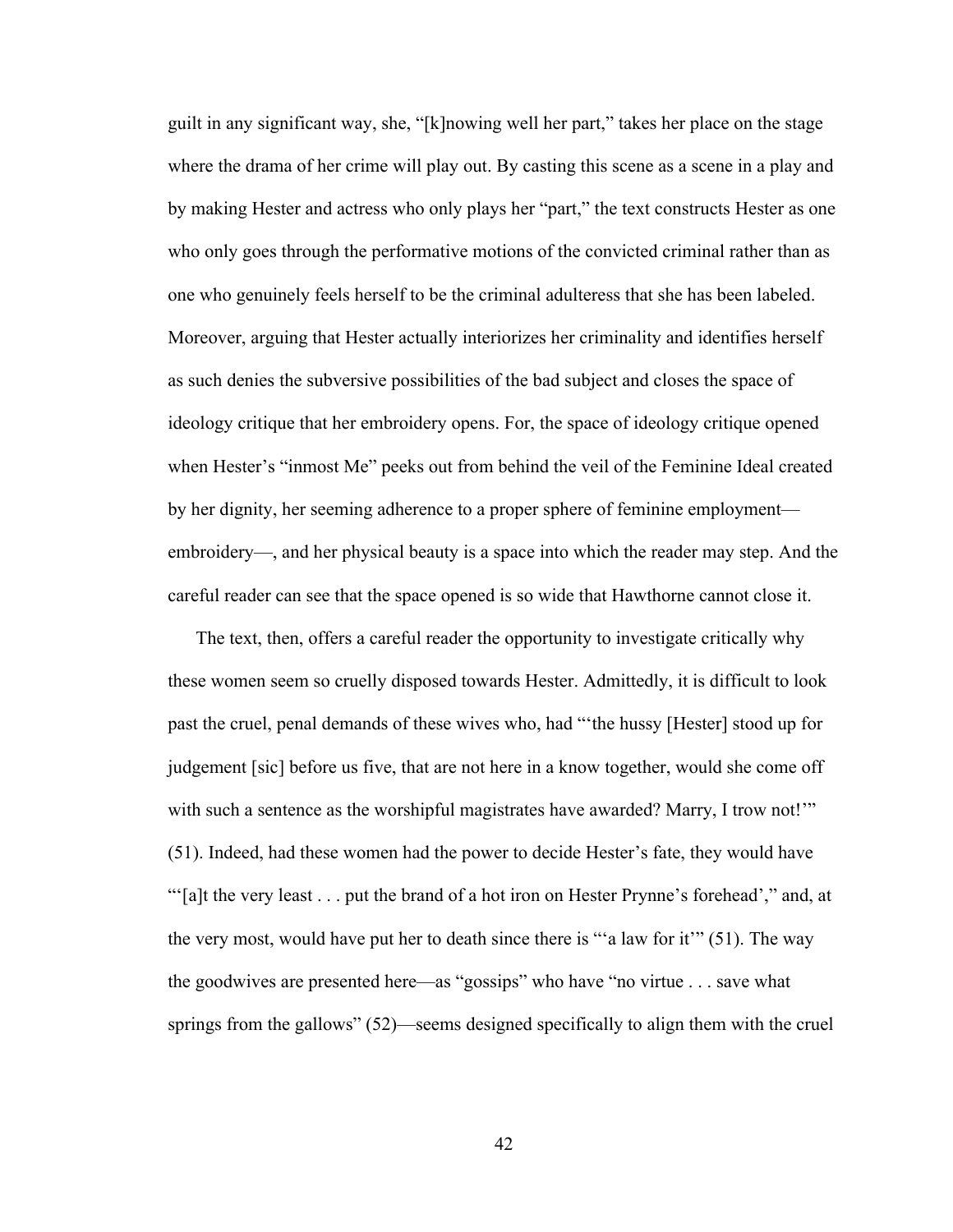and bloodthirsty men described in "The Custom-House" who harm simply because they can.

Now, the goodwives may very well inflict harm simply because they can, but there exists a far more significant reason for their vengefulness, and that reason lies within their dialogue: "'What do we talk of marks and brands, whether on the bodice of her gown, or the flesh of her forehead?' cried another female, the ugliest as well as the most pitiless of these self-constituted judges. 'This woman has brought shame upon us all, and ought to die. Is there not law for it?'" (51). It is indeed tempting to interpret the narrator's description of these women as entirely negative. Such an interpretation, however, obscures the actual circumstances of colonial women's lives that make such cruel vengeance against transgressing women part of their very survival. For, though women in colonial America held a slightly more elevated status and were seen, if not as the equals of men, as at least capable of undertaking men's duties when necessary, unlike their infantilized nineteenth-century counterparts, women in the colonial era were viewed as potentially polluting forces who were responsible for man's fall and who, consequently, must be denied independence and freedom and must be punished severely and immediately for any transgression relating to sexual misconduct (Ulrich 42-50). It was not men who were responsible for sexual crimes against women, nor were men responsible for having inappropriate sexual relationships with women. According to the mentality of colonial Puritans, men were aggressive, uncontrolled, and sexually desirous by nature and so could not be blamed for sexual transgressions. Women, therefore, must be responsible for conducting themselves in a way that discouraged sexual advances, and any sexual advances that women did not resist—regardless of whether the sex act was an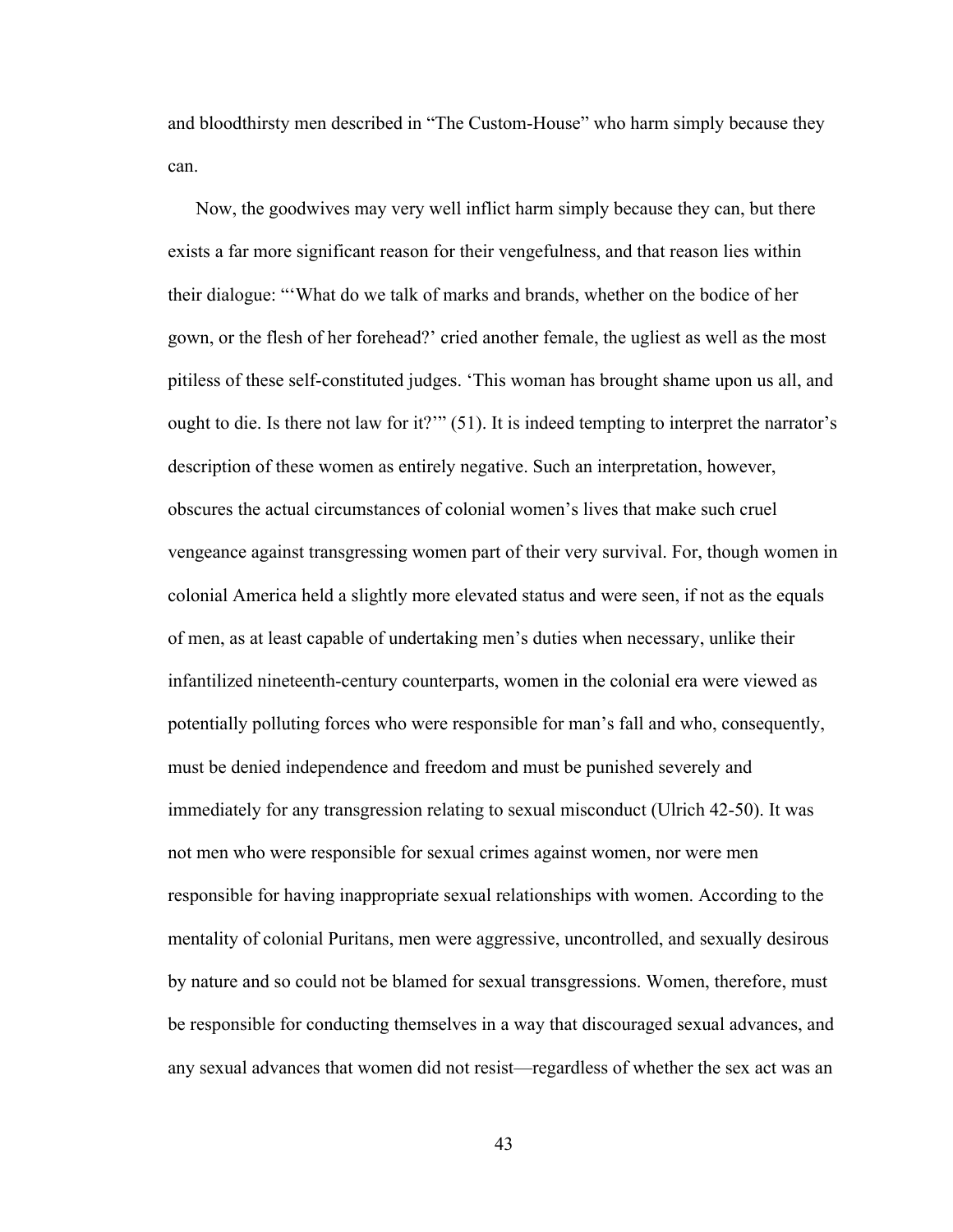act of rape or of consent—were ultimately blamed upon the women themselves. Members of oppressed groups, because they are denied power over their own lives, because they are, in a sense, denied subjectivity by their oppressors, will turn against members of their own group if they perceive that the minimal and marginal rights that they have been able to keep as oppressed peoples are being threatened by one transgressive individual. The transgression of one individual could be used by the oppressors as a reason for retaliating against the entire group, and so to avoid punishment by association, the oppressed will turn against their own.

The goodwives who demand such harsh punishment for Hester operate under this mentality. "'This woman has brought shame upon us all'," one says, and this statement stands as a key to understanding these women and as a reason for judging them far more sympathetically than the narrator does If one woman commits adultery, then so might others, and the women in colonial Salem live in far too precarious of a situation, have far too little independence, and have far too few rights to risk losing any of their "meager" rights because one refuses to embody the Ideal of the "goodwife." <sup>6</sup> Moreover, by the time this book was being written, the Feminine Ideal in America had undergone substantial changes. Gone were both the "good and evil" aspects of women's status in colonial America. Whereas women in colonial America had a more equal partnership with their husbands, they also were labeled as the origin of all sin and thus were treated as potentially evil and corrupting influences. And whereas women in nineteenth-century America were labeled as the "moral blossoms" of society and thus were held responsible for the moral health of the nation, they had also lost the relative equality they had enjoyed in the colonial past. Women in Hawthorne's time, then, were even less capable of being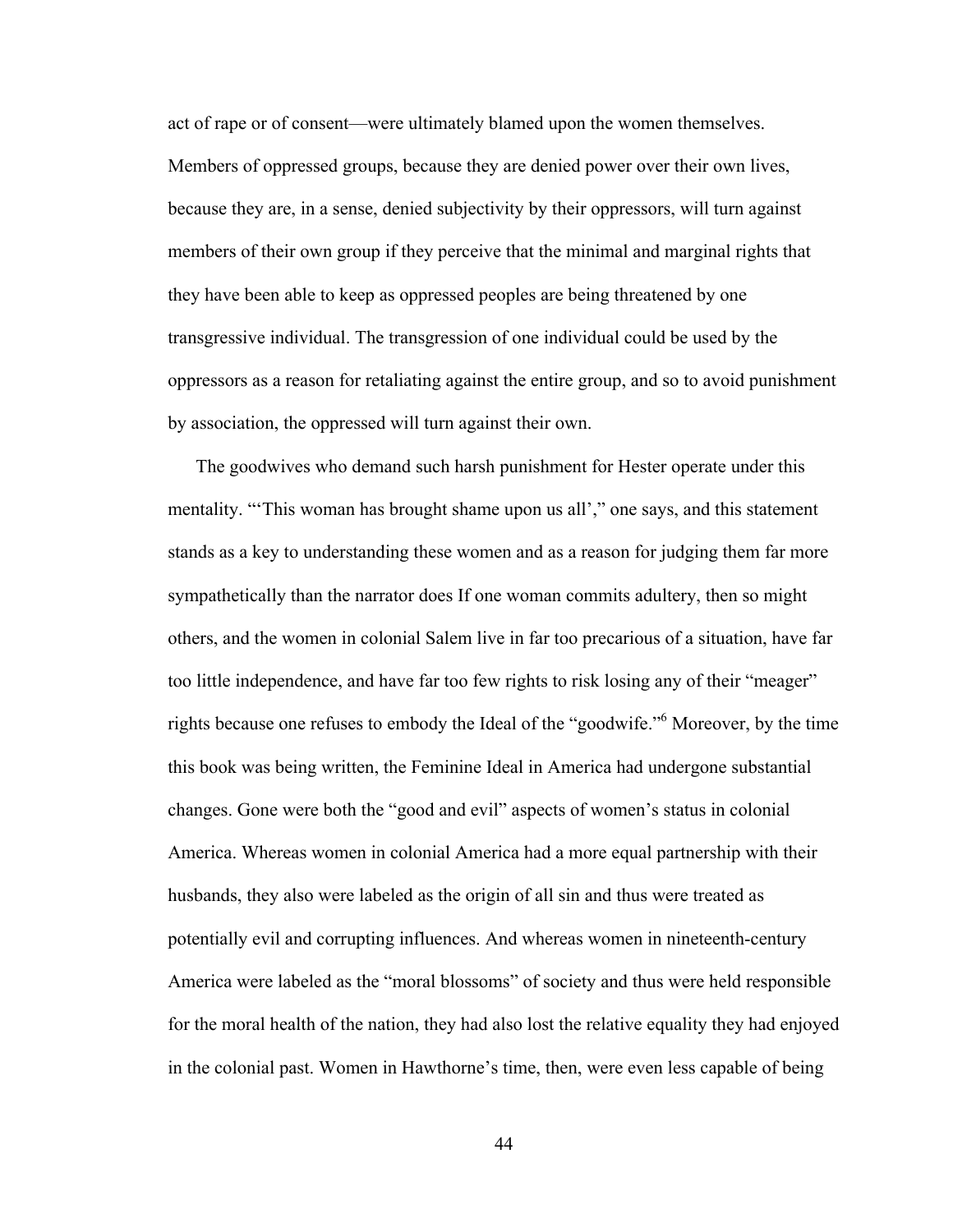citizens than they had been during the era that created women like Anne Hutchinson and Hester Prynne.

Hawthorne, of course, cannot imagine a world in which women can be citizens or even independent subjects. He, like Rousseau, believes that the Feminine Ideal should complement Man, that her softness and morality will balance his aggression and immorality. Hawthorne's Feminine Ideal makes woman the supplement of man, his "*raison d'être*." <sup>7</sup> She supplements his subjectivity by infusing it with "moral blossoms," and in return, he acts as the patriarchal protector of her virtue. Indeed the end of the novel demonstrates what appears to be Hawthorne's conception of the Feminine Ideal—a woman whose natural "recklessness," whose "wild and picturesque peculiarity" have been tamed by a solitary, self-reflective life of isolation and selfless, charitable work. This Ideal Woman retains the robust independence of mind and strength of body of her uncouth ancestresses but also develops the selfless compassion and moderate morality of her nineteenth-century descendants. We cannot, in fact, look to Hester entirely as the space of possibility from which ideology critique issues and from which citizenship can arise. We must, rather, look at Pearl as the critical, independent force of subjectivity that makes up a necessary part of the citizen-subject, for it is Pearl, like Ann Hutchinson, who rebels against the patriarchal system and thereby allows a space for ideology critique to be created. Once that space is opened and critique begins, moreover, the possibility for an American female citizen emerges.

In fact, Hawthorne's very choice of language opens the space of possibility from which a critical female subjectivity and possibly a Female Citizen can emerge. Hawthorne, as we know, was himself critiquing certain aspects of both Puritan colonial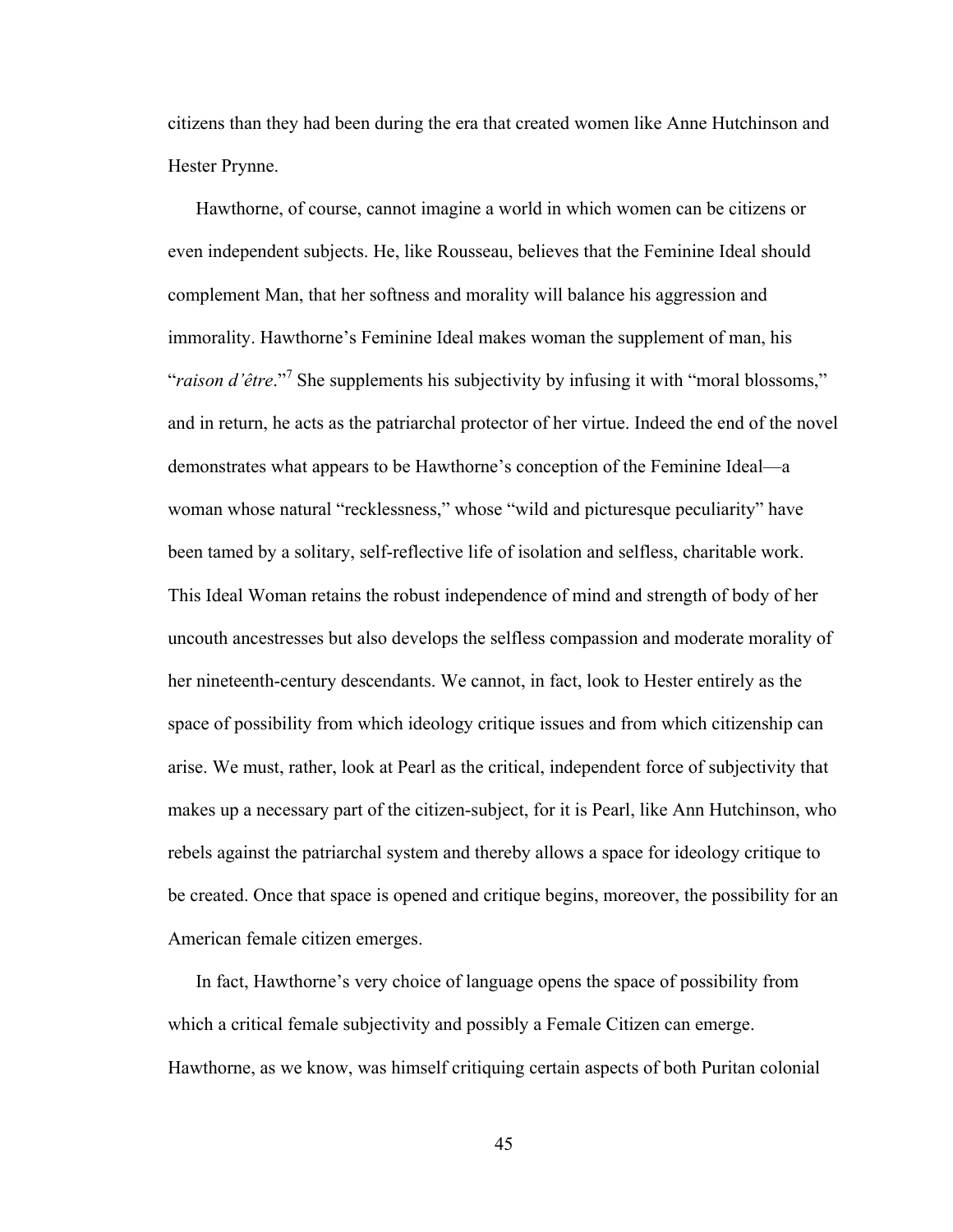ideology and nineteenth-century ideology through this text. As "The Custom-House" makes clear, things are not all well in the City on the Hill, nor have they been entirely well since the initial founding of the colonies. Active, self-reliant citizenship has been destroyed by a too-active government and a too little active citizenry. The reader is made firmly aware before even turning the first page of the romance that the text proposes to offer a criticism of both current and past American society. But so many who have read and written about this text can only see its critique of The Citizen in general or of the Male Citizen, denying or ignoring the possibility for a female citizen-subject who can refuse the interpellative hail as well as or even better than her male counterpart. Not only has Hawthorne created the possibility for a male citizen to refuse the hail, however, he has also created that possibility for a female citizen whose very crime, whose refusal of the hail, is indicated in the suggestion that she perform the motions without actually believing in the ideology that requires them. Hester's artwork along with her refusal to speak the name of Pearl's father shows that she yet resists that hail. Ironically, here, good citizenship seems equated with the "good subject" who turns toward the hail and thus becomes fully interpellated as a properly docile body that adheres to the unwritten laws of ideology. For, when the narrator describes the scaffold and stocks erected to punish transgressive "bad subjects," the reader becomes aware that this "platform of pillory" with its horrible "instrument of discipline, so fashioned as to confine the human head in its tight grasp" is, like the cemetery and the prison, indicative of a corrupt and inhumane society. "[T]his scaffold," the narrator tells us, "constituted a portion of a penal machine, which now, for two or three generations past, has been merely historical and traditionary among us, but was held, in the old time, to be as effectual an agent in the promotion of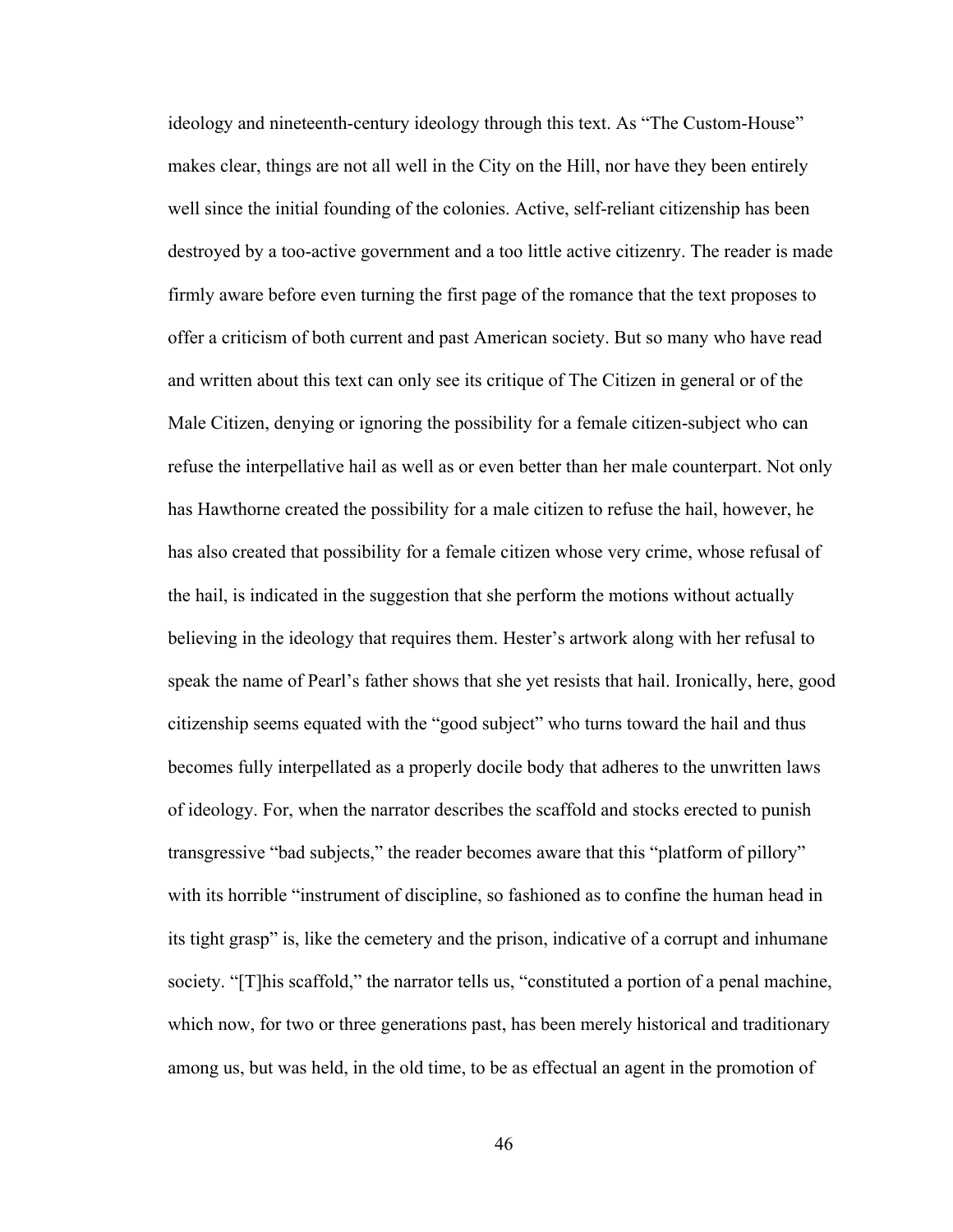good citizenship, as ever was the guillotine among the terrorists of France" (55). But "good citizenship" in this context means faithfully believing in, following rigorously, and rigidly obeying the laws and customs of society. The "penal machine" of the pillory, like the guillotine in France, becomes an instrument not of self-reliant, independent citizenship but an instrument of blindly faithful, dependent subjection in which "good citizenship" means the empty performance of the rituals of ideology and the absence of critical engagement with those ideologies.

Since "The Custom-House" has already asked us to be critical of the Puritan's "harsh severity" towards transgressive women, and since these first two chapters of the romance have asked us to be critical of the blind, un-self-reflective vindictiveness of the village women, then the text asks us to be critical of a social ideology that removes the power of critical, subjective engagement with the world from half of its members, thereby effectively denying them even the possibility of becoming full subjects or citizens. The women of this community "obey!" and they do not question why. These women have no power to refuse the hail because any indication that they might do so results in the swift and severe activation of the "penal machine" and the wrath of the "terrorists" who operate it. And though Hester seems to silently accept her ritual punishment, wordlessly ascending the pillory platform without visible or audible resistance, nevertheless her embroidery suggests that she does not entirely "act according to [her] ideas" (Althusser 122).

If she does not "act according to her ideas," then we must assume that she has already begun to dissociate herself from the ideas—or, rather the ideology—that justifies placing her upon the pillory in the first place. It also suggests, though, that Hester's public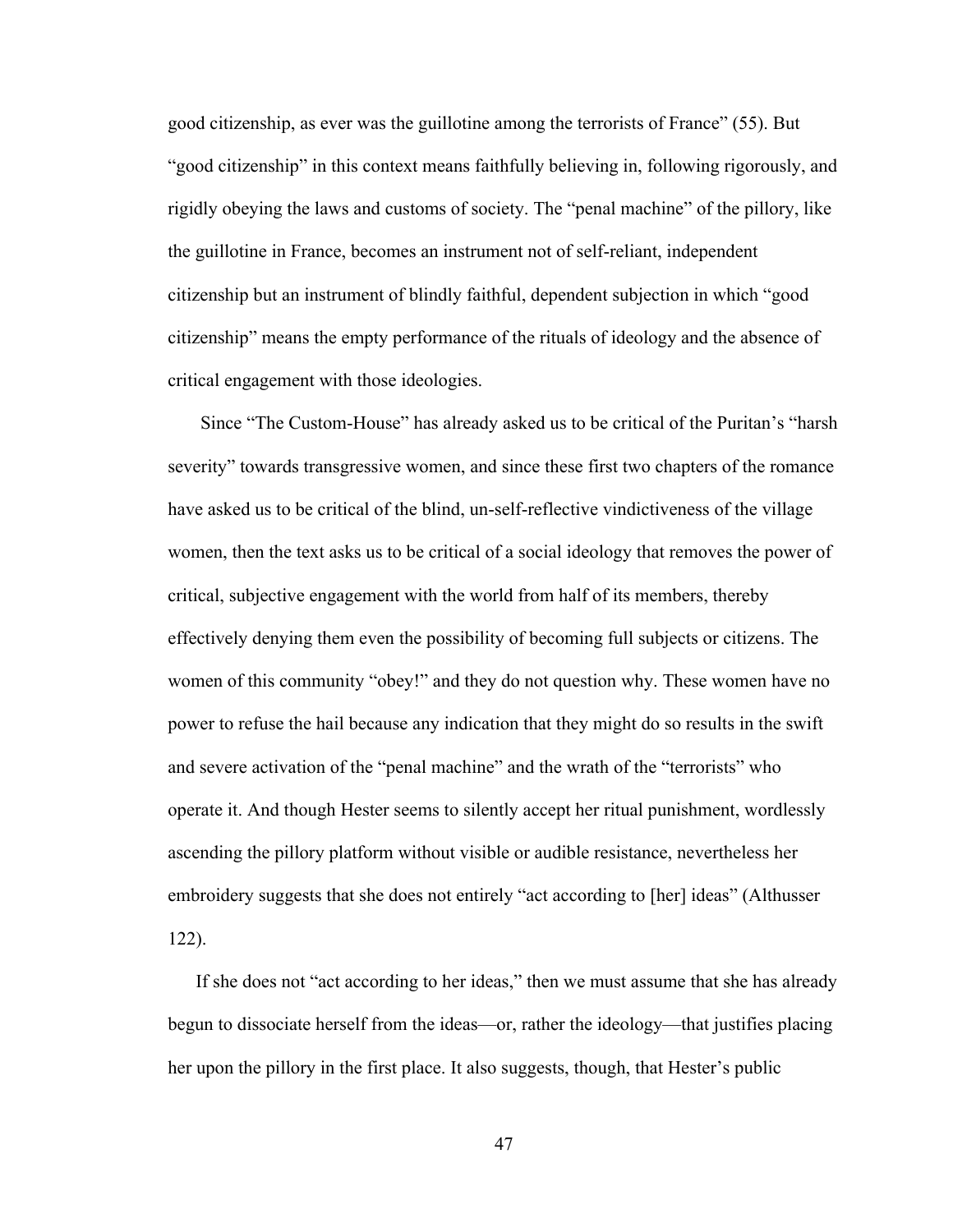punishment has not turned her into the "good subject." There is no doubt, of course, that at the beginning of the novel, Hester is the bad subject, for her regular time on the pillory as well as her exile result from her criminal violation of the sexual laws of her community. The Repressive State Apparatus, embodied in the magistrates who, though they have not "put in force the extremity of [their] righteous law against her" by sentencing her to death (63), have intervened because she is a subject who does not "work alright by herself." Yet Hester's imprisonment and subsequent punishment do not cow her effectively, for she yet refuses to name the father of her child. And since naming, as Althusser explains, functions as the hail of ideology that interpellates the subject, then the fact that Hester refuses to name the father of her child suggests that she is critical of the ideology that drives the magistrates to demand her aquiescence and that her child may in fact escape interpellation into the rigid patriarchal ideology of Puritan colonial America. Hester's adamant refusal to speak, moreover, shows that she remains the bad subject, for unlike the "(good) subjects" who "are inserted into practices governed by the rituals of the ISAs" and who "'recognize' the existing state of affairs . . . and that they must be obedient" (Althusser 135), Hester refuses to "recognize" the legitimacy of "the existing state of affairs" and will not "be obedient."

Hester's disobedience, though, appears righteous—she enacts Thoreau's model of civil disobedience in her obstinate silence, a model which the reader easily recognizes and already sees as righteous because of the preparatory work done by "The Custom-House." Because the prefatory sketch has already turned the readers against our stern Puritan forefathers—embodied in the magistrates who dole out Hester's sentence—then her rebellion seems righteous and turns our critical eye toward the already decaying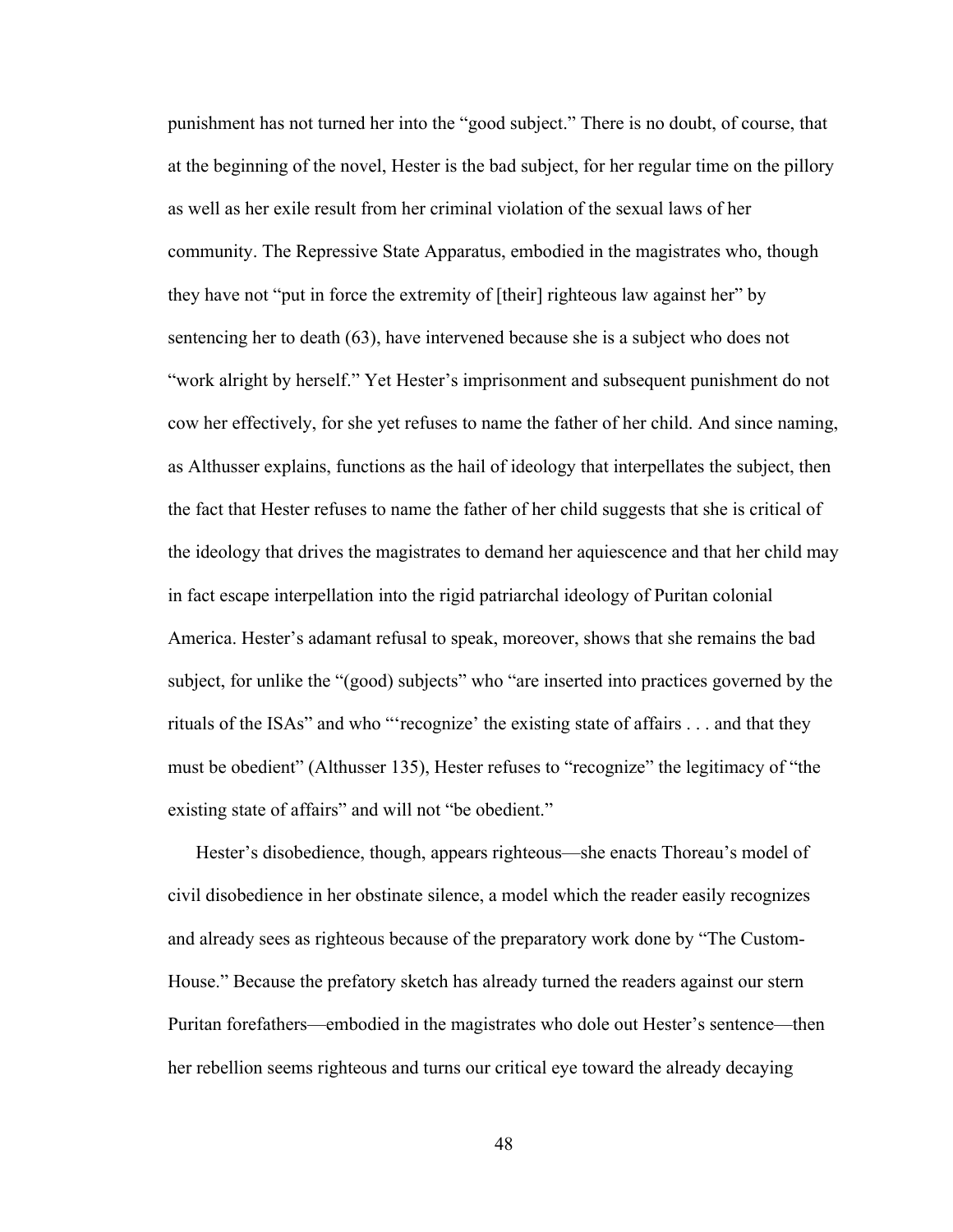ideological values of the community. Her embroidery, when it appears, guides us, showing us the space of possibility from which we may critique ideology and directing our critical gaze at the customs, behaviors, and ideologies of which we should be critical. For instance, Hester's embroidery appears conspicuously upon the bodies of respected community members, suggesting that the sumptuary laws which so rigidly dictated the "sable simplicity that generally characterized the Puritanic modes of dress" (82) have already begun to crumble:

> Public ceremonies, such as ordinations, the installation of magistrates, and all that could give majesty to the forms in which a new government manifested itself to the people, were, as a matter of policy, marked by a stately and well-conducted ceremonial, and a somber, but yet studied magnificence. Deep ruffs, painfully wrought bands, and gorgeously embroidered gloves, were all deemed necessary to the official state of men assuming the reins of power; and were readily allowed to individuals dignified by rank or wealth, even while sumptuary laws forbade these and similar extravagances to the plebian order. In the array of funerals, too, whether for the apparel of the dead body, or to typify, by manifold emblematic devices of sable cloth and snowy lawn, the sorrow of the survivors,—there was a frequent and characteristic demand for such labor as Hester Prynne could supply. (82-83)

The passage indicates a prominent incongruity between the ascetism that Puritans are supposed to embody and the lavish "ruffs" and "bands" and "embroidered gloves" with which they embellish their appearances, demonstrating that corruption and hypocrisy in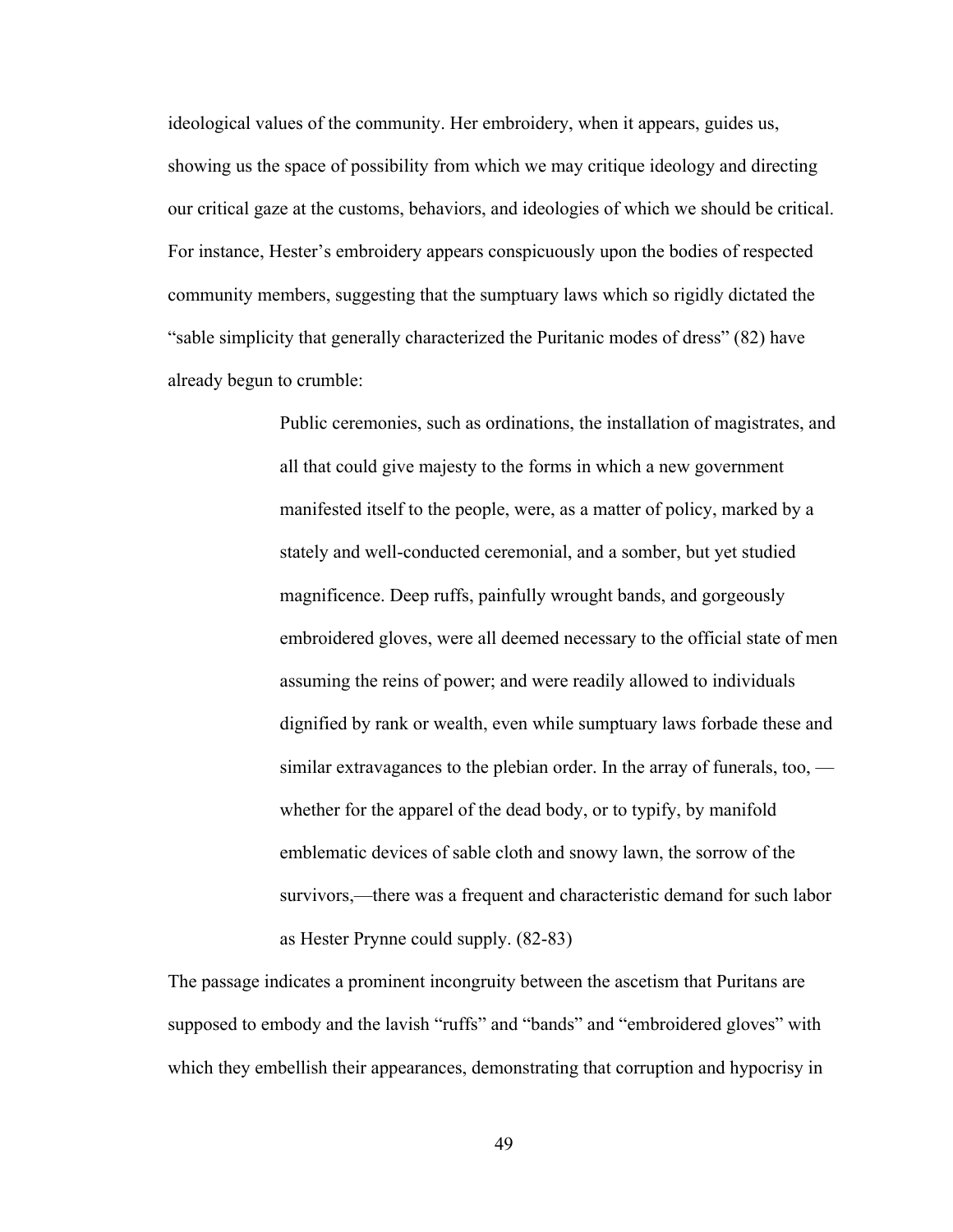the "material practices" of the "individuals dignified by rank or wealth" have already begun to chip away at the ideological core of the community. Even further evidence for such corruption lies in the tone of the above passage, which is decidedly ironic and leads us to recognize that there is something inherently hypocritical in seeking and displaying such "extravagances." If those who stand as the figureheads of society—both morally and politically—do not set a proper example for their subjects, if their behavior becomes criminal and thereby deserving of criticism, then the subjects who rebel against their corrupt ideas and behavior become positive forces who undermine and sometimes destroy the decaying "rootedness" that frequently drives such corruption and hypocrisy.

Our ability to see and understand the inherent criticism of "rootedness" as well as the critique of patriarchal Puritan ideology results from Hester's needlework. Observing her actions and the content of her embroidery reveals the falseness of the ideological system that dilutes the robust, imaginative human being into the passive, empty-headed Feminine Ideal of nineteenth-century America. But "The Custom-House" creates a necessary link among Hawthorne's own story, the history of America and its colonial ancestors, Hester's story, Puritan ideology, and the American subject. The injuries that Hawthorne suffered at the hands of political machination within his own office reflect the injuries that Hester suffers at the hands of the magistrates and the townspeople. "But it is a strange experience," he said as he began to feel the persecutory influences of the political changeover that lead finally to his removal from his official post,

> to a man of pride and sensibility, to know that his interests are within the control of individuals who neither love nor understand him, and by whom, since one or the other must needs happen, he would rather be injured than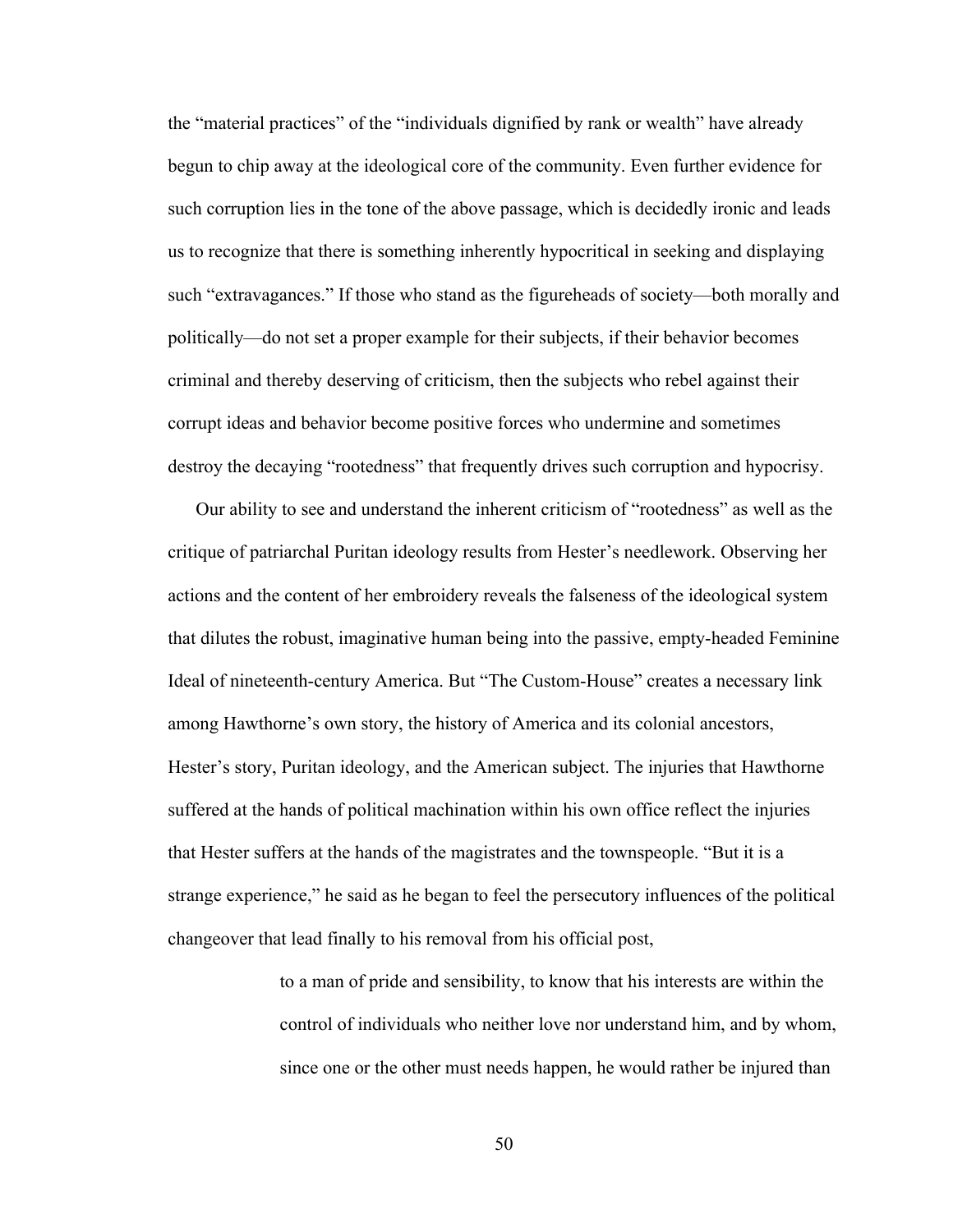obliged. Strange, too, for one who has kept his calmness throughout the contest, to observe the bloodthirstiness that is developed in the hour of triumph, and to be conscious that he himself is among its objects! There are few uglier traits of human nature than this tendency—which I now witnessed in men no worse than their neighbors—to grow cruel, merely because they possessed the power of inflicting harm. (40-41)

While his statements here are overtly directed at the Whig party's "cruel" supporters, I would argue that these lines also apply to Hester and her treatment by the magistrates and the townspeople who treat her cruelly "merely because they possessed the power of inflicting harm" (41). Like our narrator, Hester also has "pride and sensibility," and like our narrator, her "interests are within the control of individuals who neither love nor understand" her. As our narrator would "rather be injured than obliged," so too would Hester, which we can infer from the way that she handles the insults of the goodwives, as she turns her cheek to those less fortunate villagers who insult her while they accept her charity, as she advises Pearl to ignore the taunts of the village children. And if Hawthorne sees his own removal from office as a benefit, as offering a "remedy and consolation" rather than a "misfortune," then we might also see Hester's exile from the village as a "remedy and consolation" as well and look to understand what benefits she receives from her removal. The ways in which he benefitted, he tells us, were both intellectual and spiritual, and stimulated his ability to create art. The primary benefit, he implies, is an increased freedom of those intellectual and spiritual faculties that had, ironically, made him ill-suited for the official post in the first place—his "tendency to roam, at will, in that broad and quiet field where all mankind may meet, rather than confine himself to those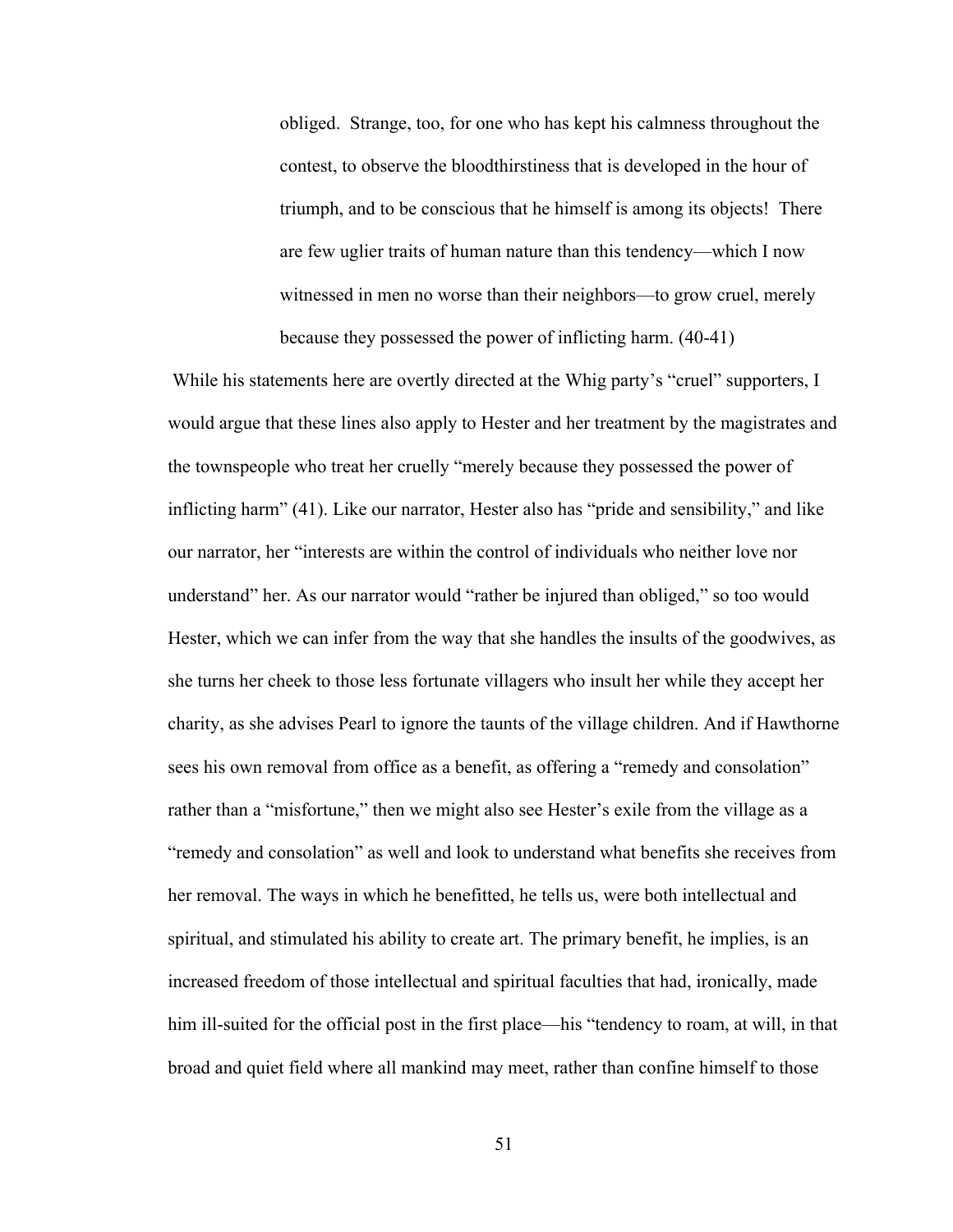narrow paths where brethren of the same household must diverge from one another" made him a problematic Surveyor even when his own political party was in favor (42). His inability, or unwillingness to conform himself to the "narrow paths" of either the political doctrine of his party or the professional doctrine of his office ill-fit him for the job, but they also ill-fit him for confining himself into conformity in general. In other words, our narrator is too self-reliant, too independent, too free-thinking to conform to the ideology of any established institution, be it Custom House or Puritan colony, and such independence and isolation are required to make great art. They are also necessary, however, to enable us to embody the refusal of the bad subject to "work" according to an ideological system that subjugates us entirely, to enter that "space of possibility" in which ideology critique is possible so that we may undergo a process of "critical desubjectivation" and discover new possibilities for being and subjectivity.

Hester's embroidery, her defiance, opens this space, creating the possibility for the "critical desubjectivation" that can lead to an "ethical existence" by embodying the bad subject. She draws "the intervention of an arm of the (Repressive) State Apparatus" and she is held up by it as an example of "the taint of human sin in the most sacred quality of human life" so that "the world was only darker for this woman's beauty, and the more lost for the infant that she had borne" (56). Hester, in other words, cannot embody the Feminine Ideal, for the "image of Divine Maternity," which formed an irreducible part of the Feminine Ideal, was corrupted by a child not born from "Divine" power and grace but from "human sin" and frailty. Yet Hester is anything but frail. What the narrator terms "sin" stemmed from a sexual act that resulted because a young, beautiful, passionate, wild-spirited woman followed her human instincts rather than adhered to the rigid rules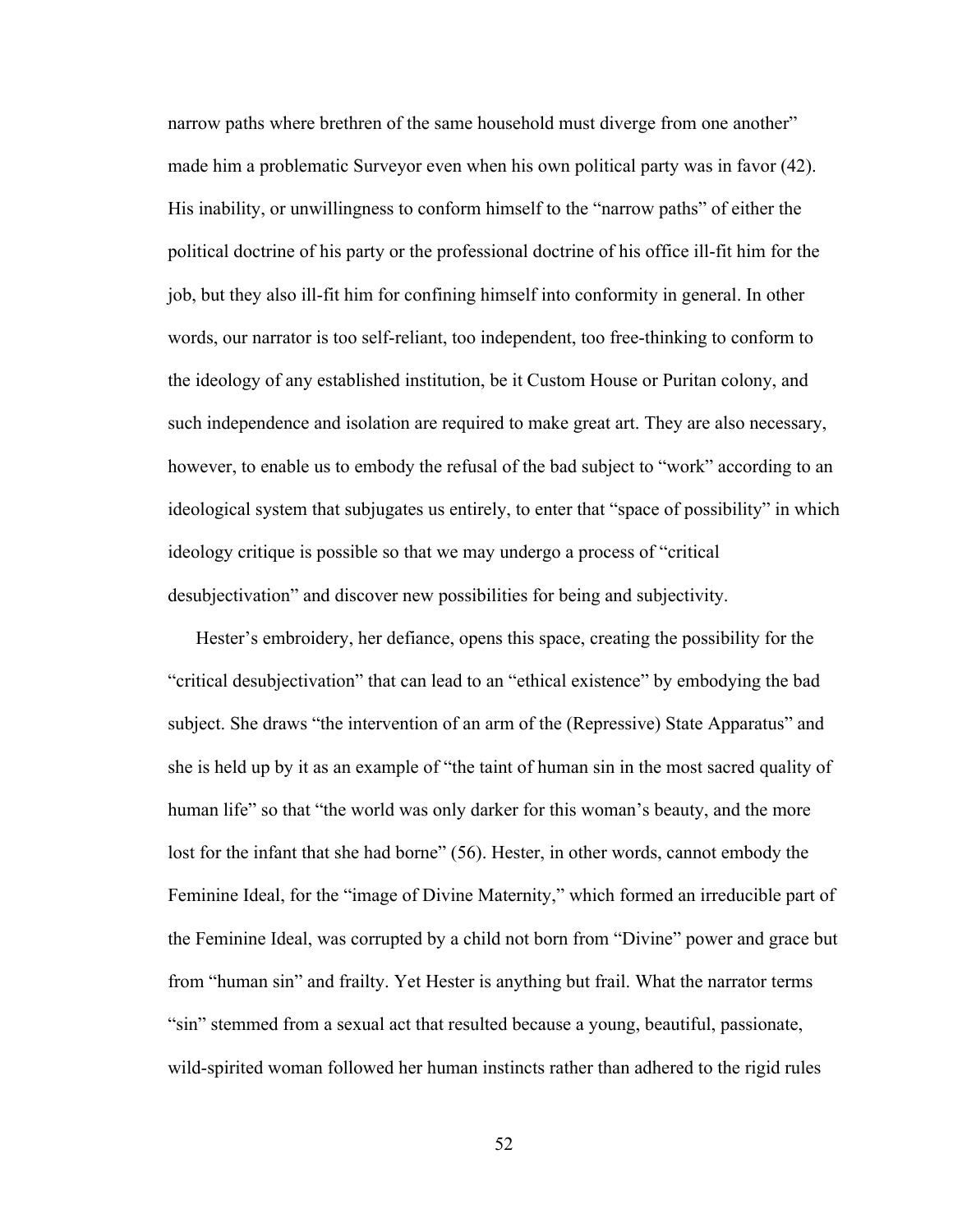of a corrupt patriarchy. Indeed, Hester's sexual transgression, I would argue, can be classified as a Romantic act and one that firmly establishes her as a protagonist who embodies the Romantic ideals of self-isolation, highly developed sensibilities, and rebellion against unjust and corrupt social ideologies and laws. Her case surely demonstrates that colonial society is indeed in transition, evidenced by the fact that her punishment was far less severe than what the law allows. Not only does Hester's embroidery defy sumptuary laws, the punishment administered to her in addition to the magistrates' leniency and ultimate incorporation of Hester's embroidery into their own clothing suggests that Hester's story signifies a community in flux. This community demonstrates a particular historical moment when dependence upon material pleasures and goods begins to replace self-reliant independence and self-sufficiency, when Americans began to redefine their reliance upon religion and imagination with a reliance upon social status and practical materialism, when externally defined wealth and material dependence began to replace internal wealth and self-reliance. Congruent with the rise of *amour propre* and the material definition of success, of course, was the transformation of the Feminine Ideal from one that depended upon internal qualities like economy, charity, and piety to external qualities like delicacy, gentile manners, and ornamental beauty—in other words, when women ceased being the hardy, beautiful but thorny rose bush, the fierce but maternal eagle, and became the refined, hyper-sensitive, ornamental orchid, the soft eider-duck whose soft, tender bosom is meant to succor and sustain. Hawthorne's romance participates in this redefinition of women and unfortunately assists in the creation of the nineteenth-century Feminine Ideal. And while Hawthorne may have been critical himself of the way that Ideal was constructed, as his descriptions of these hardy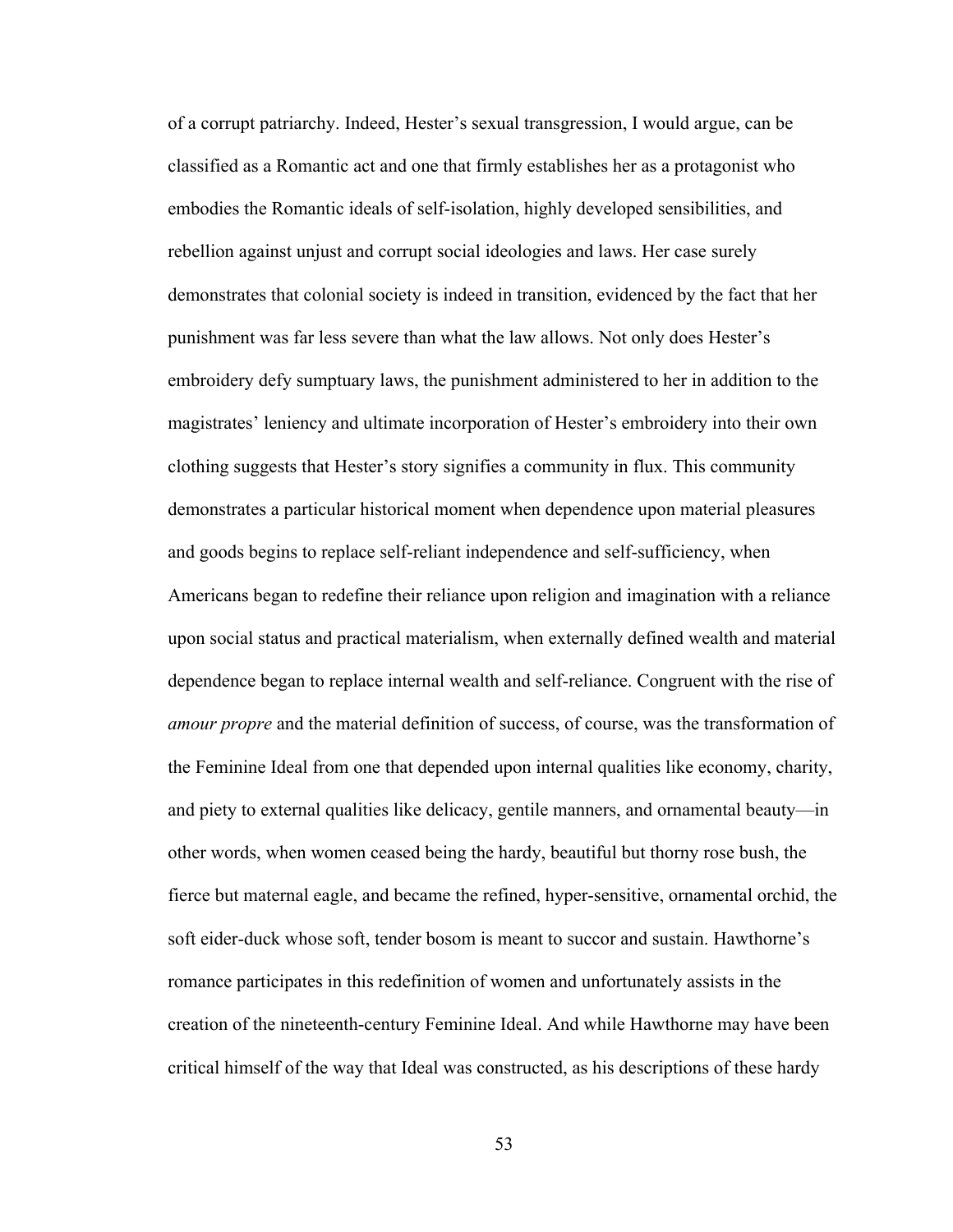women suggest, he obviously believed that women, while they should be valued as the "moral blossoms" of society, had no business asking for any kind of independence or autonomy. Hawthorne, much like Rousseau, believed that women were incapable of autonomy, that they were formed FOR men and as the complements of men. Femininity should be defined in opposition to masculinity, and the only "man-like" qualities acceptable in women were those that allow her to resist and defy injustice when she saw it so that she could remain the "moral blossom."

Indeed, then we might read this text as a lesson Hawthorne has provided for the women of his time, especially those "damned scribbling women" whose works dwarfed his own both in sales and in proliferation. Like his sketch "Mrs. Hutchinson," *The Scarlet Letter* may serve as a warning to women who dare to defy the constraints of the Feminine Ideal by aggressively seeking independence and success in their own rights through their art. Such flouting of social customs, the text seems to warn, can only result in sin, shame, exile, poverty, and a "darker" world. The works written by those "damned scribbling women" become aligned with Hester's child, and Hawthorne seems to imply that the world will by "darker" and "more lost" for the literary "children" born of these women's fancies. Women's beauty, both of body and mind, are, after all, only to be enjoyed by the men to whom they belong, and this beauty belongs in the privacy of the home, not traipsed out through the community to be held up on the pillory of public shame. If women must exercise their imaginations in artistic ways, then it should be appropriately directed towards the selfless beautification of the home and family. And while readers in the Nineteenth Century (and, indeed, many in the Twentieth) could satisfy themselves with this moral lesson about the dangers of allowing women to live without the paternal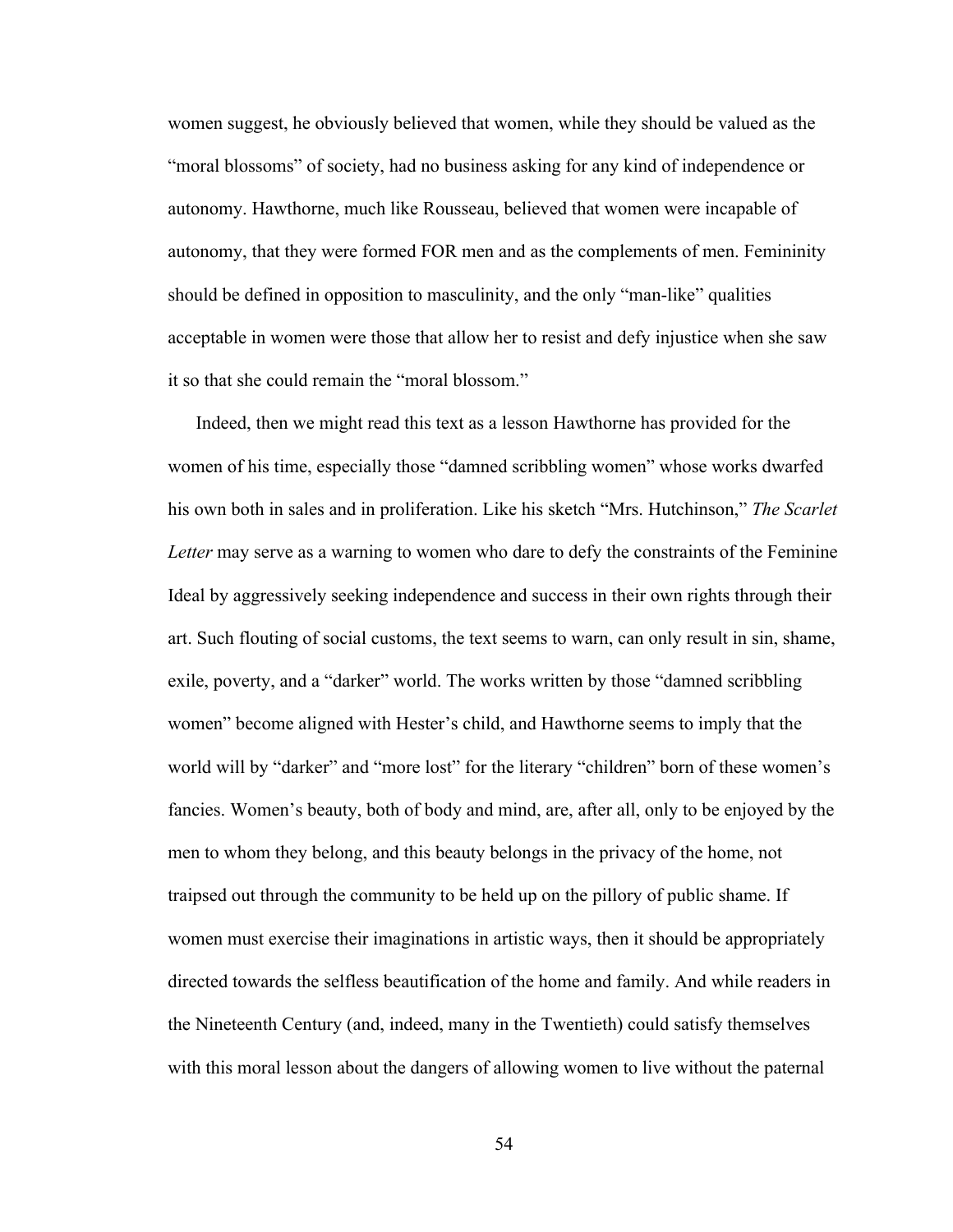protection of men and the consequences of uncontrolled passions and fancies, today's

readers can examine how this romance stands as a monumental moment in the creation of

a rebellious American female subjectivity.

## **Notes**

<sup>2</sup>"Critical desubjectivation" is a term defined by Judith Butler in *The Psychic Life of Power*. Butler proposes a scenario of being in which the subject need not remain subjugated to the law. The subject, having been inside the law—or, in other words, having been interpellated into the identity categories of the law of ideology—turns a critical eye upon that law, turning away from it rather than hearkening to the hail. The subject then becomes just being without the negating powers of identity categories produced by ideology.

 $3$ Ulrich investigates court transcripts detailing cases in which colonial courts doled out more lenient punishments for young women, especially those who had no prominent male guardian, though the death penalty was the legal punishment for adultery. For example, in 1663, a young, newly married woman by the name of Mary Rolfe was sexually assaulted by a visiting Englishman named John Greenland. While women were frequently blamed and punished for sexual transgressions—even rape—Rolfe's attacker was convicted instead, and she was exonerated. The justification given in the court records for this unusual outcome is as follows: left alone by her husband who had gone on a sea journey, "Her dilemma was created by the coexistence in one rural village of a hierarchical social order (by no means limited to New England), a conservative religious tradition (not exclusively Puritan), and sex-linked patterns on sociability (rooted in English folkways). All three elements determined her behavior. Accustomed to deference—to her mother, to her husband, to the selectman next door—she was easily dazzled by the genteel appearance and apparent good name of Greenland. What right had she to question his behavior? Though taught to fear God, she had not yet acquired the kind of confidence in her own sense of right which propelled her mother to challenge both a popular gentleman and a respected neighbor by bringing the case to court. Finally, in her easy compliance with Greenland's initial advances, Mary Rolfe was responding to a lifetime of instruction in femininity" (93). Ulrich's explanation of the unusual verdict in Mary Rolfe's case also illuminates Hester's rather lenient treatment as well as suggests that her affair with Dimmesdale was, ironically, an act of compliance with social norms rather than a crime against them. Hester, like Rolfe, was young and trained in the English ways of femininity, hospitality, and deference. Like Rolfe, she must have been "dazzled" by Dimmesdale's sensibility and eloquence and probably felt no right to "question his behavior." Hester also was "responding to a lifetime of instruction in femininity," which would have taught her to defer to a man's wishes and commands, to make herself agreeable to him. Overawed by Dimmesdale's charisma, his seeming godliness, his inspiring words, his kindness, and his probably longed-for masculine attentions, one would almost have to ask how any young, abandoned woman in Hester's position could have resisted. <sup>4</sup>

<sup>4</sup>Hawthorne actually repeated this phrase more than once. The first record of it is in a letter to his publisher, William D. Ticknor, in 1855.

Here, I'm using Jean Jacques Rousseau's conception of the *supplement* rather than Derrida's. For Rousseau, the *supplement* was complementary but inferior to the category of the Real. <sup>6</sup>

 $6$ According to Ulrich, a good wife would be defined by such abstract values as "Holiness," "Publick-Spiritidness," "Faithfulness and Charity," "Neighbourliness," and "Chastity." The true good wife, though, is one who would be notable or noted only in her epitaph, for "A good wife earned the dignity of anonymity" (3).

 $\frac{1}{1}$ <sup>1</sup>Hawthorne was actually a great critic of Anne Hutchinson, roundly chastising her and her rebelliousness in his essay "Mrs. Hutchinson." The way he presents her in *The Scarlet Letter*, however, is almost idealistic. While no satisfying reason exists to explain why Hawthorne characterizes Hutchinson so differently in these two texts, I would suggest that, as he does in his description of the hardy women who populate colonial America, Hawthorne wants his readers to be aware of both the good and bad qualities in people, places, traditions, and "customs." Therefore, while he may describe and explore Hutchinson's bad qualities in his essay "Mrs. Hutchinson," in the Scarlet Letter, he focuses on her good qualities. <sup>2</sup>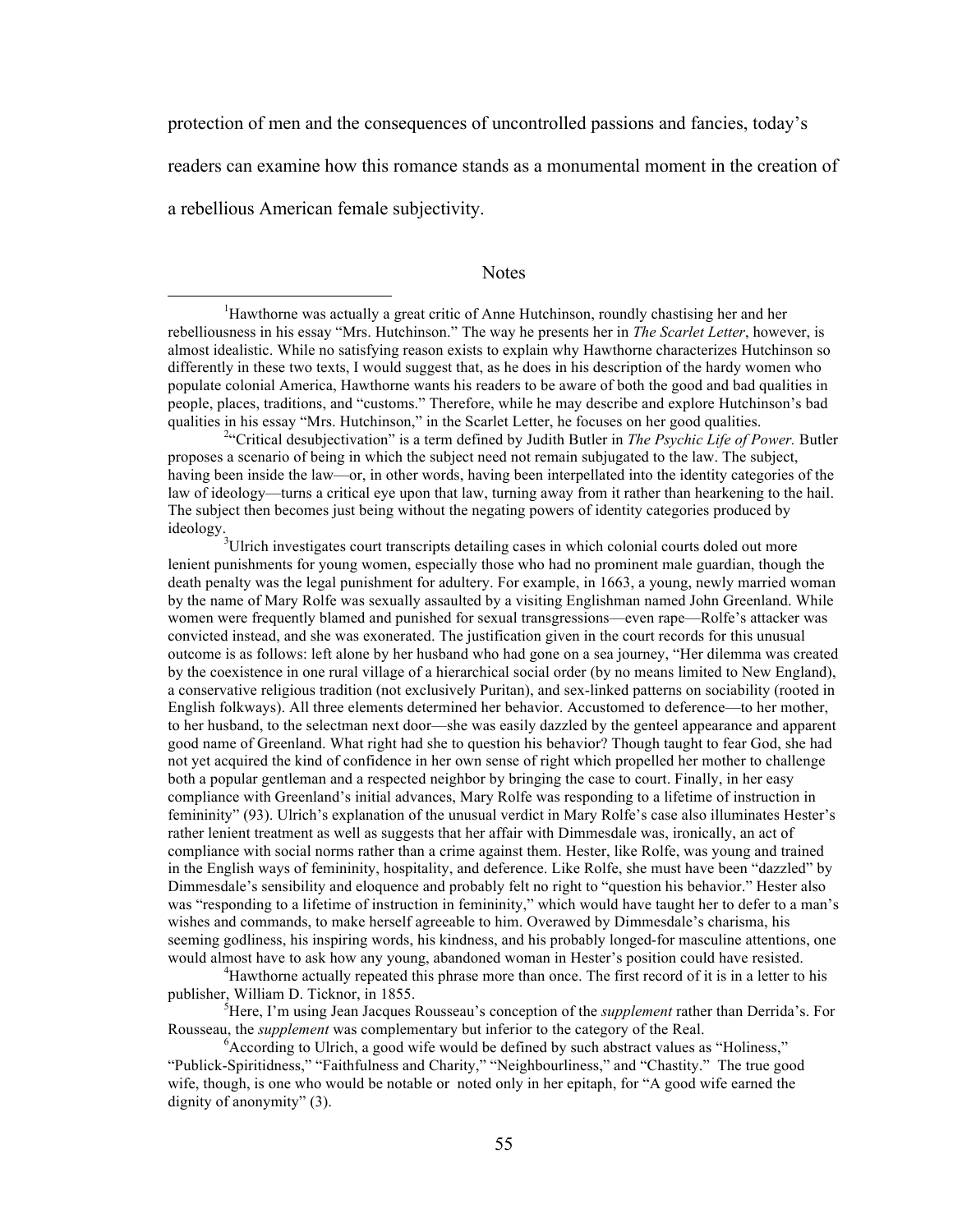$\begin{array}{c|c}\n\hline\n\end{array}$ In *The Second Sex*, Simone de Beauvior describes how women, because they remain mysterious to men, because neither their experiences nor their subjectivities have been allowed into discourse, become like mythic creatures to men: "The myth is so various, so contradictory, that at first its unity is not discerned: Delilah and Judith, Aspasia and Lucretia, Pandora and Athena—woman is at once Eve and the Virgin Mary. She is an idol, a servant, the source of life, a power of darkness; she is the elemental silence of truth, she is artifice, gossip, and falsehood; she is healing presence and sorceress; she is man's prey, his downfall, she is everything that he is not and that he longs for, his negation, his *raison d'être"* (303).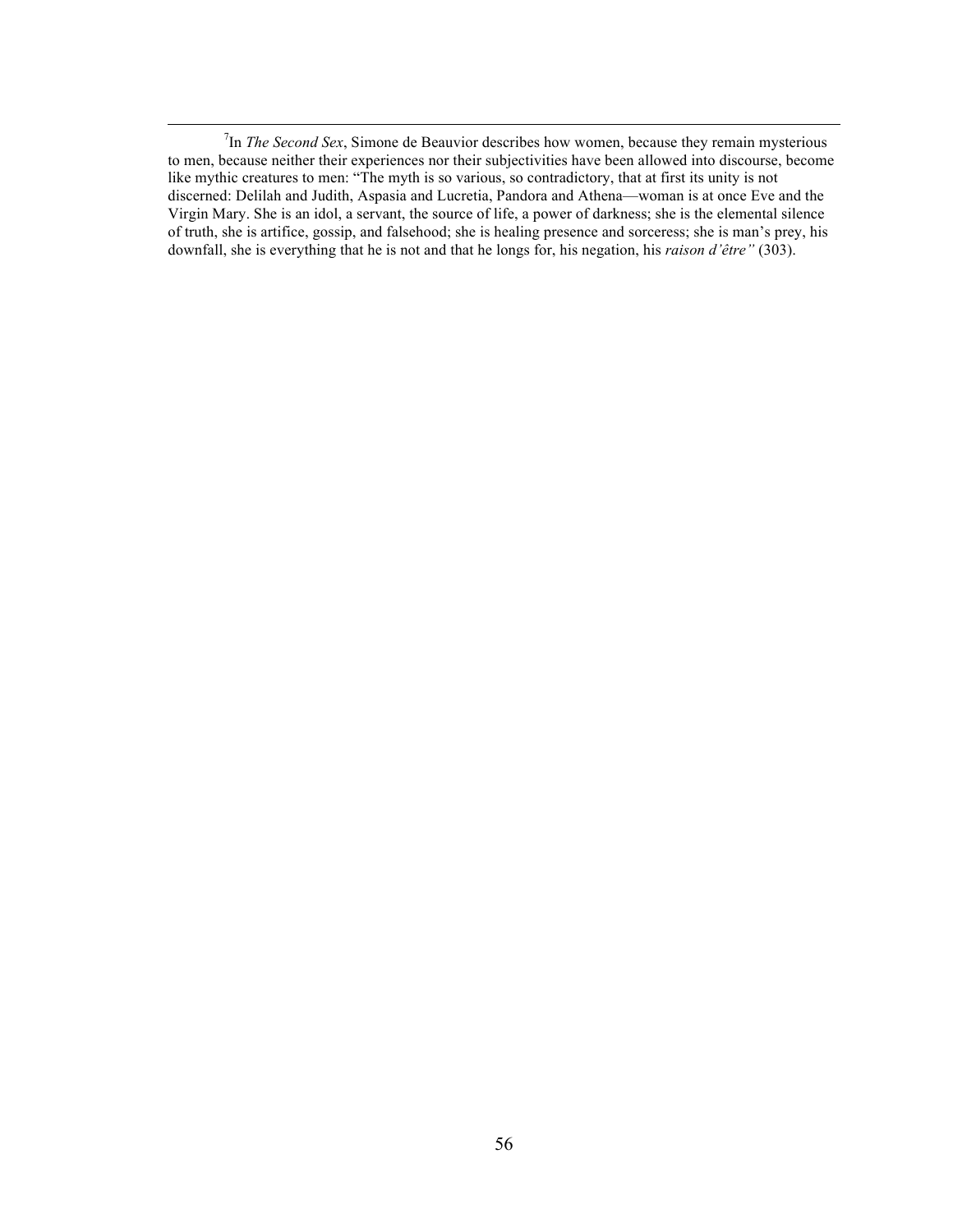## CHAPTER III

## "SENSELESS OLD MAIDEN WAYS:" NEEDLEWORK AND THE REJECTION OF FEMININITY IN MARY WILKIN'S "A NEW ENGLAND NUN"

"A New England Nun," by noted New England Regionalist Mary Wilkins Freeman, has received much critical attention during the past thirty years, primarily investigated either as the tale of a neurotic woman whose unfounded fear of her sexuality leads her into a tragic denial of life, or as the tale of a heroic woman whose celebratory rejection of her sexuality and social role leads her into a glorious, self-imposed spinsterhood. David H. Hirsch, for example, in his essay "Subdued Meaning in 'A New England Nun,'" uses archetypal criticism and psychoanalytic theory to argue that Louisa's old dog, Caesar, "can be taken as a phallic substitute" and that "the unjustified terror inspired by a manacled Caesar suggests that the price paid for unqualified repression of sexual impulses is fear and anxiety" (116). Ben Couch, moreover, argues that the way Louisa treats Caesar, the way she over exaggerates his ferocity, "transformed him from a simple chained dog into a powerful image of sexuality," that Louisa also exaggerates in order to justify avoiding it (188). Even Freeman's most recent biographer, Leah Blatt Glasser, who proclaims in her preface that she will be providing a feminist reading of Freeman and her fiction, accepts Hirsch's popular claim, saying that "A New England Nun" is about "repressed sexuality" (32). Whereas most investigations of the story focus exclusively upon Louisa's repressed sexuality as a fearful avoidance, symbolized by her pets and by her meticulously ordered domestic space, I find, rather, that Louisa's needlework illuminates her avoidance of sexual initiation as a refusal of the hail of the law that exposes the subtle ways women in late nineteenth-century America negotiated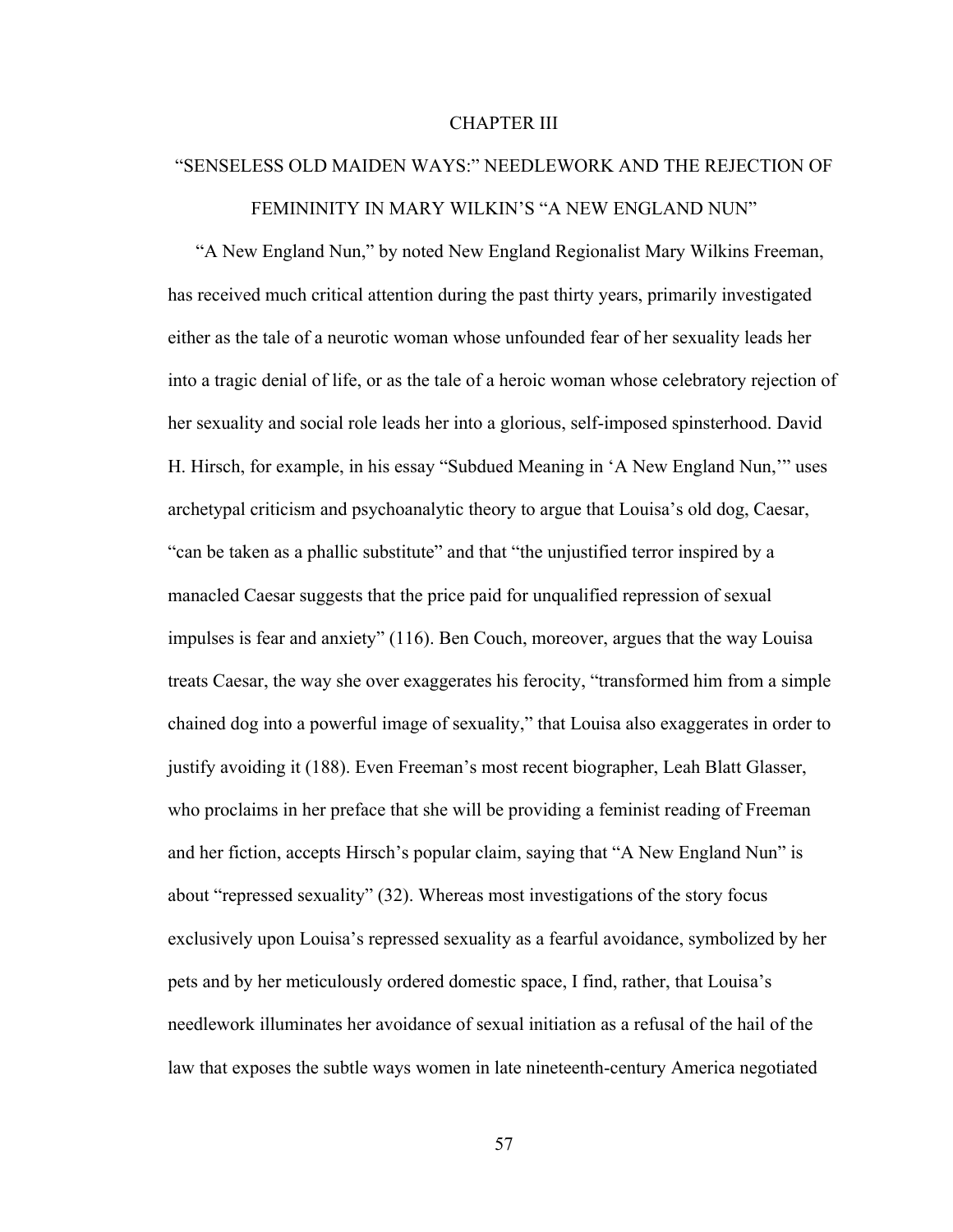the social-sexual roles imposed upon them by patriarchal ideology. Louisa's sewing both in her performance and in the content she produces—can offer new insight not only into the metaphoric connection between her sexuality and her dog but also into the oppressive ideology that forced fictional representations of women's transgressions against American patriarchy to manifest in subtly constructed metaphors rather than in narrative renditions of overt crime.

The possibility that Louisa's sewing represents a conscious, active, even violent refusal of the patriarchal ideology of late nineteenth-century America—passive wife, selfless mother, dependent woman, chaste lover; in other words, all the characteristics that the Feminine Ideal portrays—has thus far been overlooked. Violence and active agency do not, indeed, seem to hold a primary place in "A New England Nun." In fact, the narrative itself seems to obscure the hints of violence by focusing instead on "the soft air," on the "soft," "slow and still" habits and movements of the protagonist, the "methodical orderliness" of her home and solitary life. Previous critics of the story focus on the "serenity and placid narrowness," the peaceful quiet with which the story ends. They view this end with suspicion, showing what Simone de Beauvoir articulates as man's inevitable "repugnance" for the "mystery" of a woman who "has bloomed and faded without finding a place in the world of men" (*The Second Sex* 311); but they are also pacified by the knowledge that Louisa "sat prayerfully numbering her days, like an uncloistered nun" (17). For, if her sexuality has been denied to men, at least it has been safely "caged" and devoted, if informally, to God. Yet even those who do not aggressively deprecate Louisa's choice of spinsterhood read it pessimistically as a senseless and wasteful denial of the self, of life, of vitality and agency. For example,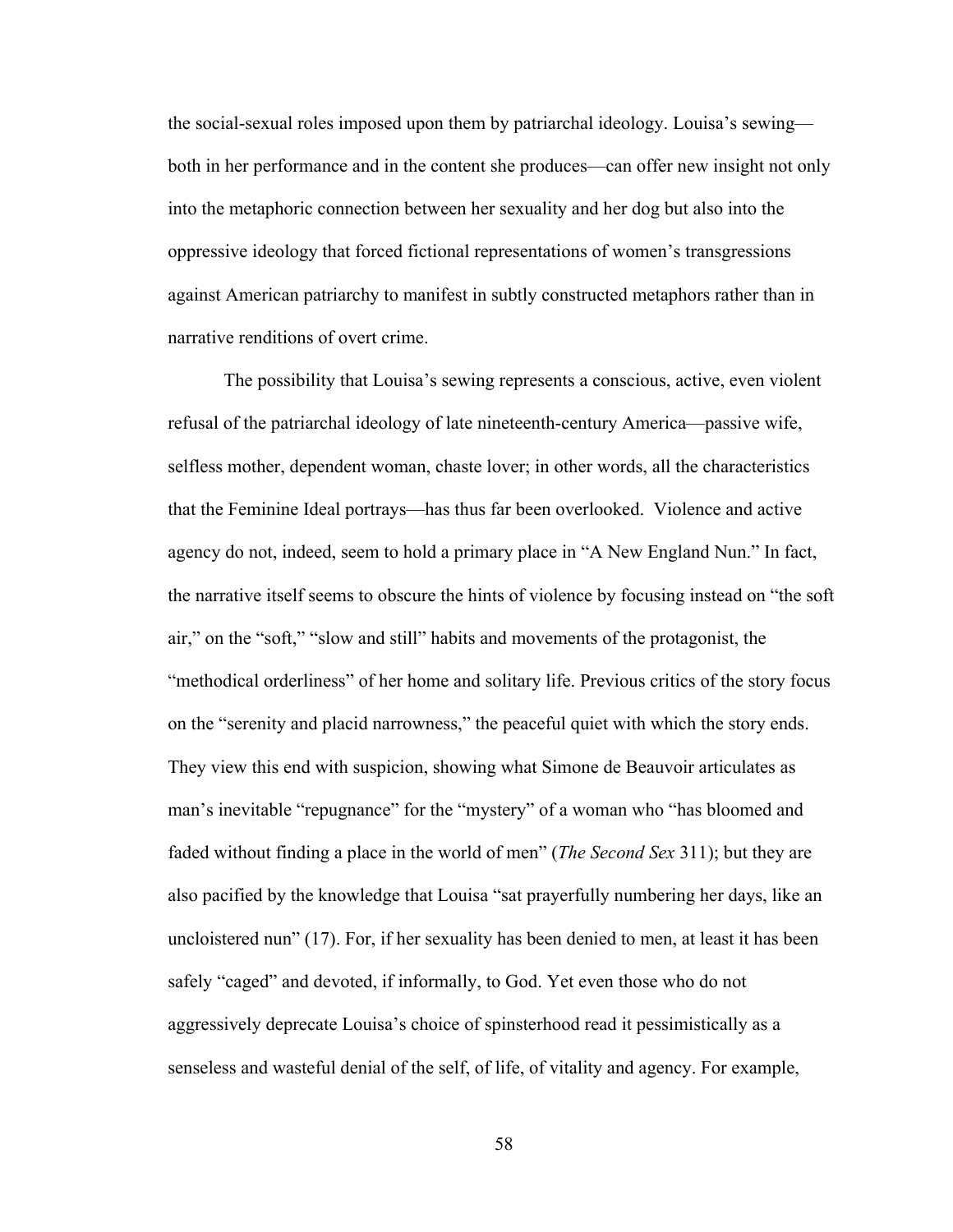Hirsch argues that Louisa's personality is neurotic and compulsive. Her compulsive personality, Hirsch concludes, leads her to reject Joe and to accept "the price that must be paid for the rejection of life" (115). He, like so many men who view spinsterhood as "repugnant," or at least as "arbitrary and useless" as her need for domestic order (108), sees Louisa's acceptance of spinsterhood as a material loss, implied by his use of economic terminology.

More recent feminist critics, on the other hand, read the ending of "A New England Nun" positively as an uncomplicated and happy avoidance of domestic responsibility and of sexual maturity. Susan Allen Toth values protagonists like Louisa because they demonstrate an "emphasis on the positive drive towards fulfillment that motivates her strong characters, a fulfillment of what they believe to be their own true selves" (in *Critical Essays* 128). Further, Marjorie Pryse argues that Louisa "establishes her own home as the limits of her world, embracing rather than fleeing domesticity; discovering in the process that she can retain her autonomy" by maintaining her virginity (*Critical Essays* 139). Louisa's virginity may be safe, and her ending may be peaceful. But peace does not reign throughout the entire story, and no critic as of yet has taken the trouble to look more deeply into the violence and blood that characterize Louisa's terrible fantasy about her dog beyond seeing Caesar and the blood as Louisa's shy and dispassionate avoidance of sexual maturity.

But sexual maturity, the breaking of the hymen in particular, often occurs through violence. This breaking, moreover, serves as a necessary step, a necessary initiation into a woman's new life in which the blood of the broken hymen will be followed by the blood of childbirth. And Louisa's vision of Caesar freed seethes with blood and violence: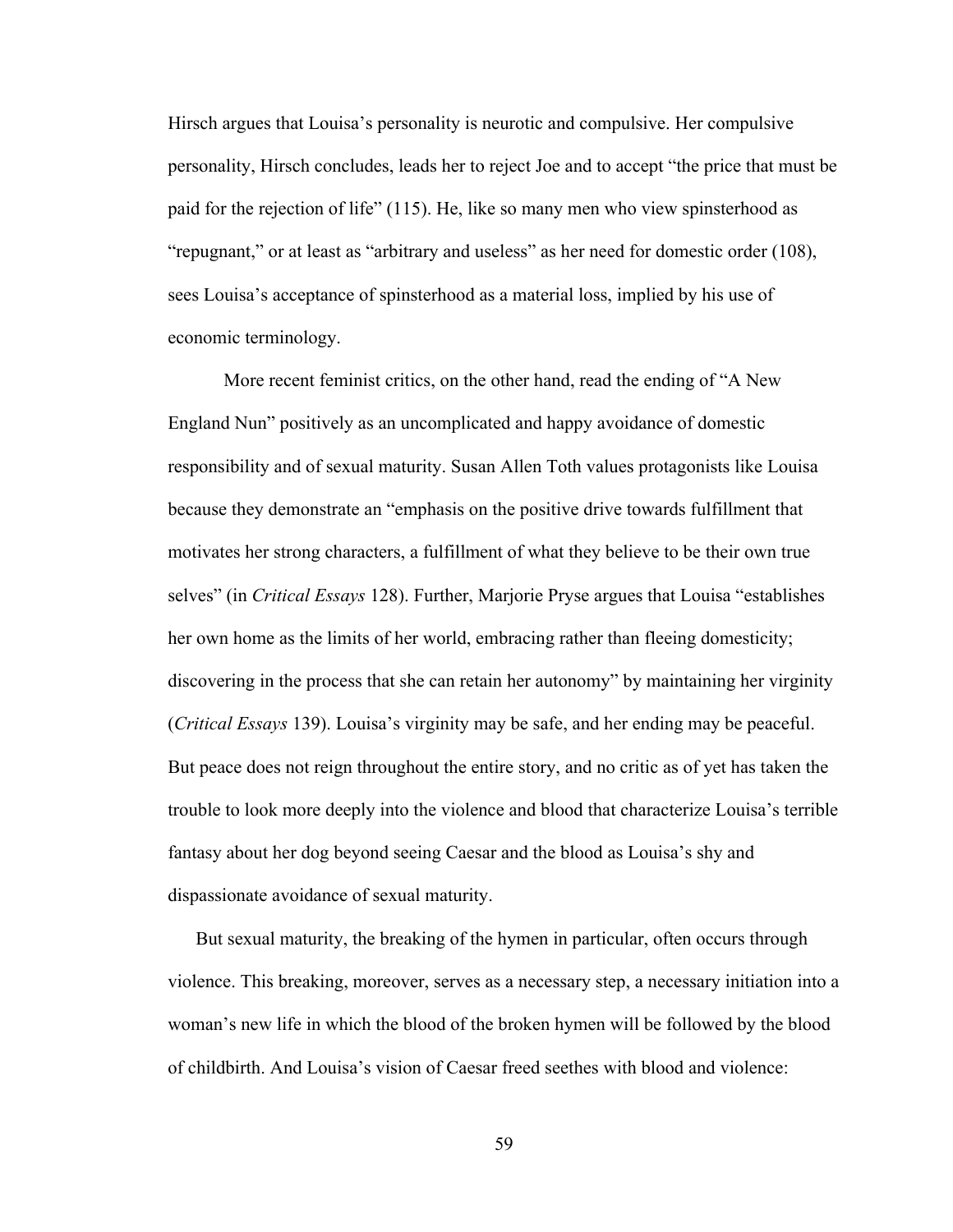Caesar at large might have seemed a very ordinary dog, and excited no comment whatever; chained, his reputation overshadowed him, so that he lost his own proper outlines and looked darkly vague and enormous. Joe Dagget, however, with his good-humored sense and shrewdness, saw him as he was. He strode valiantly up to him and patted him on the head, in spite of Louisa's soft clamor of warning, and even attempted to set him loose. Louisa grew so alarmed that he desisted, but kept announcing his opinion in the matter quite forcibly at intervals. 'There ain't a better natured dog in town,' he would say, 'and it's downright cruel to keep him tied up there. Some day I'm going to take him out.'

Louisa had very little hope that he would not, one of these days, when their interests and possessions should be more completely fused in one. She pictured to herself Caesar on the rampage through the quiet and unguarded village. She saw innocent children bleeding in his path. She was herself very fond of the old dog [ . . . ] still she had great faith in his ferocity. She always warned people not to go too near him. She fed him on ascetic fare of corn-mush and cakes, and never fired his dangerous temper with heating a sanguinary diet of flesh and bones. Louisa looked at the old dog munching his simple fare, and though of her approaching marriage and trembled. (11-12)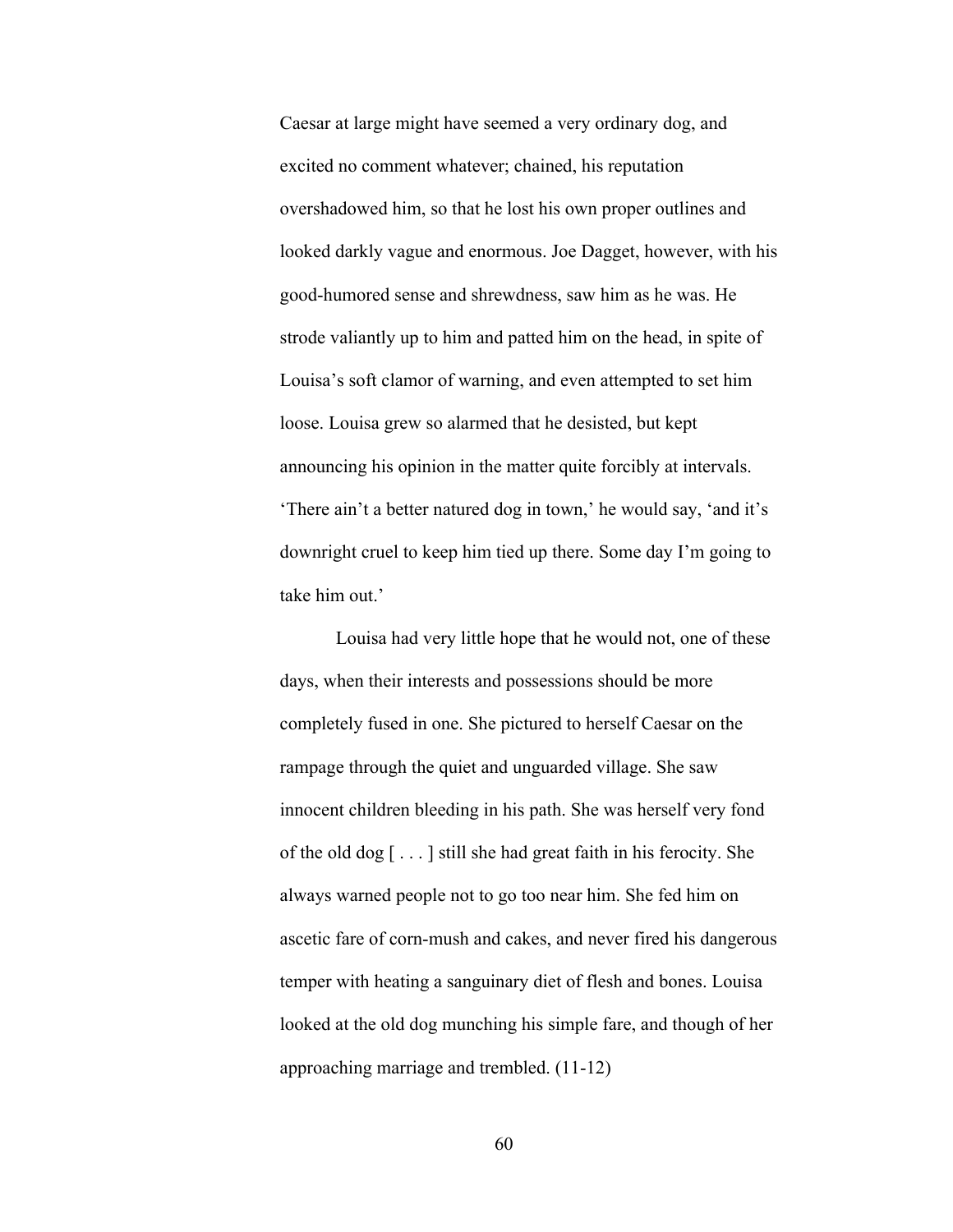Now, most critics argue that Caesar represents Louisa's own sexuality, reading her fear that Joe will "'take him out'" and her mental and physical discomfiture at the end of this passage as meaning that Louisa is afraid of her own sexuality because it is "chained" and therefore seems "darkly vague and enormous." Louisa transforms her own little home into a haven of solitude and transforms her "dim," "sleepy" dog into a menacing monster. Louisa seems to perpetuate the local children's fear of him, actively maintaining the myth of Caesar's violence, which keeps the children away from her yard and isolates her realm from the rest of the community. Louisa's home, because of Caesar, is a place of fear and perceived danger for the residents of the community.

Louisa, though, rather than giving any indication that she laments her isolation or that she misses the company of her neighbors, seems to enjoy the quality of dangerous romance that Caesar's reputation affords her and her home. Caesar's "considerable cheap fame" results from the fact that "chained, his reputation overshadowed him, so that he lost his own proper outlines and looked darkly vague and enormous" and he becomes "the very monster of ferocity" (11). Caesar's ferocity, the narrator tells us, is likely only a sort of romantic village folk tale that developed only because he is "chained." Caesar's mythic "ferocity" serves as a warning for encroachers into Louisa's space, causing children to pass "Louisa's house stealthily" and "[w]ayfarers chancing into Louisa's yard eyed him with respect, and inquired if the chain were stout" (11). Caesar's "chain," his "enormous" "reputation" that "overshadowed him" serves Louisa's solitary purposes very well and she even indirectly contributes to Caesar's "reputation" of "ferocity" by "warn[ing] people not to go too near him" (11).

By keeping people away from Caesar, by perpetuating his "reputation," Louisa also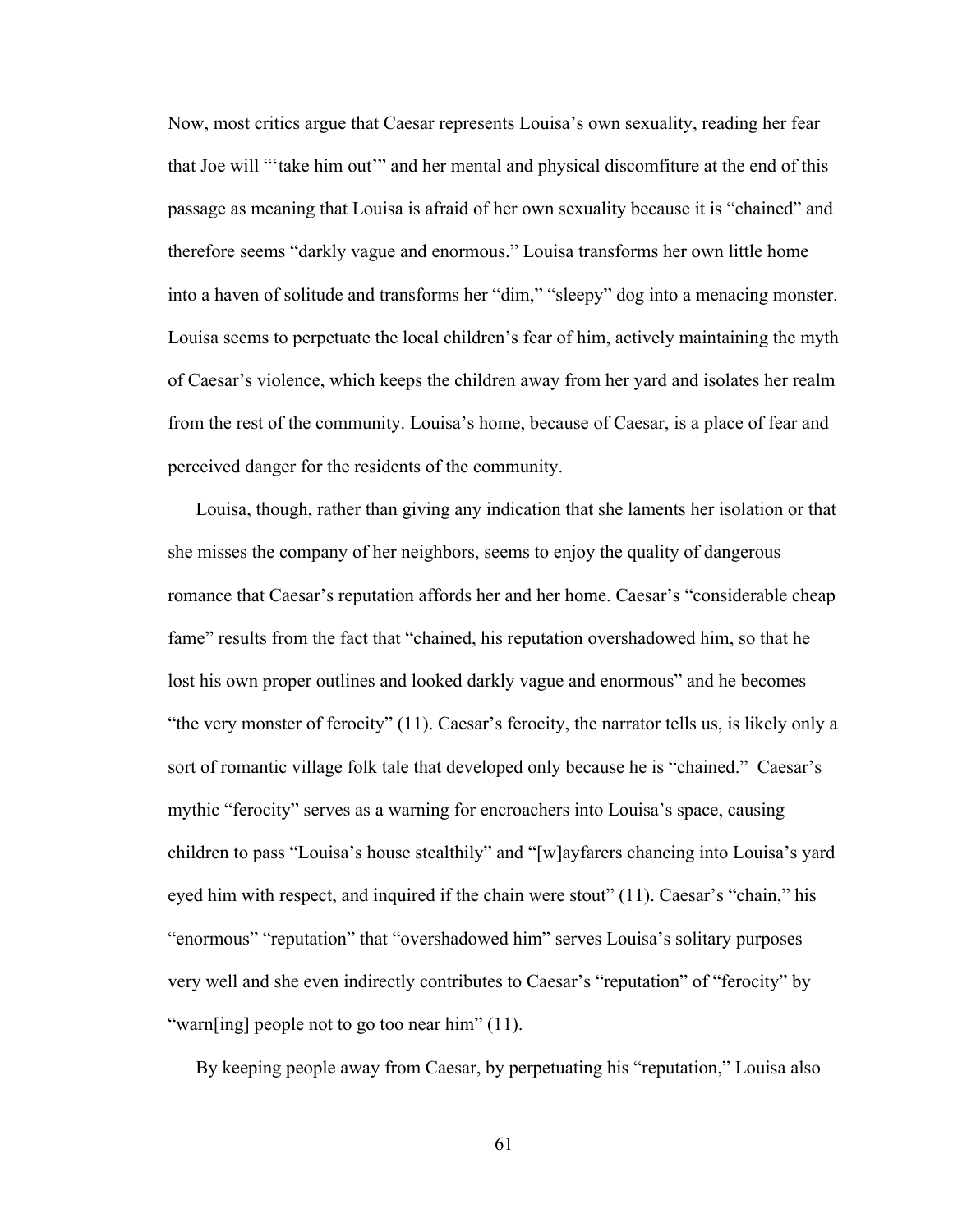keeps people away from herself and her home. Caesar, as part of her home, comfortably restrained within the confines of her yard through which any visitor must pass, helps Louisa maintain the solitary and secluded environment that she loves and on which her creative energies may thrive. If we accept that Caesar is the physical representation for Louisa's repressed sexuality, then by perpetuating the myth of his unpredictable violence, she may be hinting that her own sexuality has the possibility of becoming deviant in the eyes of society, a suggestion made by both Hirsch and later by Ben Couch in his article "The No-Man's-Land of 'A New England Nun'." Hirsch and Couch believe that Louisa fears her own sexuality, and they claim that she egregiously over-exaggerates Caesar's dangerous past because it is, rather, her own sexuality that she feels is dangerous and so must be "chained."

But the sheer violence of the image—the "rampage" that will leave "innocent children bleeding"—suggests more than a simple denial of the destructive aspects of her own sexuality. Louisa's sexuality, in fact, is more properly represented by her canary who "woke up and fluttered wildly" whenever "Joe Dagget came into the room" (3). And if the canary represents Louisa's fearful, fragile sexuality, then Caesar seems to more properly represent Joe Dagget's sexuality, or the phallus as Hirsch suggested—a comparison that appears even more likely when we acknowledge that Caesar is a male dog. Furthermore, if Caesar serves as a representation of Joe's sexuality, then Louisa's "forebodings of Caesar on the rampage" suggest that what she fears about her marriage is not simply losing her virginity or her "pretty senseless old maiden ways" but that she will be violently torn from her autonomous and self-directed life after the violent tearing of her hymen in the marriage bed.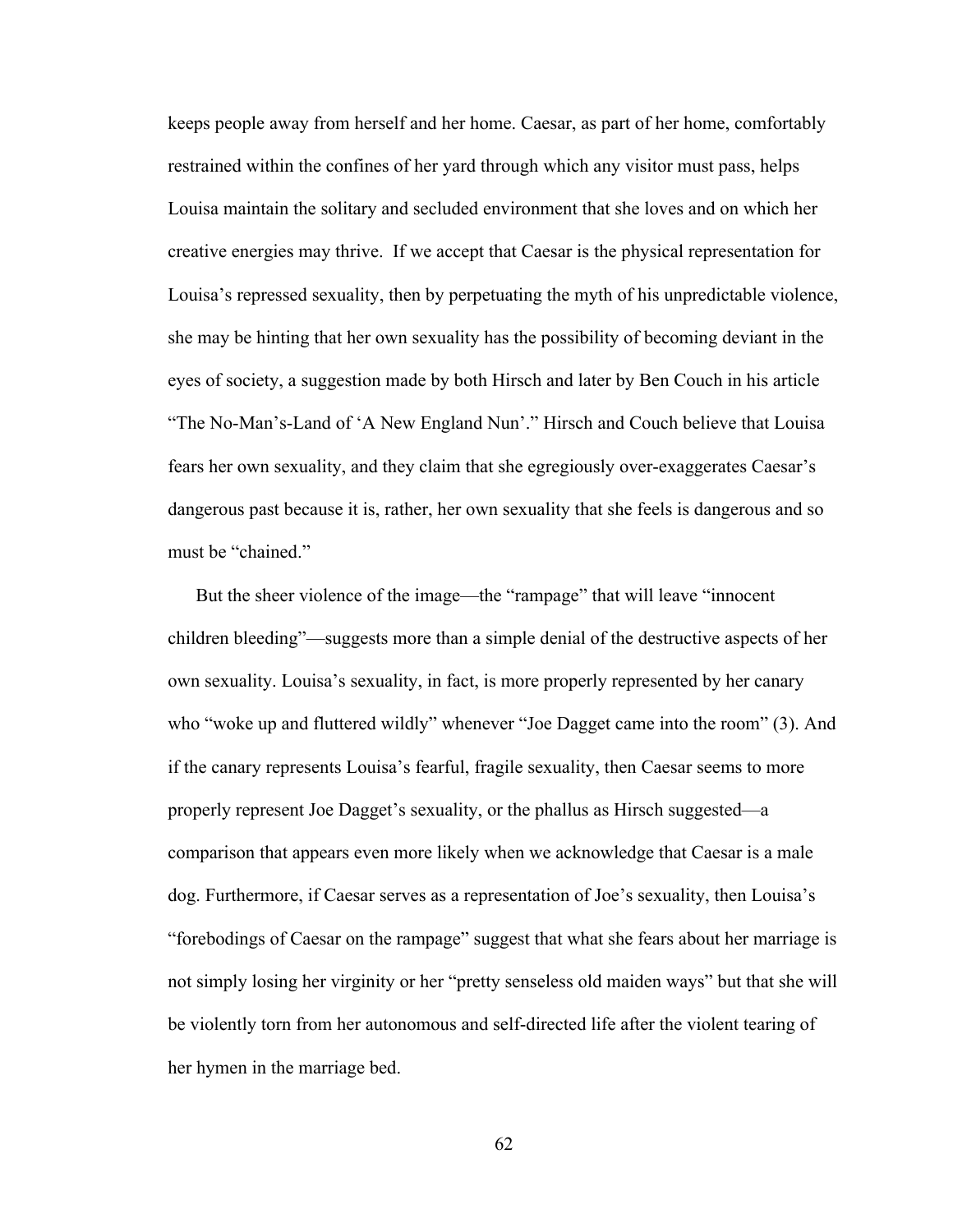Granted, there exists no concrete evidence within either the story itself to suggest that Louisa was ever the victim of overt sexual violence or that she consciously feared becoming such a victim, especially since Joe Dagget's bear-like clumsiness is combined with a gentle and loyal character. Nor did Freeman herself ever suffer from such violence. Freeman led a remarkably quiet life while in the secluded feminine realm of the Wales farm, which was the period in which she produced most of her best-known fiction, including "A New England Nun" (Glasser 10). And the relative calm and ease of her allfemale domestic situation has led critics to skip around the marital violence for which Caesar serves as a metaphor and to avoid any interpretation of the bloody rampage that Louisa envisions other than her fear of defloration.

The images of blood produced from the sharp ripping and tearing of Caesar's teeth, however, can offer a new interpretation if viewed through the lens of Susan Gubar's article "'The Blank Page' and the Issues of Female Creativity." In this article, Gubar presents a reading of Isak Dinesen's mid twentieth-century short story "The Blank Page," which Gubar uses to investigate the meaning of women's blood in women's literature. For Gubar, the bloody sheets in the convent demonstrate the sacrificial nature of marriage, and the story "implies that many women in patriarchy experience a dread of sexuality" (301). Moreover, Gubar establishes a link between the classical stories "of the blood sacrifice of daughters" in Greek and Roman mythology and the sexual violence inherent in all heterosexual unions within patriarchy (302). While we have no evidence that Louisa or Freeman herself read the classical myths that Gubar cites, Louisa and Freeman would have been familiar with the accounts of the Salem witch trials, yet another instance in which women received violence from the hands of men. Moreover,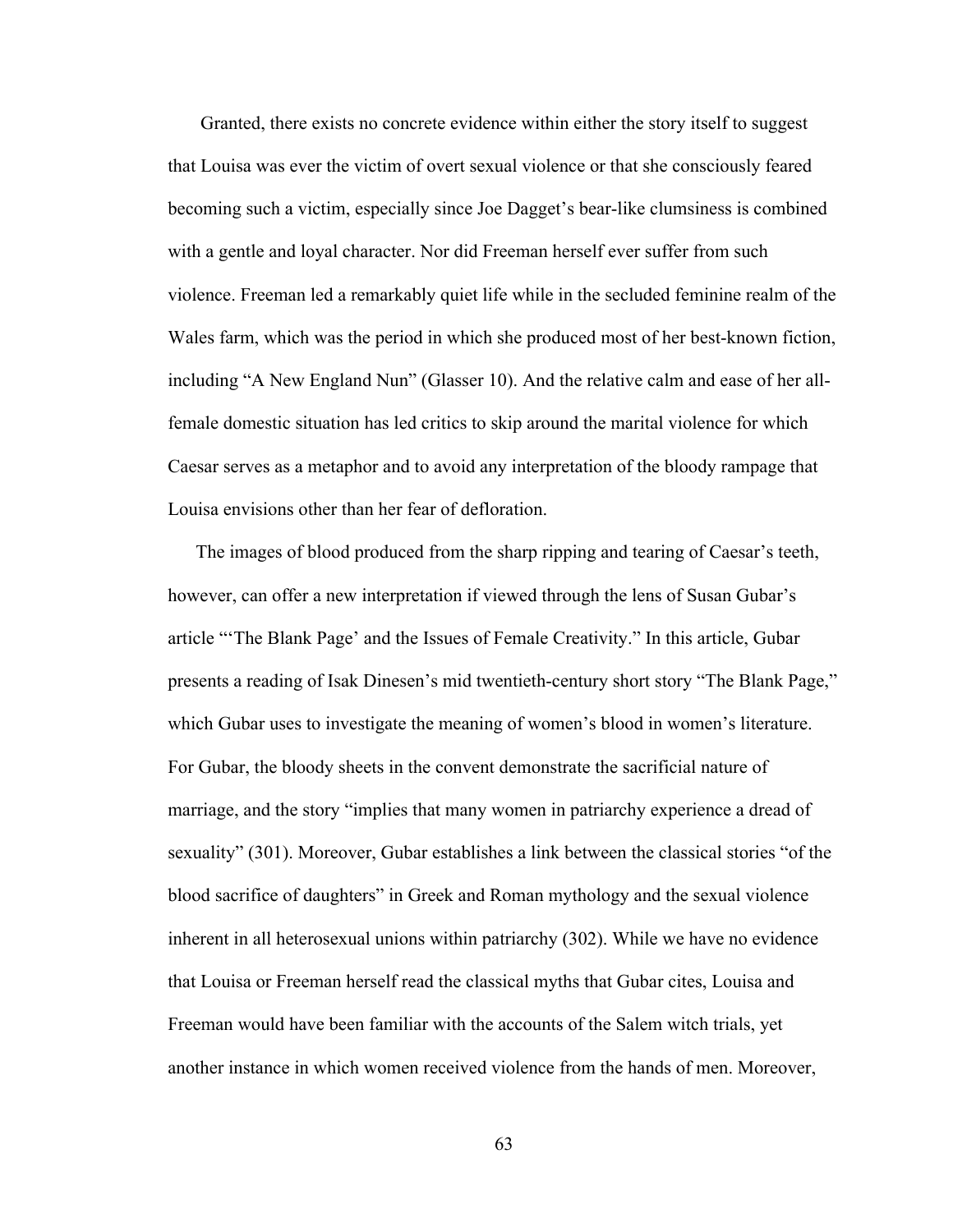Freeman also knew the narrative history of her country, meaning that she was very familiar with Hawthorne's works, and certainly with Hester Prynne and the violence done to her in the name of patriarchy. Freeman, then, in part because of her familiarity with her mythic mothers, had a firm concept of what happens to women who disobey the rules of their social communities.

On the surface, the link I wish to create between Louisa's sewing, artistic expression, patriarchal ideology, and sexual violence appears like a stretch. After all, nowhere in "A New England Nun" does actual violence occur, and Joe seems to be innocuous enough. He may track dust into her house, and he may think her habits "silly" or "needless." But Joe treats her with kindness, respect, and loyalty. However, Joe's approach to her home appears in ominous terms: his footsteps are "heavy," and her canary "woke up and fluttered wildly, beating his little yellow wings against the wires" (3). When he finally rises to leave, "he stumbled over a rug, and trying to recover himself, hit Louisa's workbasket on the table, and knocked it to the floor," and all of her sewing implements that she had earlier she had so carefully put away go "rolling" away in every direction (5). The narrator has already established that the items in her work-basket, her "thimble and thread and scissors," her "feminine appurtenances," are "a very part of her personality" (1). But her personality also consists of the "methodical orderliness" of her home, the essences of plants that she distills from her own garden (seeds which she has surely sown herself)—in short, her personality consists of all these creative domestic activities that Joe and his mother think are "foolishness," "pretty but senseless old maiden ways" (9). And if Louisa's personality is symbolized by her work-basket, then Louisa's personality—her subjectivity—risks being as violently disrupted, fragmented, and lost as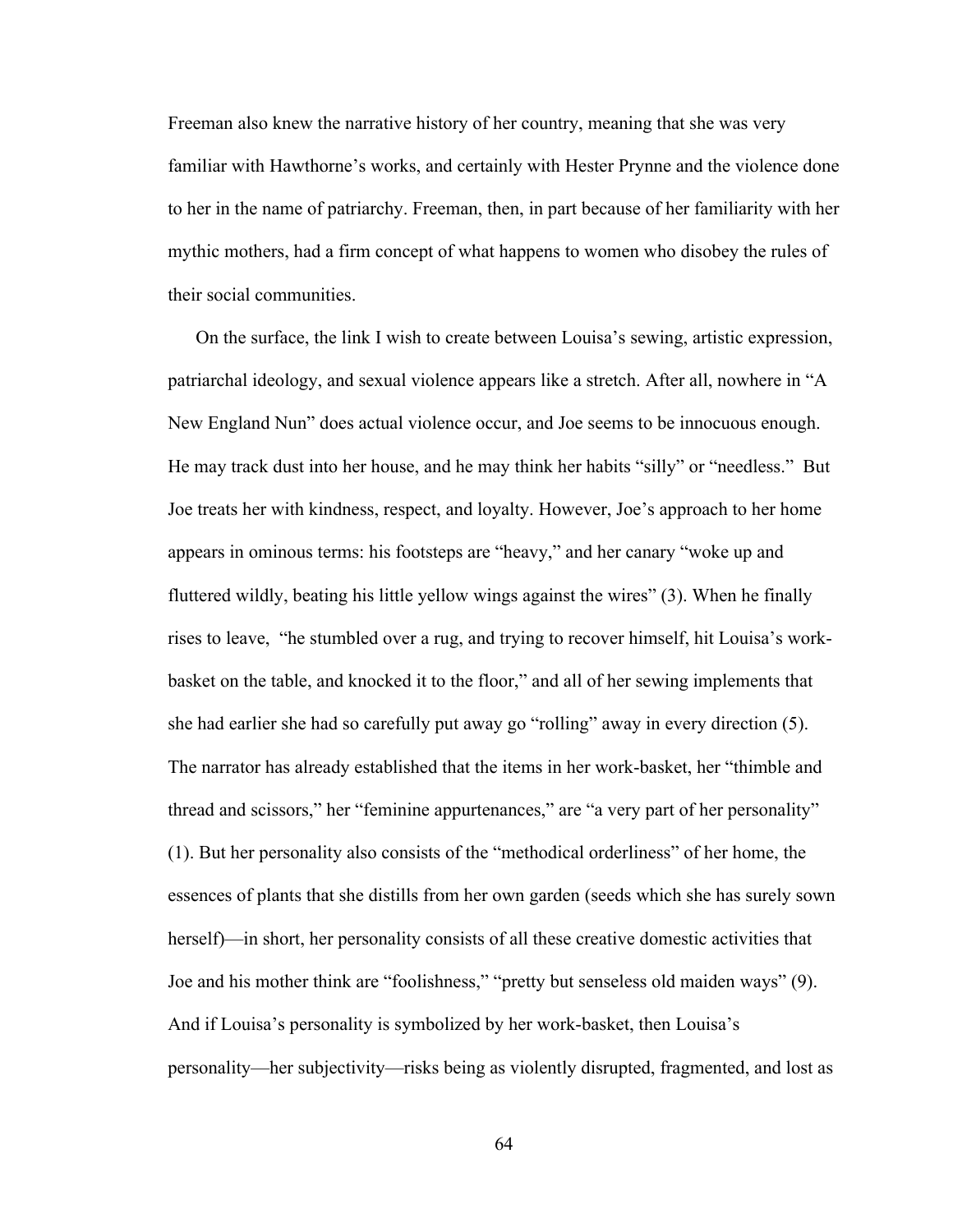the items that spill and roll from her work-basket, from the dust that Joe tracks on her spotless floor, from the incursion of his "coarse masculine presence" into her carefully created "delicate harmony."

Louisa's personality, then, can be defined not just by the items within her workbasket but also by the art she creates with these "feminine appurtenances." Her orderly home and the orderly work-basket as well as the pieces she creates with her needle results from a subjectivity that has matured outside of the community and independently of the ideological framework that guides that community. And Louisa is creating art, even if Joe, nor his mother, nor anyone in the community realizes it. Gubar, though, in her explication of "The Blank Page," establishes that, "The art of producing essentials children, food, cloth—is woman's ultimate creativity" (306). Gubar's argument is not unique. In the past forty years, feminist scholars have shown that women's domestic activities like child rearing, sewing, decorating, and cooking do indeed represent women's imagination and creative vision and have affirmed that it is valid to examine those things as artistic creation. <sup>1</sup> Gubar focuses on the art of sewing in her article, and for her, the silent act of sewing in the story creates the blank page, which she characterizes as an empty space of possibility upon which patriarchal ideology cannot inscribe itself (306).

Louisa's sewing is also silent—and solitary—she creates her own blank page both in the "white linen apron" she wears and in her "white-linen lap" (3). Not only does the image of white linen suggest virginity, purity, and sexual innocence, it also creates a sort of blank page over Louisa's lap, concealing the genitals and reproductive organs. Like the one sheet in the convent that has no blood, Louisa's white linen apron, which she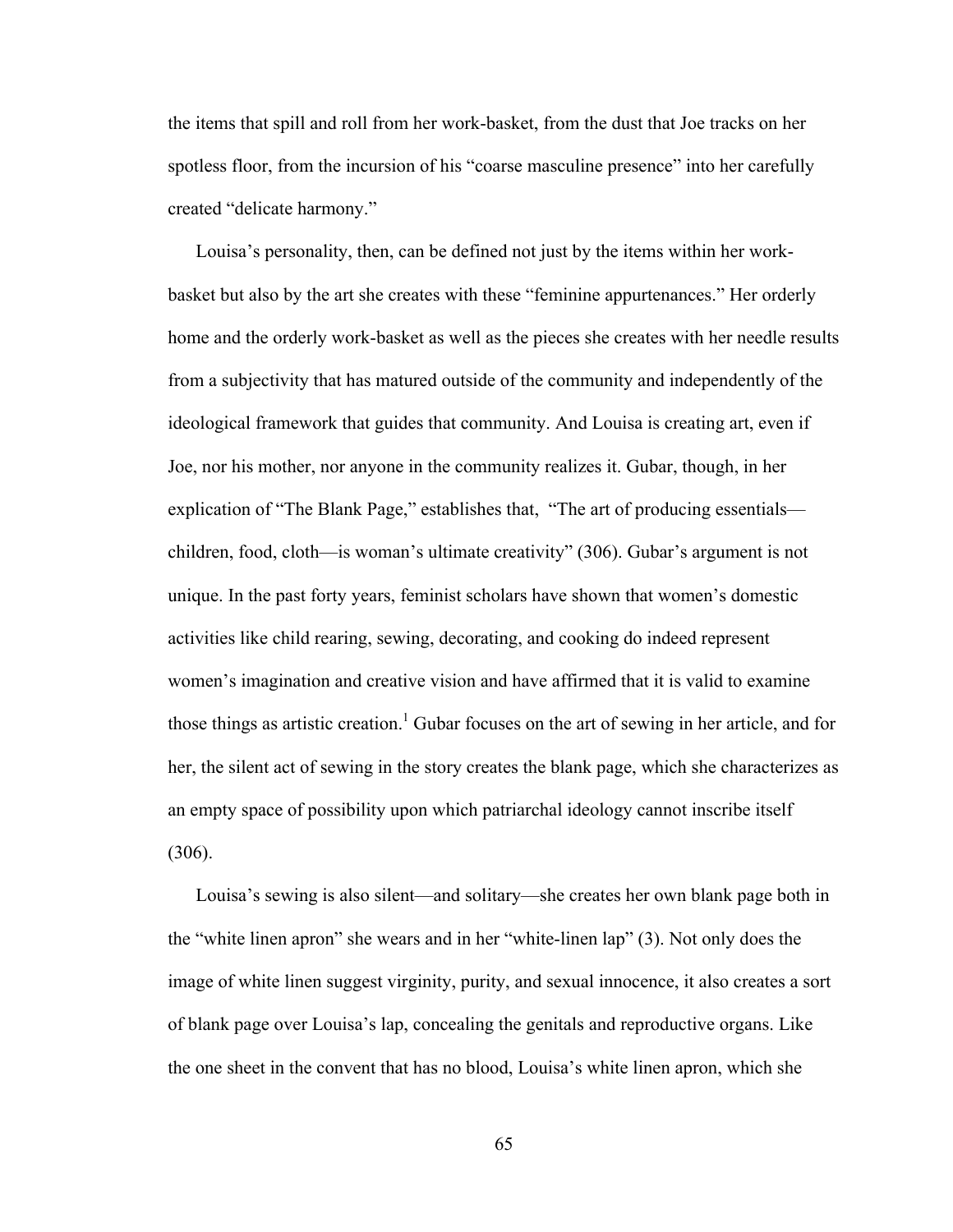presumably sewed with her own hands, represents Gubar's claim that "the blank place, a female inner space, represents readiness for inspiration and creation, the self conceived and dedicated to its own potential divinity" (307). Louisa, then, creates this "blank place" for herself by encasing herself in her own artistic blank page. But her orderly home, her distilling of essences, in combination with her sewing, with the solitude that Caesar provides for her, also become a sort of blank page in which the meaning ascribed comes entirely from her own subjectivity. If Louisa's sewing and other domestic activities are her art, then Louisa's art has enabled her to remain a "blank page" and to dedicate her life as "an uncloistered nun" (17) to "its own potential divinity."

Louisa's silent exit from the world of compulsory heterosexuality, her silent escape from a life of drudgery, of caring for a mother-in-law and a husband, is "the subversive voice of silence, and we can associate it with the silent sound of Philomela's shuttle," says Gubar (307). And here we can return to Louisa's bloody fantasy of Caesar on a rampage. If, as Gubar argues, "artistic creation often feels like a violation, a belated reaction to male penetration rather than possessing and controlling" (302), then just as Philomela wove the record of her rape into a tapestry, Louisa sews the sign of her resistance to the possibility that she will be violently deflowered by Joe into every seam that she sews and rips out and re-sews.

If the seam, then, as a representation of the unbroken hymen, or as the hymen that can be sewn back up once it is torn, represents Louisa's symbolic protection of her virginity, then we must see that Louisa's sewing takes on yet another role in the text. Louisa, who presumably sews her own clothes, including the white linen apron that she wears when she meets Joe and the white linen tablecloth on the table that sits between them at their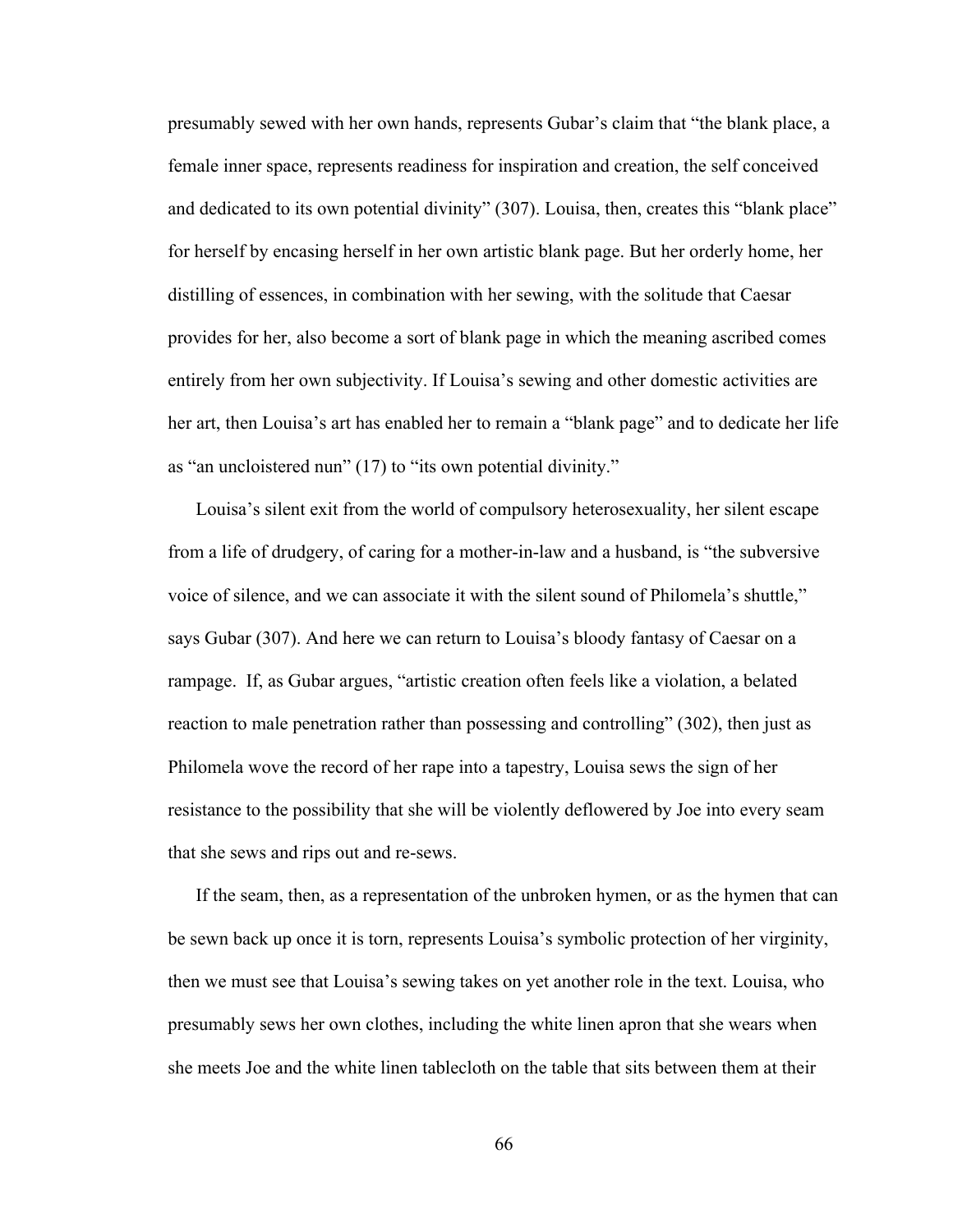awkward meeting (3), seems to create her own body as a "blank page." For, with her body encased in multiple layers of fabric—she wears three aprons over her dress— Louisa's body, covered in the white linen that she sewed with her own hands, becomes an image that resists classification of her as a sexual woman. If she is emptied of sexuality, then she cannot symbolize the Feminine Ideal, for the ideally feminine woman will make her sexuality passively available to her husband. And when Louisa finally realizes that she will not have to marry Joe, she stopped sewing on the wedding dress, the only sewing in the story that gives no overt pleasure (15). The wedding dress, in fact, like the "Lady's Gift Book" on the table symbolize both the romantic ideology that Adrienne Rich sees as tools of compulsory heterosexuality, and Louisa's mother as well as Joe Dagget and his mother serve to demonstrate that marriage was not simply expected—marriage was destiny.

But this is a destiny of silence, of possession, and of oppression. Not only do the "exquisite little stitches" that Louisa puts on her wedding dress prevent her from sewing seams, from embroidering pretty flowered borders for her tablecloths, aprons, and handkerchiefs, and from distilling essences, they represent the fact that her entire way of life, her art and her creativity, will be silenced by her marriage. And marriage, so the story shows, has always silenced Louisa. Louisa "listened with calm docility to her mother's views," which urged that marriage was "a reasonable future, and a probable desirability of life" (7). After Joe proposed to her and told her he would go seek his fortune in Australia before he married her, Louisa "listened and assented" (6). If Louisa constantly listens, then she rarely speaks. She allows the marriage to go forward despite the fact that "the old winds of romance" "had never more than murmured" for her (8),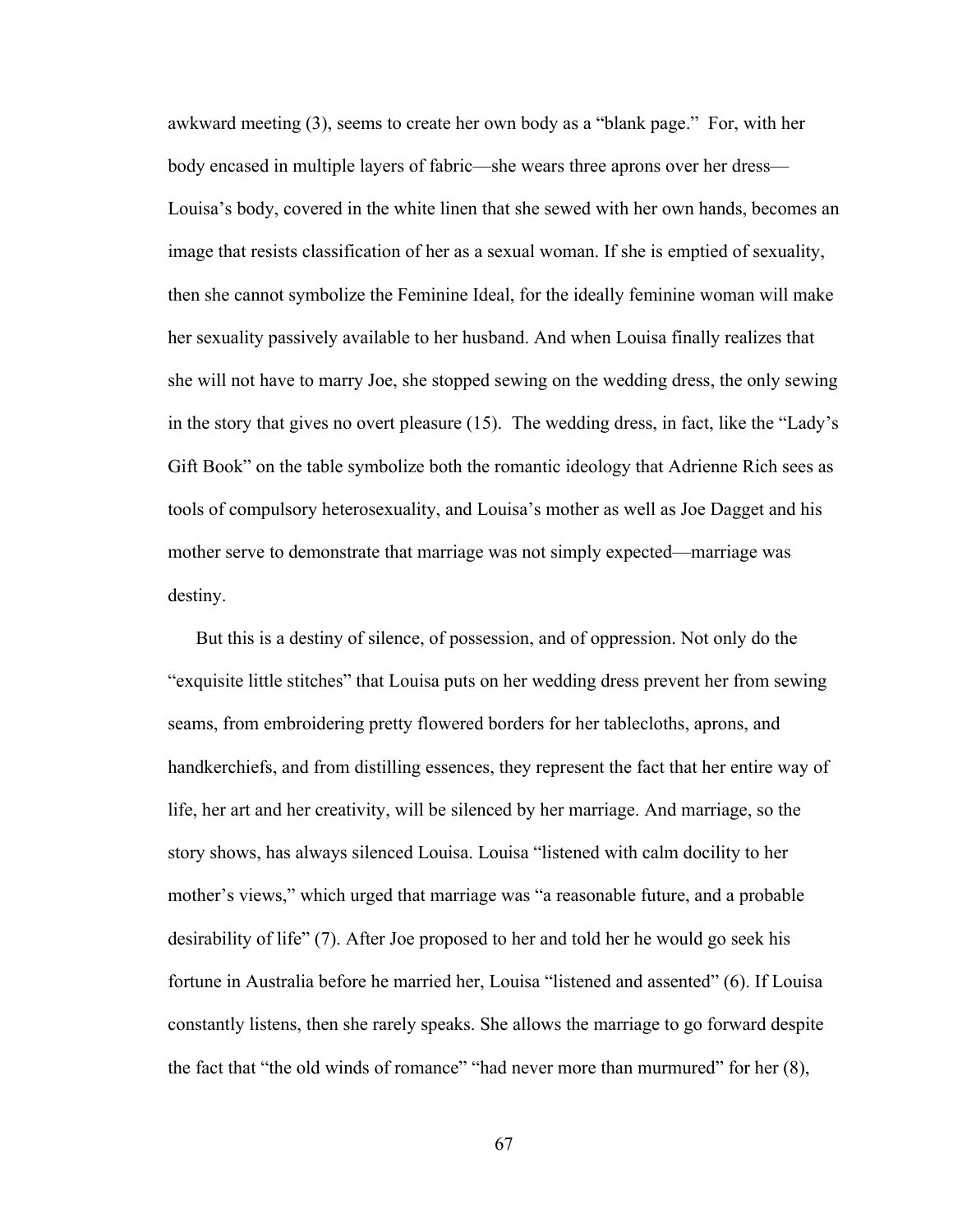which suggests that she never really desired marriage in the first place. Here again, we are faced with a subversive possibility—the possibility that a nineteenth-century woman could have defeated compulsory heterosexuality by not desiring marriage regardless of the external pressures upon her. Like so many other women in patriarchy, Susan Gubar and Sandra Gilbert urge in "The Female Swerve," Louisa "cultivated accents of acquiescence in order to gain freedom to live their lives on their own terms" (291). Now, if Louisa knew or suspected that Joe would go to seek his fortune abroad before he married her, then her seeming "acquiescence" to her mother's wish and to Joe's desire can be seen as a possible strategy for guaranteeing herself "freedom to live [her] own [life] on [her] own terms." The haste and indifference with which she sends her fiancée away suggest that this desire for "freedom" exists strongly within Louisa's consciousness. Her happy solitude, her love of directing her own life, demonstrate that Louisa thrives in the freedom of her self-created environment away from the demands of conformity from her neighbors, her mother, or by the marriage directive of patriarchal society and compulsory heterosexuality.

Louisa's self-created environment, her neatly ordered home and carefully bordered garden, in a sense become the blank page. She makes her body a blank page in front of Joe, encasing herself in white linen to obscure her body and to prevent Joe from writing onto her the bloody demands of the patriarchy. But it is not just her body that faces being violently despoiled but her home, her very way of life, the site and symbol of all her artistic creation. Indeed the violation of her home appears in terms of a disruption that smacks of destruction. For, not only does Joe knock her work basket over—a definite violent disruption of her "personality" and her subjectivity—and track dust all over her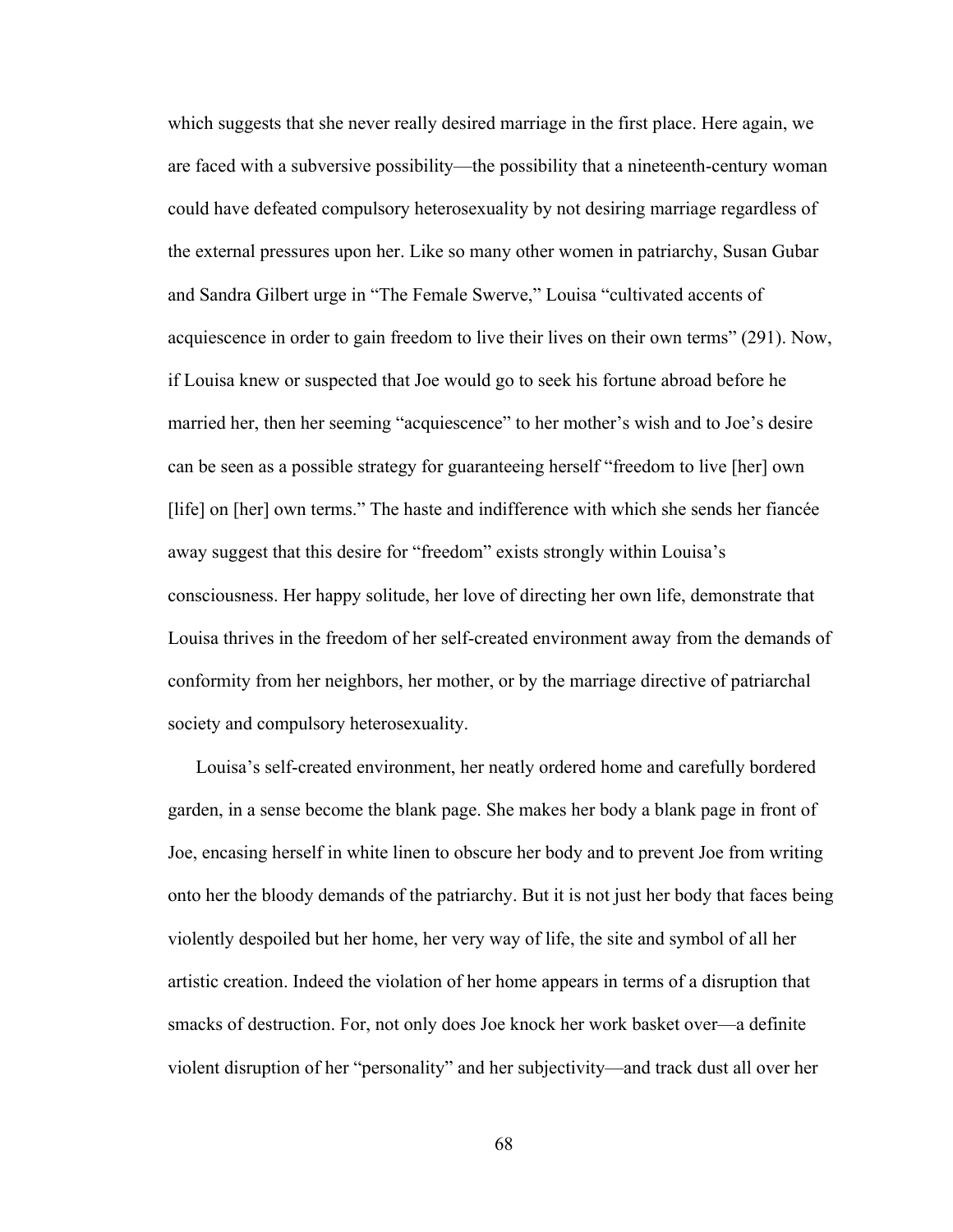floor, threatening to destroy the "fairy web[s]" and "hedge[s] of lace" with which she fills her home, he would also remove her from her home altogether where she would be "obliged to relinquish" all her "graceful but half-needless" tasks for "sterner" ones (9). He would remove her from her "maidenly possessions," which are like "the faces of dear friends." She must leave behind her distilling and her sewing, her gardening and her peacefully chained dog. If Louisa does not have her home or her things, however, then she does not have her personality either, nor does she get to continue living as a free, autonomous subject. Moving away from her home and her things would destroy the narrative of female creativity and self-sufficiency that her home represents and would place her body in his own home to write the story of patriarchal ideology upon it.

The violence done to women's bodies and subjectivities by patriarchal ideology, though, has not informed prior scholars' interpretations of Freeman's story. If they have explored the aspect of violence in the story, it has always only been in the discussion of Caesar. By viewing Caesar only as a representation of Louisa's sexuality, Hirsch and Couch as well as countless others have failed to consider that Caesar may symbolize more than Louisa's sexual energy. Caesar, in fact, may also represent an excess of creative energy, an aggressive desire to "create art for art's sake." In order to create art simply for the pleasure of doing so, Louisa requires the solitude and space that Caesar helps to provide for her and that her impending marriage threatens to destroy.

Understanding Caesar as a metaphor for Louisa's creative energies—and the necessity of maintaining her own independent space to exercise them—appears justified by the fact that the description of Louisa's vision of Caesar's bloody rampage is immediately preceded by a scene in which she contemplates her future as Joe's wife: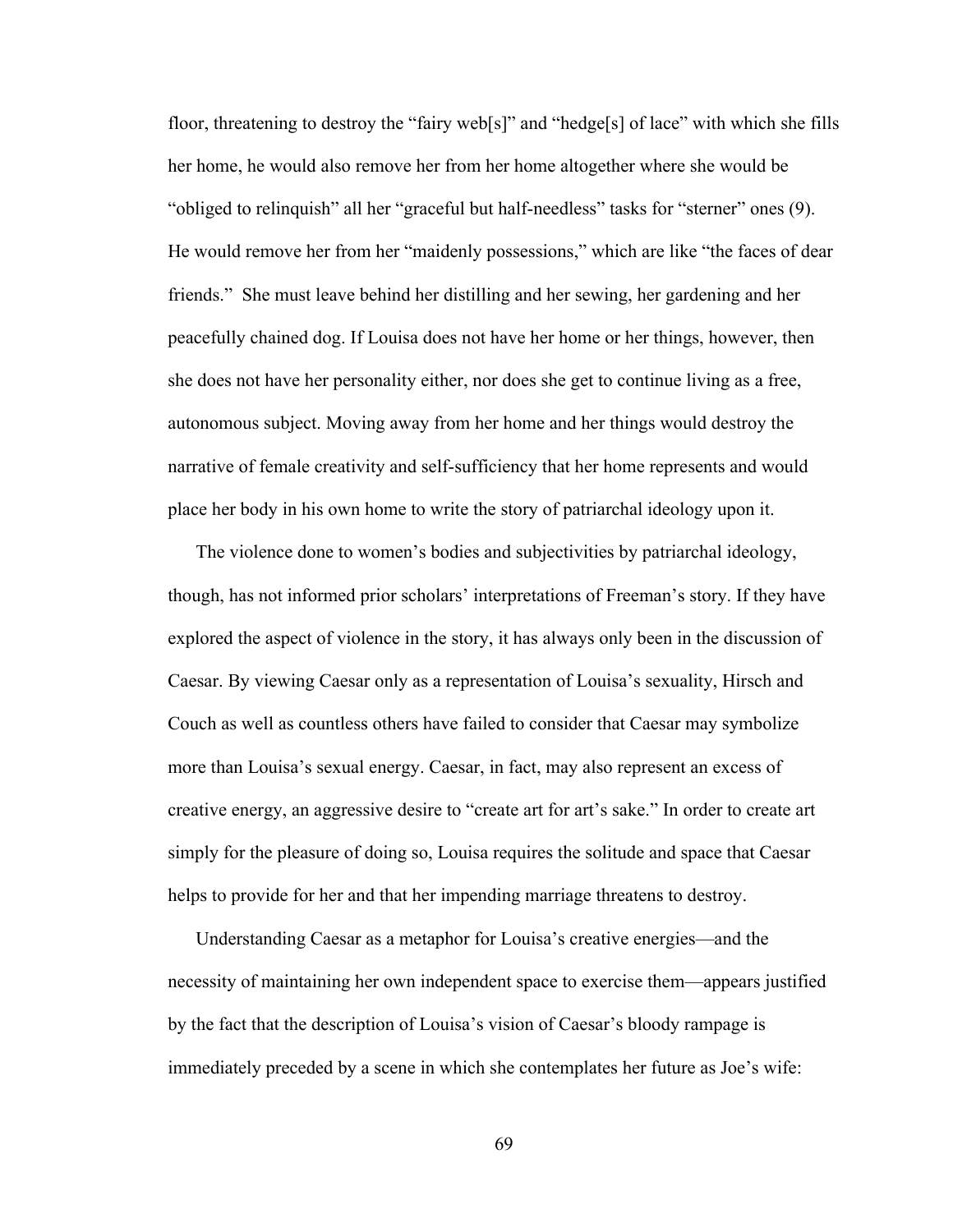Louisa had a little still, and she used to occupy herself pleasantly in summer weather with distilling the sweet and aromatic essences from roses and peppermint and spearmint. By-and-by her still must be laid away. Her store of essences was already considerable, and there would be no time for her to distil for the mere pleasure of it. Then Joe's mother would think it foolishness; she had already hinted her opinion on the matter. Louisa dearly loved to sew a linen seam, not always for use, but for the simple, mild pleasure which she took in it. She would have been loath to confess how more than once she had ripped a seam for the mere delight of sewing it together again. Sitting at her window during long sweet afternoons, drawing her needle gently through the dainty fabric, she was peace itself. But there was small chance of such foolish comfort in the future. Joe's mother, domineering, shrewd old matron that she was even in her old age, and very likely even Joe himself, with his honest masculine rudeness, would laugh and frown down all these pretty but senseless old maiden ways.

Louisa had almost the enthusiasm of an artist over the mere order and cleanliness of her solitary home. She had throbs of genuine triumph at the sight of the window-panes which she had polished until they shone like jewels. She gloated gently over her orderly bureau-drawers, with their exquisitely folded contents redolent with lavender and sweet clover and very purity. Could she be sure of the endurance of even this? She had visions so startling that she half repudiated them as indelicate, of coarse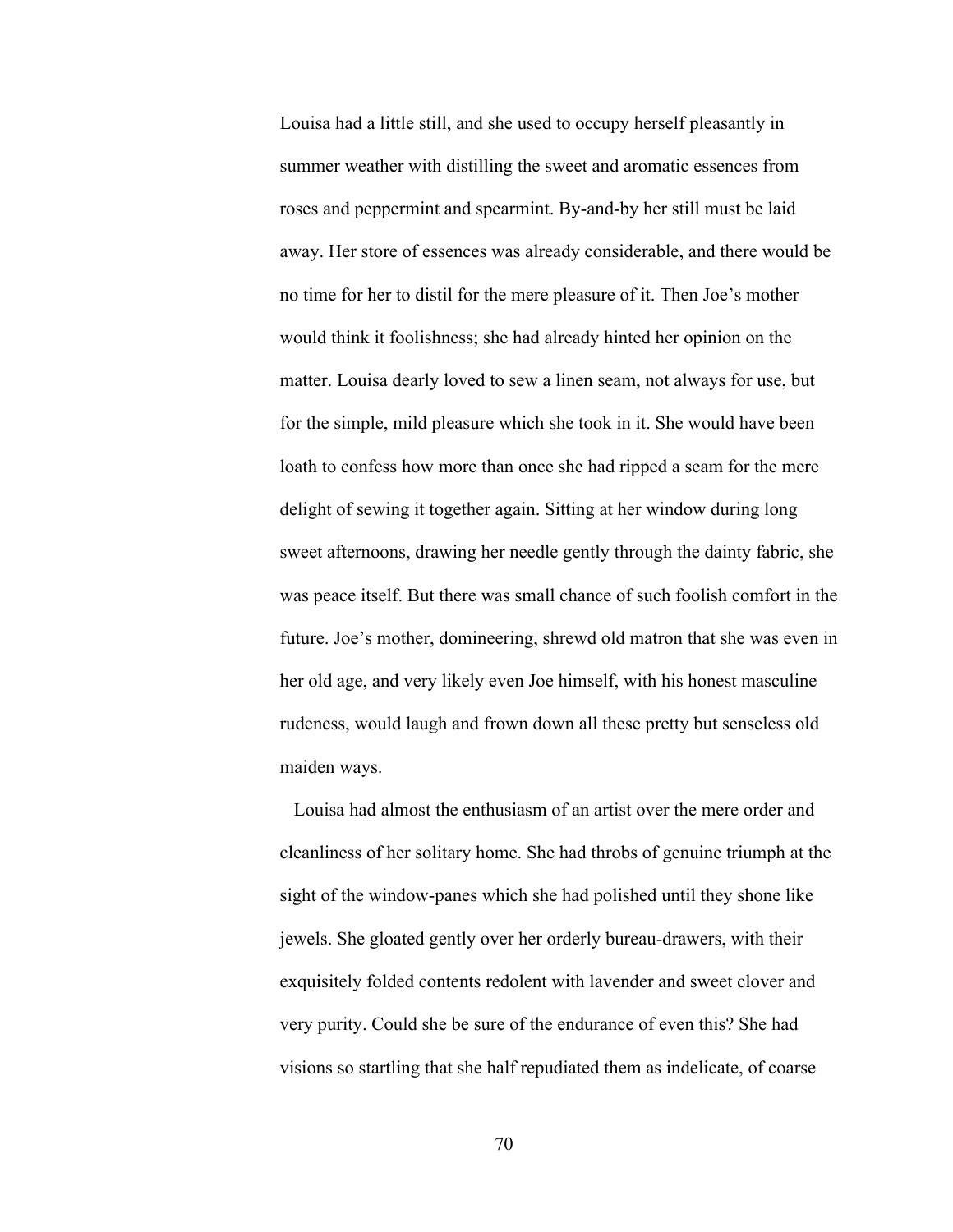masculine belongings strewn about in endless litter; of dust and disorder arising necessarily from a coarse masculine presence in the midst of all this delicate harmony. (9-10)

The sexual undertones present in the end of this passage force their way to the surface, helping to confirm to critics such as Monica M. Elbert that "[t]here is something unsettling in Louisa's obsessively orderly existence and simultaneously onanistic behavior, which prevents union with another" (202). Implicitly arguing that Louisa should, if she were a good, normal woman, desire such a union, Elbert characterizes Louisa's existence as "meaningless," her behavior as "compulsive" and "fetishistic" and "without any purpose" (201-02). Agreeing with Hirsch and Couch, Elbert sees Louisa's repudiation of Joe and his "coarse masculine belongings" as neurotic and purposeless, and each of them cites Louisa's ripping out and re-sewing of seams as exemplifying her obsessive, anti-social neurosis. Their claim, however, rests upon the assumption that everything we do, everything we make should be for a recognizable purpose. Yet such an argument, I believe, reduces all to material practicality and leaves no space for imaginative or aesthetic exploration, embarked upon simply for the intellectual and spiritual pleasure such explorations provide. Louisa's life up to now has been one in which she could do things "for the mere pleasure" of them. She accomplishes these things, moreover "with the enthusiasm of an artist" because she has "peace" and solitude. Elbert, Hirsch, and Couch view Louisa's "pretty but senseless maiden ways" in the same light as Joe's mother—as "foolish comforts" that must be abandoned in the name of practicality and duty.

But Louisa is an artist, and as an artist, as one who contains an excess of creative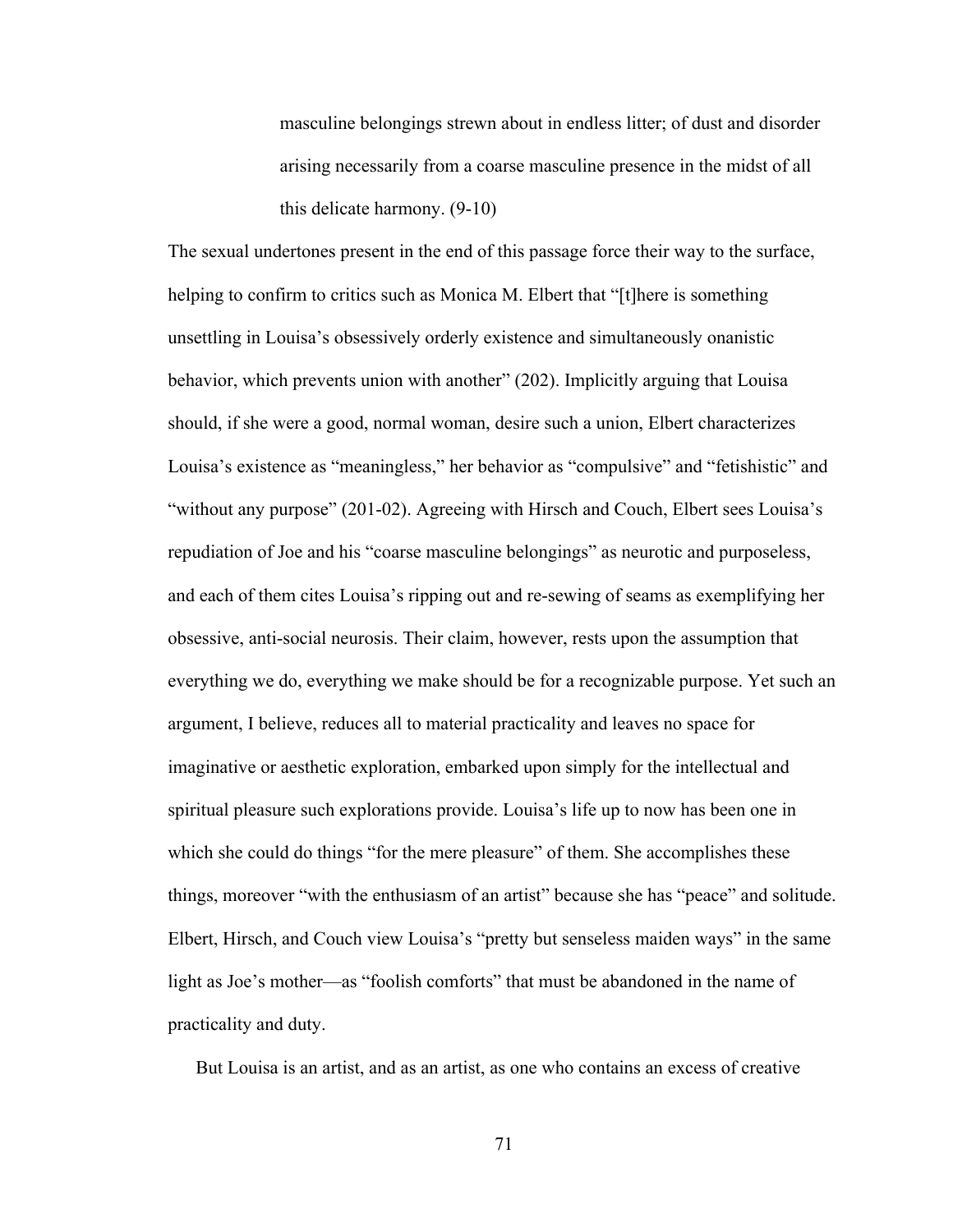intellectual energy, she requires a "still" place and plenty of "long sweet afternoons" to be able to create. Elbert does not allow Louisa the status of an artist, calling her creativity "thwarted" and "stunted." Yet Elbert does not explain why it is that Louisa's distilling of essences, her needlework, her gardening, and her creation of "order and cleanliness" in her domestic arrangement cannot be thought of as art. In fact, Elbert's lack of explanation on this subject suggests that she does not consider these things to be art, a judgment that Gubar as well as other feminists have fought against. In honing in on the seams Louisa rips and re-sews endlessly, Elbert misses the other needlework to which the story alludes. The text offers evidence that Louisa does delicate, imaginative, creative embroidery, hinted at by the "border pattern of flowers" on her tablecloth and the "exquisite little stitches" she sews "into her wedding-garments." Moreover, while sewing seams does not produce any content containing symbolism or meaning for the viewer, the activity itself gives pleasure; because it is done simply for the sake of the pleasure, it does not serve practical, material ends, but rather some personal, individual, subjective end. If it is done for its own sake, for simple pleasure, and if it symbolizes Louisa's individual subjectivity, then it does indeed produce meaning and, thus, should be viewed as an artistic activity through which subjectivity can be viewed.<sup>2</sup> Indeed the act of sewing itself, the performance of needlework, becomes the means and ends in itself, providing an avenue for and evidence of creative subjective expression.

Ozzie J. Mayers, in fact, offers one of the only positive interpretations of Louisa's sewing, calling sewing "an act of survival." Mayers points to Louisa's sewing as a way to express herself creatively, urging that the "creative spirit is that of the female artist who in her reclusiveness has created another feminine world, one which distressed women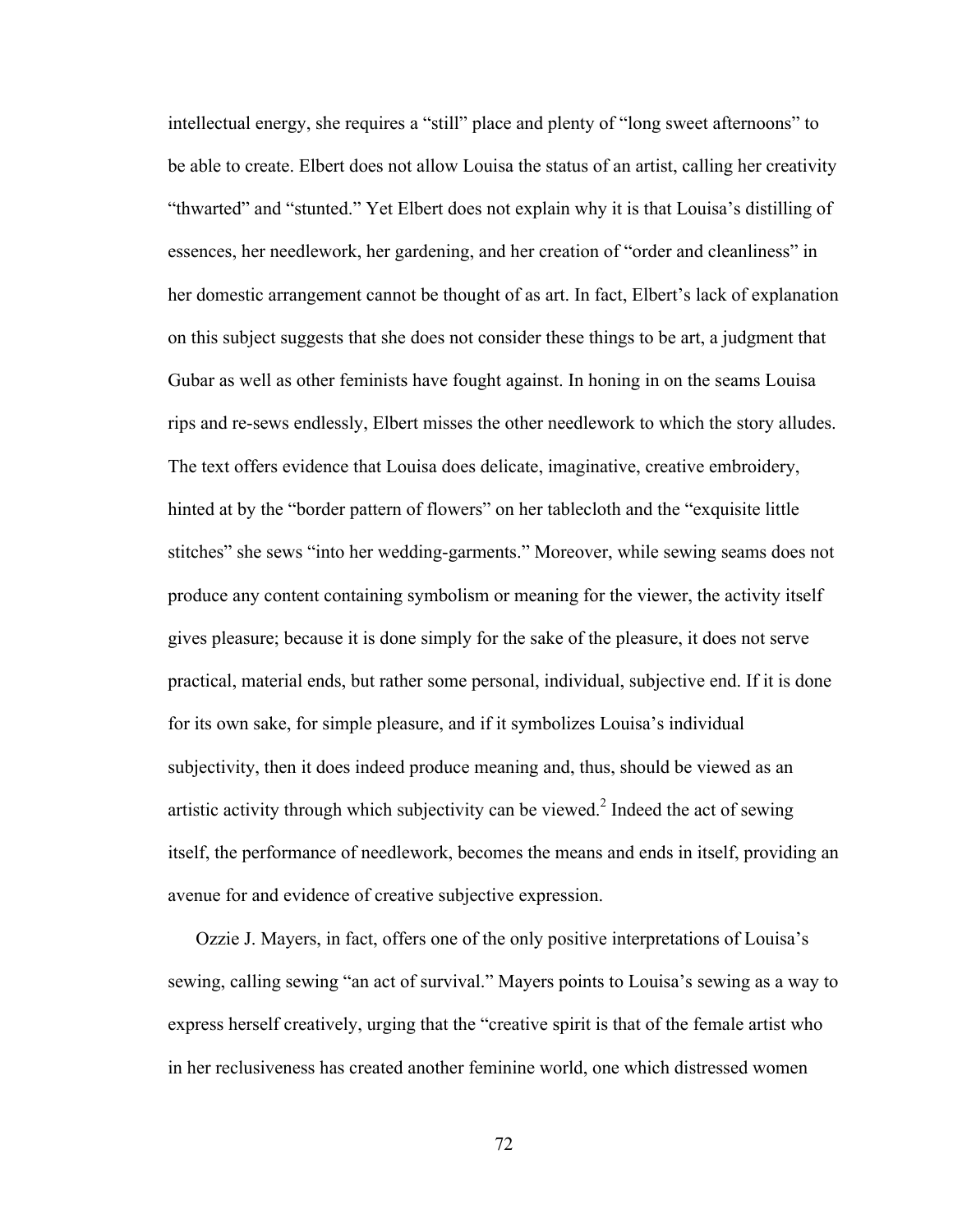seek" (674). Louisa, Mayers shows, is "distressed" because she does not properly fit into the social categories laid out for her by ideology. Thus, Mayers claims, Louisa, and other sewing women in American literature, display "paradoxical needs to escape and to root" (678). Their creative intellects require liberation from the strictly limited activities allotted for them by their private social sphere while their human spirits require envelopment in the community to give them a sense of belonging and safety. Sewing becomes a way in which women were rooted within the society, culture, and community that surrounded them even if their personalities or actions did not allow them to be integrated into the community. Therefore, sewing serves as a sort of safe haven for a woman who may not adhere to the role or category laid out for her by society. Furthermore, Mayers suggests that women use sewing as a sort of artistic outlet that serves both as a mode of self-expression and as a means of exploring their own subjectivities (667). In order to undertake this kind of exploration, though, Mayers argues that a woman must be firmly "rooted," or established comfortably and permanently within society. Only under the auspices of relatively secure living arrangements and as a part of her community can a woman have the luxury of embarking on this artistic exploration. Sewing, Mayers concludes, offers women a sedentary activity of artistic invention that allows them a stationary, safe space in which they can explore their subjectivities while also enfolding them in the community as permanent, peaceful, and productive women. 3

Louisa's sewing, though, does far more than Mayers allows. Her sewing does indeed serve as a means of subjective, creative expression, and it also may form a part of the domestic safe-haven she has ordered around herself. But I think that a closer examination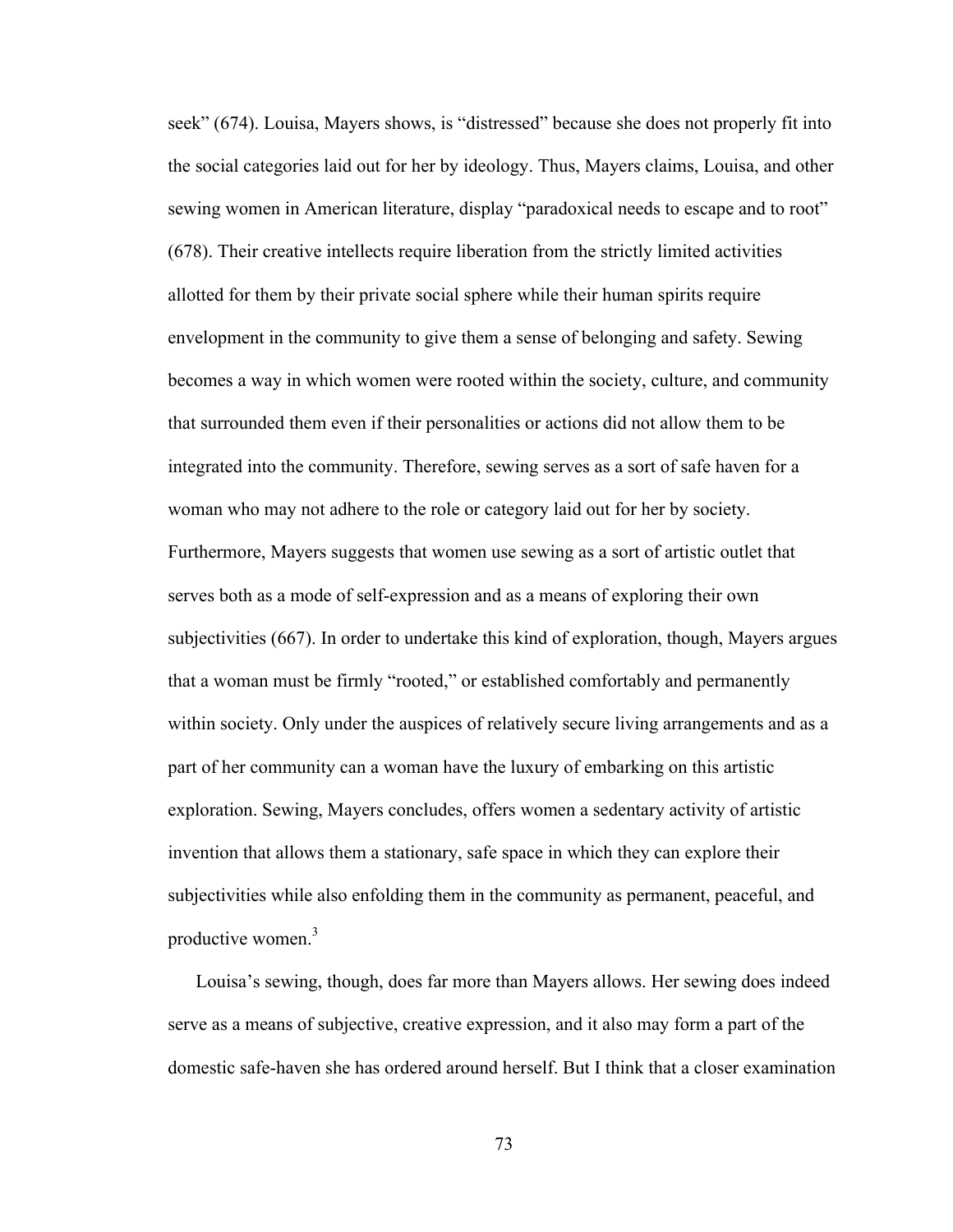of the subjectivity symbolized by the sewing can yield more specific ideas about the rebellious ways that American women subjects negotiated with the very ideologies that make rootedness necessary. Louisa, like Freeman herself, is a sort of village outcast since she does not follow the normative patterns of behavior of her village neighbors. And one of the primary characteristics that differentiate Louisa from her neighbors is that she orders her days around activities that have no practical purpose. New Englanders of the Nineteenth Century, after all, are solidly shaped by the old Puritan virtue of diligence and a solid practicality in their lifestyles. For, in that Puritan tradition, activities that have no practical purpose were considered frivolous. Frivolity was, of course, sinful since it indicated both a sacrilegious interest in material luxury and impious self-interest, which, especially for women, was both impious and nearly criminal according to the patriarchally defined Feminine Ideal of selflessness. An idle woman was, after all, a dangerous threat because her dangerous sexual energy might actually find an outlet if she was not kept constantly occupied. A woman who had no family to keep her occupied and who instead devoted her time to her own self-interest, furthermore, was a great threat indeed because not only was her sexual energy not properly channeled, her self-interest posed a significant threat to the value of the Feminine Ideal and the ideology that produces it. The fact that Louisa engages herself in 'purposeless' activities demonstrates a rebellious subjectivity—one that understands the normative practices and ideas of her community but who chooses to engage in other behaviors—and suggests that she "has other ideas in her head" than those of the dominant, patriarchal ideology. Louisa is, in other words, a "bad subject."

If the ideology of nineteenth-century America demanded passive, productive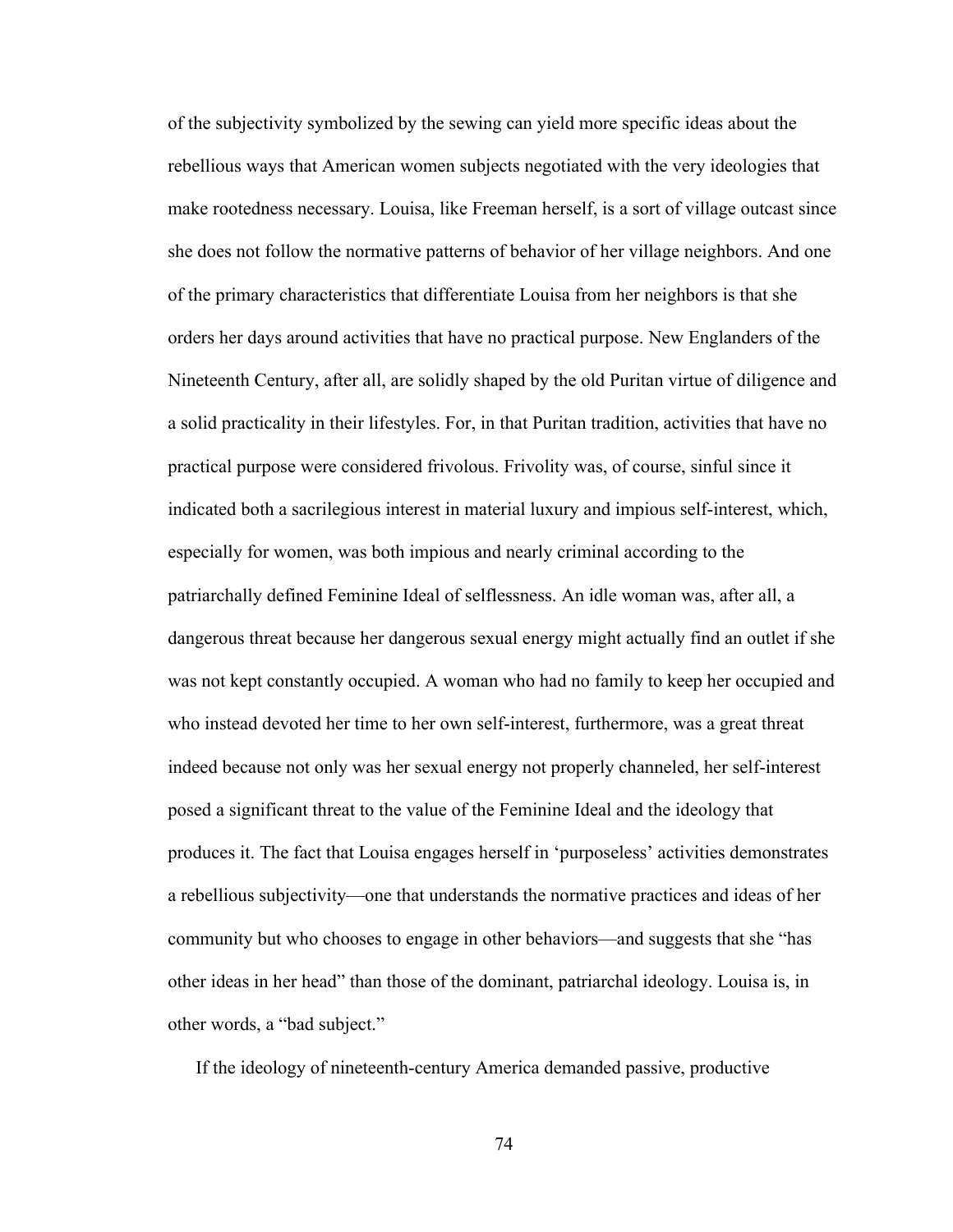selflessness and dependence upon community and male authority, then Louisa's practices, serving self-gratifying, independent desires, reveal that she does indeed have "other ideas" that guide her material practices. In fact, our introduction to Louisa demonstrates that she, as an unmarried, independent woman, has the luxury of ordering her days strictly around her own needs and amusements, showing from the first page of the story that she is a "bad subject:"

> She had been peacefully sewing at her sitting-room window all the afternoon. Now she quilted her needle carefully into her work, which she folded precisely, and laid in a basket with her thimble and scissors. Louisa Ellis could not remember that ever in her life she had mislaid one of these little feminine appurtenances, which had become, from long use and constant association, a very part of her personality. (1)

This introduction to the protagonist is significant for what it reveals about Louisa's subjectivity as well as for the contrast it provides when, later in the story, we see how Louisa's personality and lifestyle would be affected by marriage. Louisa as a spinster revels in her peaceful, tidy sitting-room where she can devote entire afternoons, maybe even entire days, to her self-fulfilling needlework. Her careful organization of her sewing implements and the fact that she had never "mislaid one of these little feminine appurtenances" show her preference for an orderly and "precisely" organized home. And as we step further into Louisa Ellis's little orderly home, we can also see that she is a creature of habit who truly enjoys the mundane, domestic rituals that make up her everyday life as a solitary and independent woman. Despite the fact that Louisa's connection with her "little feminine appurtenances" aligns her with the Feminine Ideal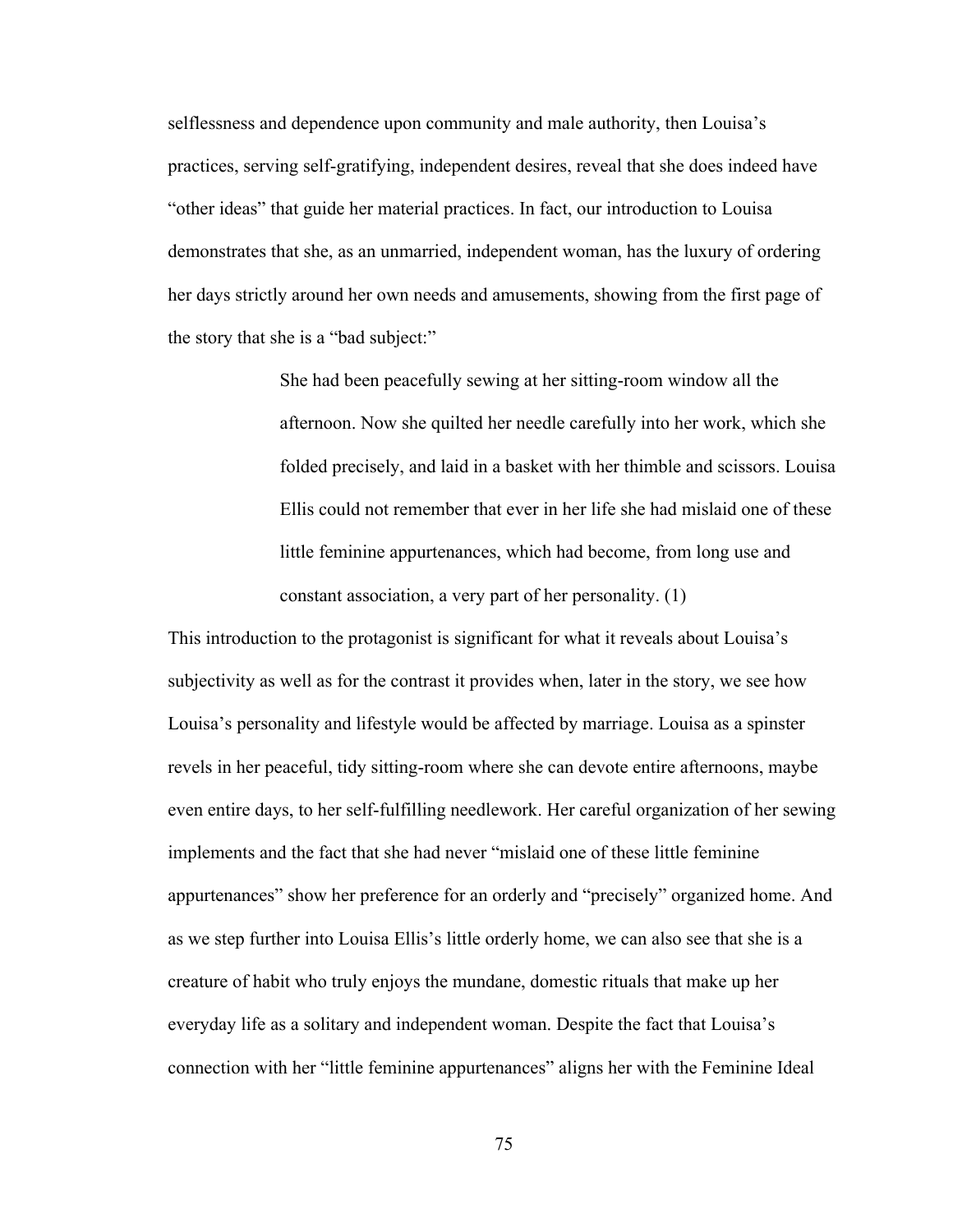always evoked by embroidering women, her home and her lifestyle subtly subvert that Ideal, revealing a rebellious "personality," albeit it a mild and rather silent rebellion, which estranges her from the community.

Louisa's rebelliousness becomes even more evident in the way that she prepares her tea and eats her dinner: "Louisa was slow and still in her movements; it took her a long time to prepare her tea; but when ready it was set forth with as much grace as if she had been a veritable guest to her own self" (2). First of all, the notion that Louisa is a "guest" to her own self" suggests that she values herself and her own pleasures far too much to be considered a properly selfless Feminine Ideal, and the pleasurable ritual of leisurely preparing her tea shows that not only does she have far more leisure time than her more traditional neighbors but also that she chooses to use her leisure time for personal enjoyment rather than for diligent, charitable work or other types of community participation. The community, in fact, views Louisa with suspicion and disapproval: "Louisa used china every day—something which none of her neighbors did. They whispered about it amongst themselves. Their daily tables were laid with common crockery, their sets of best china stayed in the parlor closet, and Louisa Ellis was no richer or better bred than they. Still she would use the china" (2). Louisa's material practices clearly violate the normative practices of her community, suggesting that she has "other ideas" in her head, that she does not share the same ideology as her neighbors. Her neighbors, of course, represent public opinion, or dominant ideology, and Louisa's whisper-provoking behavior shows that she has, in some measure, resisted their hail or at least that she is critical of the law the hail represents. Furthermore, Louisa's rejection of marriage at the end of the story seems the ultimate refusal of the hail of the law,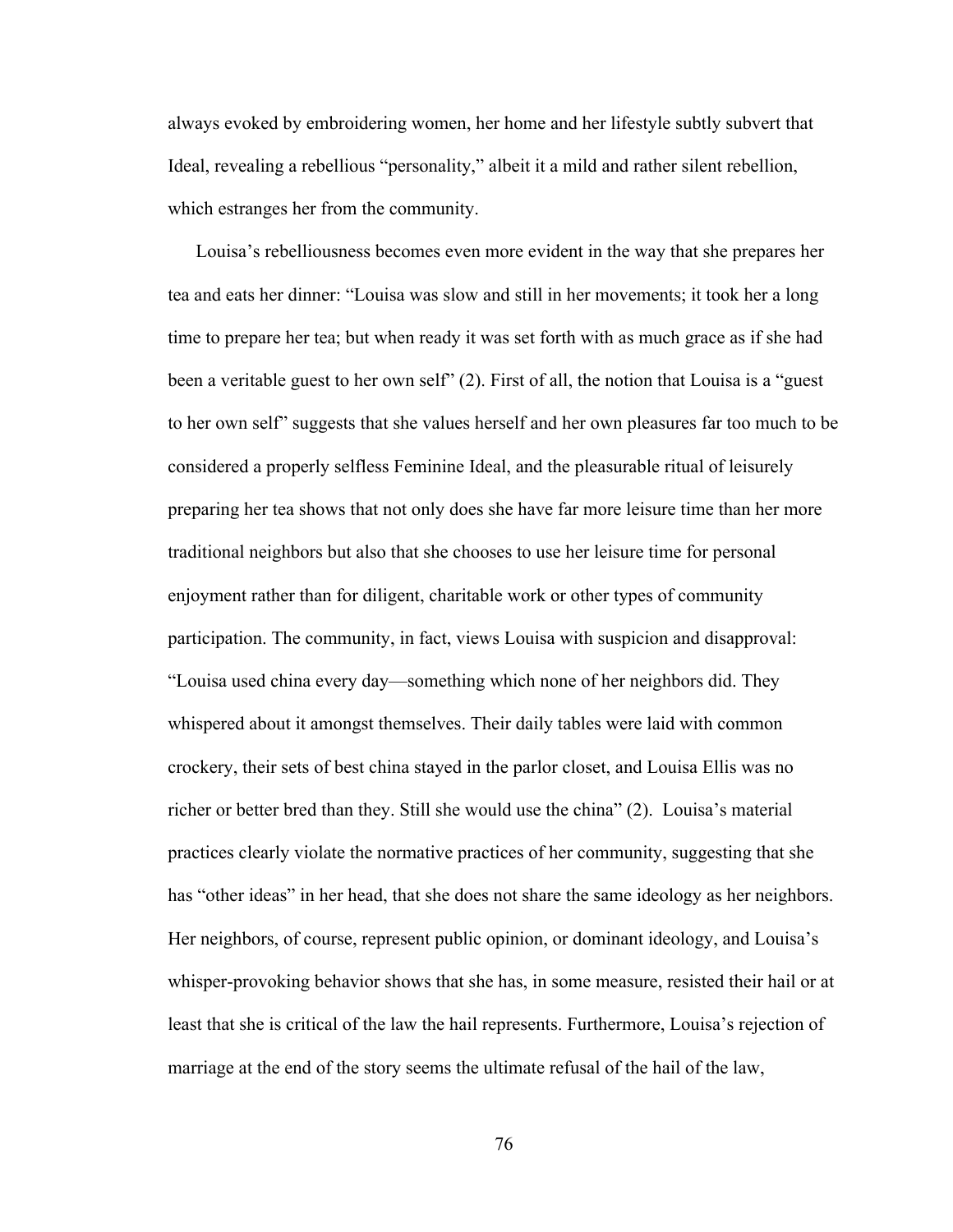establishing her as a "bad subject" who will not "work alright by [her]self." If patriarchal ideology demonizes spinsterhood and establishes the necessity and desirability of marriage, then a woman who refuses marriage, regardless of the circumstances, would be viewed as abnormal, "bad," and possibly even as criminal.

To further strengthen this claim, one need only look to Louisa's creator. Mary Wilkins Freeman, like many of the fictional characters she creates, stands in contrast to the expectations and norms for women during the late nineteenth century in America. First, her talent as an artist sets her apart not only from other women but from most humans in general; and second, she, like Louisa, appears never to have harbored a strong desire to marry. Admittedly, these claims are very difficult to support because so little is known about Freeman's youth. Her collected letters begin when she is already in her twenties, severed from her family by death and already successfully publishing and being paid for children's poems. The scarce information we do have about her youth comes from the letters and anecdotes of others who knew her, and there is remarkably little of that as well. This has driven her three biographers—Edward Foster, Perry D. Westbrook, and Leah Blatt Glasser—to read into Freeman's stories for evidence of her own personal life. In the only feminist critical approach to Freeman and her work, *In a Closet Hidden: The Life and Works of Mary E. Wilkins Freeman,* Leah Blatt Glasser claims that so little is known about Freeman's young life that we must use her fiction to illuminate it (2). Faced with a lack of details from which to reconstruct Freeman's life, un-illuminated even by journals or diaries or by her letters in which she was oddly silent about her childhood, Glasser turns to Freeman's fiction to understand her.

Freeman's young life, Glasser demonstrates, was fraught with death and loss—she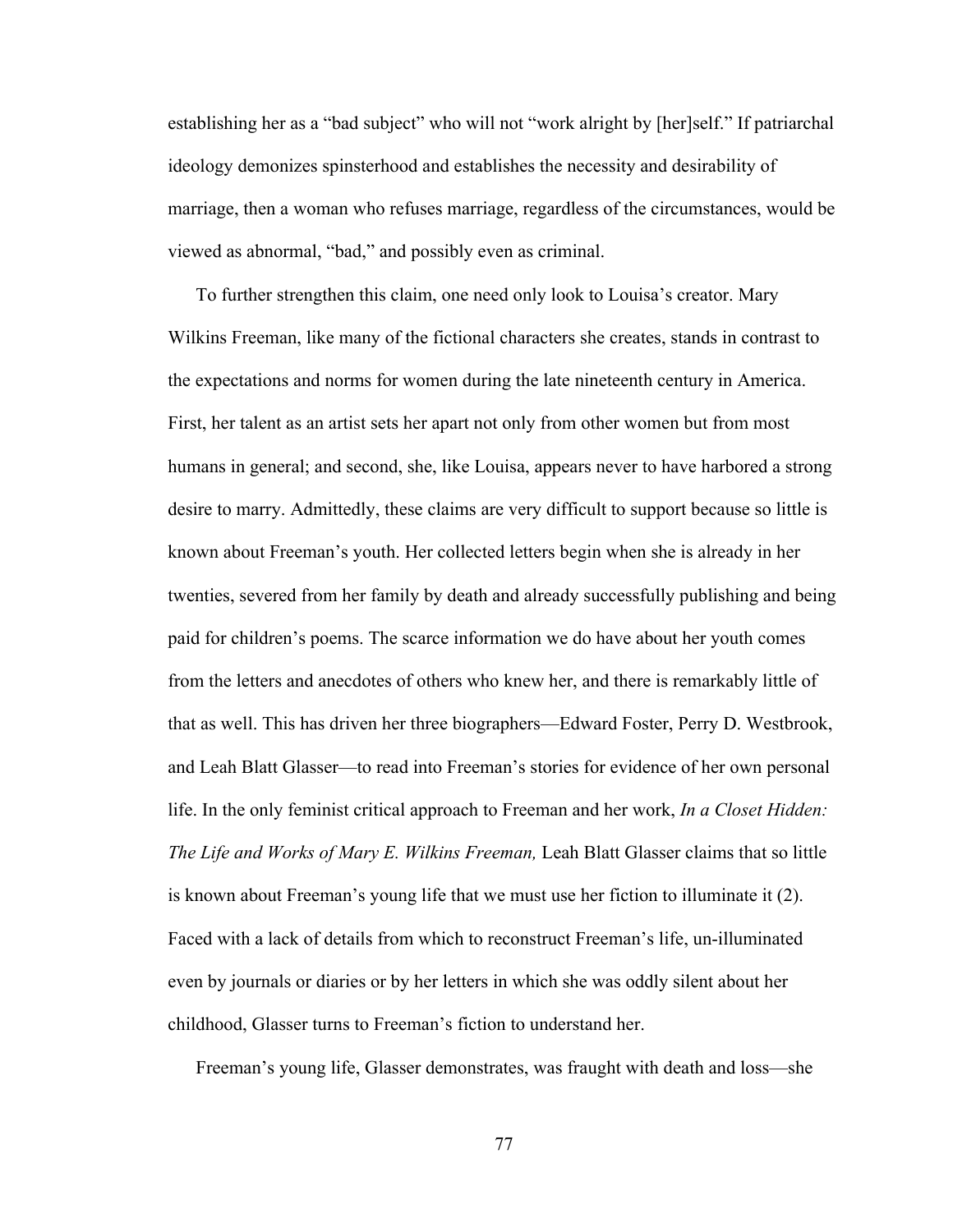was the only Wilkins child to survive to adulthood, and her parents both died before she was twenty-five. Glasser also makes a point of showing that young Mary Wilkins, hopelessly over-protected by her mother who raised her to believe in her own fragility, also became the target of teasing for neighborhood children (9). This establishes Freeman's early alienation from the social world in order to explain life through fiction and fiction through life. Freeman was fascinated with socially isolated characters and women in particular, Glasser argues, because she herself remained a social outsider. Her status as an outsider, Glasser suggests, led an adult Mary Wilkins with little income, no living family, no husband and no children, to retire to the home of her life-long female friend Mary Wales with whom she lived in relative autonomy for "the most productive twenty years of her career" (10).

Women's autonomy certainly was an arena about which Freeman could write confidently since she herself avoided marriage until she was nearly half a century old and also because she successfully supported herself by her writing for many years. The later half of the nineteenth century was, after all, a time when an unprecedented number of "scribbling women" managed to make an independent living through their writing. And while Freeman's biographers have argued that she remained unmarried for so long more because her early hopes for love and marriage were thwarted, <sup>4</sup> I would suggest that Freeman had no strong desire to complicate her successful and independent life as an artist by getting married and shouldering the multitude of domestic tasks which would have prevented her from writing.<sup>5</sup> Moreover, Freeman's remarkable success as a writer, as a woman who successfully lived "by her wits," likely resulted from the fact that she had "money and a room of her own."<sup>6</sup> Yet, despite the fact that Freeman was renowned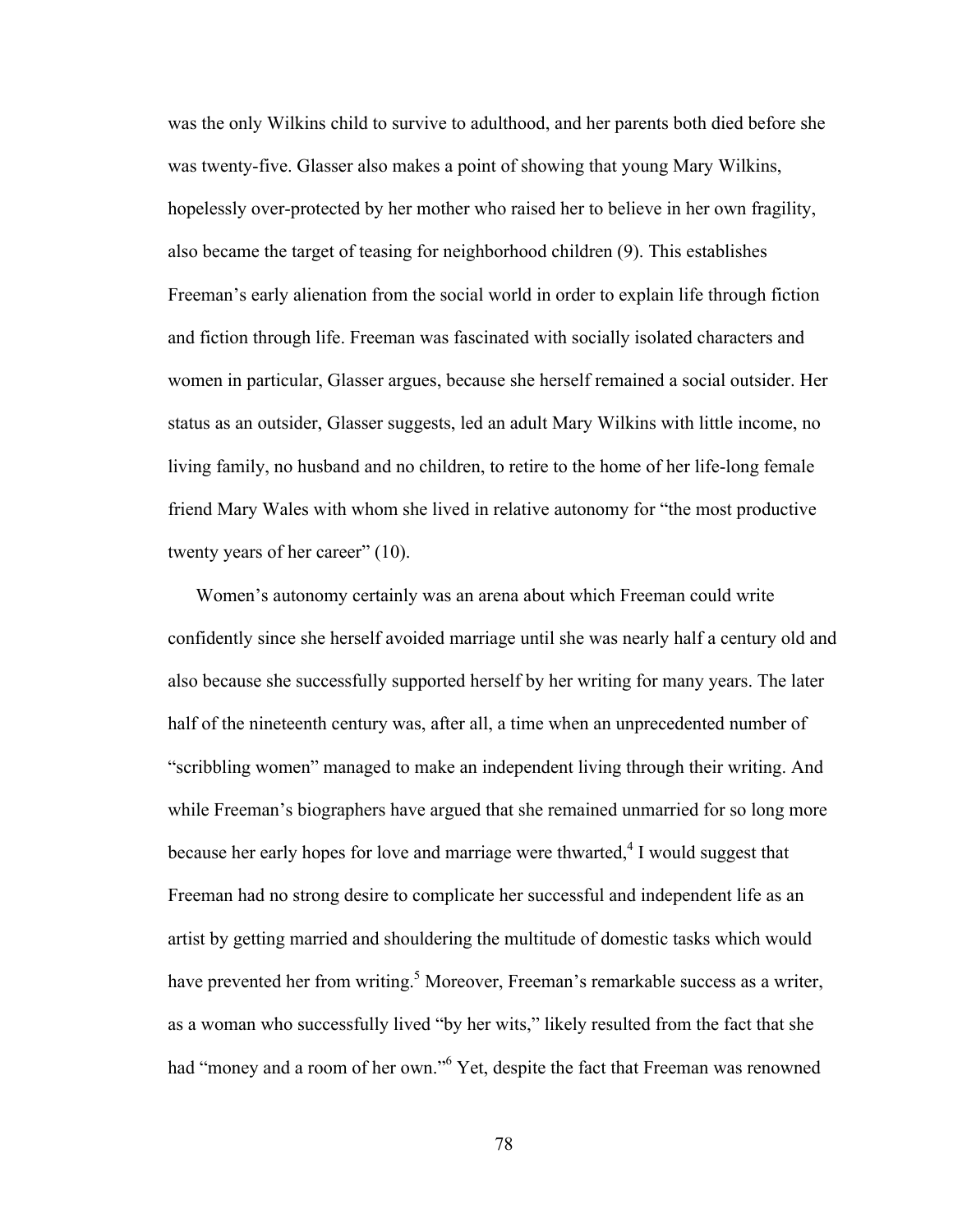for her realistic portrayals of New England people, and particularly of New England women, her spinsters and wives alike always seem to have a level of independence and visible, sometimes aggressive, creative energy that our history and literature suggest was not the norm. For though there were many women in the late nineteenth century who made their livings by writing, several of whom supported themselves, these women represent only a small fraction of the population. Marriage and a life of private, selfless domesticity were still the expectation for and likely the desire of most women.<sup>7</sup>

Indeed, both Foster and Westbrook claim that Freeman herself desired marriage as a young woman, and believe that Freeman's preference for female protagonists who were unmarried social outcasts reflects Freeman's own wish that she had avoided that life herself. Both Foster and Westbrook make too much of Freeman's attachment to the Naval Ensign Hanson Tyler for whom young Wilkins harbored a romantic attachment—both believe that all of Freeman's spinsters come about as the result of her intense and longlasting pain over being rejected by Tyler. Since Freeman maintained a melancholic attachment to Tyler, Foster and Westbrook believe, her fiction serves as a cathartic reflection of her tragic rejection. Glasser, on the other hand, seems to offer only a passing mention of the illustrious and handsome Tyler. Glasser speculates on the depth of Freeman's feelings for Tyler, but wishes to prove that Freeman was always intensely resistant to the idea of marriage because of her innately rebellious spirit that revolted against her parents' religious strictness and demand that their daughter marry young and well (16-17).

Whether Freeman's resistance to marriage results from a rebellion against her parents or from a rejection by a young love remains unprovable, but her letters do reveal a lack of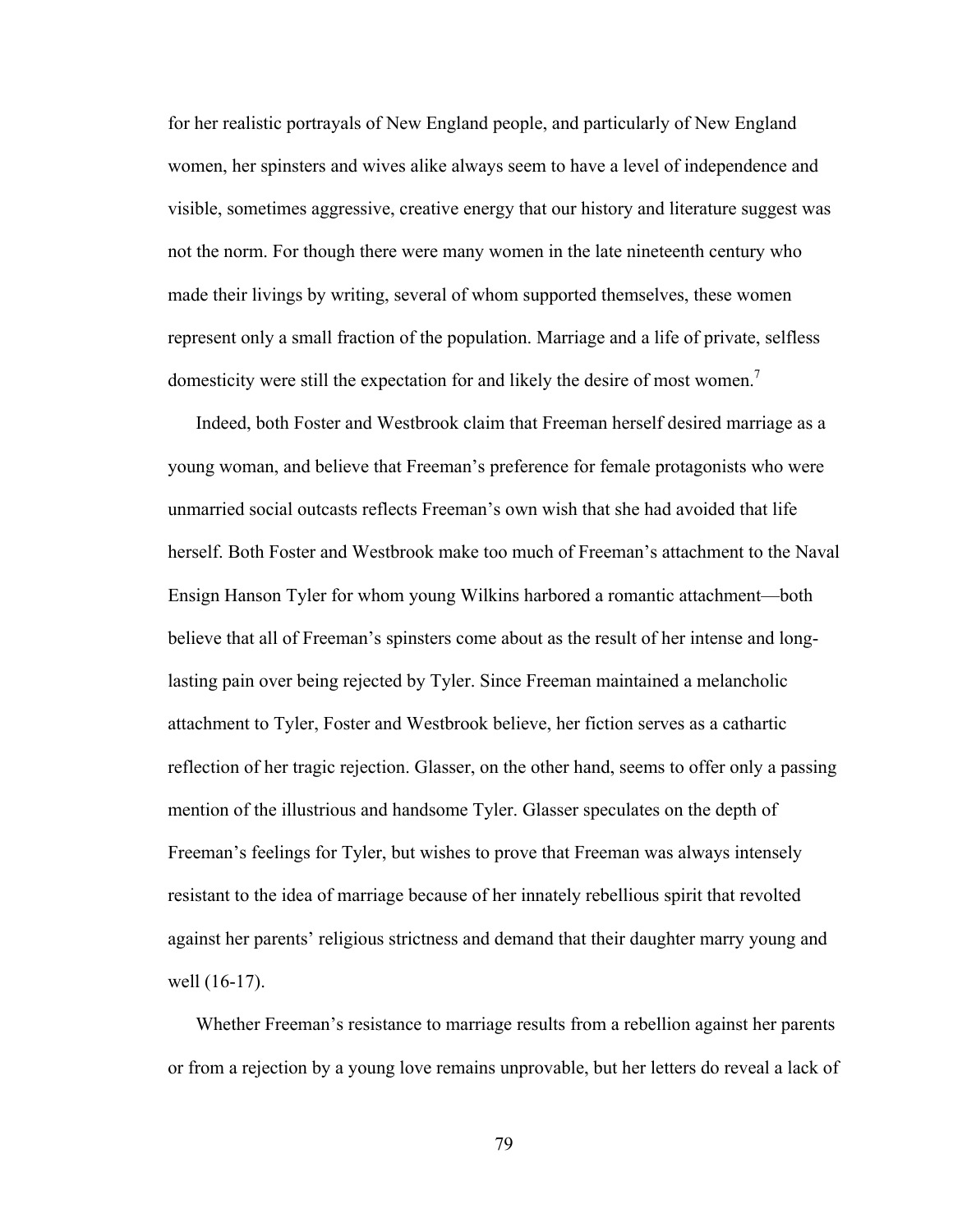enthusiasm for marriage which, whatever its causes, shapes Freeman as an individual subject and defines the rebellious subjectivity displayed by so many of her rebellious female protagonists. In letter 51, for example, she writes to Kate Upson Clark in December 1889:

> I suppose the first thing you'll want me to tell you is that I am not going to get married, and as far as the signs of the time go, I do not see any reason to apprehend that I ever shall be married. I simply cannot support a family yet, and just now all my powers are engaged upon the great American Drama[referring to *Giles Corey, Yeoman*], but you must not tell anyone. I have nearly completed my effort. (100)

Freeman's use of the word "reason" here suggests that she sees marriage less as a romantic idea and more as a logical decision. If she sees no "reason" that she should be married, then we can imply that she has reasons *not* to get married, and she offers one overt and one implied reason that she should not. First, she "cannot support a family," which, since as a wife her job would not be to provide monetary support but emotional and moral support, means that she "cannot" provide the emotional and moral support required by a wife in the patriarchal hierarchy. Second, and perhaps more significant, all her "powers" are devoted to her creative endeavors, which would surely suffer if she married and had a family.

Freeman's words suggest a strong autobiographical connection to Louisa. Both Freeman and the protagonist of "A New England Nun" know that their creativity and self-guided, self-serving work will suffer with the addition of a husband and family, and they know that creating art takes all one's "powers," leaving none to create the selfless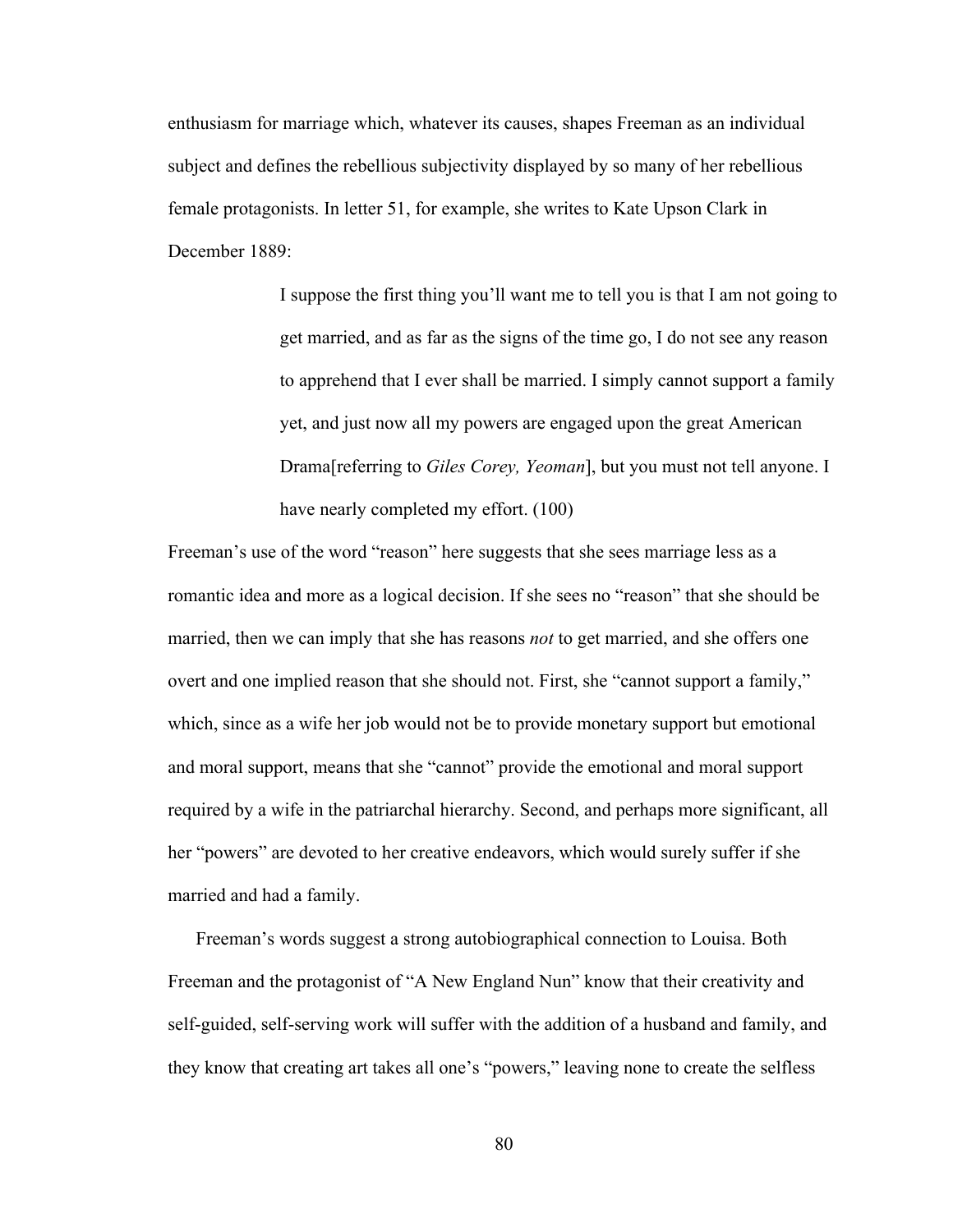Feminine Ideal demanded by marriage in patriarchal nineteenth-century America. Later, in the same letter, she writes, "It is so much trouble to run one's self in all the departments! Talk about getting married! If I had to see to a man's collars and stockings, besides the drama and the story and Christmas and the new dress, in the next three weeks, I should be crazy" (100). Her very sanity is, in fact, at stake in marriage. For any woman, but especially for a woman with a creative vocation, a vocation that requires total devotion to it to be successful, adding the mundane, daily responsibilities that attend domestic life would not only drive her "crazy," it would prevent her from creating art, which would, of course, contribute to her insanity. One need only read Charlotte Perkins Gilman's "The Yellow Wallpaper," published only a few years after "A New England Nun," to understand the consequences of domesticity and patriarchy on women's sanity and, of course, on their ability to create art of any sort. Indeed, even men who were artists struggled to balance their creative vocations with their family lives. Henry James, in fact, never married in part because he was unwilling to allow mundane family life to detract from his vocation as a writer. Freeman also was an artist who faced such dilemmas. She recognized that having increased domestic responsibilities would take away from the creative "powers" necessary for her to continue her life as an artist. One of the reasons that her ten years at the Wales farm was the "most productive" time of her life was that there she was absolved of most domestic chores. There were no children, no husband, and no carping mother-in-law to demand that she devote all her time to their wellbeing and none for her own. The Wales farm provided Freeman with a "room of her own," which, in turn, allowed her to create successful art from which she earned her living.

Freeman's own financial independence and her creative drive provides us with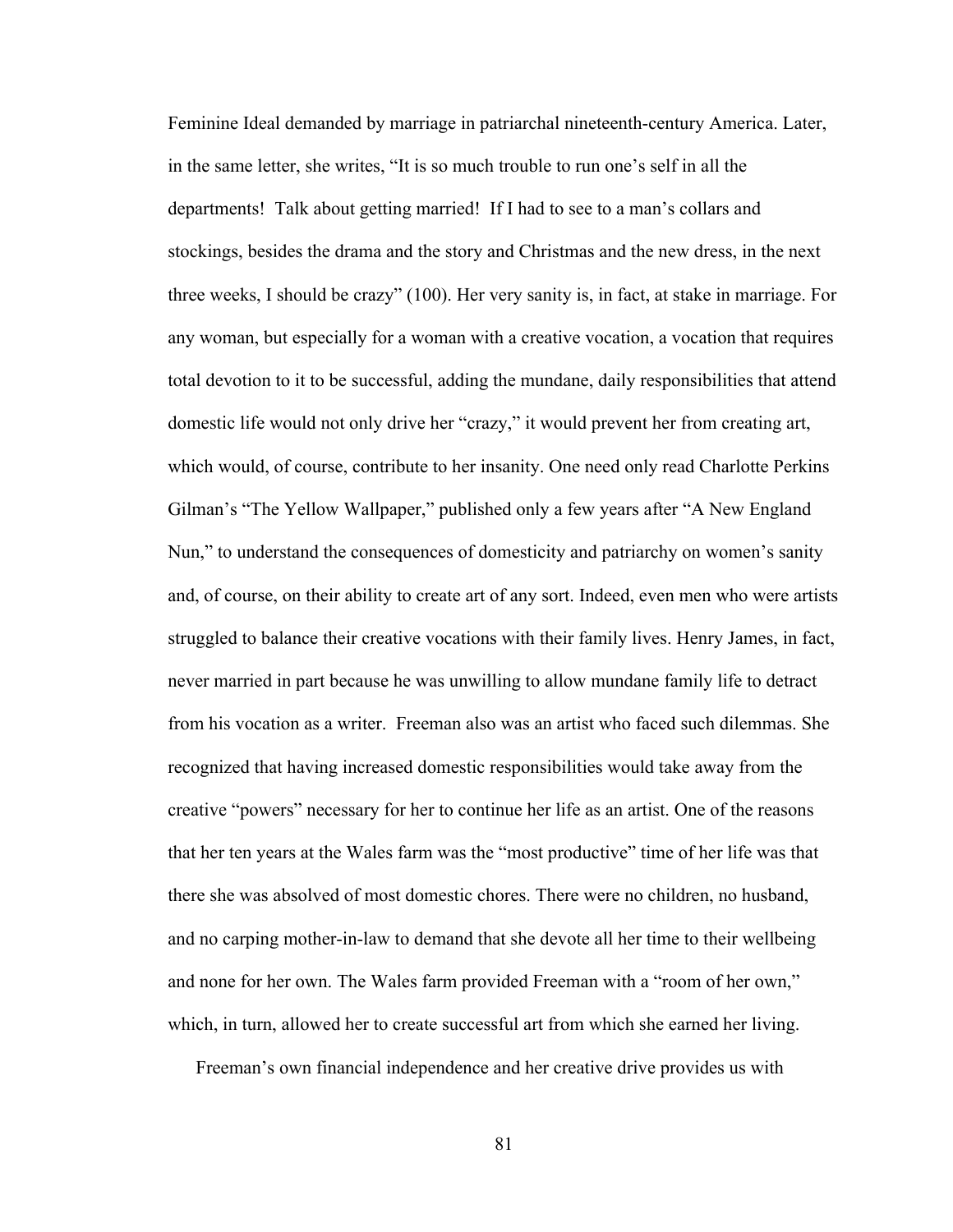another autobiographical connection to Louisa Ellis—and to Hester Prynne—one which has not as of yet been explored by scholars. Louisa, we know from the story, has some level of financial independence, for she has lived alone for nearly fourteen years without the financial support of a husband. The reader never discovers the source of Louisa's financial independence. Her late brother and mother may have left her an inheritance, although their lower-middle class status seems to deny any possibility that she received a sizable inheritance. More likely, Louisa inherited the modest home from her dead relatives, and she probably provides her own survival basics from her garden. Possibly, she sold the essences she distills or some of her delicate embroidered pieces to provide things she could not grow or make herself, much like Hester sells her embroidered pieces to the townspeople in order to provide necessities for herself and Pearl.

But in addition to assisting with life's survival necessities, needlework provides Louisa, as it did Hester, with a creative outlet that ensures her mental and emotional survival. $8$ <sup>8</sup> The deeply descriptive scenes of her "at her needle" seem to be the most interesting and revealing scenes in the story. Freeman's narrative attention to Louisa's sewing suggests that the act of needlework in the story says things about Louisa that the narrator does not. The needlework symbolizes aspects of Louisa's subjectivity, which, in her adherence to the rules of literary realism, Freeman will not explain outright. Additionally, Louisa's embroidery serves as a sort of speech—it represents the voice of her subjective encounter with the world, her position in it, and her critical negotiations with the restrictive ideologies that inform her world. That subjective encounter as represented in Louisa's sewing, both in the content and in the performance of her needlework, reveals a process of "critical desubjectivation" akin to Hester's, and Louisa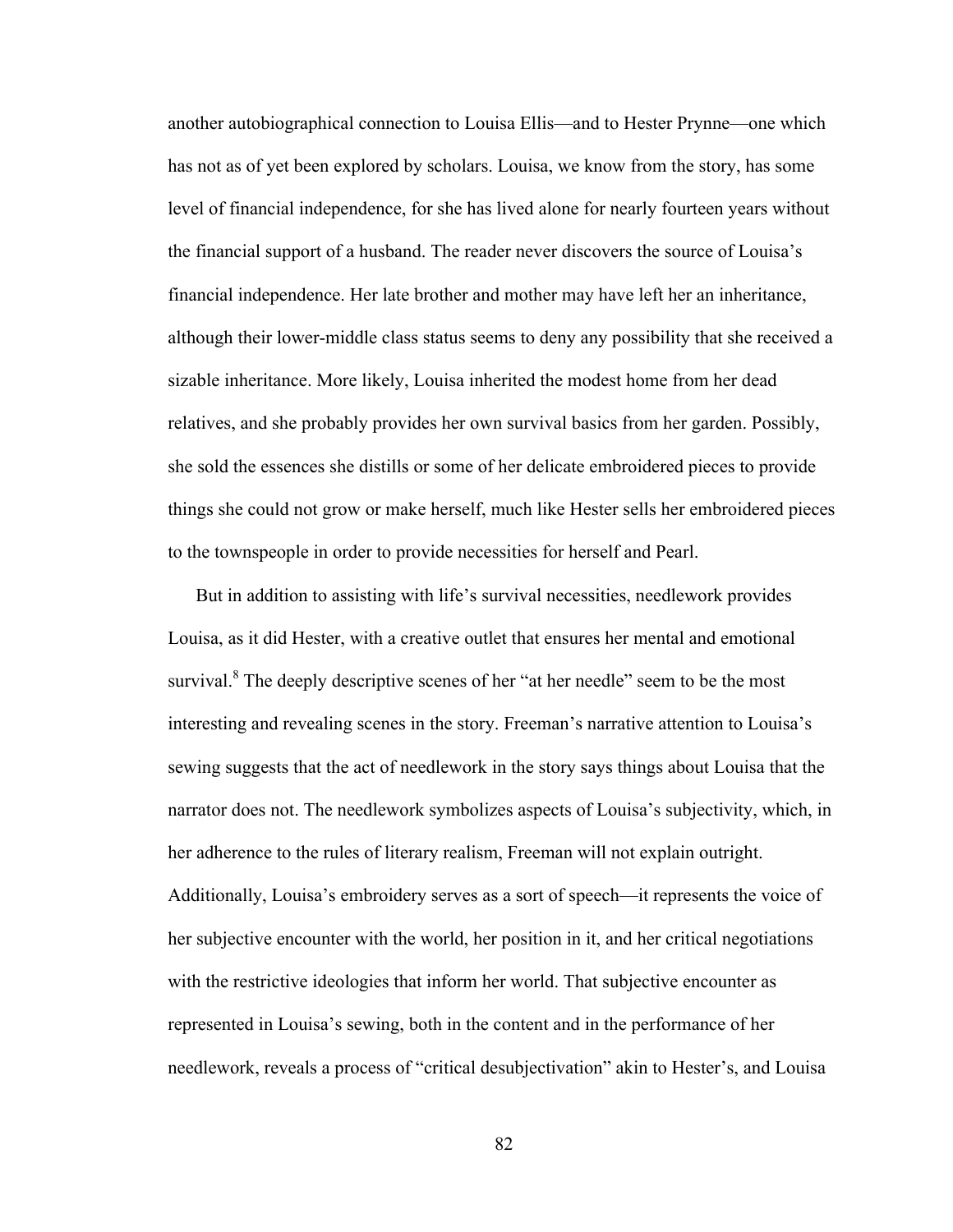joins Hester in the ranks of rebellious American female subjects—"bad subjects" who do not "work alright by themselves." But, whereas Hester's embroidery and the critical negotiations with ideology that it symbolizes occurs after her crime and punishment, Louisa's embroidery forms the primary scene of the story, prior to the commission of her "crime." Her rebellious engagement with ideology, then, leads her to reject the Feminine Ideal and to violate the terms imposed upon her by the Ideological State Apparatus rather than occurring as a consequence of provoking the Repressive State Apparatus.<sup>9</sup>

The story begins with an idyllic pastoral New England scene at which our protagonist, Louisa Ellis, sits gazing from her window. As she looks out from within her carefully constructed domestic order, Louisa sews. She is synonymous with her needlework—the "feminine appurtenances" that fill up her sewing basket are "a very part of her personality." The narrative description Freeman offers of Louisa—as a woman who defines herself through needlework—suggests important ideas about the Feminine Ideal and about the formation of American female subjectivity. On the one hand Louisa does appear to embody the Feminine Ideal. She is passive, demure, chaste, humble, kind, keeps an immaculate home, and, most importantly, she sews. On the other hand, though, she sews, and when she does so, it is for herself alone, for her own aesthetic pleasure as an independent, autonomous subject. Her identity as a subject, like Hester, relates integrally to needlework, which in its content and performance ultimately reveals that Louisa rejects the Feminine Ideal, the ideology that defines it, and the material practices that symbolize it. The material practice of needlework, in fact, frames the story, and so, too, by default, does the rejection of ideal femininity and patriarchal ideology.

When we meet Louisa she sews, and when we leave her she is back at her needle. But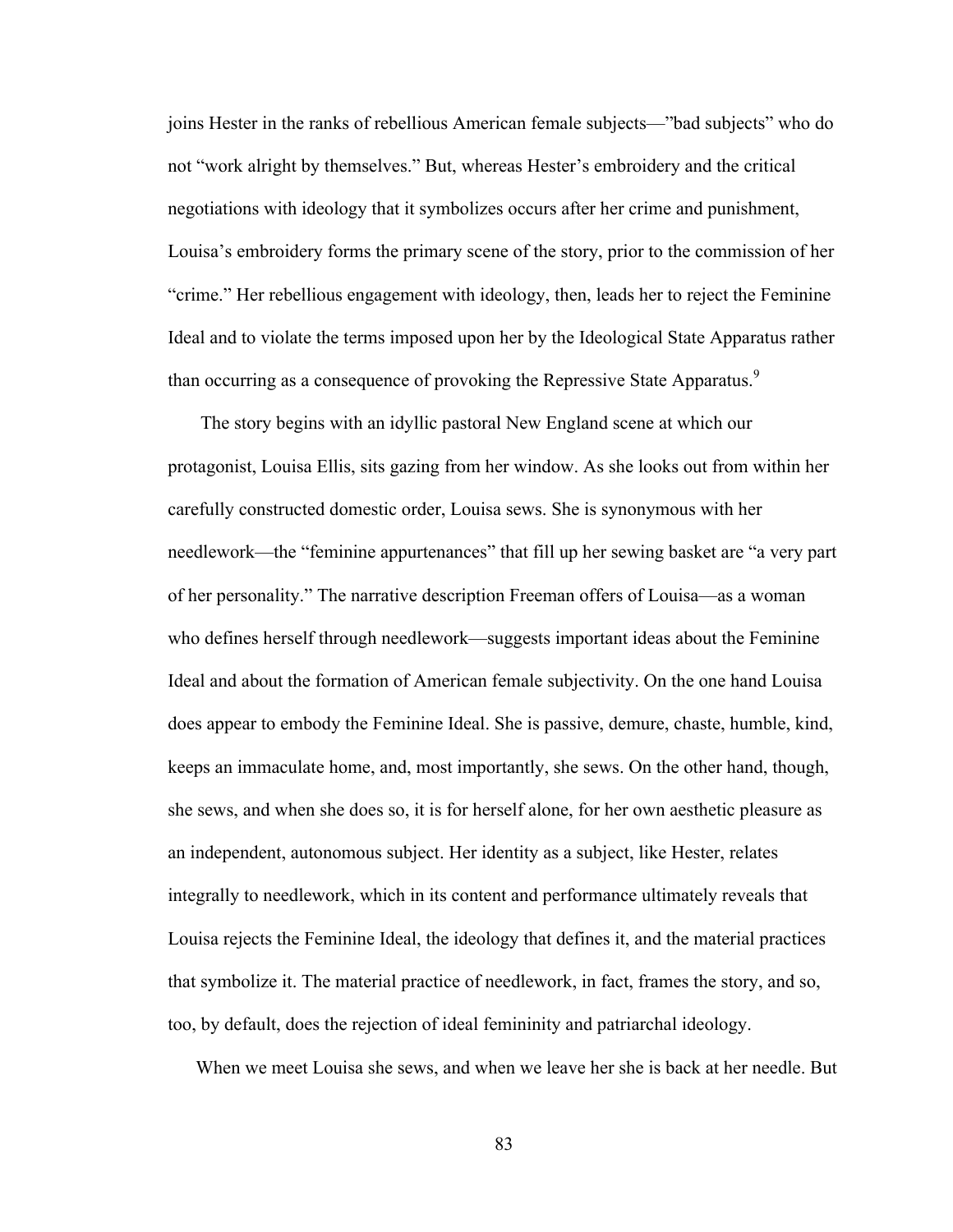the events that occur throughout the story reveal a defining moment in her life, a moment when she must choose to either accept her assigned social role within patriarchal culture as the selfless, dependent wife (and ultimately, probably as a mother as well) or refuse to fill that role, thereby refusing the hail of patriarchal ideology which creates the Feminine Ideal. The subjective process—or "critical desubjectivation"—that leads Louisa to refuse marriage appears to remain concealed, however, because Louisa remains silent throughout most of the story. Both because her dialogue is so sparse and because her conversations with Joe are confined to what courtship standards deemed appropriate, the symbolic meaning produced by her needlework becomes a *supplément* for her voice, allowing us to look "inside" of her from "outside" the signifying categories that seem to define her. 10

In fact, the "blank page" as defined by Susan Gubar seems to fit Derrida's notion of the *supplément.* The "blank page" in Gubar's article literally refers to the single unbloodied sheet that hangs in the Carmelite convent. Because women's existence in patriarchy gains meaning only through their bodies, and because the bloody sheets signify those patriarchally defined meanings, then the single bloodless sheet refuses the inscription of patriarchal ideology. For Gubar, this "blank page" signifies "a blank place," which is a space of possibility that eludes meaning. It exposes the failing of language to provide totalizing definitions and signifying categories, which, by default, exposes the failing of patriarchal ideology to define and signify women's lives. The appearance of a "blank page" signifies a space of possibility in which the subject is free to negotiate with the ideologies that inform her existence. Louisa's needlework, then, offers us the opportunity to examine her critical negotiation with patriarchal ideology, the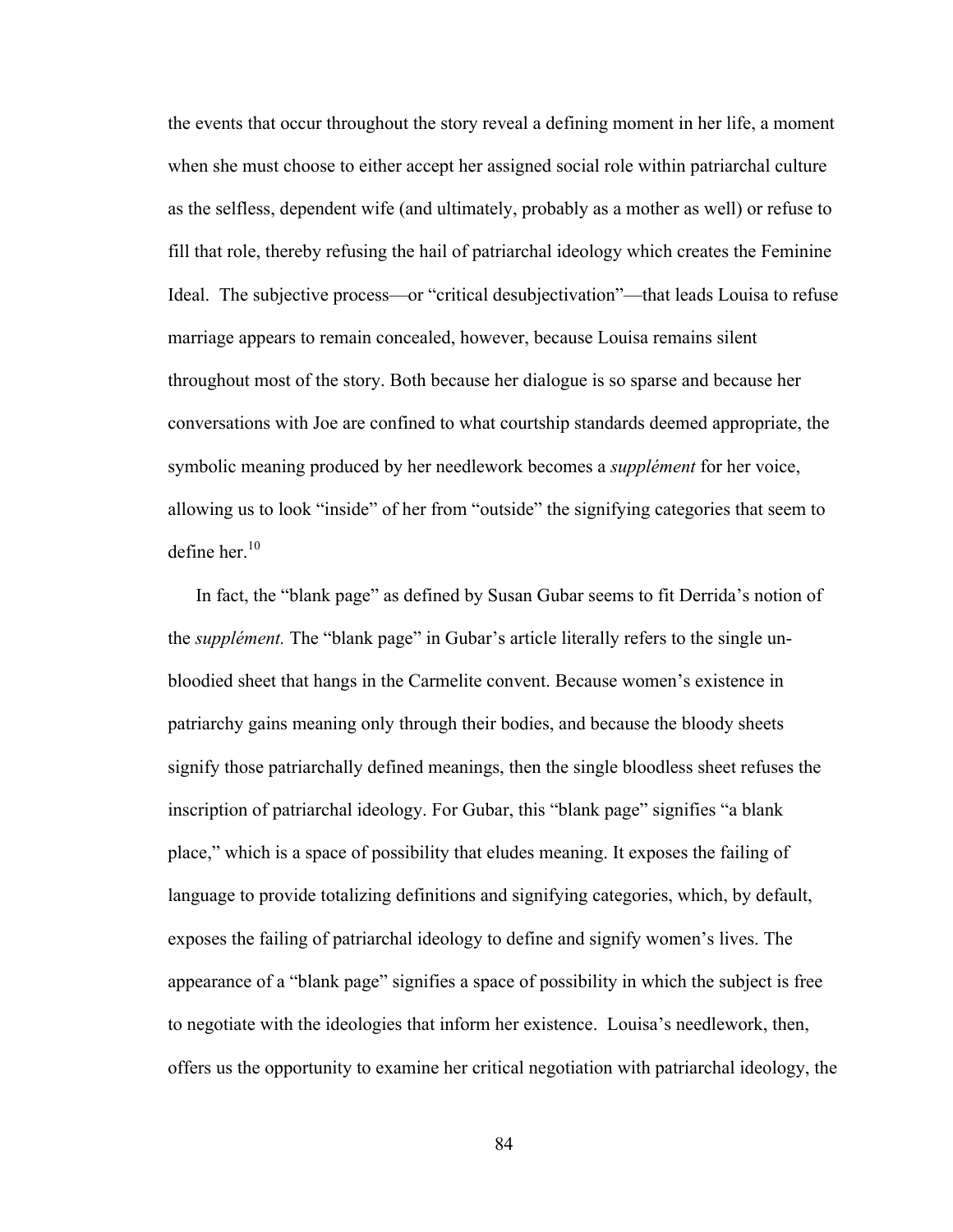categories it creates for her, and her subjective engagement with the circumstances in which she has been thrust by creating a "blank page" upon both her body and her subjectivity as revealed by her needlework. And only as a solitary outcast can Louisa create and maintain the "blank page" that enables her subjectivity to negotiate freely with the Feminine Ideal imposed upon her by ideology.

That Louisa has this choice available to her indicates that women's roles and status within American patriarchy has changed from mid-century. Hester, after all, could not have chosen to remain unmarried in colonial New England, and Hawthorne, writing at mid-century before women's suffrage gained any strength, would not have envisioned such a possibility of autonomy by choice for his protagonist. In one sense, then, Louisa's ability to make this choice without facing intense, invasive social sanctions indicates that, by the time Freeman wrote this at the end of the century, women had gained at least the freedom to refuse marriage. In another sense, though, Louisa demonstrates that such freedom comes only at the price of denying one's own sexual existence. Moreover, it shows that independent women who refused the hail of the law, represented in this story by Joe Dagget and his offer of marriage, still required the protection of the Feminine Ideal that sewing symbolized so that their autonomy and any excess of creative energy were made to seem innocuous.

Louisa, created by Freeman at the end of the Nineteenth Century, allows us to see a transformation in the woman as "bad subject." Hawthorne in 1850 could only give his protagonist independence as a result of having committed a crime and being sentenced with public shame and exile. In order to explore the positive possibilities of the "bad subject," Hester must first be threatened with death and then forcibly ejected by the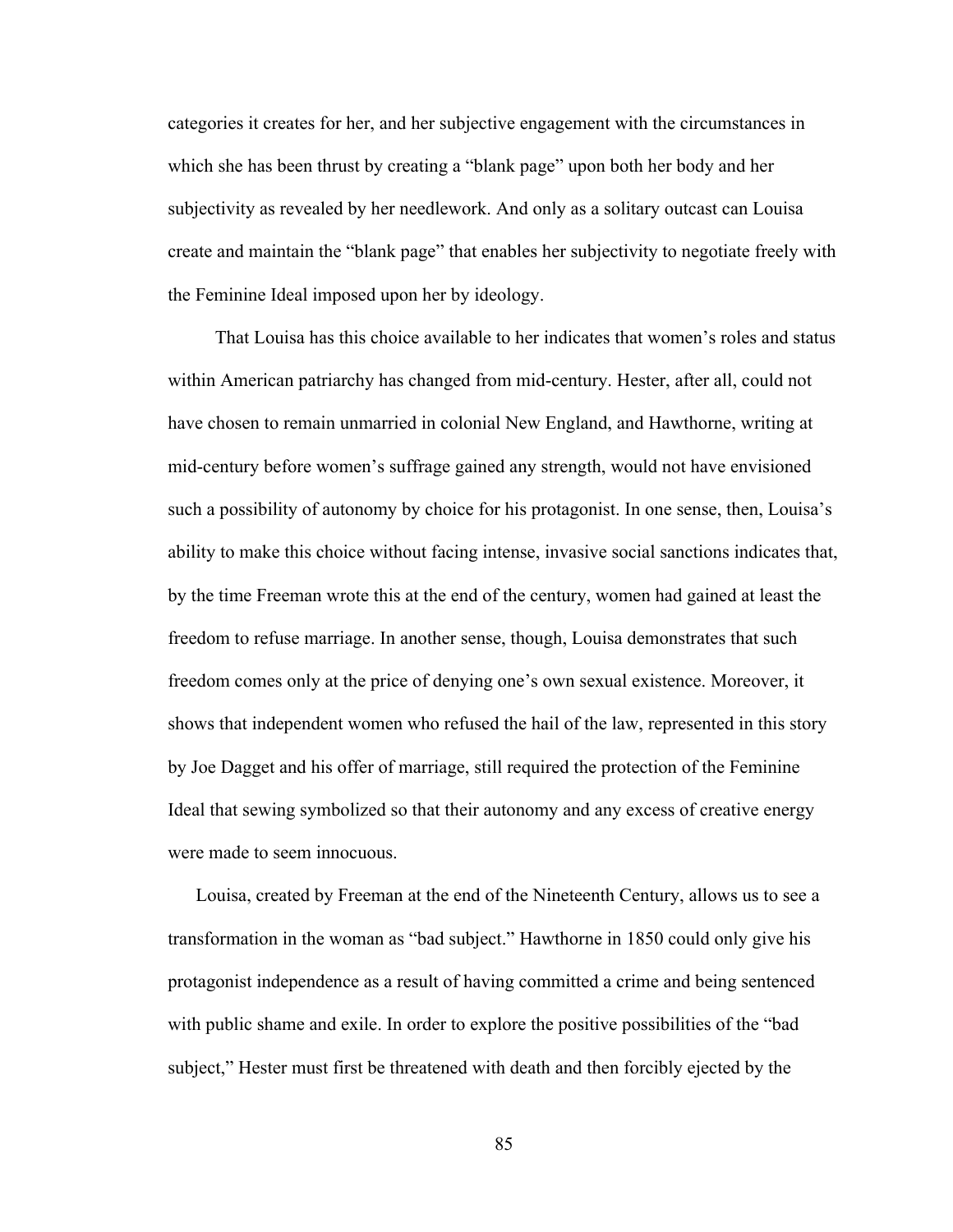community. Hawthorne must create the literary precedent for an American female subject, and his inability to conceive of a world in which women could choose not to marry results in part because such a choice would not have been an acceptable option to women in the 1840s while he was writing *The Scarlet Letter*. But because he created Hester, and because she is the mythic mother of American women, then her rebellious, critical negotiations with patriarchal ideology open a space of possibility that ultimately allowed Freeman to create Louisa Ellis. Both of these women, however, existed in a strange, liminal place outside their respective societies, which implies that some of the social limitations and pressures that drove Hawthorne's writing were still in force half of a century later when Freeman took up her pen. We see a society that has progressed. Freeman's society is one in which women have more freedom to exist outside of the roles that society dictates for them and that they need not feel badly about doing so; but we also see a society that privileges women who remain firmly and safely entrenched in the private sphere, exhausting all their energies, creative and sexual, on their families rather than on any creative expression that may lead them to feel comfortable as social outcasts.

Louisa exists, according to Monika Maria Elbert, "without society of any kind" (201). And Hester remains "enclosed in a sphere all by herself." Their refusal to adhere to the ideological restraints upon their lives makes it impossible that either shall ever be reintegrated into the community and that they will remain "bad subjects." Louisa, though, does not care to place herself in the socially acceptable category represented by the Feminine Ideal. Hester cleared the way for Louisa because she too is an artist with her needle. Hester and Louisa both enjoy the imaginative expression of their excess of creative energies through the art they create. Hester's "critical desubjectivation,"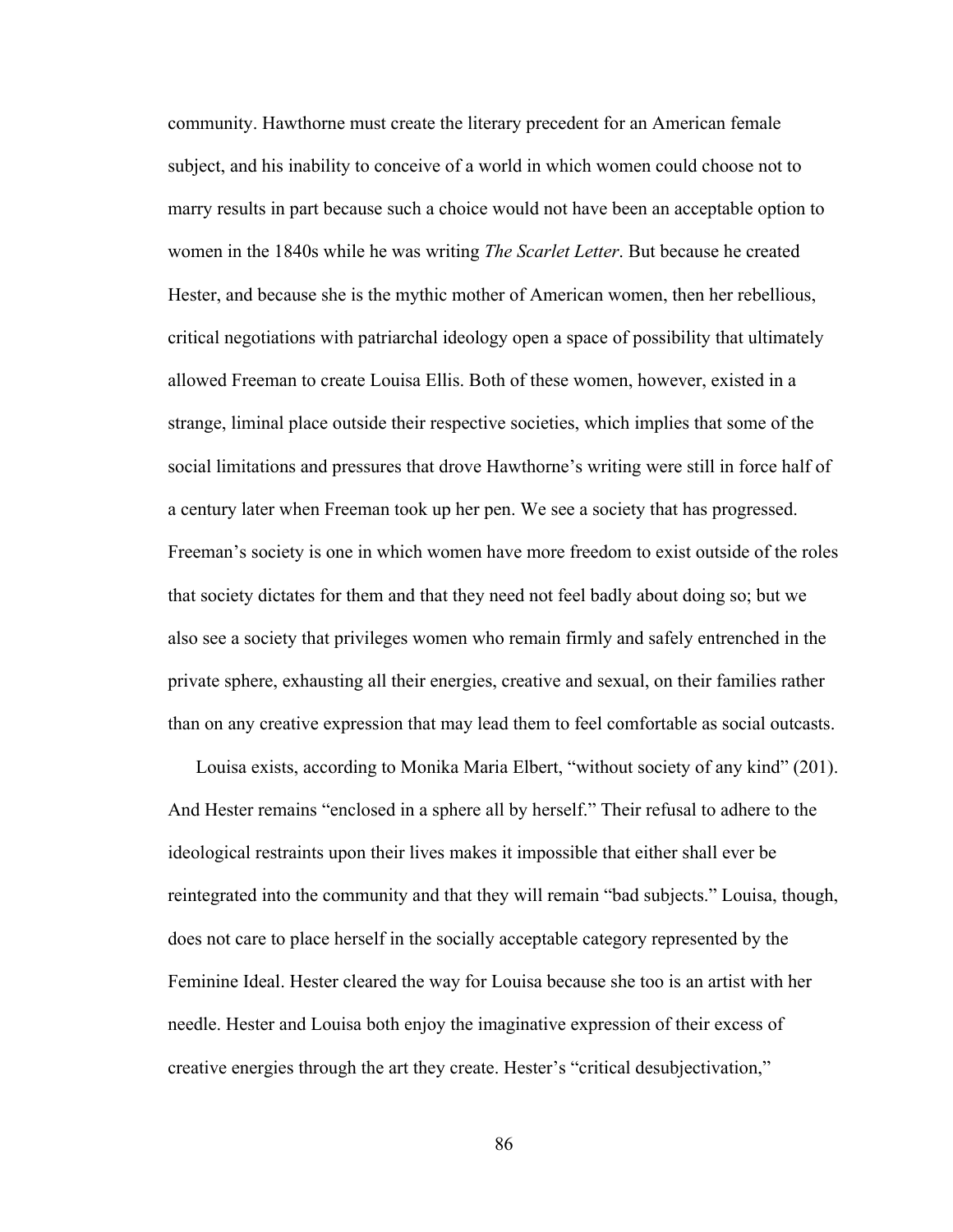represented in her needlework, creates the space of possibility that led to Freeman's creation of Louisa. Though at mid-century the only possibility available to Hawthorne was to re-place Hester within society, ultimately burying her existence as an artist and as a "bad subject" underneath a vision of selfless femininity that he creates, Freeman at the end of the century was able to re-open and widen the space of possibility that Hester's rebellion created. Louisa may not yet have the benefits of citizenship. She may not be able to vote or get a rigorous college education or even become a famous writer adored by the public. But she is able to choose to refuse marriage and gain her autonomy by her own choice rather than because it was forced upon her. Louisa's needlework allows her a voice to negotiate with ideology when her physical speech is restrained by ideological conventions.

## **Notes**

 $\overline{a}$ 

useful goods and services. Rather, as established by Beaudry and Parker, sewing symbolized diligence, in part, which was an integral part of the Feminine Ideal in the nineteenth century. Sewing was viewed as a

<sup>&</sup>lt;sup>1</sup>The additional value of women's domestic activities in terms of exploring women's creativity is that, because women were historically denied either the right or the ability (due to lack of education, lack of experience, and lack of time) to create more traditionally defined arts like sculpture or painting or even literature, they infused their creative energies into their domestic tasks. So, not only should we view things like needlework and decorating as Art, we also need to understand that these are the only sites in which women's creativity manifests.

<sup>&</sup>lt;sup>2</sup> Parker and Beaudry both discuss the long-held cultural debate over whether embroidery and other sorts of needlework should be accepted into the realm of Art or should be relegated to the realm of Craft. According to their investigations, the late nineteenth-century saw this debate begin to come to a head, and embroidery in particular became implicated in women's suffrage in the last decade of the century. On one side, women's suffrage activists cited embroidery as symbolic of the repressive and oppressive lifestyles imposed upon them by the patriarchy; but on the other side, many activists for women's rights argued that embroidery was an Art that "symbolized the beauty of the female imagination" (Beaudry 3), viewing those who denied it Art status as serving traditional patriarchal ideology that denies the aesthetic validity of women's work. This debate is significant because even though Freeman was rather a recluse, her letters indicate that she carried on a lively correspondence, read widely, and was an embroiderer herself, meaning she was likely aware of such a debate. Furthermore as a woman artist herself, and because she uses the term "artist" to refer to Louisa, we can imply that Freeman would have supported classifying embroidery as an art comparable and as valuable as the predominately male arts of sculpture and painting.<br><sup>3</sup> By productive, I refer not to Hirsch's or Elbert's materialistic view of productivity as producing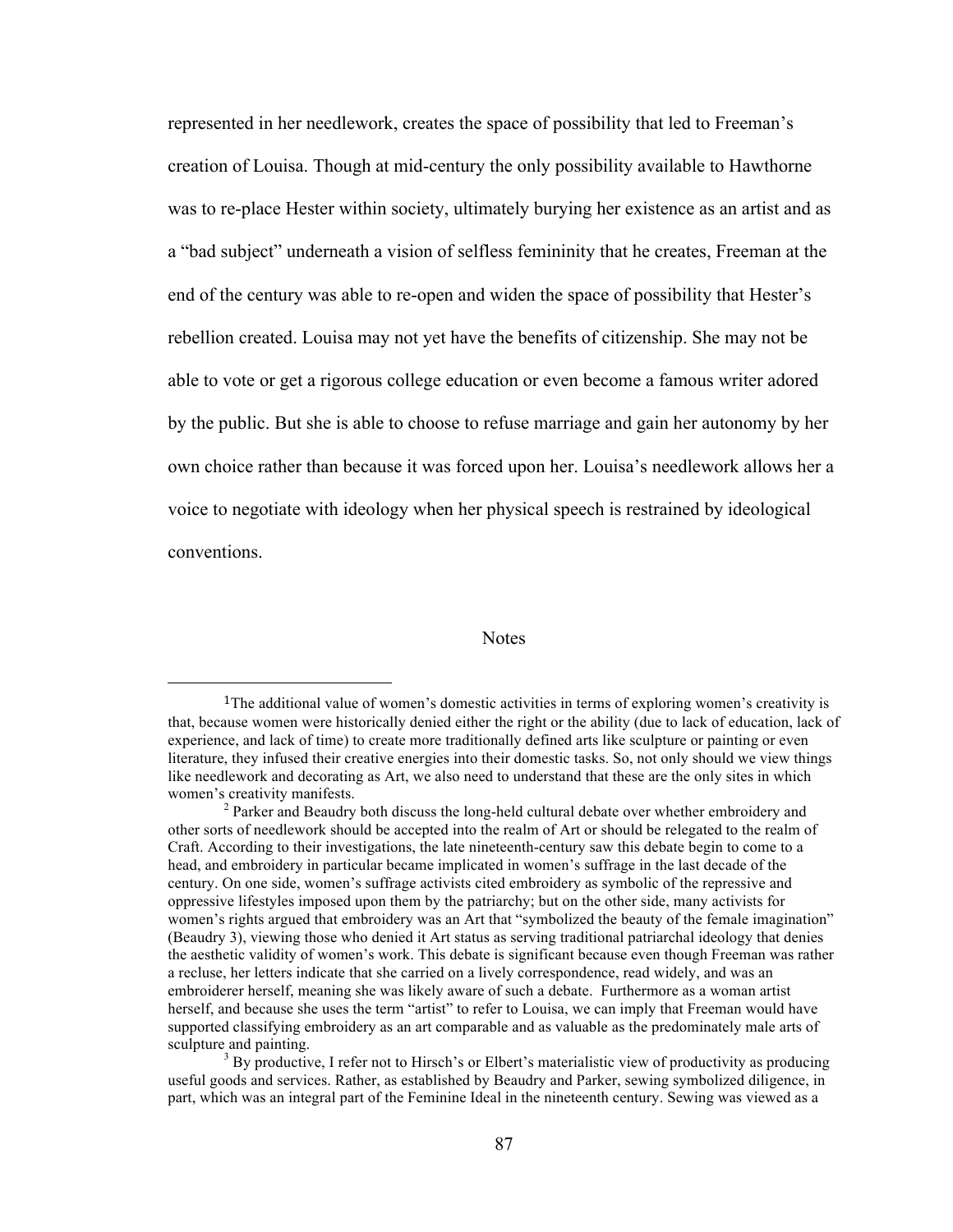means of preventing idleness in young women. As long as her hands were busy, a woman not only displayed the lingering Puritan value of diligence, she also avoided the various transgressive temptations thought to be borne of idle hands and idle minds. 4

<sup>4</sup>All three of Freeman's biographers, Edward Foster, Perry D. Westbrook, and Leah Blatt Glasser, suggest that young Mary Wilkins was in love with Colonel Tyler Hansen, and that his lack of romantic interest in her drove her into her long years of solitude at the Wales's family farm. In other words, they believe that Wilkins's long years as a single woman resulted from the rejection by her chosen man rather than from any actual rebelliousness regarding marriage. Her letters, however, reveal another possibility. Not only does she only mention Hansen twice in all her letters, she refers to him with casual interest as "my friend." Her letters offer no indication that she was ever 'love sick' over him nor do they suggest any hint that her single life was anything other than an active personal choice. In fact, her letters suggest that she clearly recognized the incompatibility between the wife's and mother's domestic role and the role of the artist. 5

<sup>5</sup>In letter six, written to Mary Louise Booth on April 21, 1885: "Last week, a lady about a mile above here died, and Mrs. Wales, her daughter and I took turns in nursing her for some days previously . . . My day of nursing seemed to almost use me up." Yet again, we see evidence from Wilkins's own pen that she well knew the toll that taking care of others will have upon her and her creative energies. All in all, then, Wilkins's letters demonstrate that being responsible for others saps the energy necessary to create her art. If she knew that caring for others would require her to sacrifice her writing, and if we recognize the lack of motivation to marry that her letters indicate, then we should understand that Wilkins was a woman who believed her calling was to be an artist rather than a wife and mother who conformed to the feminine ideal.

<sup>6</sup>In *A Room of One's Own*, Virginia Woolf argues that in order to become successful writers, women needed money and rooms of their own. Woolf's essay is, of course, a foundational text of Western Feminism. In the essay, Woolf describes the historical conditions that have prevented women from writing works of "genius." Woolf cites the history of physical and social repression that denied women money, space, time to themselves, and even the right to think independently, which is the primary component of the modern subject according to the Enlightenment. Because women have been little better than slaves, Woolf argues, they have not been able, or even capable, of creating works of literary genius. Moreover, because women have been left out of the history books, because it is nearly impossible to find tangible evidence of women's existence, let alone their subjective encounters with the world, they have been unable to break out of the submissive, objectified role that society has established for them. Woolf provides some notable exceptions to the rule of history, though—Aphra Behn, Jane Austen, George Eliot—in order to prove that women are indeed capable of genius, that they are thinking, active subjects, and that all young women of her day need to do is to look to those shining examples and, like Aphra Behn, "Go out and make a living by [their] wits."

I understand that I am making a very broad and very arguable generalization here by claiming that most women likely desired marriage. However, in her essay "Compulsory Heterosexuality and Lesbian Existence," Adrienne Rich convincingly argues that society at all levels—the family, the media, the legal system—forces patriarchal ideology, of which heterosexuality is an integral part, upon women so that heterosexuality and its culmination in a male-female union, passive femininity, and childbearing pressure women both externally through rigid social norms and internally through ideology to conform to heterosexuality and to the patriarchal hierarchy that shapes their roles in society.<br><sup>8</sup> Louisa does not actually perform much embroidery during the story, leading me to expand my

investigation of the intersection between needlework and gender identity to include the other types of sewing that Louisa does as well as the way she handles her sewing implements. While it is true that embroidery more than other types of sewing was most integrally connected to ideal femininity, Parker, Mayers, and Beaudry all confirm that sewing of any sort almost universally symbolizes femininity. Moreover, the sewing activity that most clearly alludes to Louisa's sexuality is not embroidery but rather the sewing of seams, which would usually be done in the service of necessity and practicality—not an artistic or creative activity at all. However, the text makes perfectly clear that the sewing and ripping out and re-sewing of seams is entirely impractical and

 $9<sup>1</sup>$  I am taking for granted that Hester's adulterous act was one of impulse rather than one preceded by a critical negotiation with ideology. If Hester truly represents a Romantic protagonist, then her actions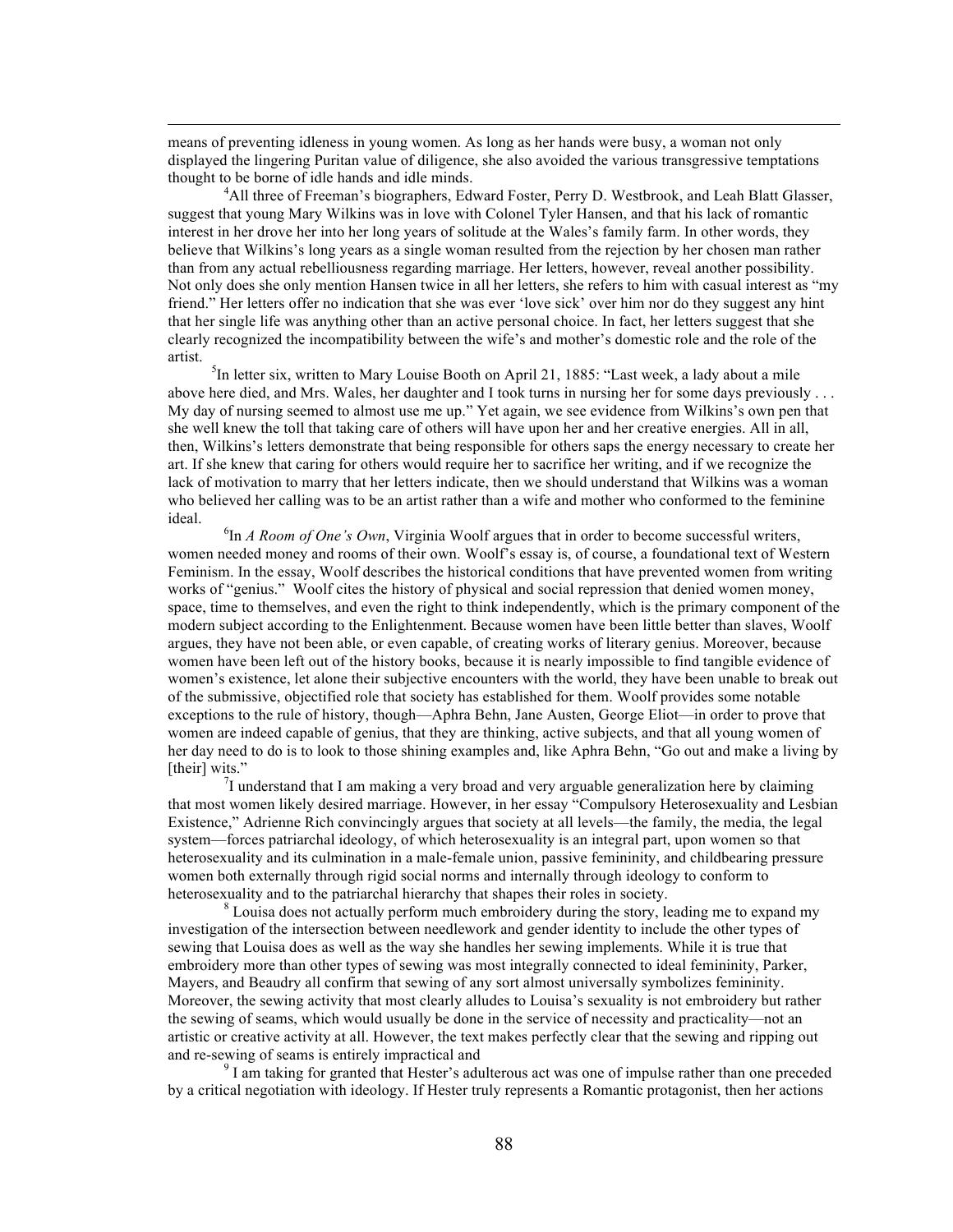should be construed as the result of a "spontaneous overflow of powerful feeling" rather than as the result of an intellectually rationalized decision. <sup>10</sup> In *Of Grammatology*, Derrida argues that the point of the *supplément* is that it allows us to think

outside 'inside' categories created by signifying systems. It is an excess of meaning that eludes our ability to signify it because it comes from outside of logos/language. Unlike Sausseure and Rousseau who believe that the *supplement* is a degradation that changes the categorized thing for the worse, Derrida suggests that the *supplément*, in fact, opens vast possibilities of meaning because it forces us to see that every signifying system lacks the ability to categorize a thing fully, leaving an absence that the *supplement* fills.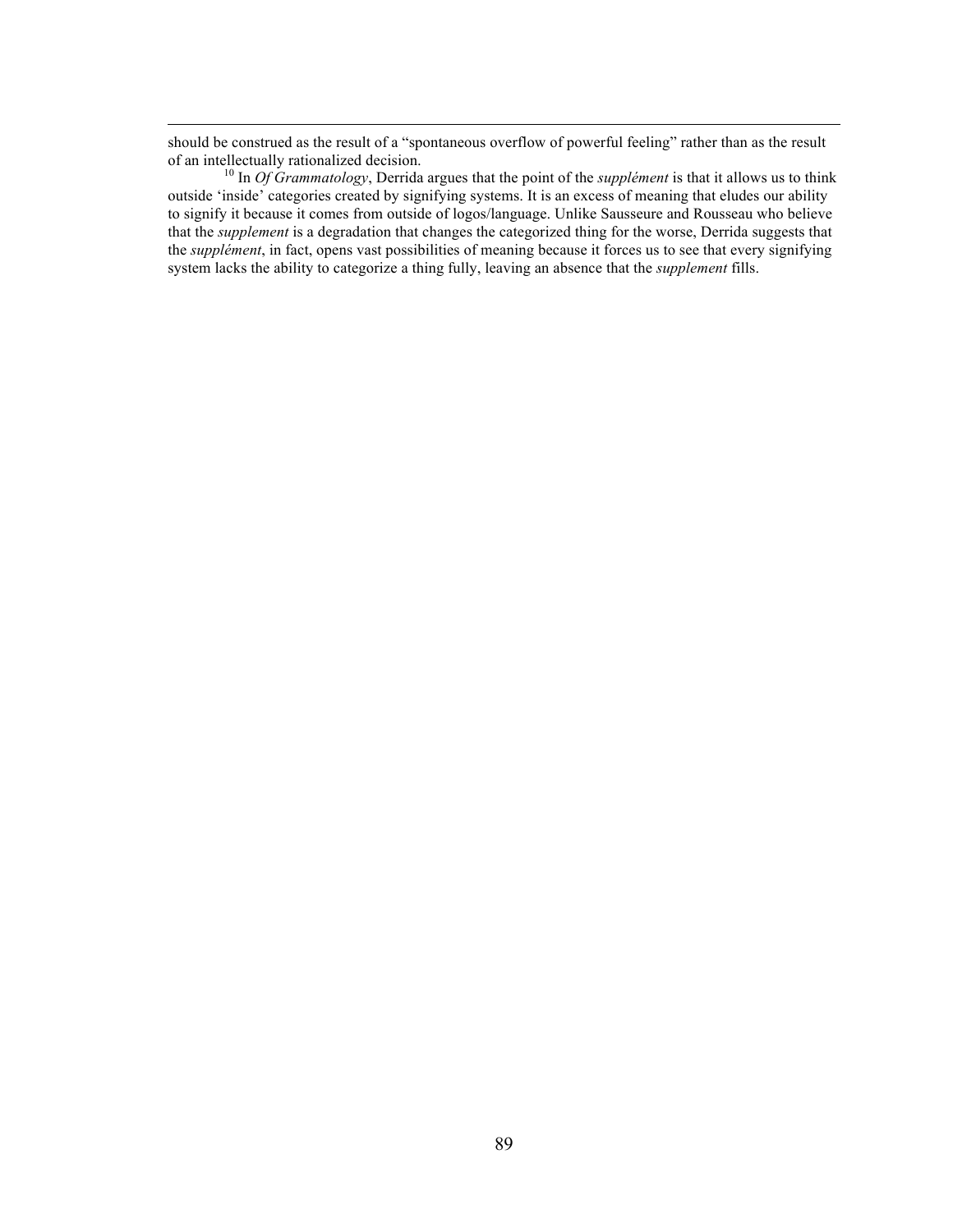## CHAPTER IV

## "THE PRODUCT OF THE SYSTEM?" MAY WELLAND AS THE SILENCING OF FEMALE AGENCY

In Edith Wharton's 1920 novel *The Age of Innocence,* embroidery functions very differently than it does in *The Scarlet Letter* or "A New England Nun." Whereas in these earlier two pieces of literature embroidery provides an avenue for expressing creative, rebellious subjectivity that reveals a voice of ideology critique, in Wharton's novel embroidery serves instead as a symbol of hegemonic control instituted by patriarchal ideology in which the women of the novel remain imprisoned, bodily, intellectually, and emotionally. In the novel, embroidery helps to show that femininity is an unnatural product of rigid social ideology, exposing that ideology as oppressive, as a false set of material practices and rituals that allow only two possibilities for the women that exist in its structures: to enter into a marriage that will be "a dull association of material and social interests held together by ignorance on the one side and hypocrisy on the other" (*Age of Innocence* 29), or to become a shallow, socially and intellectually starved old maid like Newland Archer's unmarried sister Janey.

Newland Archer is, arguably, the protagonist of the novel, and his bride-to be, May Welland, the most desirable marriageable girl in Newland's New York society world, has been prepared for the former option. To fulfill this role, May has undergone a process of education—or, of subjectivation—that attempts to strip women of their agency and even their subjectivity by removing choice and eliminating possibility. May's future was narrated for her before her birth, though her future, ironically, will be little different from Janey's or even from Mrs. Archer's, Newland's widowed mother. In this time and place,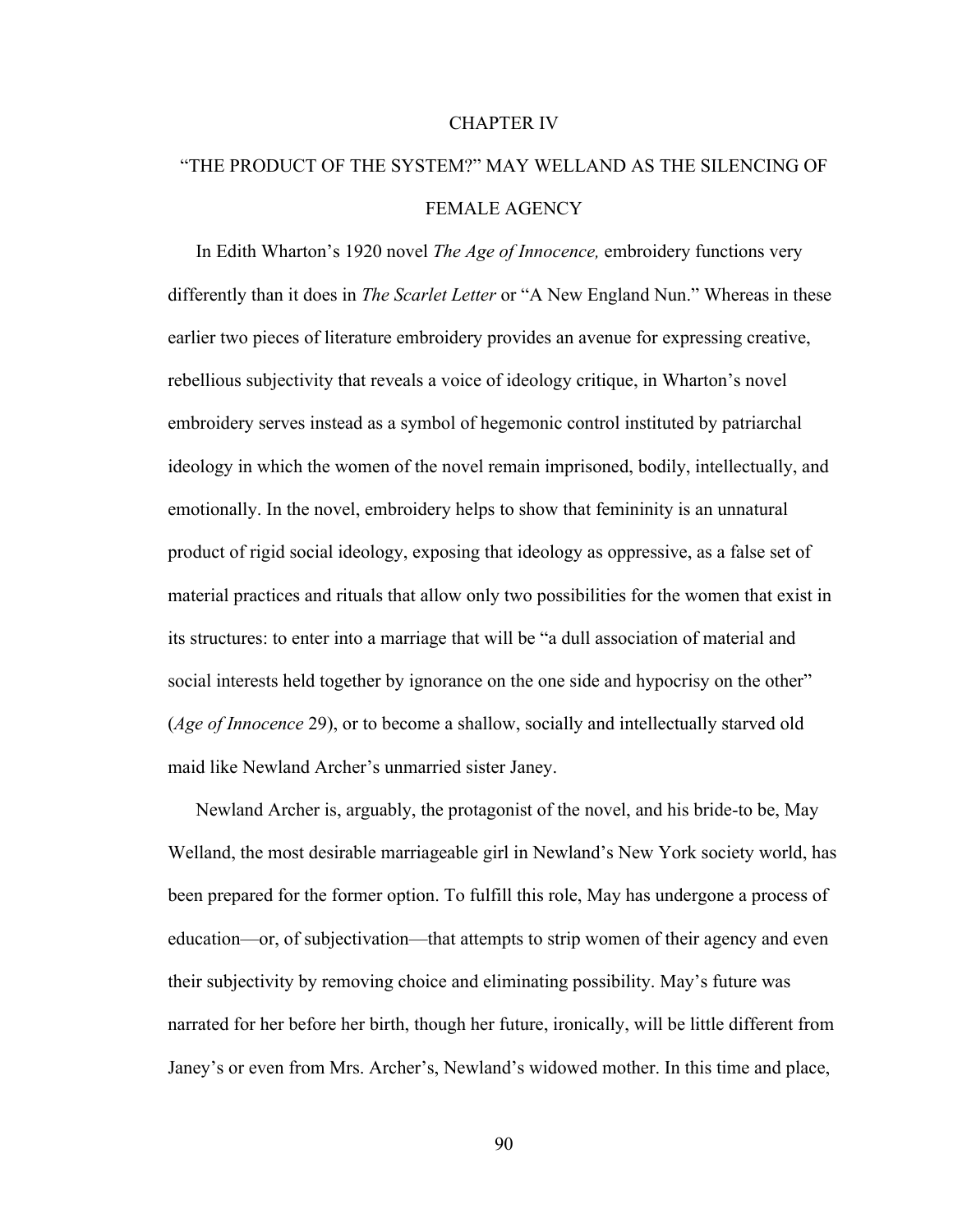women appear one-dimensional—wife, widow, and spinster, alike in all but name and sexual activity. Embroidery, in fact, helps to make this parallel clear, for May, Janey, and Mrs. Archer all embroider during the course of the novel, and the moments when they embroider demonstrate, as Roszika Parker eloquently says, that "femininity is indeed a social and psychosocial product" (*The Subversive Stitch* 3). Embroidery discloses, in other words, that femininity is not an innate, biological imperative but rather that it is the unnatural, man-made product of ideology.

Yet, embroidery also provides us with an interpretive lens that, when applied to May Welland, suggests that her embodiment of ideal femininity at the end of the novel occurs not because she lacks agency or individual subjectivity but rather because she possesses these things and makes an active, personal choice to maintain the values of the ideological system into which she was born. In fact, embroidery in Wharton's novel clearly demonstrates the intense conflict between the individual subject and ideology between individualism and conformity to the social norm. May's embroidery does not reveal an excess of creative energy or imagination, nor does it demonstrate a resistance to her social or sexual role as a wife. The scene in which she embroiders, nevertheless, shows that May makes an active choice to suppress—or to hide—creativity and imagination and to embody the Feminine Ideal as dictated by her social and sexual role. In addition to exposing the falseness of patriarchal ideology and ideal femininity, then, embroidery in *The Age of Innocence* also establishes May Welland as an individual subject who actively negotiates with ideology. If her embroidery uncovers the unnaturalness of ideology, and if the scene of embroidery makes manifest that May consciously decides to accept her role within that ideology, then it suggests that even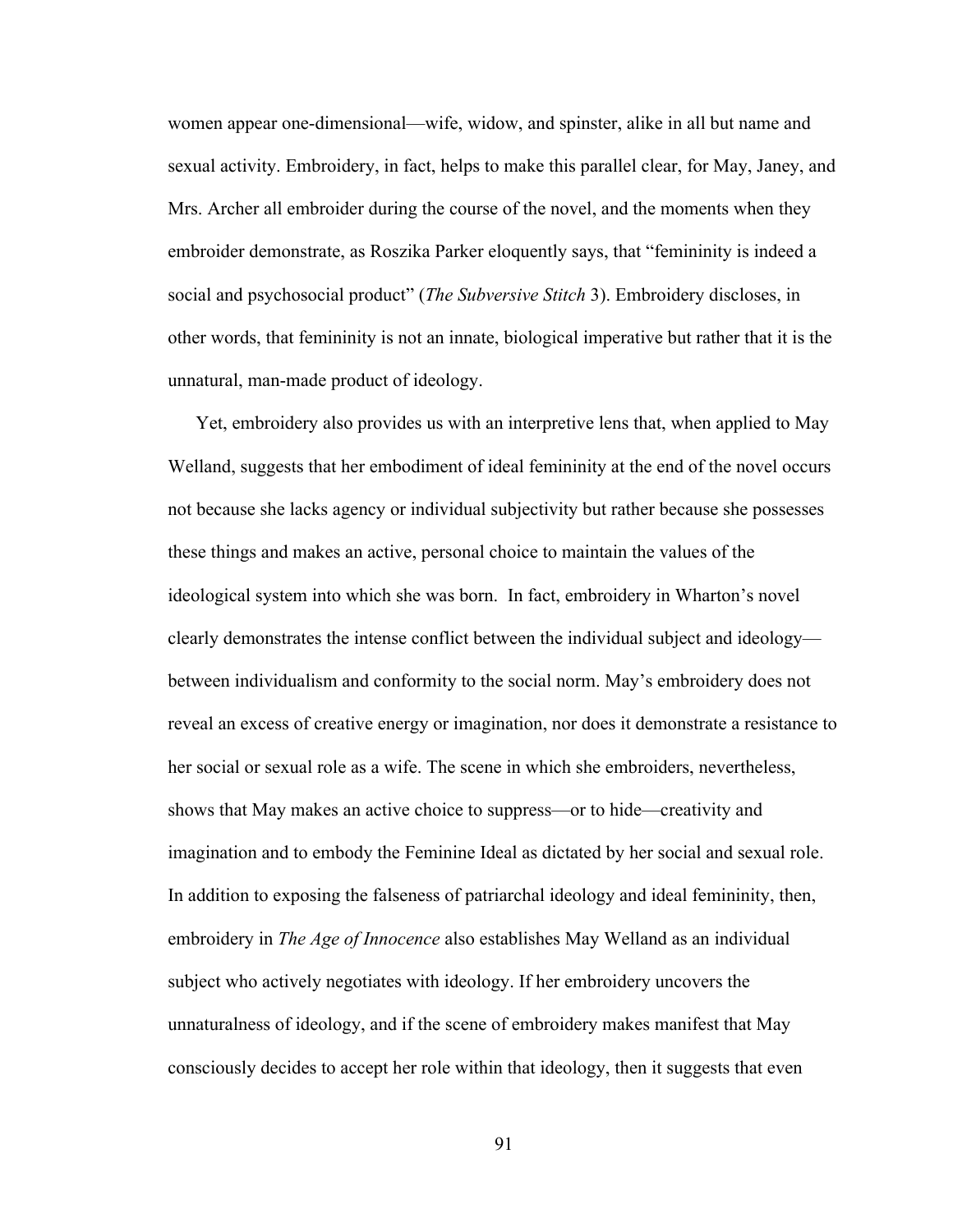when embroidery serves ideal femininity it still contains the signifying power to problematize the very ideal it appears to symbolize. In fact, while the practice of embroidery is a ritual of ideology, a material practice into which patriarchal ideology is inscribed, it is also an activity that allows the subject who practices it—or, here rather the subject who encounters it in fictional representation—to discover an open space of possibility in which critical engagement with ideology can begin.

While May has inspired some scholarly attention, few recognize the critical value that she and her embroidery present. Indeed, scholarly investigations of the novel have usually focused on Newland Archer and May's cousin, the Countess Ellen Olenska, who arrives in New York at the beginning of the novel, dubiously separated from her husband and surrounded by rumors that she had run away from him with another man. May, if she is discussed at all, is usually viewed as a marginal character who rigidly accepts the rituals and ideologies that bind New York high society. May is seen as a representation of nothing but the soul-killing and mind-numbing effects that these social standards have on those who embody and perpetuate them. May does indeed seem to embody fully the "good subject" who "works alright by itself" (Althusser 135). For instance, in her article "*The Age of Innocence* as Bildungsroman," Cynthia Griffin Wolff describes May as the representative of a "primitive, natural order" (433) who "dedicates herself to the task of holding him [Newland] to the morality implicit in old New York's regulation of the process of generation" (428). If May symbolizes the "natural order" as Wolff suggests, then her only function is to ensure procreation. And while Wolff concedes that May has a "basic goodness" (431) in her character, May remains entirely flat in Wolff's eyes, significant only in that her presence allows us to understand Newland's subjective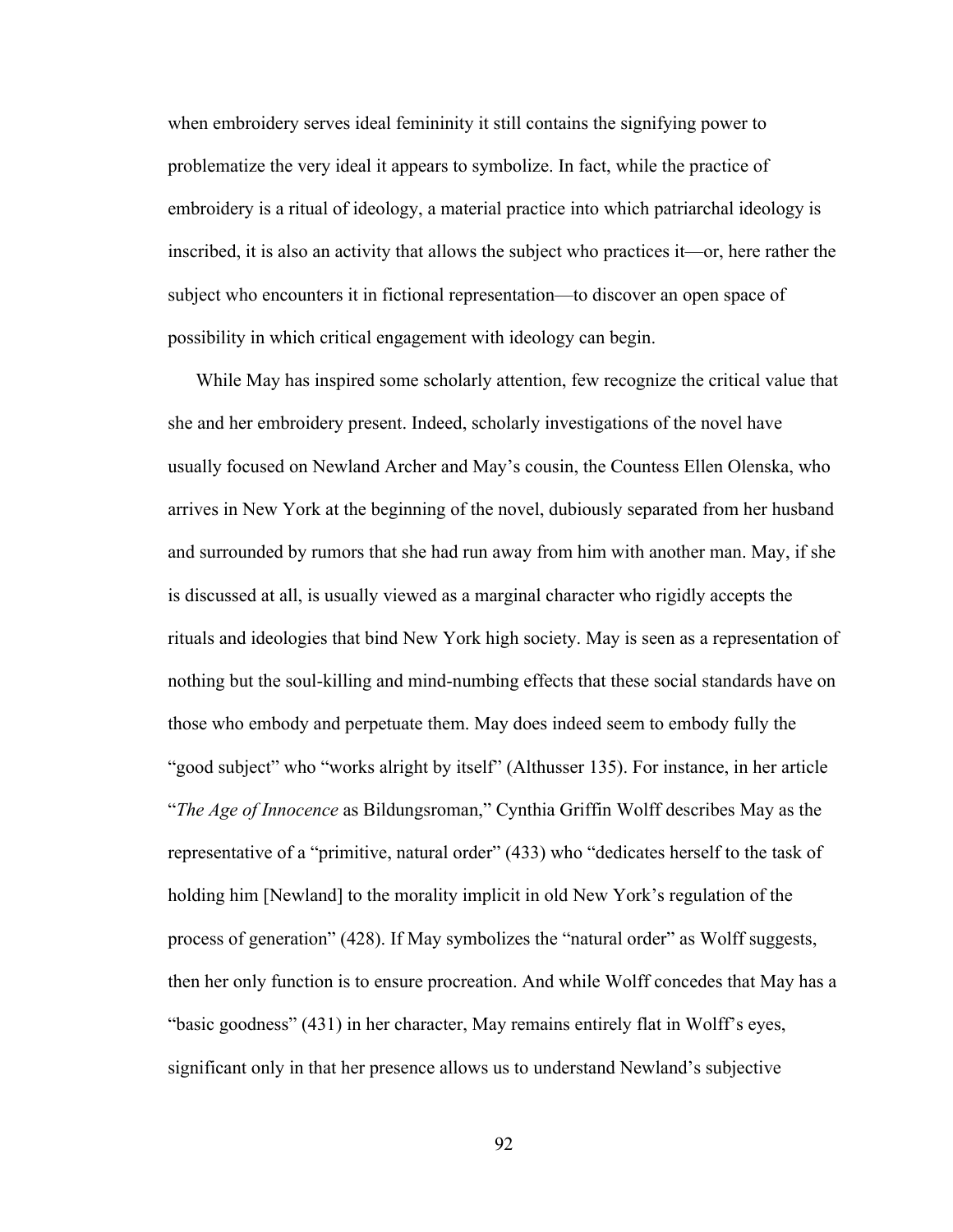struggles. Elizabeth Ammons, additionally, in her article "Cool Diana and the Blood-Red Muse," points out that Wharton often used her novels to speak out against "the 'parasitism' of marriage for women" (434), arguing that for Wharton, May represents "the nation's failure, the human victim of a deluded obsession with innocence" (437). Moreover, while mentioned only marginally, May and her innocent purity represent to Anne MacMaster in "Wharton, Race, and *The Age of Innocence*" the empty lack of vitality that threatens the survival of Old New York society. And MacMaster's view that New York society cannot continue to survive on such emptiness agrees with Dale M. Bauer's argument in "Whiteness and the Powers of Darkness in *The Age of Innocence,*" though Bauer focuses his investigation on Wharton's use of May's family to criticize "the regulatory force" (475) that imprisons every character in the novel.

Yet viewing May Welland as a force of "natural order" or as a "victim" denies her agency, individuality, and active, critical subjectivity and refuses the possibility that she, in her own way, critically negotiates with the ideological system that defines her existence and her subjectivity. Some scholars have begun to look closely at May, though, and seek alternative interpretations of her character. Margaret B. McDowell and Carol Wershoven agree that May possesses immense strength and tenacity as well as keen perception and admirable determination. Wershoven, in her book *The Female Intruder in the Novels of Edith Wharton*, argues that May displays a great capacity for "growth and change" in the ways that she tries to handle Newland's growing attraction to Ellen (87), while McDowell demonstrates May's "considerable strength" and "tenacity of purpose" in maintaining her marriage, which suggest that an active agency is concealed behind the façade of ideal femininity laid over her by Newland (99).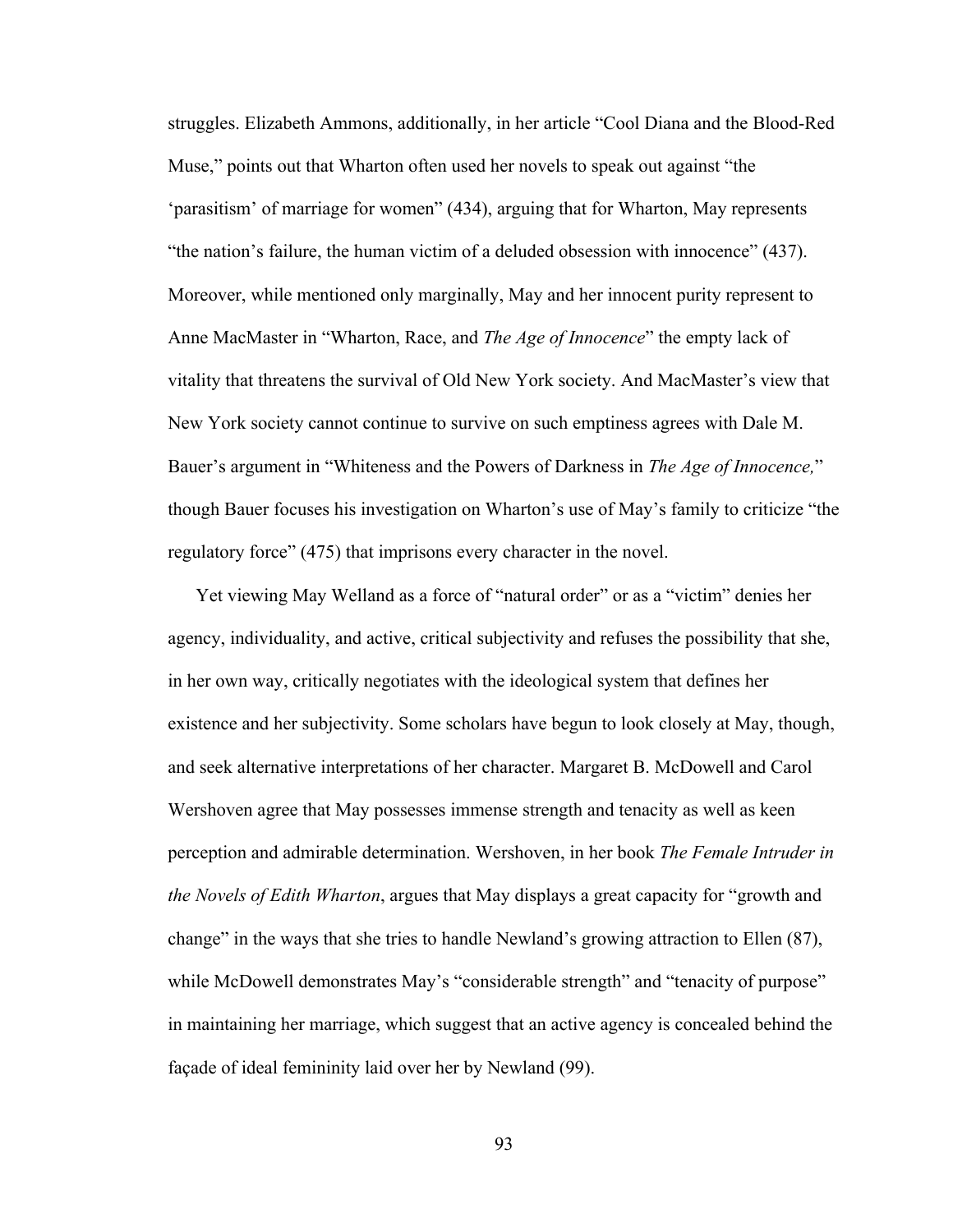Admittedly, a close study of May Welland holds its challenges. We never have access to her subjectivity because the narrative comes filtered through Newland Archer's consciousness. All the information we get about May emerges from his subjectivity, a fact, which in itself, provides meaningful opportunities for exploring May through Newland's perceptions and expectations of her. After all, Newland's expectations for May are really society's expectations, for he, as much as if not more than she, accepts and lives according to the dictates of "the inexorable conventions that tied things together and bound people down to the old pattern" (*Age of Innocence* 28). And, as we come to realize throughout the course of the novel, May understands very well what is expected of her—almost every action she takes, nearly every word she speaks, is carefully designed to maintain the rigid social order of New York high society and her role and place in it, a role and place carved out for her long before her birth or betrothal. She is part of "the circle of ladies who were the product of the system" (6).

Is May, then, nothing but a commodity? Is she no more than a "product," nonsentient, lacking in critical capacities, a thing created for consumption by others? Ammons and Bauer see her as exemplary of a "system" that reduces individuals, especially women, to superficial, unthinking products created by and for a consumerist culture. Indeed, the way that embroidery is presented before May's marriage seems to propose just such a view of May and her family. During May's and Newland's engagement, embroidery serves as the means by which the Welland family carries out the expected pattern of courtship and marriage while they prepare themselves and their daughter May for her new life as Newland Archer's wife. Newland wants to "hasten their marriage" because the arrival of May's disgraced cousin, the Countess Ellen Olenska,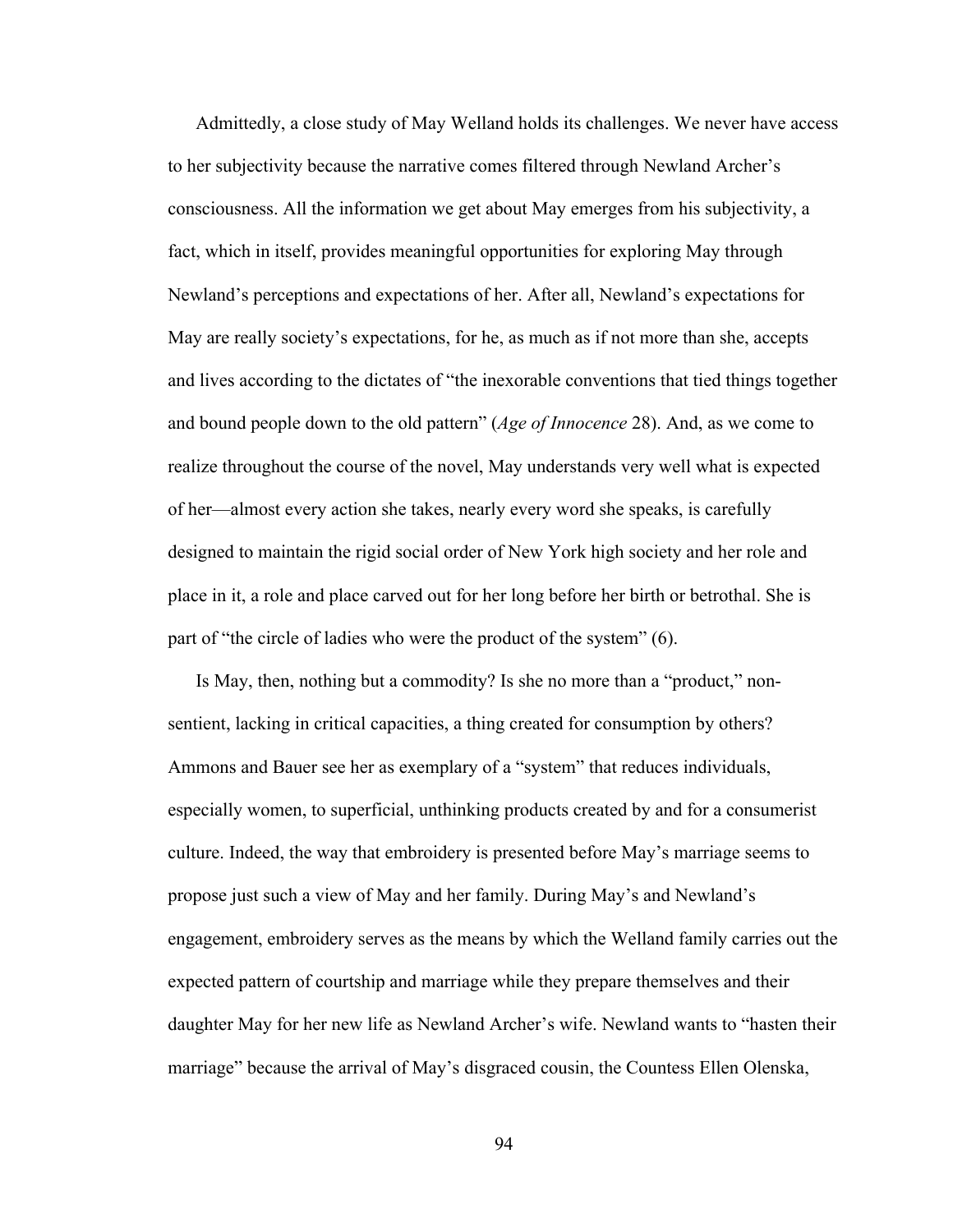who has run away from her European husband and recently arrived in New York, seeking the solace of her New York society family (43). Despite Newland's desire to advance the wedding date, however, "when he hinted at advancing the date of the wedding, [Mrs. Welland] had raised reproachful eyebrows and sighed out: 'Twelve dozen of everything—hand –embroidered'" (43). Only a few days later, moreover, when Newland finally gets May alone, hoping to convince her to agree to an earlier wedding date, Mrs. Welland has secured May's adherence to the ritual, "having that very morning won her over to the necessity of a long engagement, with time to prepare a hand-embroidered trousseau containing the proper numbers of dozens" (51). Because the ritual of marriage here demands "hand-embroidered" items for May's trousseau, Mrs. Welland uses it as the means for denying any possibility for changing the ritual. It is she, in fact, who most participates in ensuring that May becomes a fully interpellated "good subject." Not only does Mrs. Welland embroider, fully embodying all the unnatural and superficial qualities of ideal femininity, but she also pushes May to embroider, likely having taught May when she was a small girl. Mrs. Welland actively ensures that her daughter grows up to be a fully subjugated subject, for, as a mother, it is incumbent upon her to make sure that her daughter engages in all—and only—the material practices representing the ideology that creates the Feminine Ideal. Mrs. Welland's insistence upon a "hand-embroidered trousseau" for May shows that the rituals of courtship represent the mindless, uncritical adherence to ideology.

While Mrs. Welland's reference to embroidery allows us to understand the importance of rituals—of material practices—in maintaining ideological control over the individuals caught within its system, May's embroidery after she is married shows us that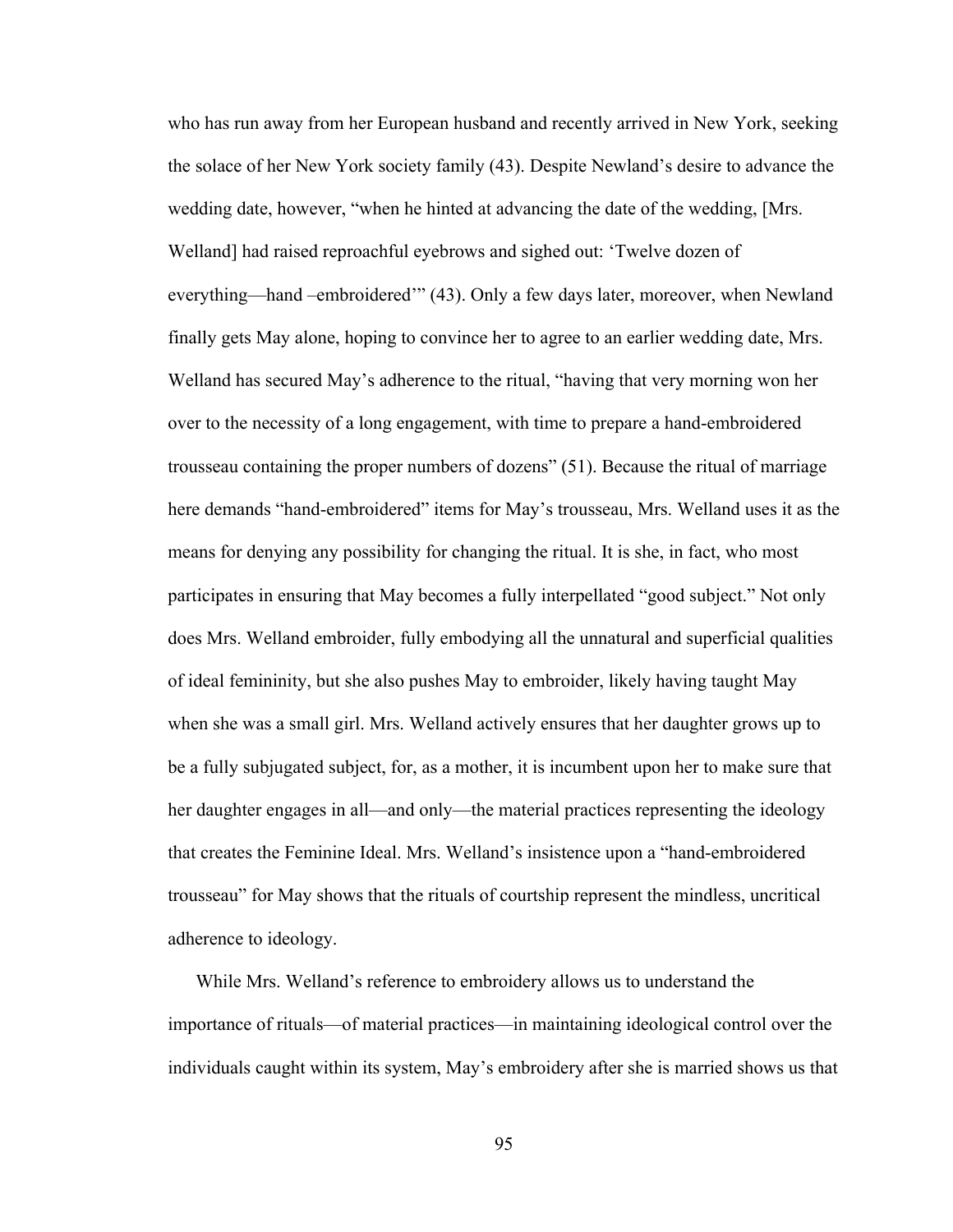individual subjects can indeed engage critically with the very ideologies that their material practices signify. The scene in which May embroiderers occurs in Chapter 30.Newland has just arrived home from his visit to Ellen in Washington and notices a difference in his usually attentive, cheery wife. May, he notices, looks "tired," "wan and almost faded" despite her best efforts to perform her "usual tenderness" for him (176). And though she is impeccably dressed, "Archer was struck by something languid and inelastic in her attitude, and wondered if the deadly monotony of their lives had laid its weight on her also" (176). As characteristic of Newland's lack of interest in or concern for his wife's state of mind—he does not think her mind complex or deep enough to fear it being overworked, after all—he brushes this thought off easily, focusing instead upon his own boredom and *ennui*. He wishes she would tell him about her "grievances" so that he could have "laughed them all away" and gets irritated that her training forces her to "conceal imaginary wounds under a Spartan smile" (176). Newland's annoyance over his wife's training seems bad enough since, at first, her ability to "ignore the 'unpleasant'" was one of her chief attractions (17). Far worse, however, is the notion that, not only does he believe her grievances are "imaginary," he also believes that laughing at his wife's worries would be the best way to get rid of them. Newland completely denies that his wife might have any legitimate complaint about him and their marriage, and every time he is offered a glimpse into her individual, subjective struggles, he laughs them off and turns the focus back to himself. He is so uninterested in her subjective approach to the world that when she begins to "hazard her own" interpretations of literature, it destroys "his enjoyment of the works commented on" (177). To Newland, May represents all that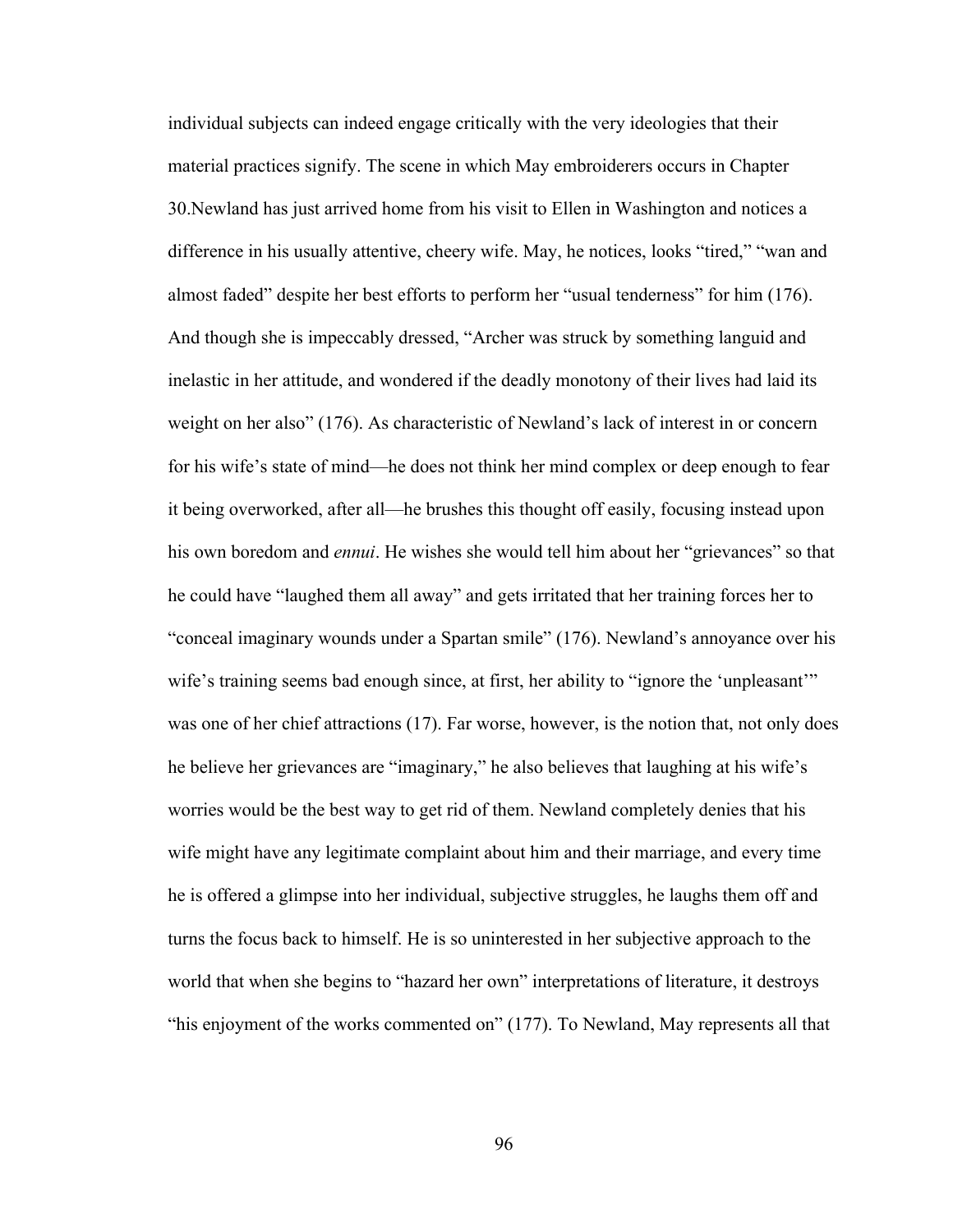he despises and chafes against in a society dictated by extraordinarily rigid ideological patterns.

Wolff claims that Newland is emotionally alienated from New York society through most of the novel and explains, "because he so little understands it, he cannot respect or admire it" (430). Wolff provides an insight into Newland's character that implicitly asks us to have compassion for May, though Wolff stops short of offering such a sentiment. Since Newland classifies May as a living representation of an ideological social system that denies him free choice and thus happiness, he cannot or will not see value in her individual subjectivity. He shuts her out entirely, denying her both interiority and agency, thinking of her as simply a dependent part of the family rather than as a distinct and separate individual.

Newland has stepped into the very classification, which, at the beginning of the novel, he most abhorred. He embodies the role of the hypocritical husband inherent to the social system of New York society, which men like Lawrence Lefferts symbolize. The tragic irony here, of course, is that Newland's choice to perform the rituals of this ideological system and to take on the role allotted to him by that system also forces May to adhere to her predesigned role. And though she performs the part heroically, the moment when she embroiders reveals how completely the patriarchal ideology that dictates New York society affects her. The scene occurs after May's and Newland's strained dinner. Since Newland cuts off the possibility for conversation by sitting down with a history book, May

> fetched her work-basket, drew up an armchair to the green-shaded student lamp, and uncovered a cushion she was embroidering for his sofa. She was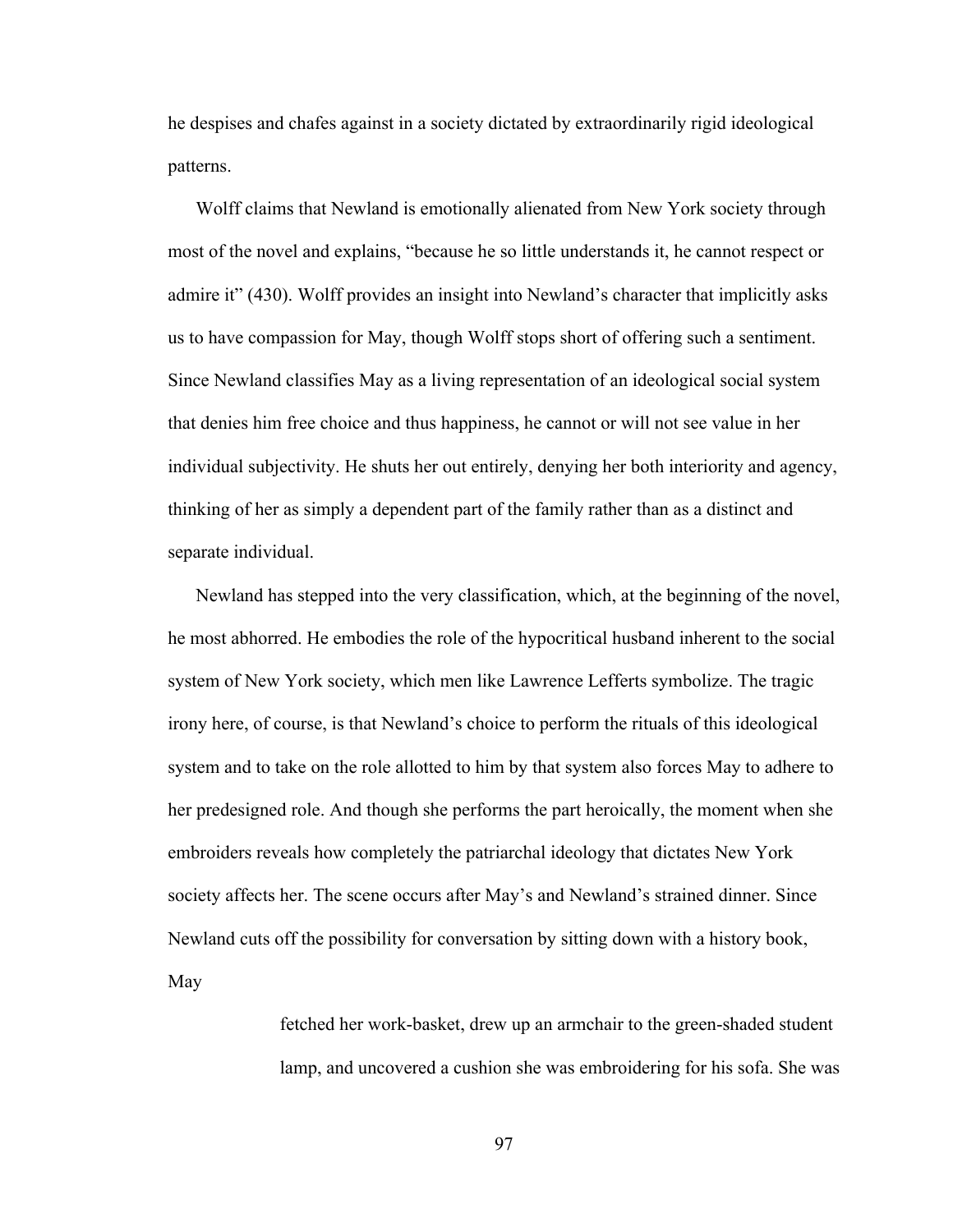not a clever needlewoman; her large capable hands were made for riding, rowing and open-air activities; but since other wives embroidered cushions for their husbands she did not wish to omit this last link in her devotion.

She was so placed that Archer, by merely raising his eyes, could see her bent above her work-frame, her ruffled elbow-sleeves slipping back from her firm round arms, the betrothal sapphire shining on her left hand above her broad gold wedding-ring, and the right hand slowly and laboriously stabbing the canvas. As she sat thus, the lamplight fell on her clear brow, he said to himself with a secret dismay that he would always know the thoughts behind it, that never, in all the years to come, would she surprise him by an unexpected mood, by a new idea, a weakness, a cruelty or an emotion. She had spent her poetry and romance on their short courting: the function was exhausted because the need was past. Now she was simply ripening into a copy of her mother, and mysteriously, by the very process, trying to turn him into a Mr. Welland. (177)

May's embroidery here signifies, on the one hand, how entirely subjugated she is to New York society's design of ideal femininity both in her performance and in the content she creates. Whereas embroidery can represent "the beauty of the female imagination," (Beaudry3) it can also symbolize the way that the Feminine Ideal created by patriarchal ideology corrupts and denies nature by repressing female subjectivity and agency. Nature designed May for "open-air activities," which, ironically is one of her chief attractions for Newland during their engagement (29). Although she is "not a clever needlewoman," the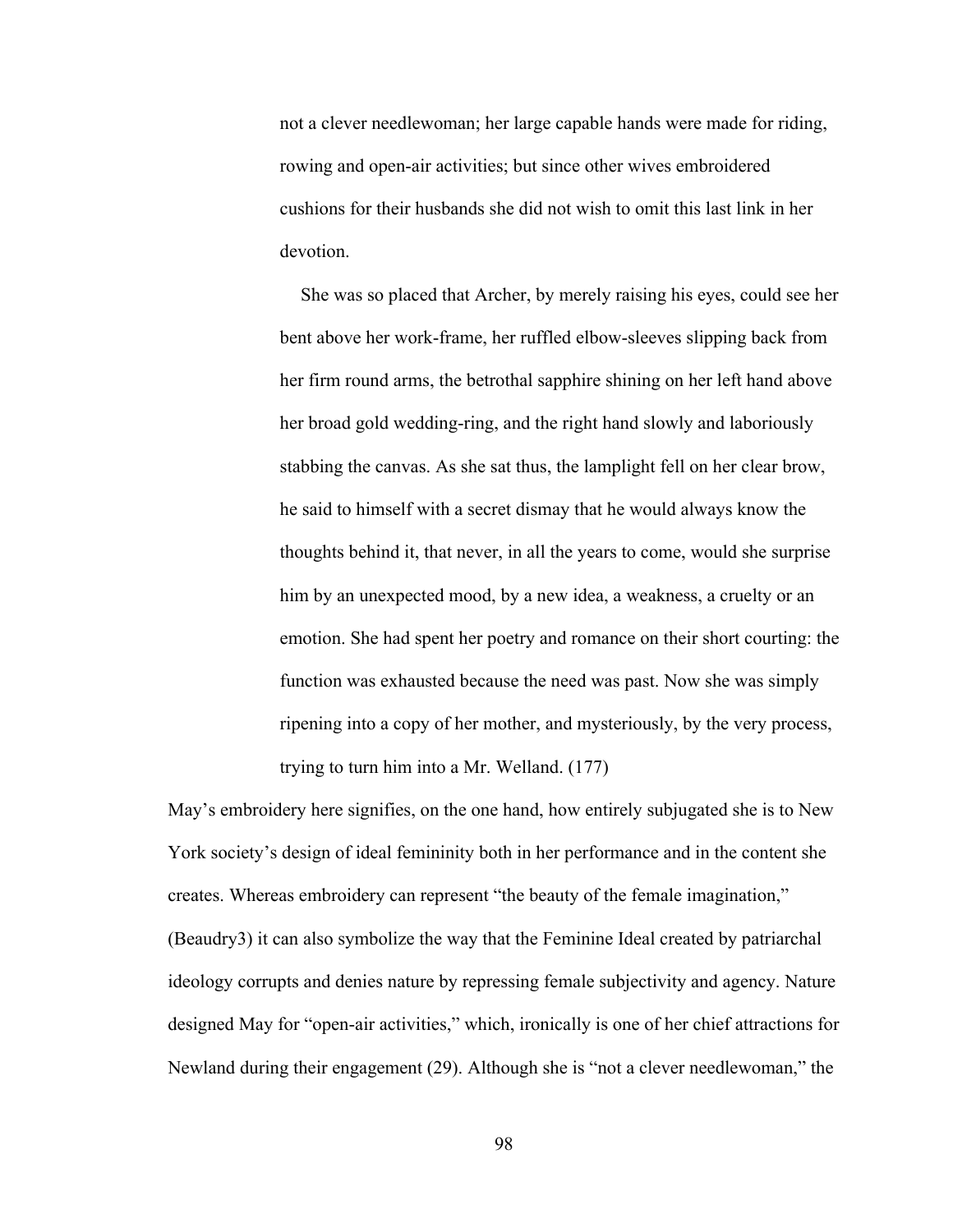"old pattern" demands that she do as other wives do, meaning that she must perform the rituals intrinsic to ideal femininity, signified here by the embroidering of the cushion for Newland's sofa.

On the other hand, however, May's performance of embroidery suggests psychological, sexual, and physical frustration. She embroiders by "laboriously stabbing the canvas," a description that metaphorically mimics sexual penetration. Perhaps, Newland has shut our more than May's subjectivity. After all, if he thinks constantly of Ellen, then he might find it difficult to make love to his wife, especially considering his growing dislike of her. If she is suited for rigorous physical activity, possessing an aggressive physical energy, then some of that energy must also exist in her sexuality. Because May knows that Newland is intellectually, emotionally, and sexually attracted to and invested in Ellen, any denial of May's need for attention, sexual or emotional, would cause the frustration manifested in her "stabbing." Furthermore, the physical strain, indicated by her "tired" appearance and by the "labourious[ness]" of her needlework, shows that May battles against her nature in order to demonstrate her "devotion" to her husband and the ideological system he represents. Indeed, in her book *Edith Wharton's Women: Friends and Rivals*, Susan Goodman offers one of the few scholarly interpretations of May that acknowledges how May's embroidery "denies her the active, physical life to which she is suited" (98). Goodman also recognizes that marriage "demands that [May] surrender a part of her identity" and points to the above scene of embroidery as a signification of that surrender (97). Newland "prefers to see [May] as a type rather than as an individual," Goodman explains, "and the picture of her at her workframe is another in a long tradition of women immortalized doing similar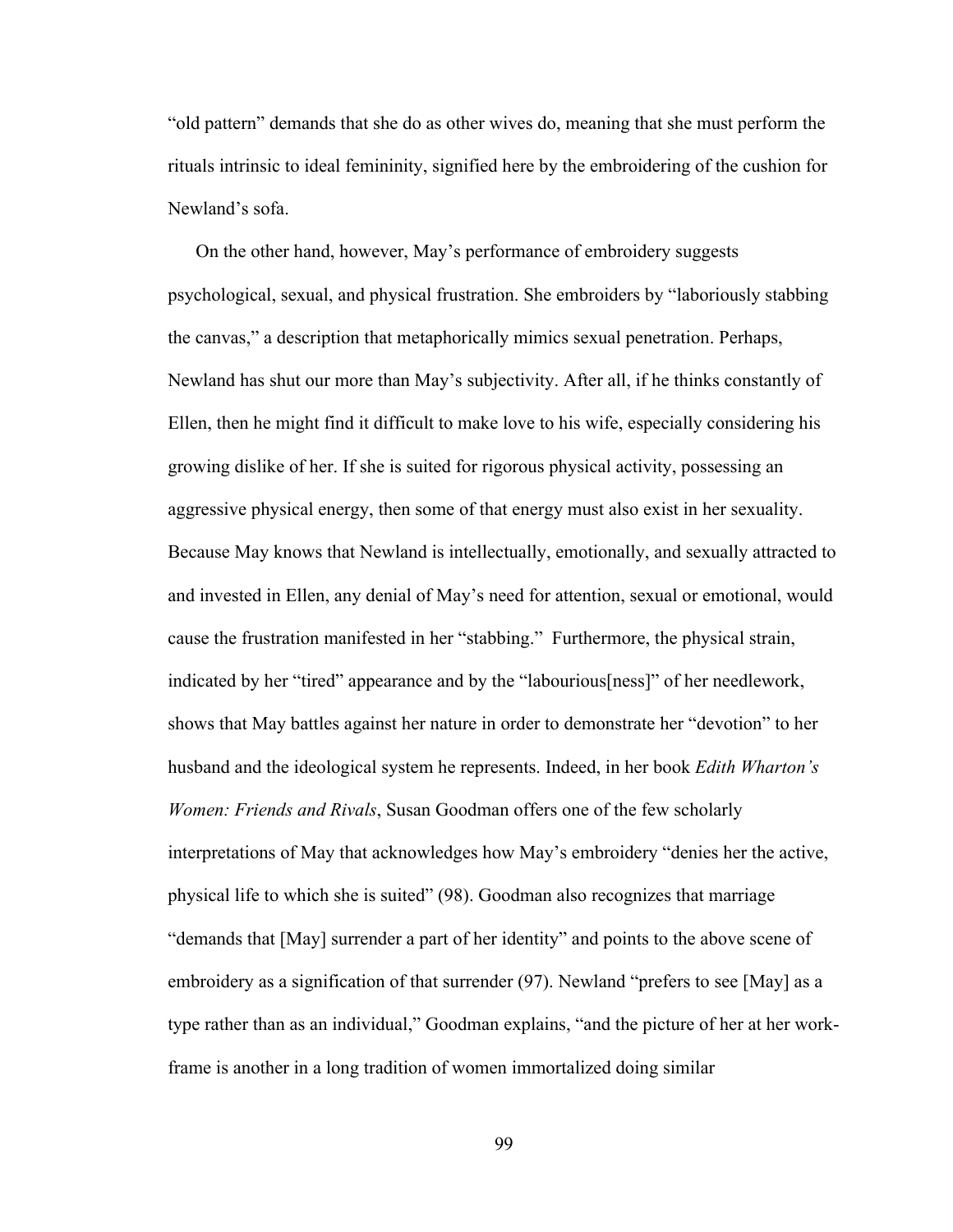handiwork"(98). May's embroidering, implies Goodman, assists in Newland's disappointed characterization of his wife as a simple and vacant copy of "women immortalized" in "handiwork." This handiwork indicates their powerlessness and lack of individual subjectivity, making them, in other words, into ideally feminine women.

Newland's growing dissatisfaction for his wife's apparent inability to step outside of the "long tradition" of ideal femininity and his systematic, ritualistic life with her manifests first in his "secret dismay" that May's mind is as devoid of imagination as her heart of "poetry and romance." Newland centers all his frustration and anger upon May, seeing her, Goodman says, "as the symbol of all that is rigid, oppressive, and stifling" (96). Newland views May as the figurehead and author of the pattern by which he will become "a Mr. Welland," and a moment later, he fantasizes that May will "die soon and leave him free!" (178). His morbid fantasy puts something "strange" in his eyes, leading May to question if he is ill, and again, embroidery enters the scene:

> She bent over her work-frame, and as he passed he laid his hand on her hair. "Poor May!" he said.

> > "Poor? Why poor?" she echoed with a strained laugh.

"Because I shall never be able to open a window without worrying you," he rejoined, laughing also.

For a moment she was silent; then she said very low, her head bowed over her work: "I shall never worry if you're happy." (178) May's subjugated posture—with her head "bent over her work-frame"—indicates to Newland that she embodies the passive, repressed Feminine Ideal. Newland's gesture, standing over her with his "hand on her hair," moreover, places him firmly in the role of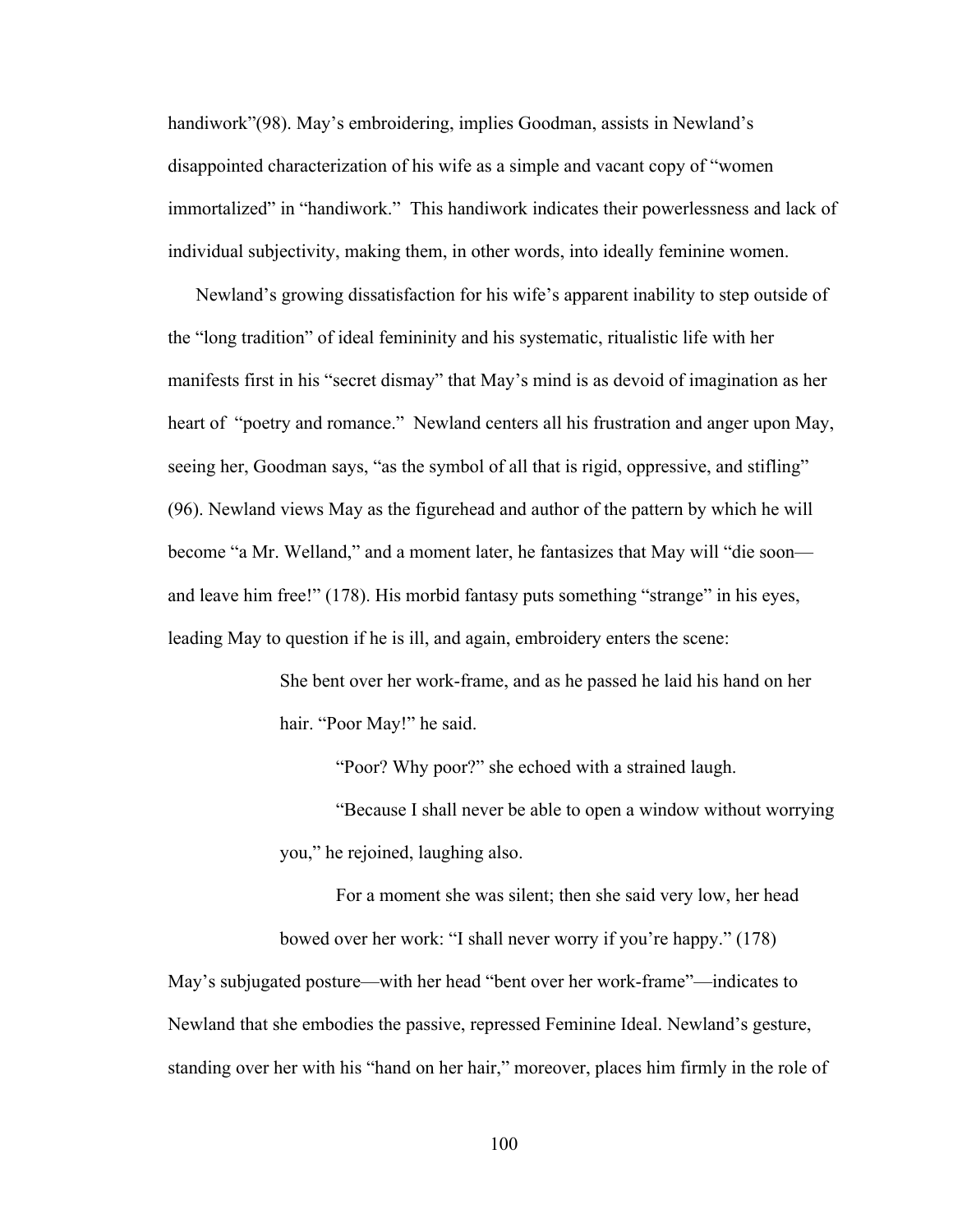the superior, dominant male subject. His pity for her, additionally, reintroduces his spurious wish for May's early death, although it also may suggest that he feels a measure of sorrow for the wish and for the fact that she seems oblivious to it.

May only *seems*, however, to be oblivious. Since both Mary Beaudry and Roszika Parker point out that embroidery in nineteenth-century America almost always signified ideal femininity, then when a woman embroidered, she would immediately be associated with that ideal by whomever was around her. If the symbolic association with the Feminine Ideal and embroidery was so common, then May's embroidery must assist in solidifying Newland's belief in her simplicity, her transparency, her inability "to surprise him," and her "silent," passive acceptance of his authority as validated by the patriarchal ideology of New York society. Yet, her "strained laugh" and her "silent" momentary pause before subjecting herself vocally to Newland and patriarchy indicate that behind the "curtain" of ideal femininity that embroidery in part assists Newland in reading onto May, an active individual subjectivity seems to undergo a stressful struggle. When we combine the evidence of a struggling subjectivity in the laugh and the pause with the physical strain Newland notices in May before dinner and the more violent imagery of May's hand "stabbing the canvas" as she embroiders, we understand the magnitude of May's individual struggles. May is involved in a battle for survival and for love. In an oppressive, repressive ideological system that demands that she subjugate her natural inclinations and desires to unnatural social norms and standards of behavior, May gets caught in a tragic paradox: she must hide any sexual energy, passionate depth of feeling, or individual subjectivity behind a performance of the Feminine Ideal; but Newland does not see through the performance, leading him to "pity" his wife and even to wish for her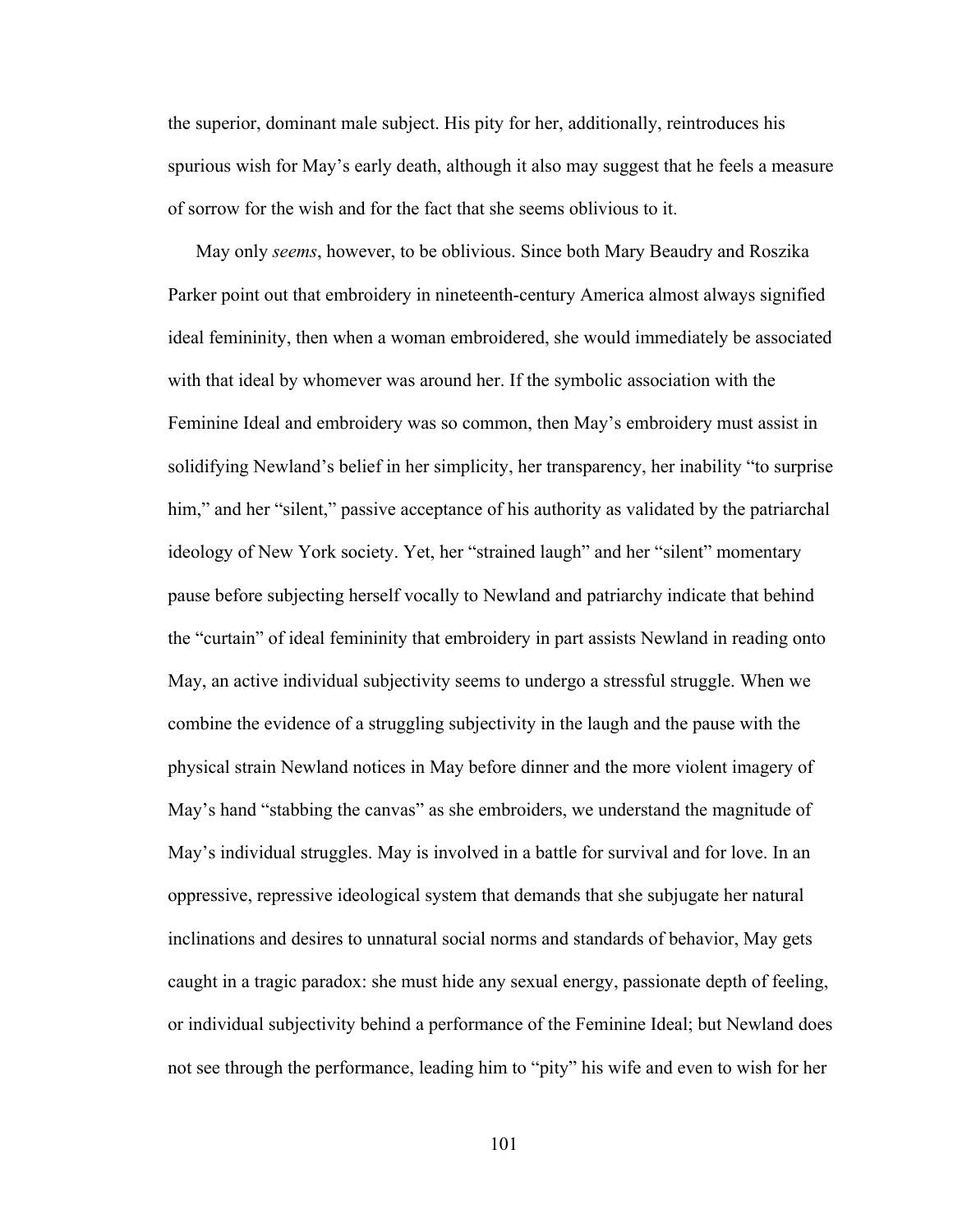death instead of recognizing that she possesses the very qualities he claims that he desires and that he sees in Ellen.

Newland might pity May, but he might pity her far more if he recognized the depth of the sacrifice she makes in choosing to embody an ideal that forces her to hide the passionate nature of her love. The authenticity of May's powerful love for Newland first becomes evident in St. Augustine. When she interprets Newlands' desire to hasten the marriage as love for her, her "happy tears" and rare physical demonstrativeness surely symbolize a deep relief and much desired confirmation that her love is indeed returned. Evidence of May's love also manifests later in the novel, after Newland returns from his clandestine meeting with Ellen in Washington. The hardness in May's voice when she speaks of Ellen, the perceived lack of sensitivity to Ellen's situation, and May's repeated comment that Ellen should "perhaps return to her husband" (133) all become illuminated with meaning by the revelation that May loves Newland deeply and genuinely and that she is afraid to lose him to Ellen. But even feminist investigations of the novel deny May such strength or depth of affect. Linette Davis, for instance, in her article "Vulgarity and Red Blood in *The Age of Innocence*," holds May up as an example of how shrewdly she plays her part despite the ignorance that her socialization attempts to enforce upon her. Davis, in fact, claims that "May is the only one," out of all the novel's characters, "to whom we can ascribe a knowledge at least as comprehensive as our own" (3). Rather than jumping into an exploration of May's "knowledge," however, Davis turns to Ellen instead. She discusses Ellen's deep love for Newland but does not recognize such a capacity in May, leaving an implicit understanding that, while May might be the most knowledgeable, she might also be the most devoid of love. The "happy tears" and the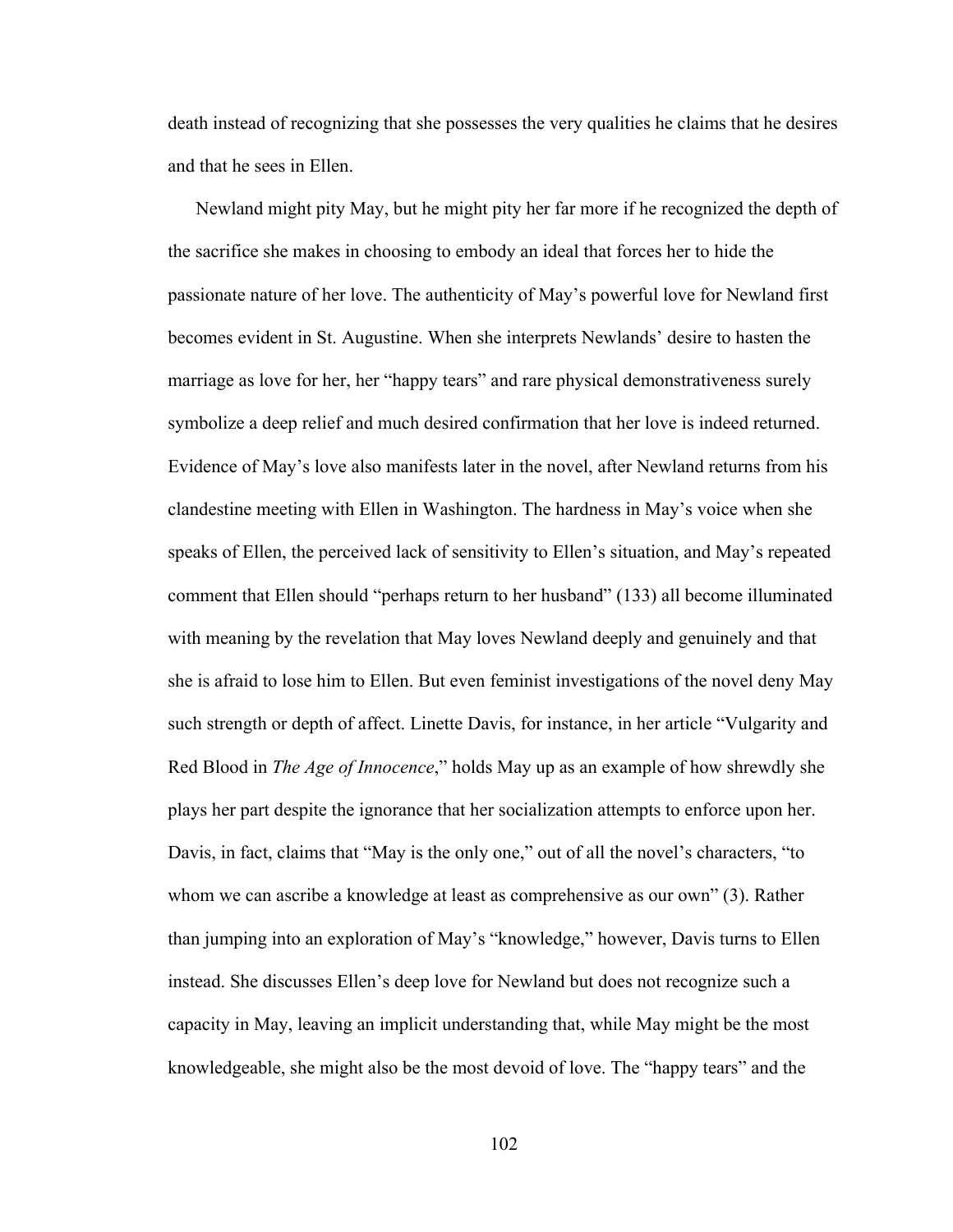warm embrace upon confirming that Newland does after all want to marry her imply that May genuinely cares for Newland as do her selfless statement to him later that she worries only for his happiness (178) and the "hardness" in her attitude towards Ellen.

May's very legitimate concern that Newland desires to run off with Ellen, or at least to embark upon a spurious adulterous affair with her, gives Newland his final glimpse into May's individual subjectivity, offering him a last chance to enter into a space of ideology critique with her and to discover the depth and complexity of character, thought, and love of which she is capable. Just as in St. Augustine, Newland

> became aware of the same obscure effort in her, the same reaching out toward something beyond the usual range of vision.

"She hates Ellen," he thought, "and she's trying to overcome the feeling, and to get me to help her overcome it."

The thought moved him, and for a moment he was on the point of breaking the silence between them, and throwing himself on her mercy.

But just as he considers reaching out to her, she turns the conversation to the family's reaction to Ellen's recent behavior. Newland responds "with an impatient laugh," seeing her turn to family opinion as the ultimate proof that May has never nor will ever exist as an individual, as one in possession of a critical subjectivity, a vivid imagination, or deep feelings. He obviously believes that his wife remains incapable of moving "beyond the usual range of vision." His reaction is to change the conversation, reverting to the typical superficialities of the "hieroglyphic world" in which they exist. Had he bothered to push past his impatience and try to interpret the significance of May's "obscure effort," he

<sup>(189)</sup>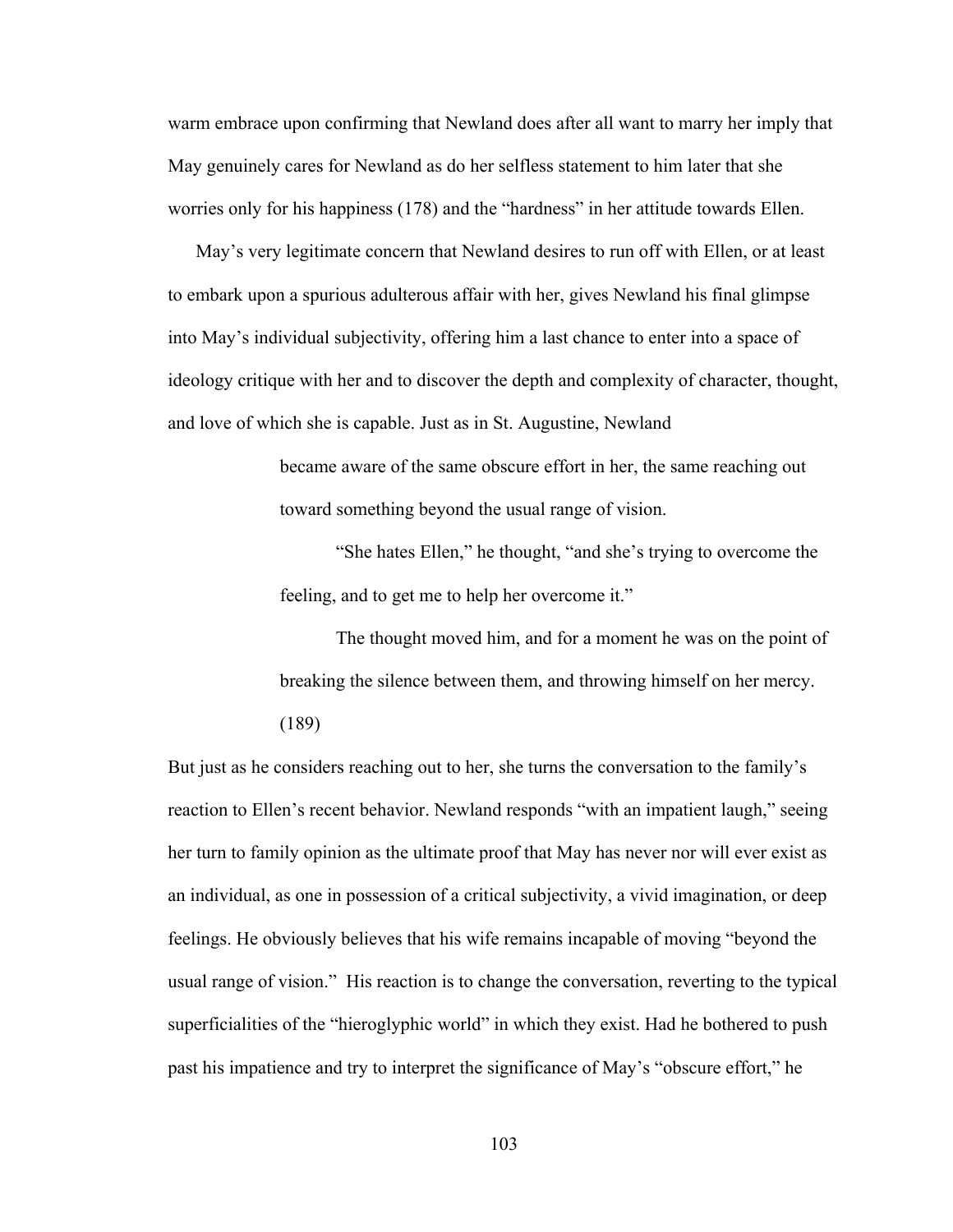might have seen that hate can only exist in combination with love. The real struggle May is attempting to "overcome" is the battle for her husband, and the "feeling" under which she labors is love for him and for herself rather than hate for Ellen.

Indeed we might see Newland's misreading of May as a sort of psychic violence to her subjectivity and identity. Now, certainly I do not propose that Newland should bear the sole responsibility for this violence. The rigid maintenance of the "system" by a firmly entrenched patriarchal ideology provides the root cause for Newland's and May's mutual entrapment in a marriage built upon "ignorance" and "hypocrisy." The fact is, though, Newland *did* marry May, and he did so firmly believing that the love was all on her side since he was already in love with Ellen. Marrying May when he could not return her love, then, can be viewed as a sort of violence since, if he had been honest with May that day in St. Augustine, she might have chosen to marry someone else who loved her first and most of all. Even if she had chosen to marry Newland despite his preference for another, at least she would have been able to make an informed decision. But by lying to her, Newland inhibits May's agency. He keeps her ignorant so that she cannot make an informed decision for her own future, and taking away an individual's ability to be enlightened and to make free choices does amount to a sort of violence.

This violence may not manifest in injuries to the body; rather, it manifests in injuries to the mind and heart. For May and women like her, the consequences of this invisible damage seem more disturbing because they are ignored, denied, repressed, and silenced. Newland feels conflicted about his marriage to May in part because he feels troubled by limitations placed upon women's identities, wondering at one point "why his bride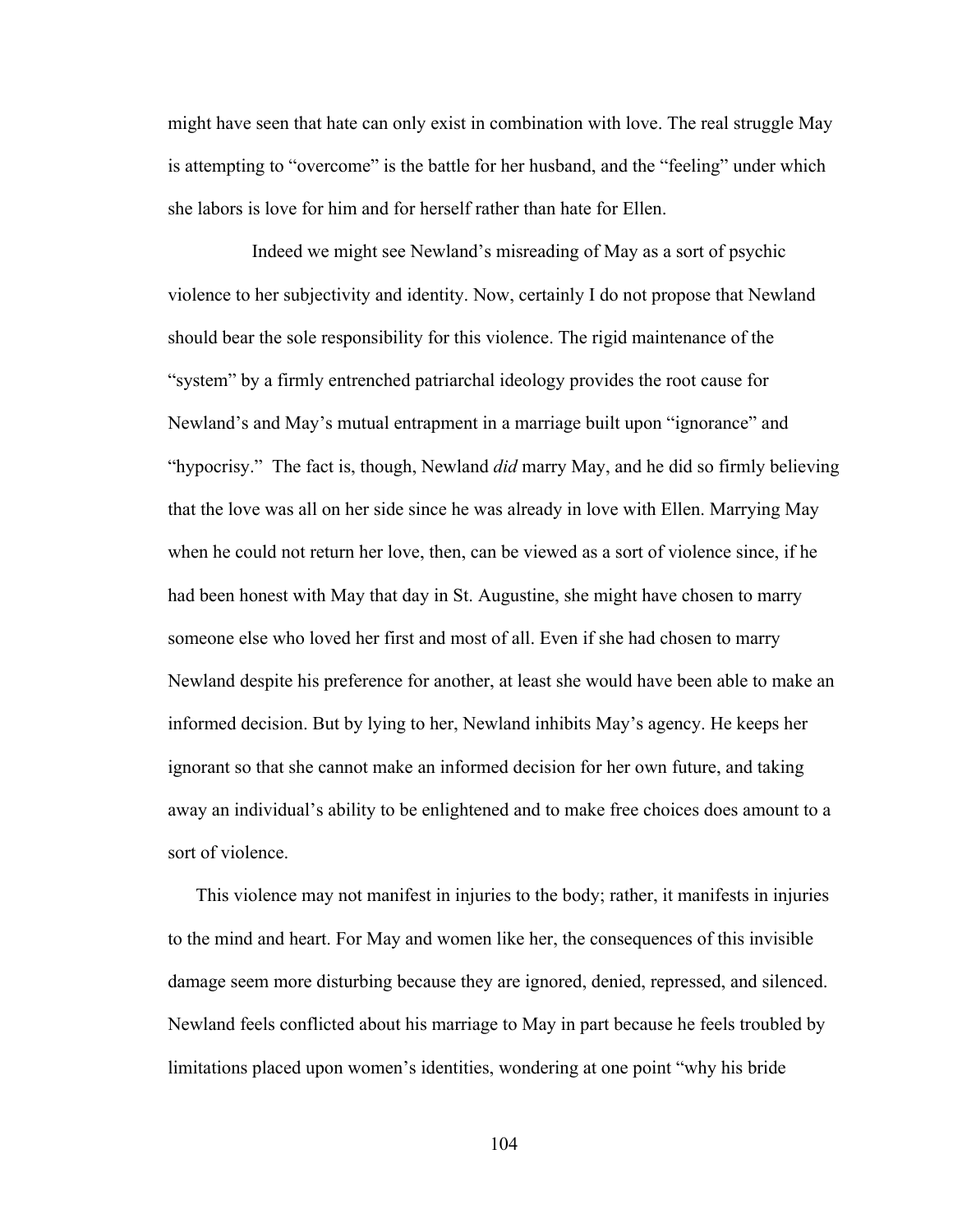should not have been allowed the same freedom of experience as himself" (30). His growing familiarity with Ellen further problematizes his ability to continue to accept his previously "undisturbed belief in the abysmal distinction between women one loved and respected and those one enjoyed—and pitied" (61). While Newland may believe he is ready to grant women freedom and to make exceptions for women like Ellen who, "naturally sensitive and aloof," get "drawn into a tie inexcusable by conventional standards" (61), his interactions with his bride-to-be demonstrate that his liberality is neither wholly genuine nor equally applied.

Because Newland "easily classified" May as a "'nice' woman," designed to be "loved and respected," ironically, he eliminates the possibility that she can be anything else. It is he, in fact, who creates the conditions that force her into her predestined role by silencing her in key moments when she breaks form and attempts to embark upon a critical engagement with the ideologies that define the "old pattern" to which she is supposed to adhere. The first of these key moments occurs in Chapter Nineteen when Newland arrives at the Welland vacation home in St. Augustine. The visit shows us a troubling vision of the marriage to come—one in which woman's individual subjectivity will be silenced. Newland asks May to tell him about how she passes her days, but as she speaks, her words lose the power of signification, for they fall upon deaf ears: "To let her talk about familiar and simple things was the easiest way of carrying on his own independent train of thought" (88-89). While May's "talk" might not stimulate Newland's intellect, the fact that he would rather immerse himself in "his own independent" monologue rather than attempt to have a dialogue with May becomes a form of silencing by denying her words any signifying power. Taken alone, this incident appears un-noteworthy—after all, most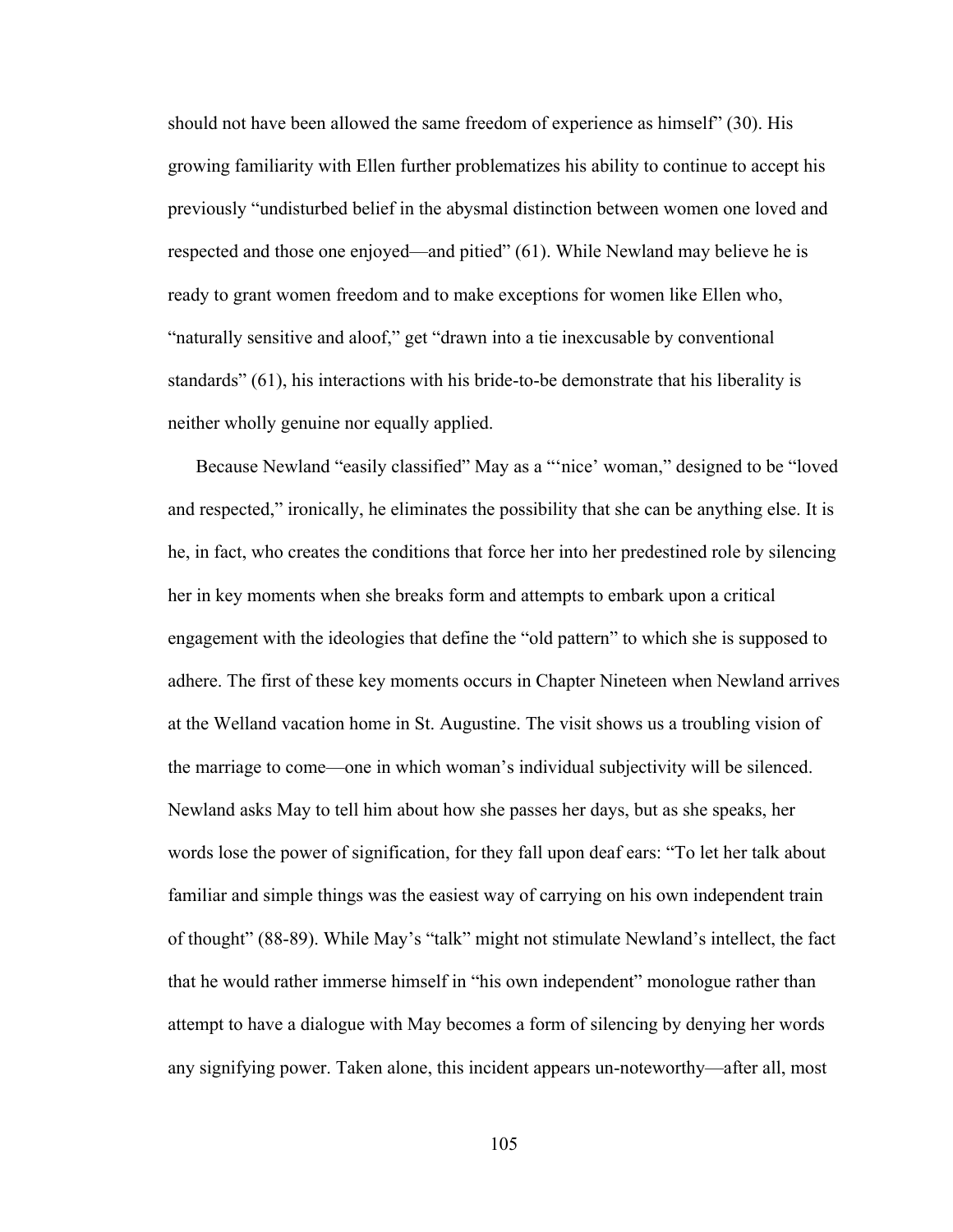of us have allowed our minds to wander while listening to the petty details of our loved ones' days. When viewed together with Newland's and May's troubling conversation with which the chapter ends, however, the impending marriage becomes far more worrisome as does Newland's disappointment with his future wife.

Consumed by his own dissatisfaction with the "artificial" creature with whom he is to be permanently united, Newland does not consider that May also might feel troubled or discouraged. Yet as he pushes her this final time to marry him sooner than planned, she steps momentarily outside the rigid patterns of convention by refusing to follow "that ritual of ignoring the 'unpleasant' in which they had both been brought up" (17). For at least a few minutes, May's gaze "changed and deepened inscrutably," and she asks Newland outright if his desire to hasten the marriage is because he has "'someone else'" (92). As she confronts Newland with this question, she "seemed to grow in womanly stature and dignity," forcing him, probably for the first and last time, to speak to her genuinely, to really and truly *hear* her and to see her as a fully developed individual subject. Catching him off guard with her pointed, unconventionally honest question, Newland falters: "She seemed to catch the uncertainty in his voice, for she went on in a deepening tone: 'Let us talk frankly, Newland. Sometimes I've felt a difference in you; especially since our engagement has been announced'" (92). By speaking "frankly," May momentarily becomes the "bad subject." If the code of conduct dictating their lives demands a resolute determination to "ignore the 'unpleasant'" and to communicate only in "hieroglyphic[s]," then by speaking "frankly" about "real" thoughts and feelings May deviates from normative material practices. And if she deviates from the material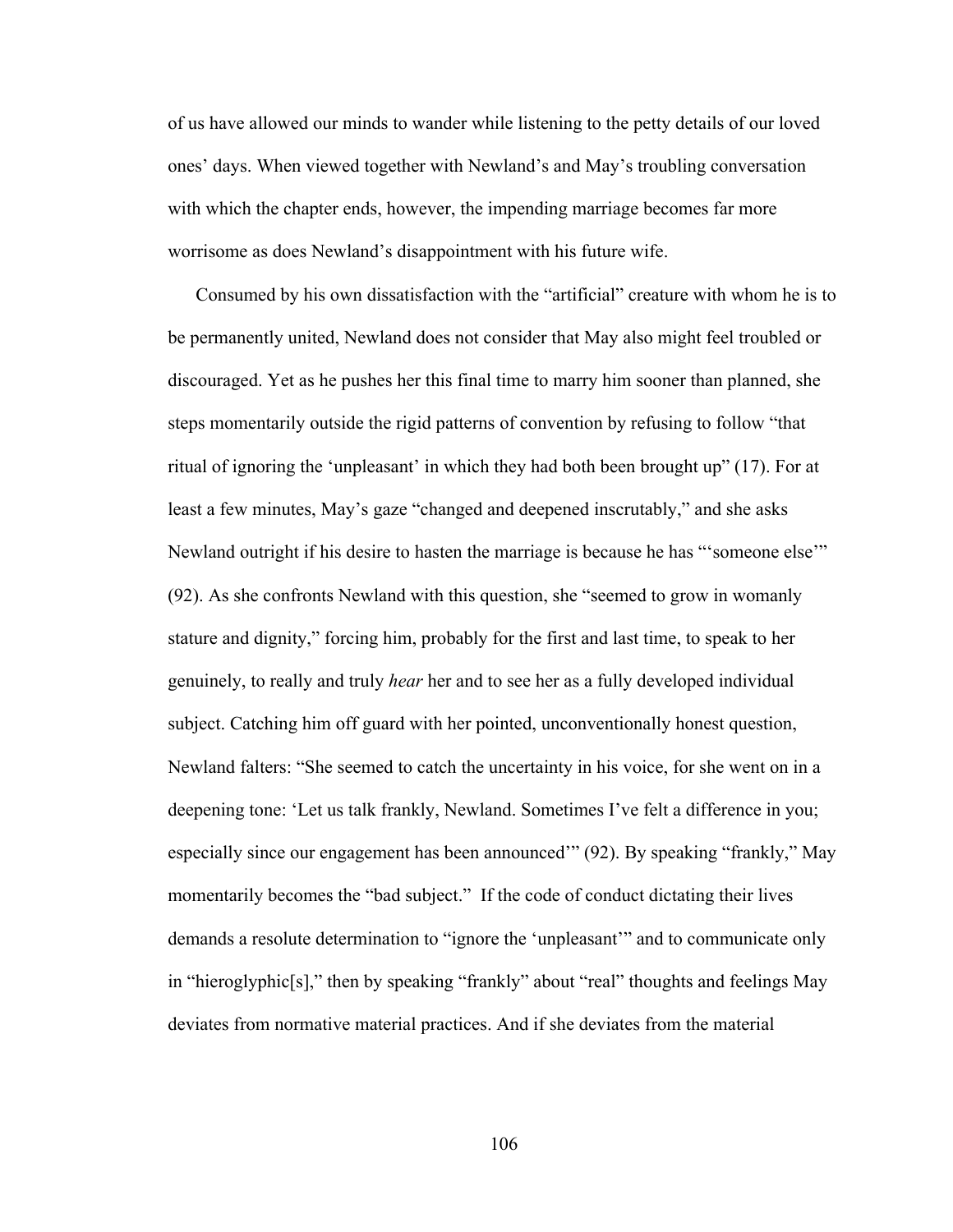practices of ideology, then she must indeed "have other ideas in [her] head," suggesting that she has entered a blank space of possibility where ideology critique can occur.

Newland, of course, dodges her question and silences her first by brushing off her perception of his "difference" as "'madness'" and second by misleading her in regards to the identity of that "someone else." The "someone else," the reader recognizes, is Ellen Olenska, the real reason he has fled New York for St. Augustine. And May, though she might possess conscious knowledge of this growing attraction, reveals to Newland that she is not so ignorant or innocent as he or her parents imagine: "'You mustn't think,'" she tells him, "'that a girl knows as little as her parents imagine. One hears and one notices—one has one's feelings and ideas. And of course, long before you told me that you cared for me, I'd known that there was someone else you were interested in'" (93). Her reference to his already terminated affair with Mrs. Thorley Rushworth, though, rather than opening his eyes to possibilities of depth, thought, and feeling that her statement reveals she is capable of, produces in him only a sense of relief, a relief that results from his belief that her powers of perception are as limited as he wants to believe.

And yet, she continues to push past the boundaries of polite conversation into an unmapped "blank page" of possibilities in which "'when two people really love each other . . . there may be situations which make it right that they should—should go against public opinion'" (93). If Newland were ready to conceive that his bride-to-be manifests a "depth" of subjectivity far beyond what he and her upbringing allow, then his realization that "There was something superhuman in an attitude so recklessly unorthodox" (93) should have given him the impetus to leap into the "unorthodox" along with May. She, it is obvious, has entered into a space of possibility, and the stutter in her words as she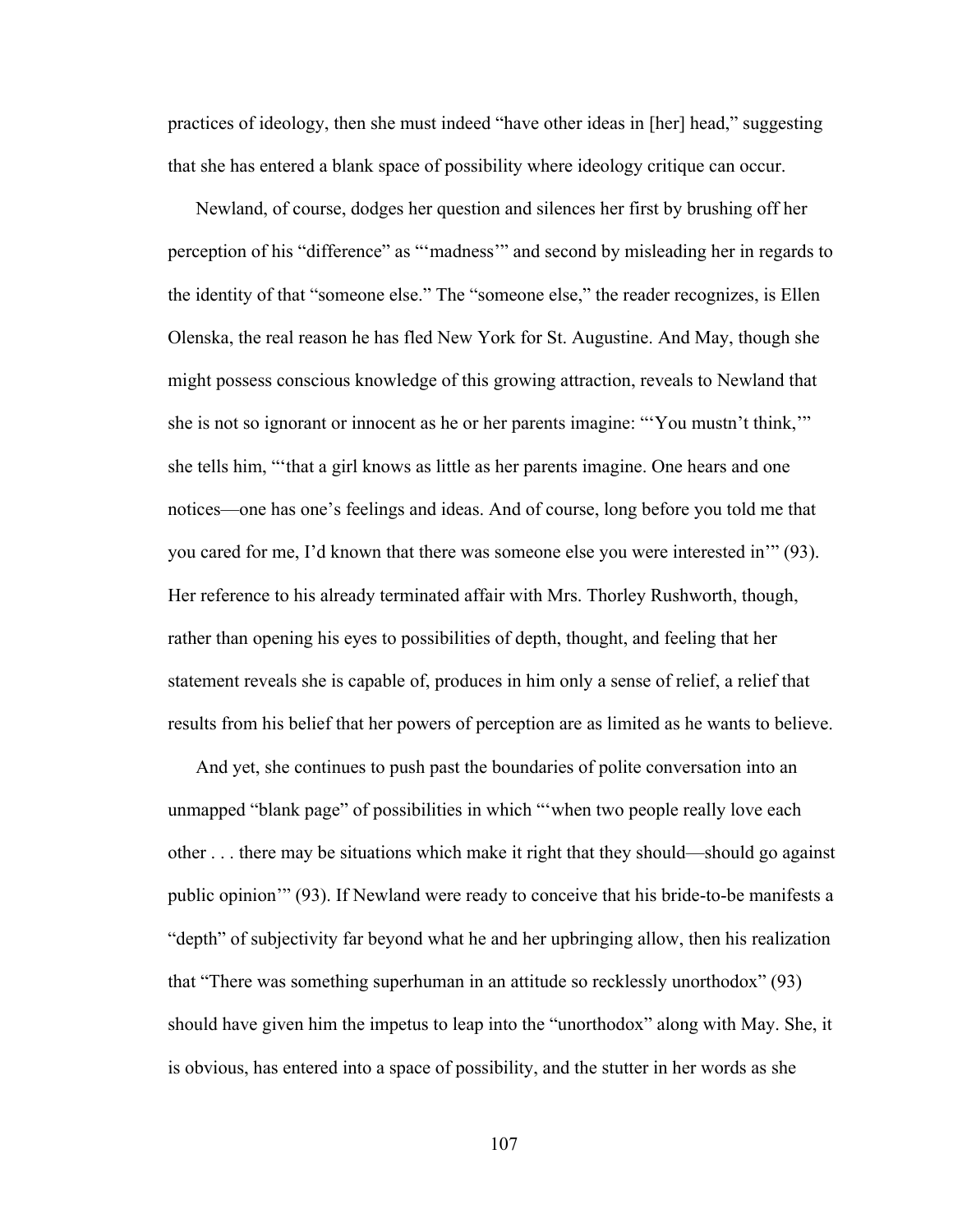grapples with the possibility that sometimes going "against public opinion" is "right" shows that she is in the process of critically negotiating with ideology. If Newland's earlier worries about May's rigid adherence to convention and superficiality, or, rather "unreality,"<sup>1</sup> represented a concern for her life as well as his own, then he could have embarked with her onto this uncharted path, into this blank space of possibility. Here and now, had Newland opened himself to possibility with May, they could have chosen to act as "bad subjects." For, "if other problems had not pressed on him he would have been lost in wonder at the prodigy of the Welland's daughter urging him to marry his former mistress" (93).

Entirely immersed in these "other problems," however, which, we suspect revolve around his nascent attraction to Ellen and the mental and emotional disruptions this causes for him, Newland decides not to "wonder." May reaches out to him, invites him to explore the possibilities of genuine, honest, truthful conversation. She expresses thoughts and feelings that her upbringing is supposed to repress or eliminate as she attempts to explore the possibilities of the "bad subject" that might allow them both to escape the choking ideological system of their society. But, bent upon covering his tracks and achieving his goal of an earlier marriage, he closes the space of possibility by turning their conversation back to his wish to defy the "stupid conventionalities" of their society by "marrying quickly" (94). He turns the conversation in order to save himself from his own unruly passions, but in the process, he stops a conversation that could have both changed their lives and altered the "old pattern" dictated by ideology. May does not answer his renewed request with words, but rather, "[s]he flushed with joy and lifted her face to his; as he bent to it he saw that her eyes were full of happy tears" (93). He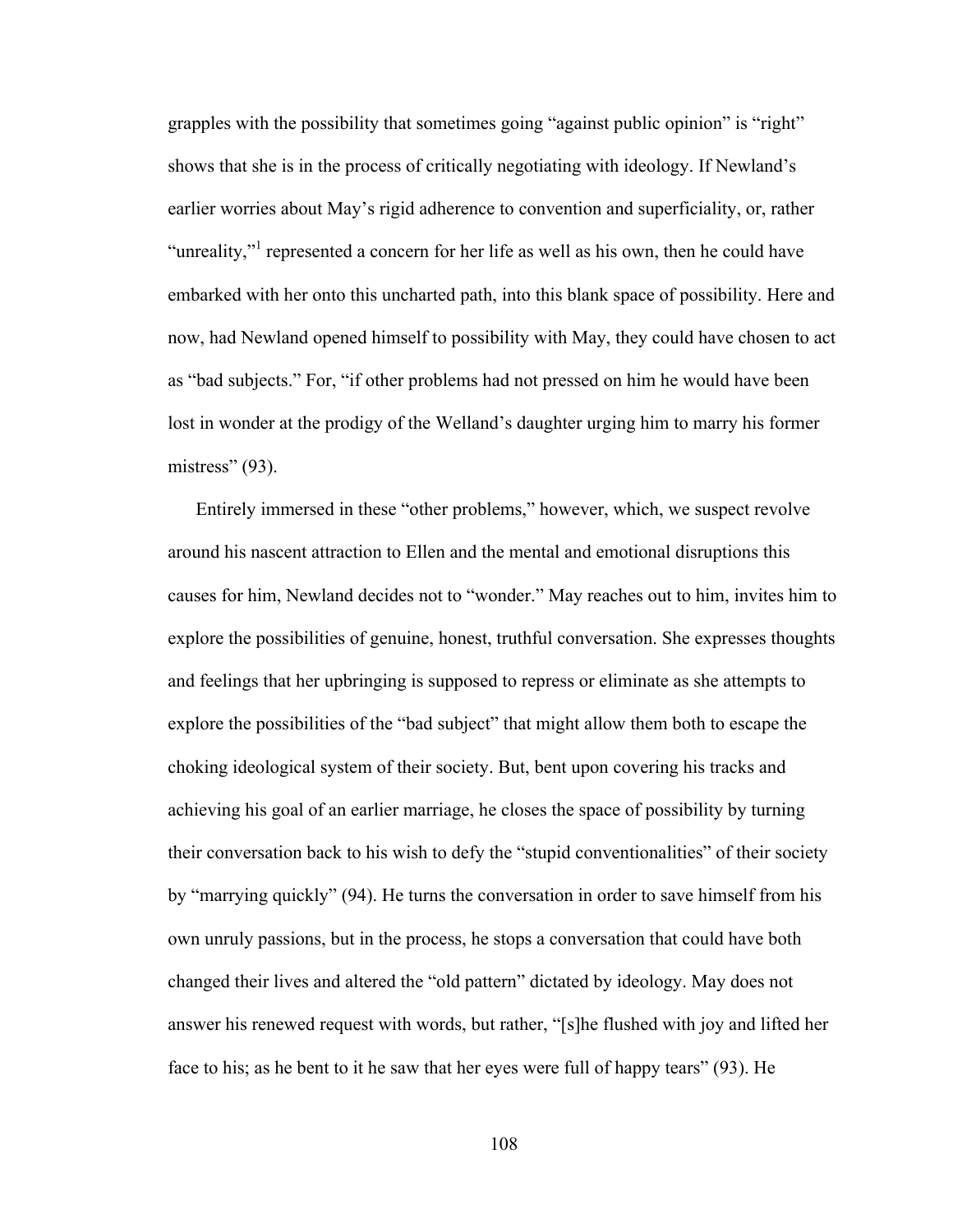interprets her "flush" as one of "joy" and her "tears" as a "happy" understanding that he loves only her after all and that she need not trouble herself with such deep thoughts ever again. He believes that she happily accepts the continuance of the "old pattern" and feels "disappointed at the vanishing of the new being who had cast that one deep look at him from her transparent eyes" (93). Newland thinks this "new being" has disappeared forever, repressed under the many layers of education and subjectivation that girls like May undergo, and the fact that he marries her despite this perceived loss suggests that he is worse than just selfish and blind. Newland is the worst kind of cynic, one who recognizes that ideology is false but yet still continues to follow the rituals of that ideology (Žižek 314). Because he wants to continue the ritual despite his increasing disbelief in the ideology that manifests in the ritual, then May is required to continue the ritual as well, for as a woman in the patriarchal society of Old New York, she must passively accept his decision as is required of an ideally feminine "good subject." The space of possibility that she tries to open wide is forced closed by Newland's belief that the "new being" is indeed gone, replaced by the "transparent," shallow propriety of this "product of the system."

Despite Newland's disappointment in May's supposed transparency, and despite his love for Ellen, which he admits to her very shortly after returning from St. Augustine, he firmly decides that he does not "mean to marry anyone else" (104). He knows that he "cares for" Ellen and admits it to her, but he is even more unwilling to break the "old pattern" than May in order to approve of and assist with Ellen's divorce so that he might marry her himself. So, he marries May, taking his place in the carefully wrought design into which their lives must be made to fit because "she had represented peace, stability,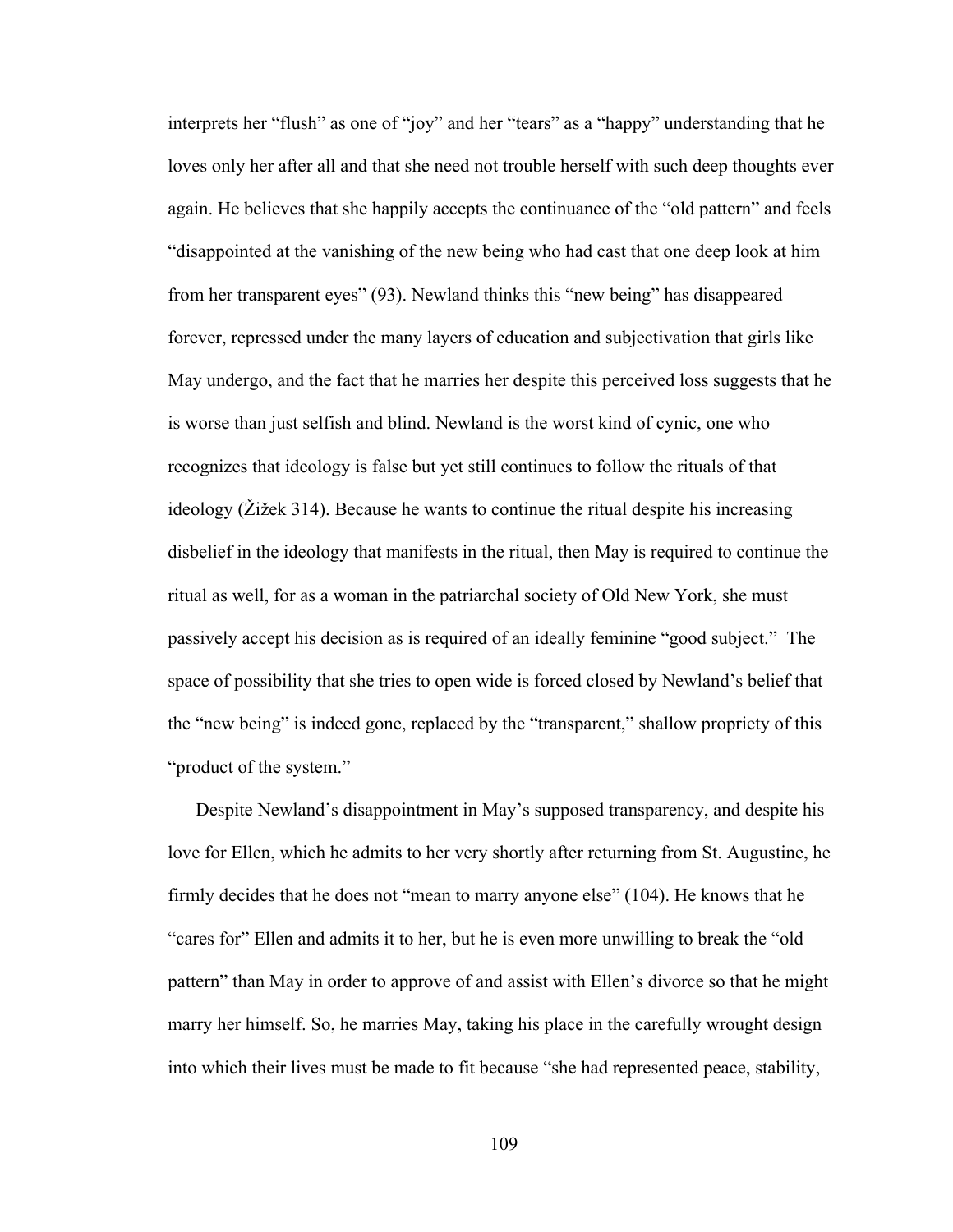comradeship, and the steadying sense of unescapable duty" (126). The marriage ceremony has not even ended, however, before Newland's thoughts "wander adrift far off in the unknown," which, of course, means that he has been thinking of Ellen (113).

The fact that Newland's thoughts on his wedding day revolve around a woman other than his bride, a woman with whom he is in love, foreshadows grave consequences for his marriage to May. In fact, very shortly after they return from their honeymoon, Newland realizes that something seems amiss with May. At first, he feels only mildly discouraged or disappointed with what he perceives to be an absolute inability in May to learn or to access more complex levels of thought. At the summer archery competition at Newport, he makes this observation about May:

> she had the same Diana-like aloofness as when she had entered the Beaufort ballroom on the night of her engagement. In the interval not a thought seemed to have passed behind her eyes or a feeling through her head; and though her husband knew that she had the capacity for both he marveled afresh at the way in which experience dropped away from her.

(128)

Newland feels disturbed by his wife's seeming capacity to maintain a mind as fresh and simple as it was when she was a little girl, and he does not understand how she can allow "experience" to roll off of her without having any visible impact. Because May's feelings, thoughts, and experiences make no visible or perceptible impact upon her in his view, then he believes that they make no impact at all. Because the scene in which May embroiders has already shown us that her seeming simplicity in fact veils active agency, an iron will, and a subjectivity involved in complex negotiations with ideology, we know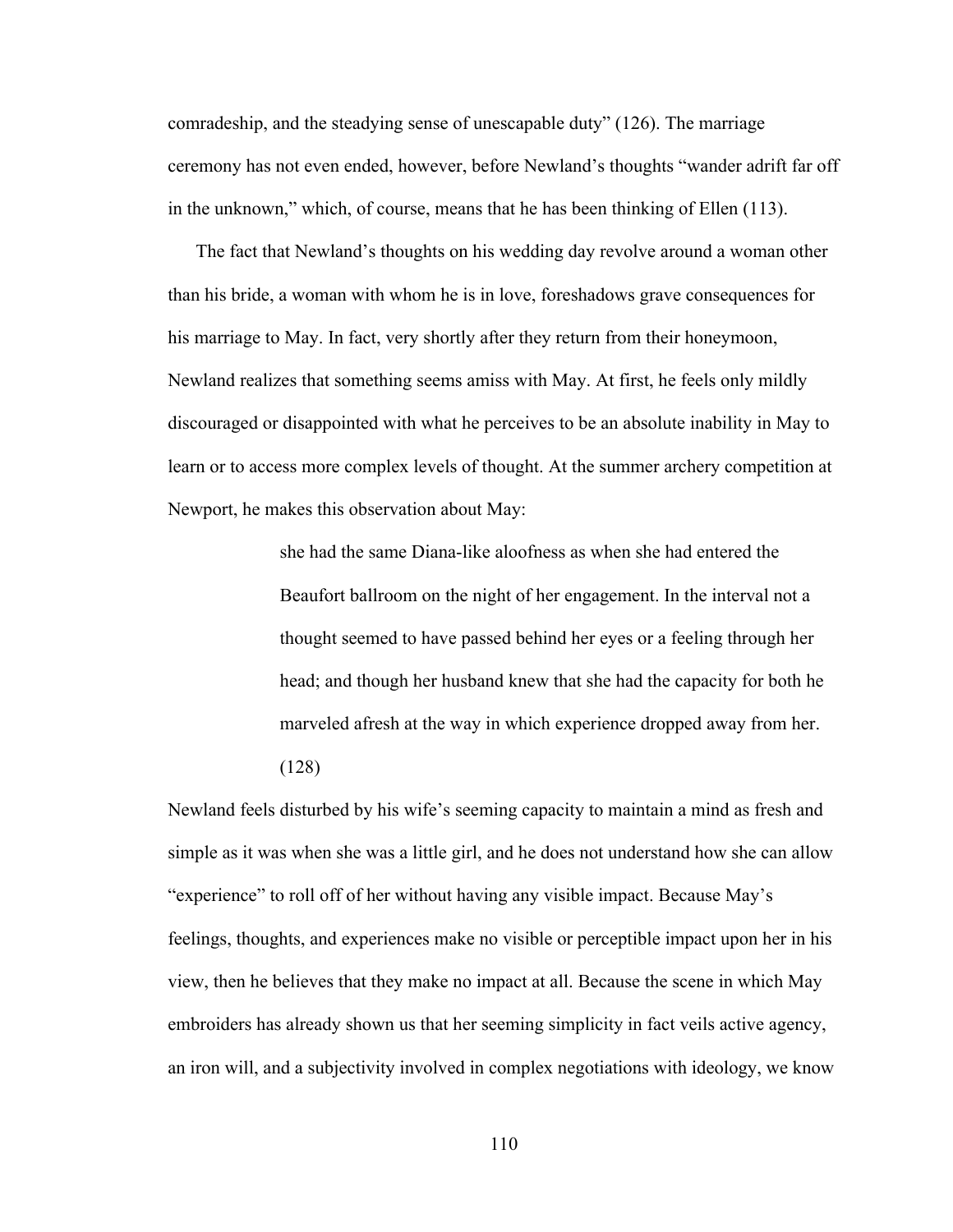that she only performs rather than embodies the simple-minded, emotional "aloofness" that the ideological norms of patriarchal New York demand. Just because Newland "had never yet lifted that curtain" of May's apparent "'niceness'" does not mean that only "emptiness" resides behind that curtain (129).

May is anything but "a negation" (129); though, ironically, Newland's belief that her mind is really as seemingly "transparent" and empty as her eyes appear leads him to expose himself and his care for Ellen, providing us with the textual moments that prove May's complexity as a subject and that it was she who was "handling the reins" the whole time (*Age of Innocence* 32). For, as Newland and May settle into married life, the text shows us that May knows that Newland cares for Ellen. For instance, May repeats several times that she thinks Ellen should probably return to her husband (17, 90, 133, 166), making sure each time that her "clear" voice reaches Newland's ears. Newland notices "a tinge of hardness that he had never noticed before in her frank fresh voice" (133). Rather than thinking about what this new "hardness" might result from, however, Newland, much like he did in St. Augustine, does not stop to "wonder" at the change but rather promptly runs off to Boston to spend the day with Ellen. Shortly after his return, the family has gathered to discuss the growing Beaufort scandal when the conversation turns to Ellen and her disgrace: "A sudden blush rose to young Mrs. Archer's face; it surprised her husband as much as the other guests about the table. 'Oh *Ellen*—' she murmured" in an "accusing and yet deprecating tone" (157-58). Now, by itself, May's exclamation could easily be interpreted as resulting from her distaste for "unpleasant things" or for anything "vulgar" such as a woman who flouts the social conventions and ideologies that dictate May's life. Indeed, such an interpretation would fit well in line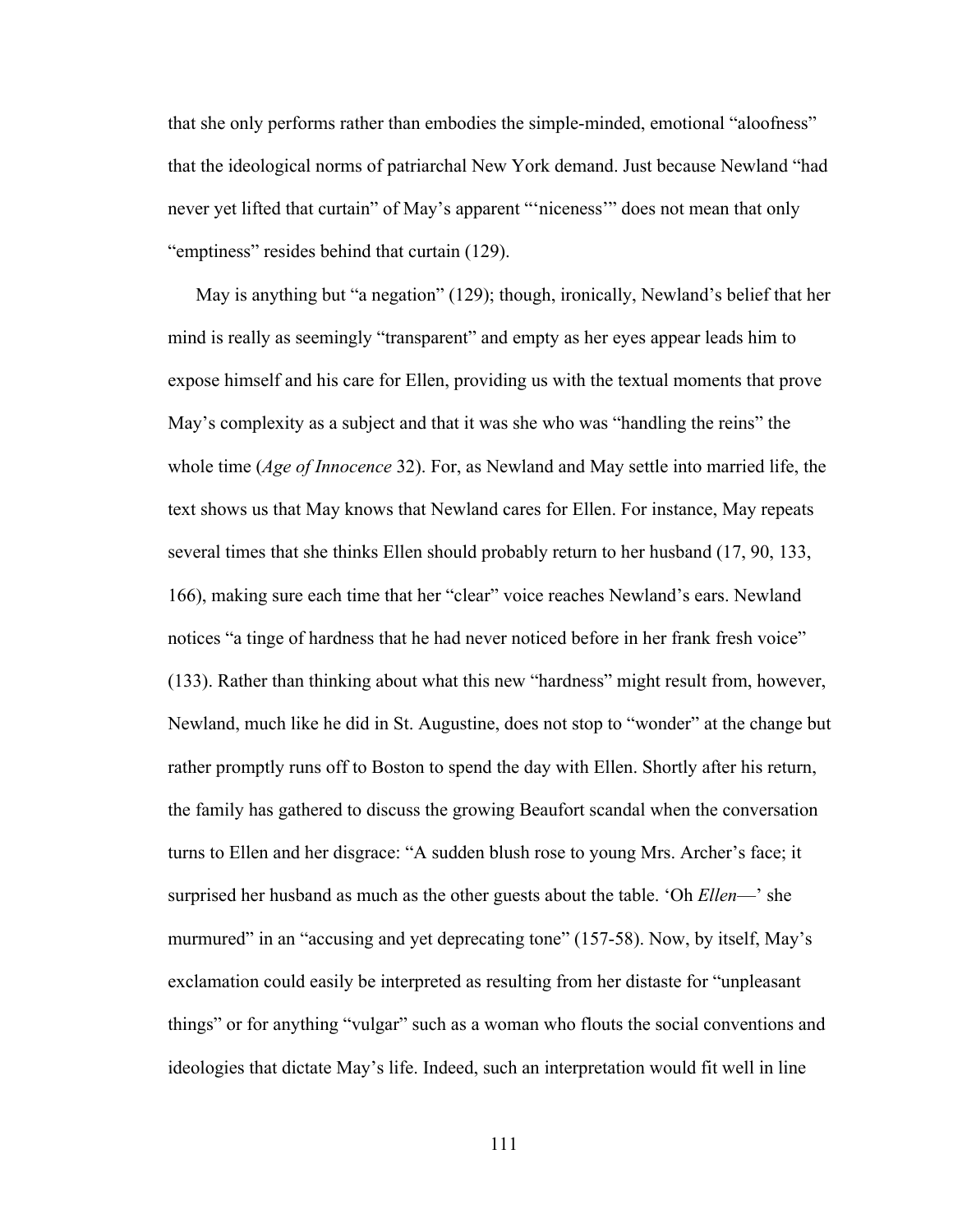with the popular critical opinion of May and what she represents. But only a page prior to May's "accusing" and "deprecating" vocalization of her cousin's name, we are told that the annual Thanksgiving sermon given that very morning was "a text from Jeremiah (chap. ii., verse 25)" (155-56). It just so happens that this particular verse contains a warning to adulterers. The close spatial proximity of the text's allusion to adultery and May's surprising blush and exclamation strongly suggest that May, just as she was not as ignorant and innocent as her parents believed, neither is she as blind and insensible as her husband believes.

May has far more knowledge and experience than anyone previously has been willing to give her credit for. In fact, at the end of the chapter, Newland finally becomes aware of May's depth of understanding. He finally realizes that she and the family have suspected all along, that they have been operating and consulting about the situation behind his back, and that she knows he is running off to Washington not for business but to see Ellen (161-62). Moreover, because each revelation Newland makes about May is coupled with a comment about the clearness or transparency of her eyes or her voice, one must suspect that Newland's perception of the meaning of that clarity is incorrect. If Newland's perceptions of his wife thus far have been wrong, then we might be tempted to see his revelation about her knowledge of his real purpose for visiting Washington as a misinterpretation of her as well. But it is upon his return from seeing Ellen in Washington that the scene of embroidery occurs and where it is revealed that May has made an active, conscious choice to perform ideal femininity despite its unnaturalness and to adhere to the "laws" of ideology. In all probability, then, her "sudden blush" suggests that she has either already made or is at the point of making the decision to choose the life prepared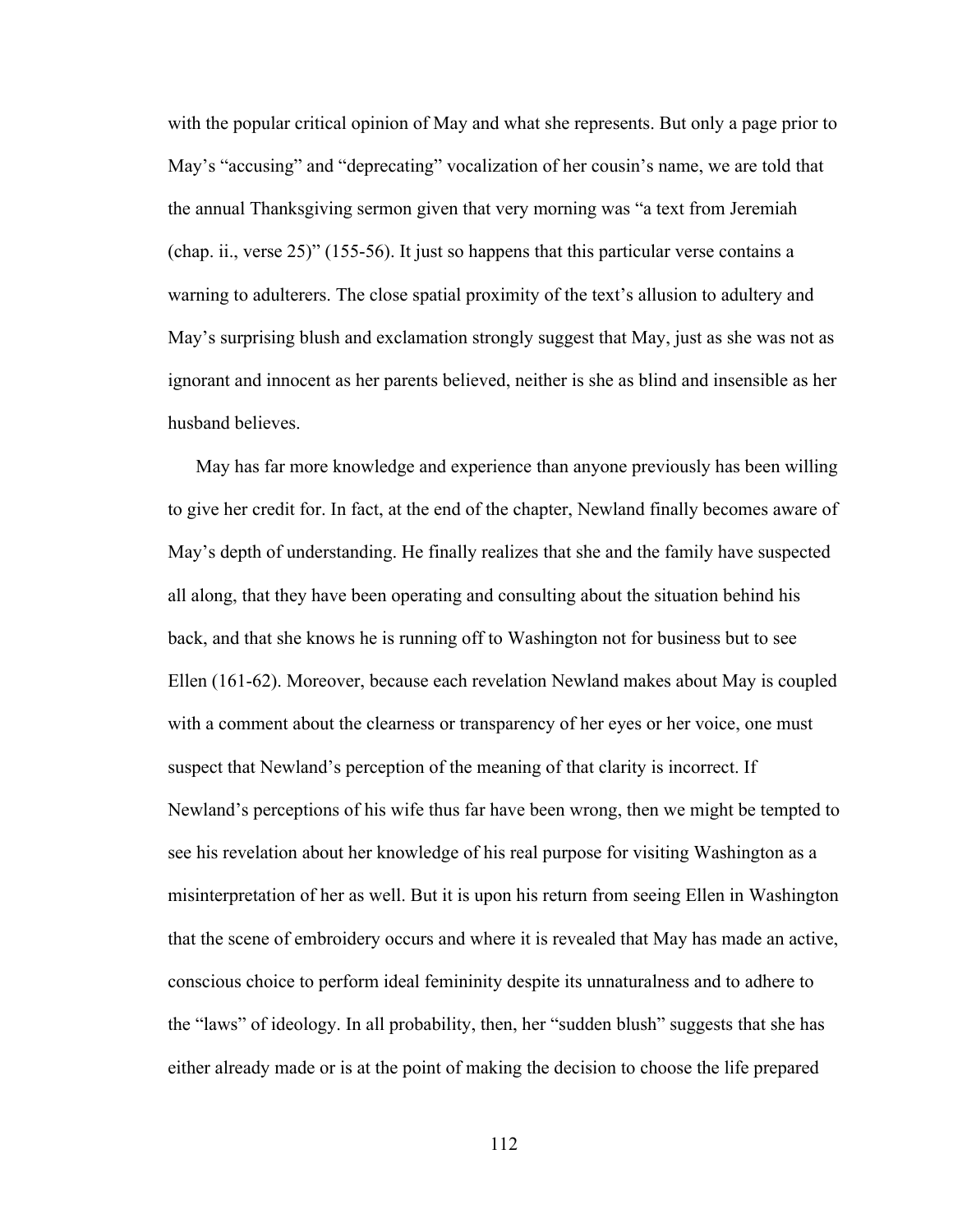for her by the ideological system of New York society, a decision guaranteeing both that she will get to stay close to her love, Newland, and that she will get to survive.

Survival for women in nineteenth-century America, especially for women of the "society" class, would be ensured by a good marriage, and May sees in Ellen's tenuous hold on financial security—and thus survival—what happens when women do not marry well and then maintain that marriage at all costs. It is Ellen's struggle as a disgraced woman and her ultimate exile from New York, though she does finally get financial security, that most clearly demonstrates the consequences the "bad subject" faces if she does not "work alright by [her]self." May also serves as a demonstration of the repressive power of ideology and the consequences for the "good subject" who does "work alright by [her]self." The consequences that May symbolizes may be less visible, less vocal, and less violent than Newland's or Ellen's, but May stands, in a way, as a more chilling warning. At the end of the novel, her individual subjectivity gets subsumed—much like Hester's gets subsumed in *The Scarlet Letter*—and May becomes the object of an "innocent family hypocrisy" amongst her husband and children because of "[h]er incapacity to recognize change" (208).

Lacking in perceptive powers or not, though, May's existence represents a tragedy. Though she possesses agency and intelligence, and has the capacity to negotiate with ideology and does so at a few key points in the text, her choice to embody ideal femininity and uphold the patriarchal ideology of New York society suggests that Wharton writing in the second decade of the Twentieth Century may see this as a choice that most women are required to make. May symbolizes a step backwards in the development of the American female subject—a regressive step that embroidery assists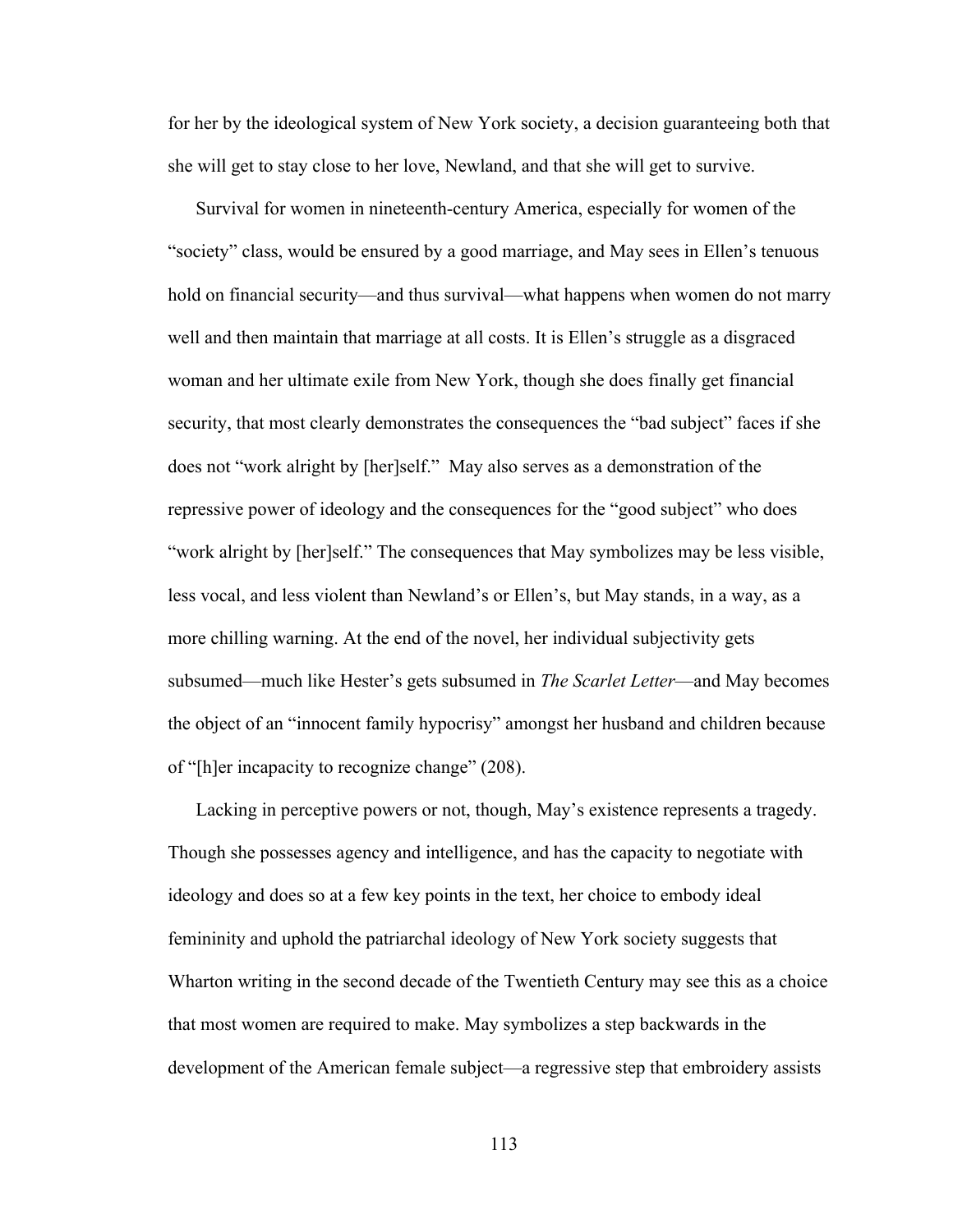in demonstrating. The possibility of rebellion that May opens in her few truly genuine interactions with Newland closes because he is unwilling or unable to recognize her subjective attempts to negotiate with ideology. She is subjugated entirely to the hail of the law, fully interpellated by the end of the novel. Newland, and by default the very "system he belonged to and believed in" (28), ensures that she embodies "the inexorable conventions that tied things together and bound people down to the old pattern" (28).

Newland silences her in each of the few moments that she steps outside of the "inexorable conventions" of thought and feeling imposed upon them by the ideological system, and her unwieldy but dutiful embroidering shows that she is far more imprisoned than either Newland or Ellen. May, if she could pursue her natural interests and abilities, would spend her time in "open-air" activities, very like the goddess Diana with whom she is so frequently compared. Instead, as an unnatural product of ideology, May believes that her only option is to do what "other wives" do. She must perform a role that demands that she appear as if all "the thoughts in her head" were as transparent as her eyes, turning into "a copy of her mother," or, in other words, to subjugate her individuality and her subjectivity to what society and her husband demand (177-78). Perhaps, as many argue and as Newland believes, May has too little imagination or sensitivity to break away from the "inexorable conventions" of their society. But then perhaps, as the frequent analogy with the virgin goddess Diana as well as the subtle hints of violence that occur in the text prior to their marriage suggests, that, under different circumstances, May might have wished to remain a virgin like Diana.<sup>2</sup> It is impossible to say, sadly, what May would have chosen to be and to do if the constraints of patriarchal ideology as practiced in nineteenth-century New York society did not exist, because the reality of her ability to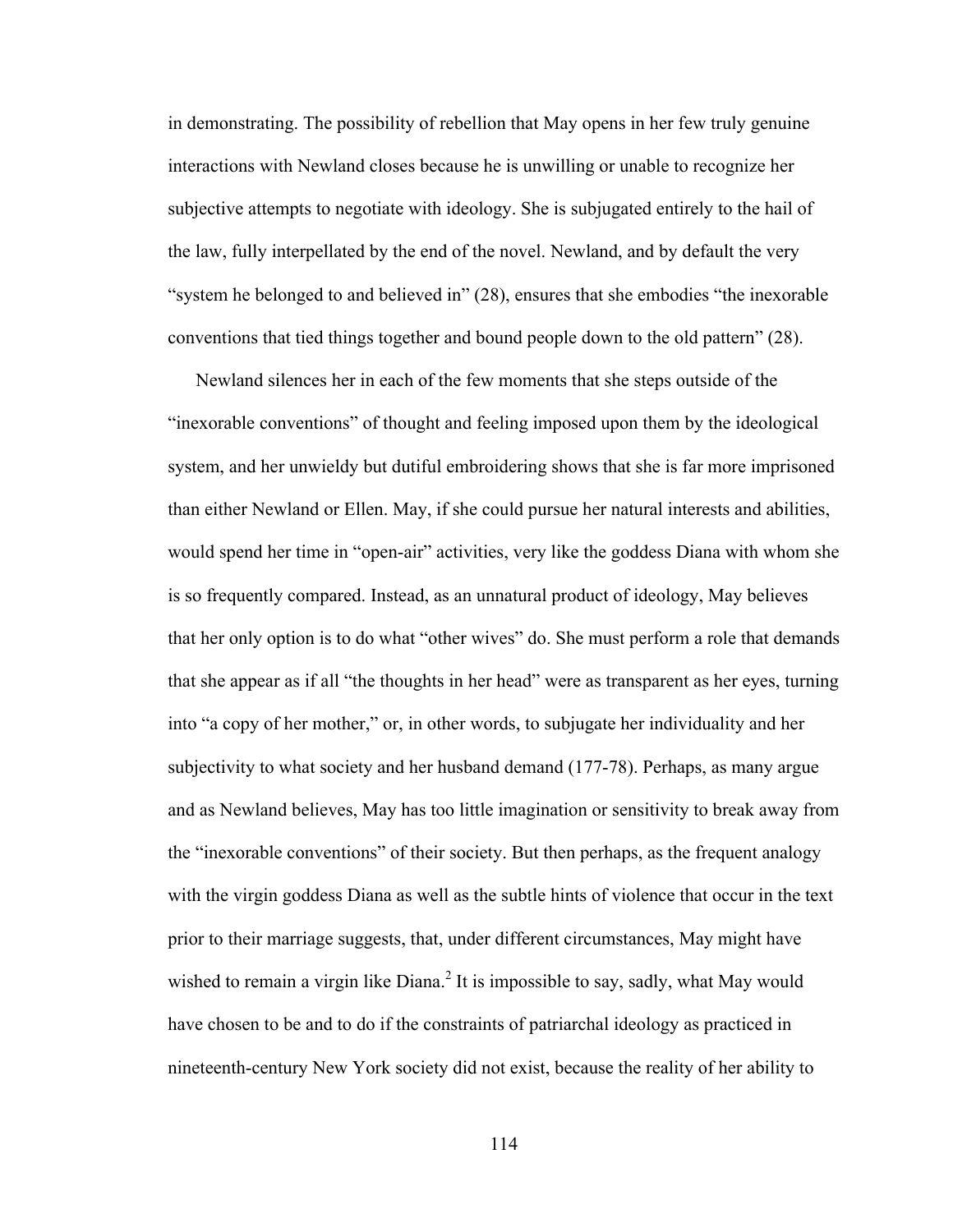survive and thrive denies her any such choices. She gets silenced by Newland and by the text at the end of the novel as she recedes behind the veil of ideal femininity that activities like embroidery signify. Her individual identity is concealed permanently behind the veil, and that is precisely the point of her character as Wharton designed it.

The tragic repression of May's ability to have creative vision, imagination, or rebelliousness suggests a number of ideas about Wharton's early twentieth-century view of 1870s New York. For one, it demonstrates Wharton's highly critical attitude regarding the empty ritualistic practices necessary for maintaining the hegemonic forces of New York society ideology. May's relegation to the "old pattern" of unquestioning obedience could also symbolize a larger political context in which, as the success of women's suffrage neared, women increasingly drew the ire of branches of both the RSAs and the ISAs. Wharton, as an avid believer in women's rights, presents May as a sad example of the stultifying effects of "this elaborate system of mystification" (*Age of Innocence* 29) that designs ideal femininity at the expense of individual subjectivity. For even in the 1920s when Wharton wrote the novel, the social and intellectual possibilities for women remained nearly as rigidly bound by patriarchal ideology as they were fifty years before when the novel is set. Indeed, in her book *Feminist Readings of Edith Wharton: From Silence to Speech,* Dianne L. Chambers points out that Wharton often "uses male narrative filters" in her fiction as a strategy that shows how "female characters become imprisoned by male stories" both in fiction and in life (23). Newland's story—the interpretive lens that he applies to May—does in fact "imprison" her by denying her individual subjectivity an outlet. May is forced to choose silence along with marriage.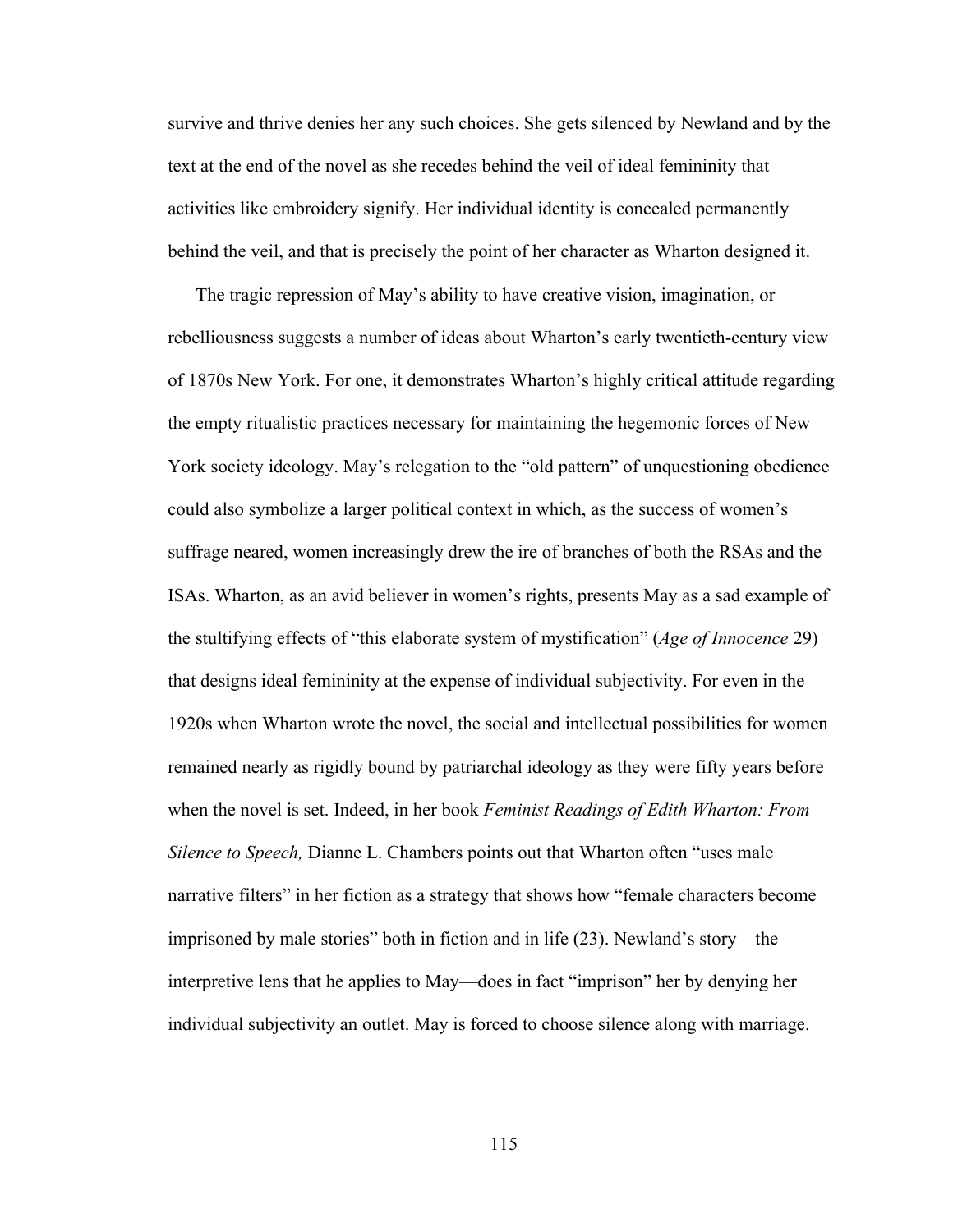Hermione Lee, moreover, in her biography of Wharton, explains that Wharton lamented the limited choices for women, which included either "[m]aterial advantage" or "sentimental romance" (12). With only these two choices available, Wharton believed, women were denied the right to have or display "intellect, independence, natural passion or professional ambitions" (12-13). May embodies Wharton's concerns, serving as a poignant criticism of the ideological system of nineteenth-century New York society, patriarchal at its core. Embroidery in the novel symbolizes the physical, emotional, sexual, and intellectual struggles of the female subject in 1870s America; but Wharton's recreation of historical New York and her focus on the ways in which this repressive society denies women both agency and subjectivity suggests that such conditions continue to exist in Wharton's time. And if the performance of embroidery demonstrates that femininity is a "psychosocial product" rather than a biological imperative, then by pointing out that May embroiders to adhere to a behavioral norm despite her lack of natural ability or intellectual interest, the text suggests that the price for being a "good subject" is individual subjectivity and agency.

#### Notes

<sup>&</sup>lt;sup>1</sup> According to Hermione Lee in her 2007 biography of Edith Newbold Jones Wharton, "The word 'unreality' is insistent in Wharton . . . A sense of unreality at some point comes over all those characters, like Lily Bart, who have been educated into social ambitions that go against their more natural desires" (12). Unreality here functions similarly to ideology—it is the feeling produced within the subject when the gap between ideology and material practice becomes visible, which exposes ideology as not "natural" but rather as an imaginary set of ideas created to make sense of the natural world.<br><sup>2</sup> Newland's contact with May at the ball symbolizes a cloaked violence that metaphorically

alludes to the violence inherent in the ritual of consummating marriage. Newland "[caught] her to him and laid a fugitive pressure on her lips" and then "broke a lily-of-the-valley from her bouquet" (17). In this moment, Newland is a "fugitive" who steals from his "pure," "ideal" bride-to-be what she may not have given willingly had he asked, and he "broke" the very symbol of her purity—the lily-of-the-valley, which alludes to the physical breaking that May will experience when she is sexually initiated. May appears discomfited by Newland's forceful advance and "sat silent" afterwards. Her silence may be acquiescence and acceptance, or it may be fear and shock, a discomforting preview of what her marriage will be like. In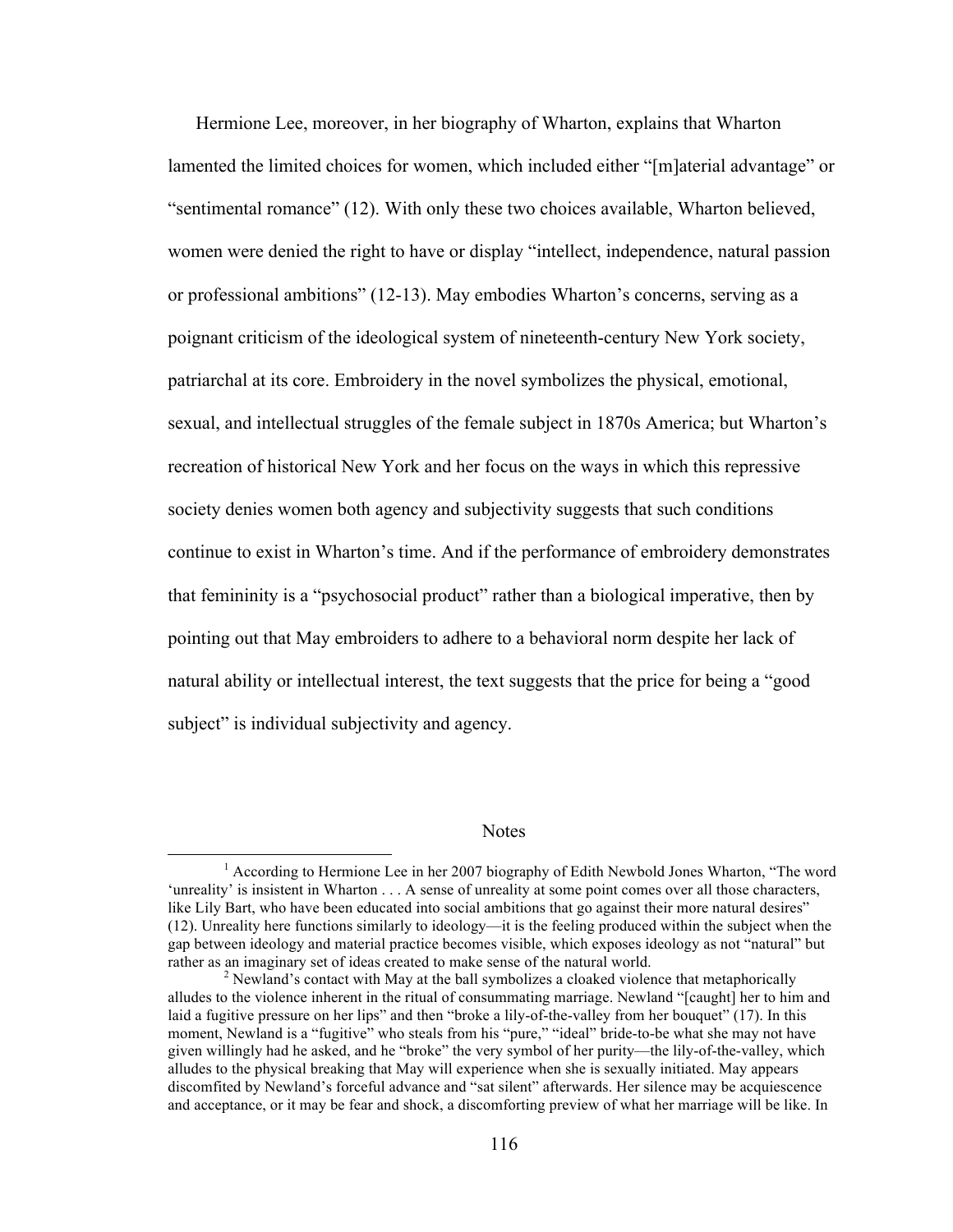combination with the inherent physical violence symbolized in Newland's breaking off of May's lily from the bouquet, when he thinks of his impending marriage, he perceives Mrs. Welland's resistance to announcing the engagement early as only "simulate[d] reluctance" in which she has "had her hand forced, quite as, in the books of Primitive Man that people of advanced culture were beginning to read, the savage bride is dragged with shrieks from her parents' tent" (29). One may easily read this passage as an ironic analogy designed to reveal the ridiculousness of the superficial and meaningless rituals of the "hieroglyphic world" of New York society. Yet, as Newland continues on this train of thought, we discover that he is only "placidly in love" with May, that he feels no passion, no fire of attraction towards her. And while he feels "oppressed by this creation of factitious purity, so cunningly manufactured" by the tradition of women ingrained with patriarchal ideology, he also understands that he is supposed to desire this "artificial product" because it is "what he had a right to, in order that he might exercise his lordly pleasure in smashing it like an image made of snow" (30). Notice that Newland's "lordly pleasure" is to be gained not through melting the "image made of snow" but rather in "smashing it." The brutality implied in Newland's manly rights suggest that, while May is the product of a more "advanced," less "savage" culture, while her marriage does not evince "shrieks" of terror or resistance, there remains an element of violence in the marital unions of patriarchal New York society, which, in its treatment of women, has not "advanced" far beyond its "Primitive" ancestors.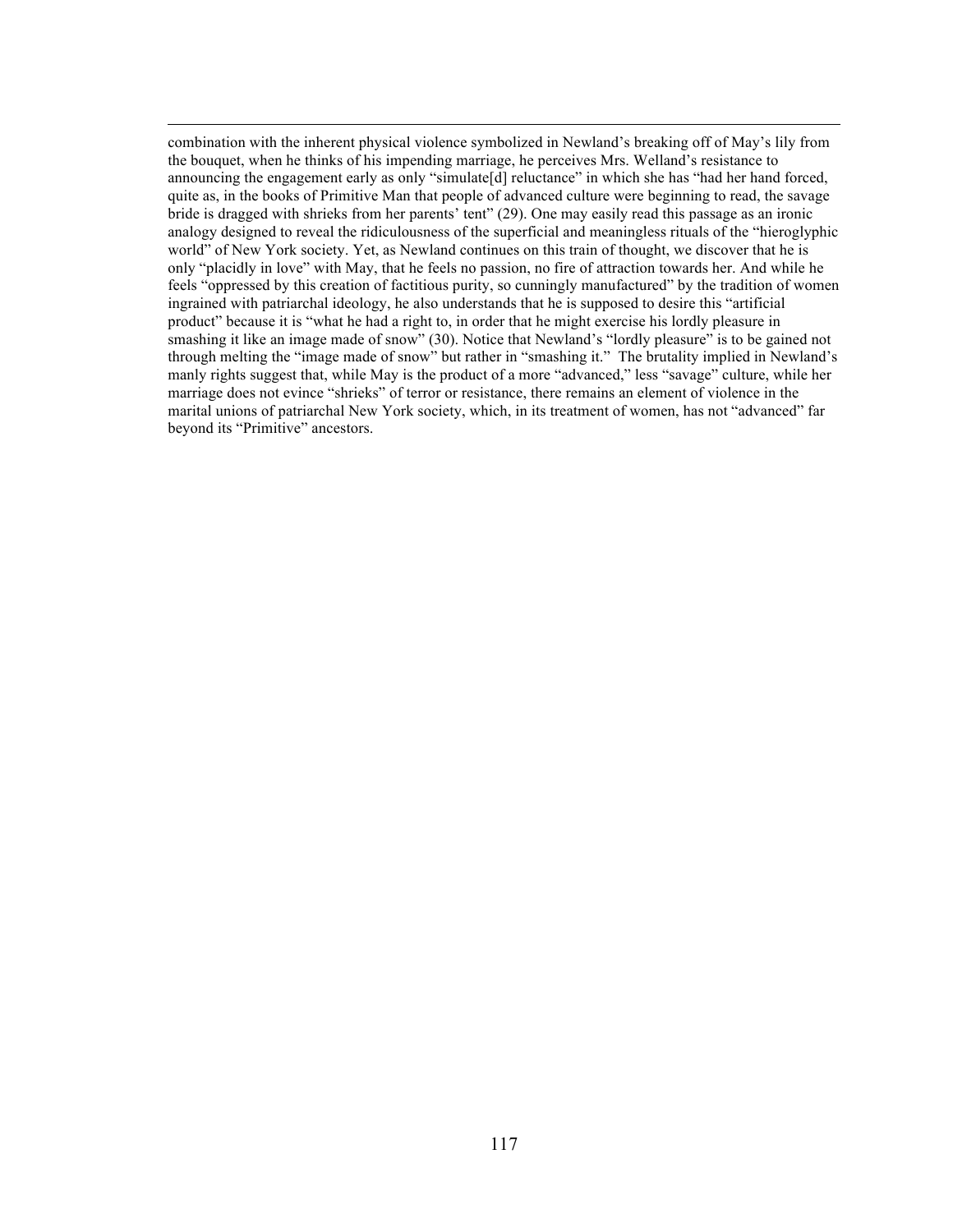#### CHAPTER V

## CONCLUSIONS

Joyce W. Warren, in her book *The American Narcissus,* argues that the very rebellious, grandiose, individualistic persona of early Americans participated in the repression of women. Since women have always been considered the ultimate "other," Warren explains, and because the peculiar individualism in the American character prevented the individual from recognizing the "self-hood of the 'other'," women were denied both individuality and person-hood (14-15). Thus, while the American subject may contain an innate or essential rebelliousness, an excess of individualism that allows him to become larger-than-life, that subject is male. In fiction, the result of viewing women as non-persons manifests in women characters who do not get fully developed women who lack substance or depth as individual persons. Warren's book investigates the various ways that "classic American authors" construct women in fiction, concluding, ultimately, that, while a few individual authors sprinkled throughout American literary history—Nathaniel Hawthorne and Henry James to be specific—maintained a "detachment from *culture*," which enabled them to create fully developed "autonomous" women, most authors, men and women alike, relegated women in fiction to a supporting role, passive, silent, and without interiority or individual subjectivity (257). Like Armstrong's exploration of how the British novel helped to repress excessive individualism in order to ensure the functioning of society, Warren suggests that American literature has been historically engaged in a similar project, with the notable difference that in American literature, the repression of individualism was limited to only the female gender.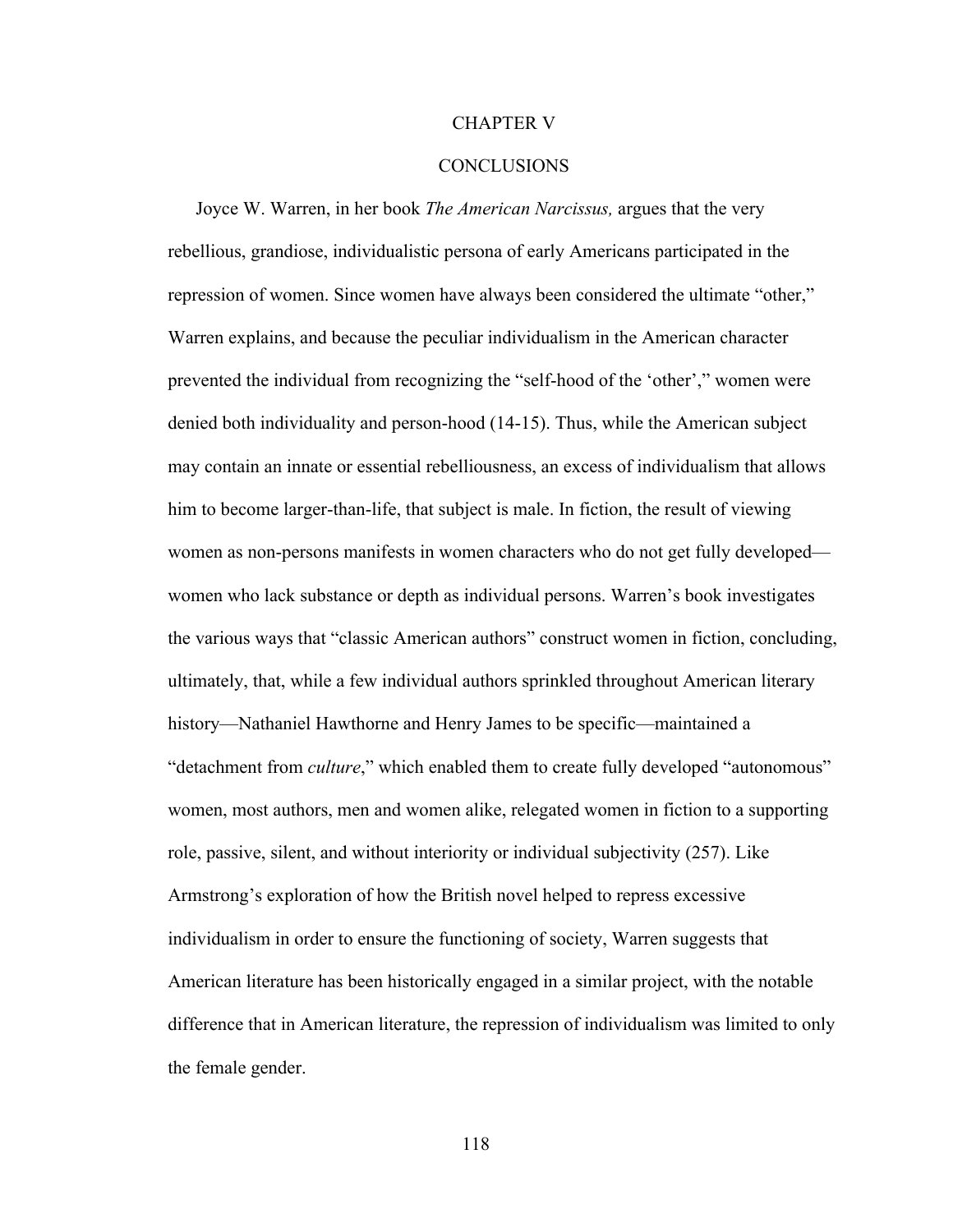Gender roles in the United States imposed increasingly limited roles upon women, so that, by the late Nineteenth and early Twentieth centuries, standards for women's behavior and character—ideal femininity, in other words—were far more restrictive and repressive than they were in colonial America. The evidence for this regressive development of American women subjects lies in the fiction. More specifically, the types of material practices in which women engaged help demonstrate the constriction of the American woman subject through increased restriction on what material practices were appropriate for women to engage in and how women performed those material practices. Because of its universal association with femininity, embroidery as represented in fiction provides a unique and fruitful way to examine the ways that material practices, the "rituals of the ISAs," as Althusser calls them, inscribe the subject into the ideological system of which he or she is a part.

If we accept Althusser's theory of subject formation, agreeing that the subject comes into being only through his subjection to the ultimate Subject—for Althusser, the Ultimate Subject of Christian Ideology was God, although in Patriarchal Ideology, the Ultimate Subject is Man—then women come into being through their subjection to men and to the patriarchal ideology that Man, as the ruling gender, creates and perpetuates. Indeed, my preceding investigation of *The Scarlet Letter*, "A New England Nun," and *The Age of Innocence* seems to demonstrate the validity of Althusser's theory. Each of the three women included in my study seems to command less power of imagination, less excess of individualism, less propensity for rebellion than the one before. Hester mutinies against patriarchy and the limitations of ideal femininity both bodily and intellectually. She suffers the wrath of both RSAs and ISAs because she is a "bad subject," but rather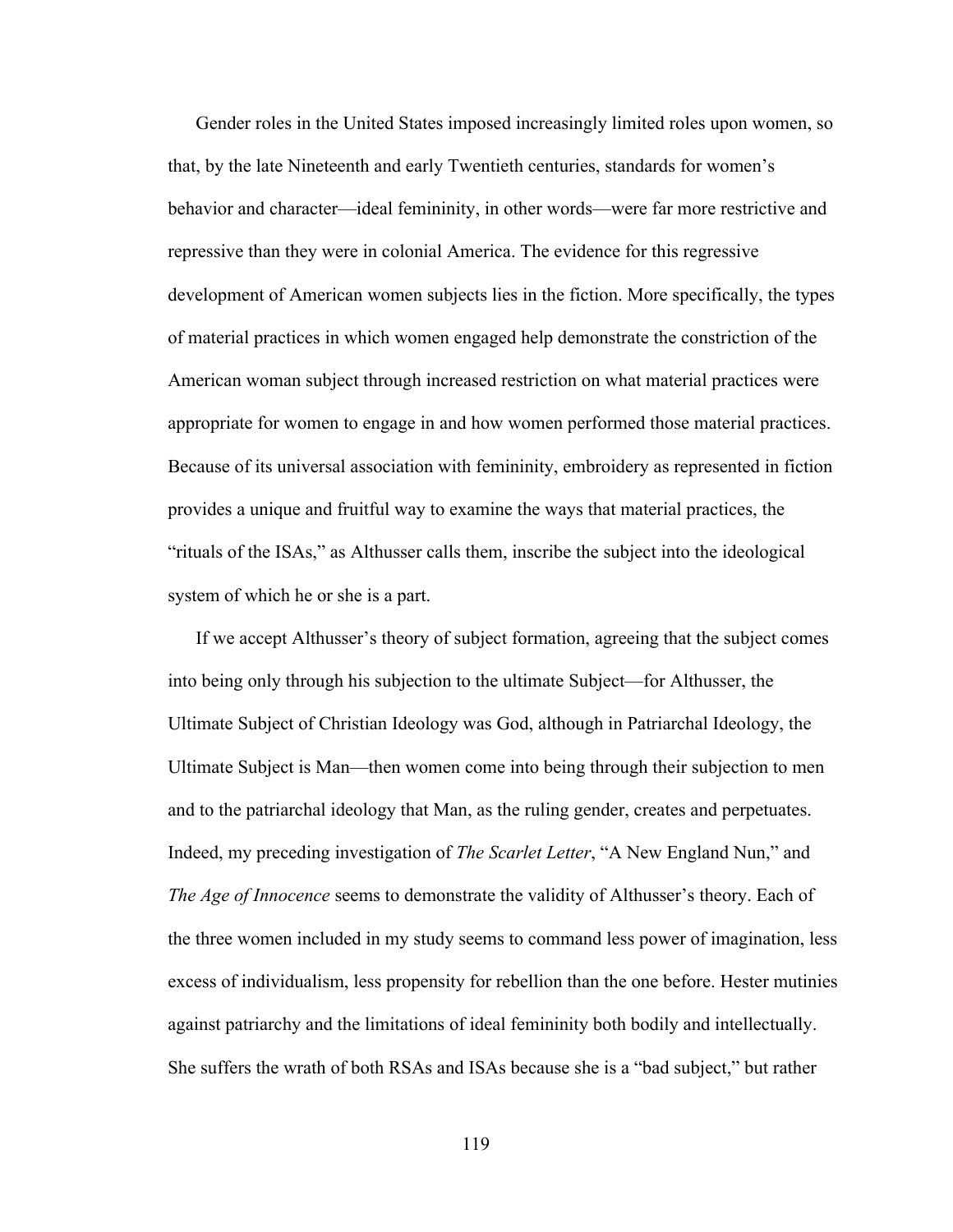than be cowed and subdued, she invests all the rebelliousness of body and mind into the fanciful artistry of her embroidery. Hester's embroidery makes clear that, while her body may behave according to ideology, her thoughts engage in a critical negotiation with ideology, carving out a blank space of possibility for her individual subjectivity to operate autonomously of her community and its belief systems. Neither Hester's crime nor her punishment subjugate her, and the creative, rebellious energy that emerges from her embroidery couples with her sexual revolt to open a space of possibility in which women might explore the possibilities of being "bad subjects" by engaging in a practice that makes them appear to be "good subjects." Louisa Ellis makes full use of the space opened by Hester, and her needlework, like Hester's, signifies that behind the veil of ideal femininity overlaid by embroidery, Louisa also posses a subjectivity that defies the norm according to patriarchal ideology. Louisa's insurrection, however, remains at the level of subjectivity and does not manifest in an overt crime that draws the "intervention of one of the detachments of the (Repressive) State Apparatus" (Althusser 135). Louisa remains content to exist within the space of possibility opened by ideology critique rather than to push against the boundaries of that ideology in a violent or overtly transgressive way. Louisa's needlework, when compared with Hester's, offers a similar source of pleasure and satisfaction and signifies a parallel desire for independence and autonomy, but it also provides less evidence of an excess of imagination or robustness of character. May Welland, finally, while she is robust, seems to lack an imagination almost entirely. At the end of the novel, May becomes a strongly anti-progressive force, and her embroidery allows us to see that, while she may have agency and a sense of individualism, it gets completely subsumed under her role as an ideal wife and mother—a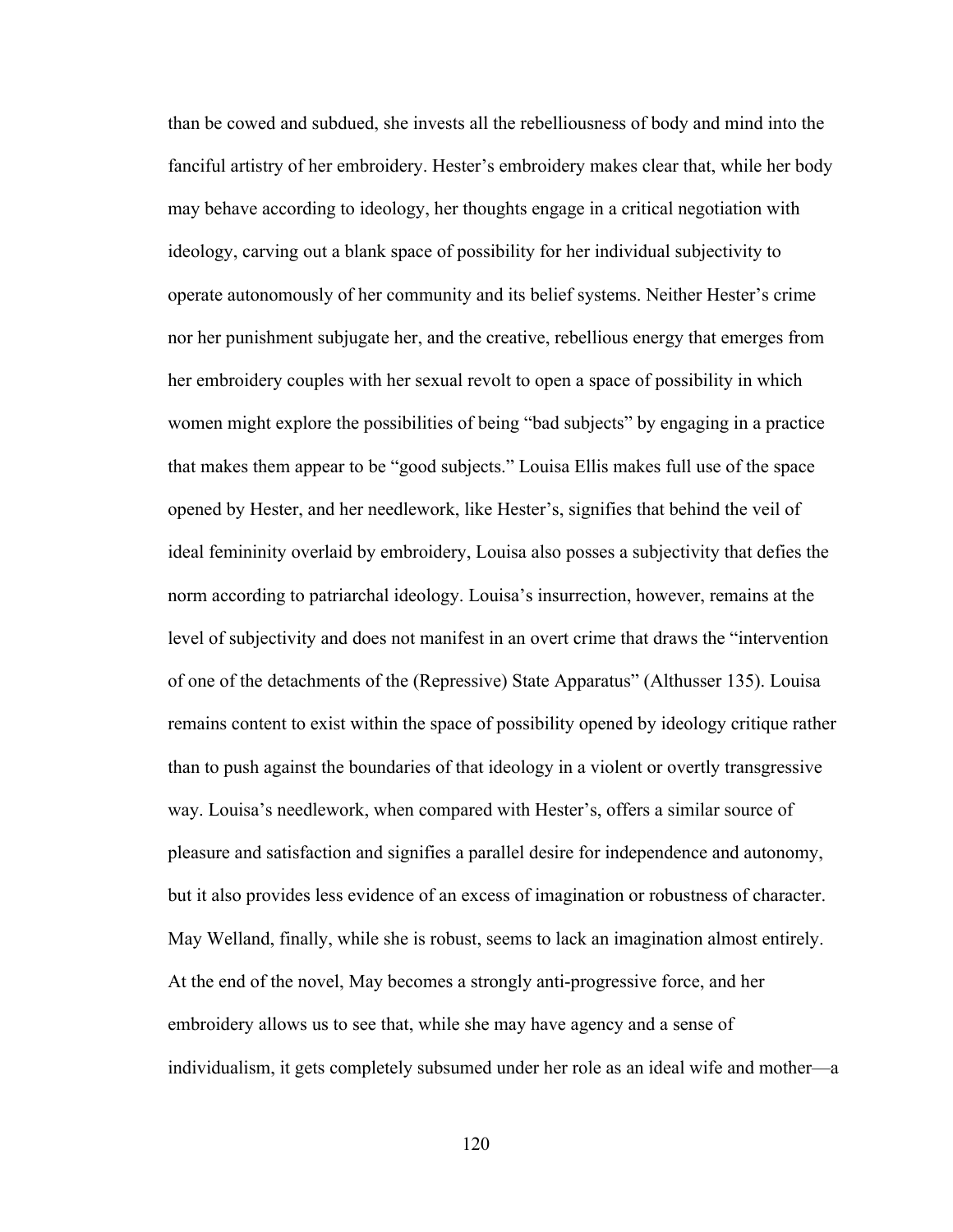role that she chooses and that she embodies entirely. While May's material practices her embroidery, that is—reveal the falseness of femininity far more prominently than they do for Hester or Louisa, May's material practices also suggest that they no longer provide the opportunity for ideology critique and rebellion that they once did.

The trajectory of development suggested by these three texts shows an American woman subject whose choices in the actual world seem to expand at the same rate that her choices in the fictional world contract. By 1920 when Wharton published *The Age of Innocence*, women were on the verge of gaining the right to vote, and the first wave of feminism was beginning to transform gender ideology, American patriarchy, and material practices. In the actual world, women actively challenged both the ideological and legal systems that denied them person-hood and citizenship, and the "detachments of the (Repressive) State Apparatus" were working overtime to subdue the increasing activity of "bad subjects," that is, of women who refused to "work by themselves" within the terms of patriarchal ideology. Embroidery, in fact, became implicated in this revolt, seen by many early twentieth-century suffragettes as symbolic of the oppressiveness of patriarchy. Roszika Parker discusses the intersection of embroidery with women's rights at length, explaining that, while for some, embroidery was considered an art in which the complexity and imaginative capabilities of women was signified, for others, embroidery represented all the bodily and psychical repression that patriarchy imposes upon women's bodies and subjectivities. Especially as a tool of instruction, embroidery's detractors pointed out, the activity of needlework symbolizes a process of education that binds women in such a way that both their bodies and their minds remain languid, ineffective, silent, and passive. Unfortunately, the latter view of embroidery was far more prominent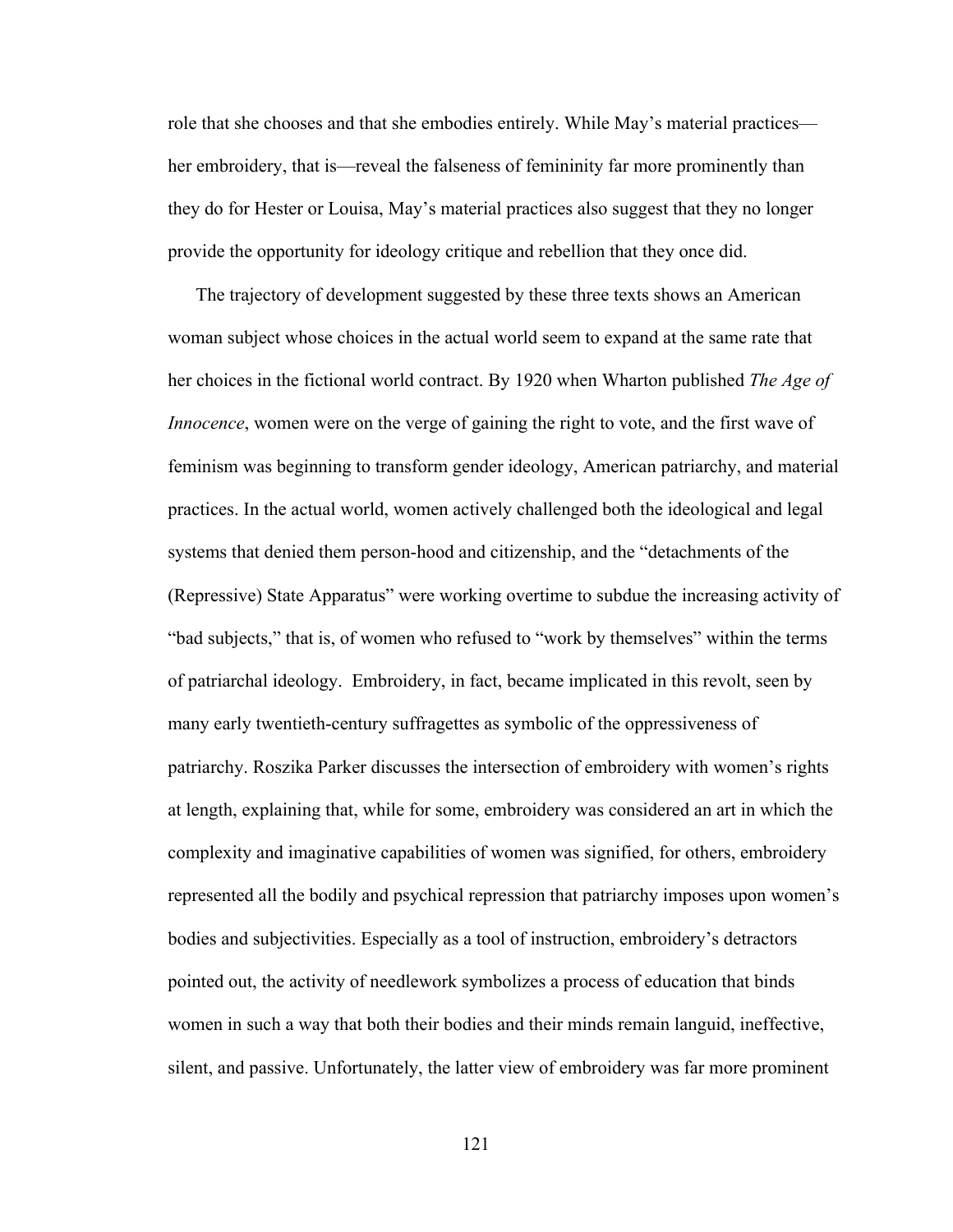than the former by the early Twentieth Century, and embroidery was held by many, Parker says, to be a rigid "demarcator of women's sphere" (215). Embroidery, in other words, became an activity whose performance signified all that was unnatural and restrictive about gender roles within patriarchy. And early feminists attacked it as a practice that erased the division between the individuality of the subject and the signifying practices that embed her within ideology

If embroidery was a material practice that seemed to create the socially constructed category of gender as natural, then it would also seem to take away the capacity for individual agency. It would appear to be one of the material practices that assists in constituting the subjugated Althusserian subject by inscribing the subject into ideology. Agency does not really exist for the subject subjugated by the Ideological State Apparatuses of the ruling class in Althusser's theory. But Althusser's theory of subject formation and the role of ideology within that formation are based, of course, in a man's perception of what defines subjectivity. And the paradoxical nature of the female subject that embroidery reveals in these three texts suggests that his theory contains irreconcilable flaws. Indeed, as Theresa de Lauretis and Sylvia Pritsch have established, gender is an Ideological State Apparatus, something that Althusser did not consider. If gender is an ISA, then gender norms as established by that ideology assist in removing the subject's capacity for agency. Indeed, the increasing constriction of gender roles as revealed by the practice of embroidery in *The Scarlet Letter*, "A New England Nun," and *The Age of Innocence* seems to show that gender, as an ISA, was becoming more carefully and more restrictively defined throughout the Nineteenth Century as the ideology attempted to remove women's capacity for agency altogether.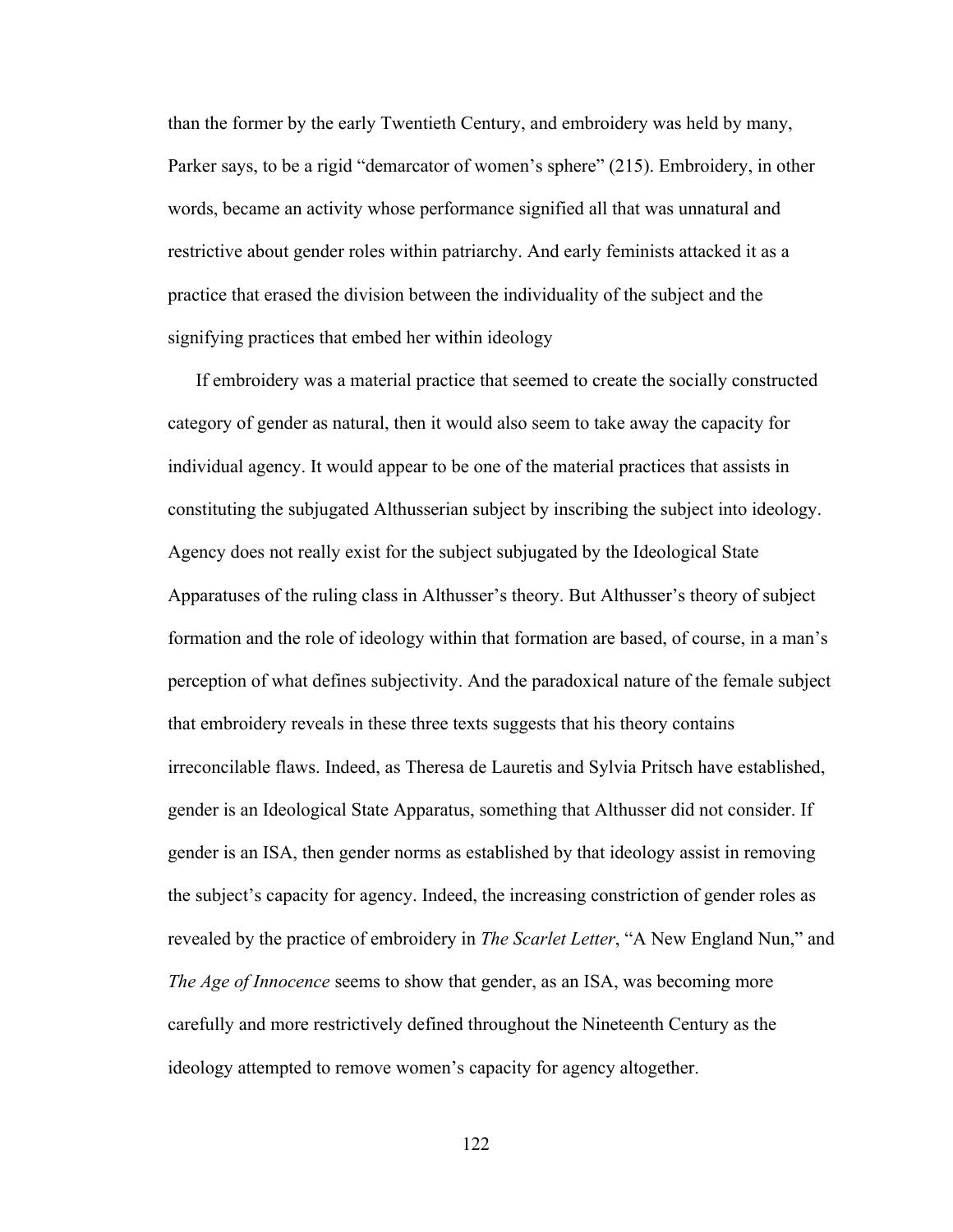But if the role of ISAs is to restrict and redirect a subject's agency into appropriate material practices, then it would seem that the material practice of embroidery as a ritual that inscribed the embroiderer into ideology would have closed the space of possibility for action or identity rather than opening it. In *Gender Trouble*, however, Judith Butler proposes an alternative to Althusser's subjugating model of subject formation. Whereas Althusser believes that the subject comes into existence only when he is hailed by the law and interpellated, or subjugated, into culturally defined identity categories (130), Butler proposes instead that "the 'subject' is understood to have some stable existence prior to the cultural field that it negotiates" (182). For Butler, then, the subject does in fact have "some stable existence" prior to the "hail of the law," meaning that, perhaps, the subject can have an existence, an individual being, a subjectivity that is not fully subjugated.

In her book *The Psychic Life of Power,* Butler builds upon her theory of subjectivity and agency from *Gender Trouble.* She proposes that the subject—or, rather, the "bad subject"—can refuse "the hail of the law," which seems to rupture ideology rather than maintaining its functionality. She asks:

> Is there a possibility of being elsewhere and otherwise, without denying our complicity in the law that we oppose? Such possibility would require a different kind of turn, one that, enabled by the law, turns away from the law, resisting its lure of identity, and agency that outruns and counters the conditions of its emergence. Such a turn demands a willingness to be—a critical desubjectivation—in order to expose that law as less powerful than it seems. (130)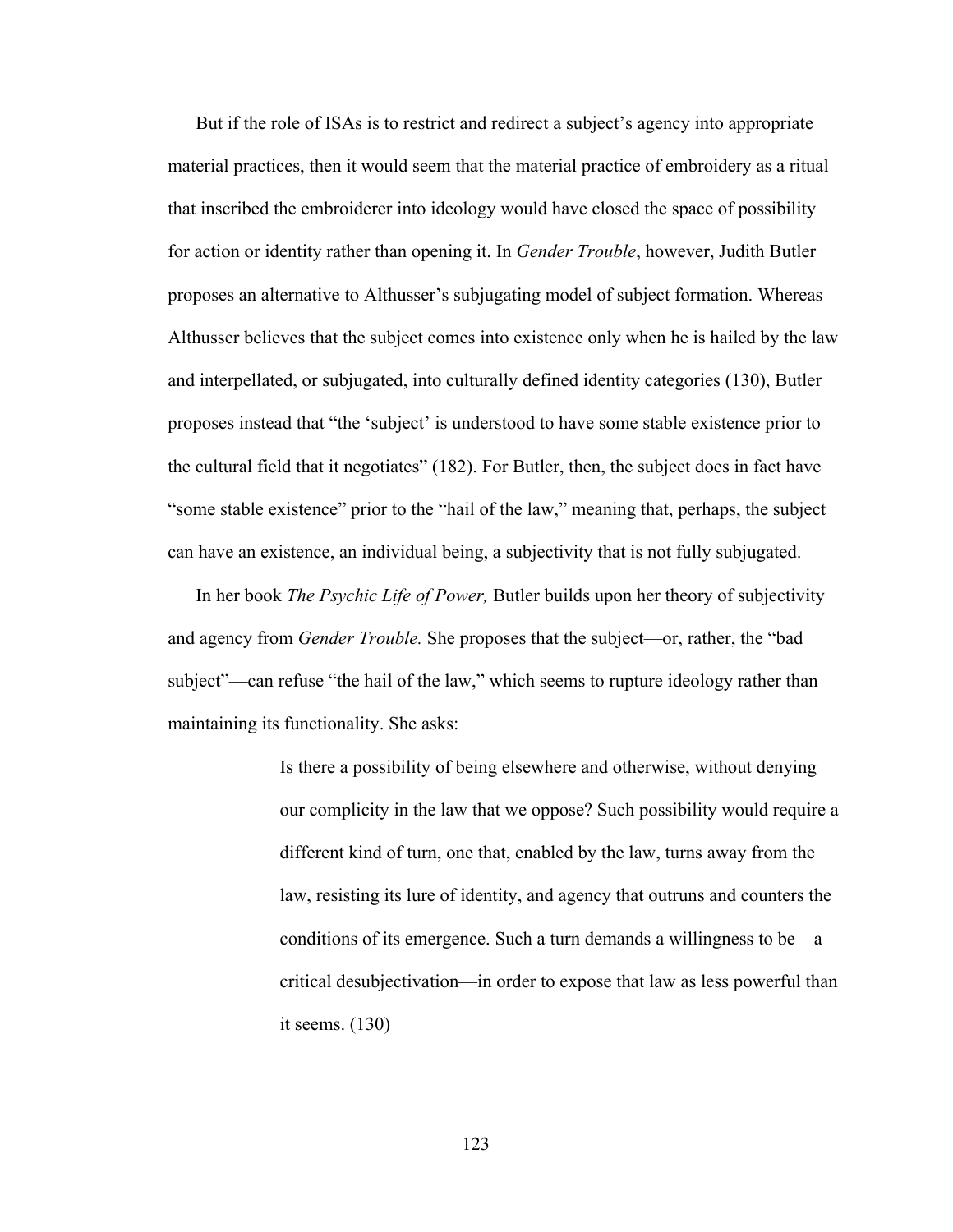What Butler calls "critical desubjectivation" here alludes to the "reflexive meditation" of the "culturally constructed" subject that she defines in *Gender Trouble* (182). Once the subject is "enabled by the law," in other words, once the subject as been "constructed" into ideological identity categories and vested with agency and being, Butler proposes the possibility that the constructed subject might be able to un-embed itself and to move into a space of possibility where being remains undefined, uncategorized, and therefore unsubjugated to the hail of the law of ideology. This space of "critical desubjectivation" exposes the "law" of the need for the subject to subjugate himself as problematic and possibly even as false.

Perhaps, women's material culture, then, provides women with the means to undergo a process of "critical desubjectivation," if not for the women in fiction, then surely for the women who read that fiction. While Hester Prynne, Louisa Ellis, and May Welland all experience moments of "critical desubjectivation" in which they visibly negotiate with the constraints of ideal femininity and the gender ideology that produces it, none of them entirely successfully resists "the lure of identity" offered by the hail of the law. Hester's subjectivity gets re-subjectivated because it is subsumed by Hawthorne's narrative voice at the end, making it clear that she has ended her rebellion and fully embodied ideal femininity. Louisa resists the "lure of identity" that would make her a wife but ultimately ends up safely subjectivated as an "uncloistered nun." May Welland becomes so embedded in ideology that she has no "capacity for reflexive mediation" by the end of the novel. Yet, these fictional representations of women and women's material culture allow the reader to gain a capacity for mediation with culture and open the possibility that women "can be elsewhere and otherwise" than enmeshed within the ideologically created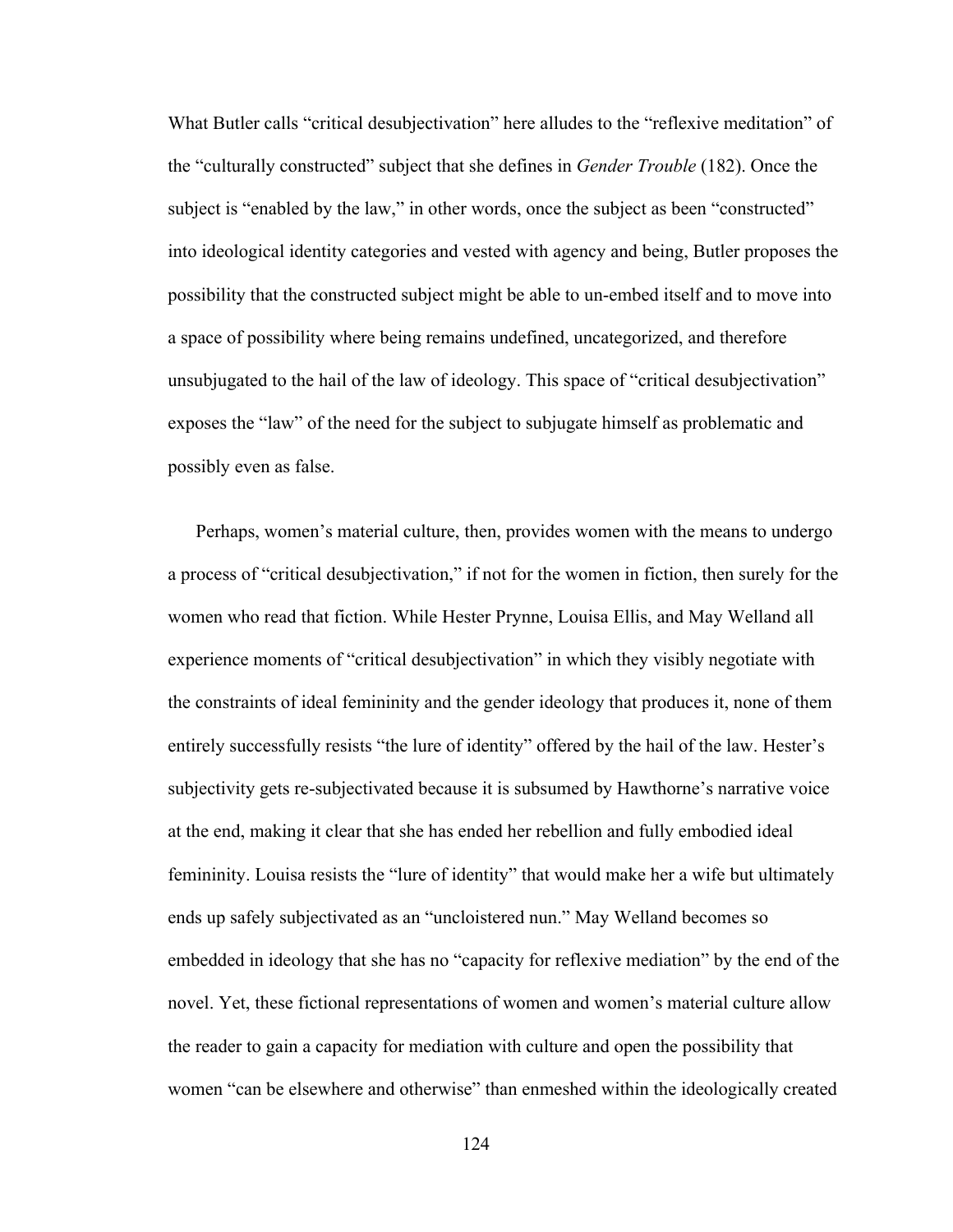identity categories for subject-hood, categories like "Feminine Ideal." Because these women enter into critical negotiations with patriarchal ideology and the identity category of the Feminine Ideal, and because their embroidery helps us to see that gender is a "culturally constructed" Ideological State Apparatus, then Actual women who encounter these fictions can recognize their own abilities to act and to be beyond or outside of what "the law" proposes. While the space of possibility for "critical desubjectivation" closes for these three fictional women, their critical negotiations with gender ideology and approved identity categories as represented by needlework opens a space for readers to see that resisting "the hail of the law" is possible and that it is indeed possible to "exist elsewhere and otherwise" than within the repressive identity category of ideal femininity.

Embroidery as represented in these three works, then, helps us see that gender is only a performance rather than some essential part of the identity of the subject. As Butler explains in *Gender Trouble,* gender is a performative, and "there is no pre-existing identity by which an act or attribute might be measured; there would be no true or false, real or distorted acts of gender, and the postulation of a true gender identity would be revealed as a regulatory fiction" (176). Embroidery is what reveals to us that gender is indeed a "performative," a fiction created by the ruling class—or gender rather—to ensure the subjection of the feminine to the masculine. Embroidery is the *supplement* that allows we the readers to look inside the category of Woman as constructed by ideology from outside that ideology so that we can embark upon "critical desubjectivation." Though the fictional women who embroider become increasingly repressed, and while embroidery becomes a symbol of that repression by Wharton's time, the moments when these women embroider reveal that it is not women who are *supplements* but femininity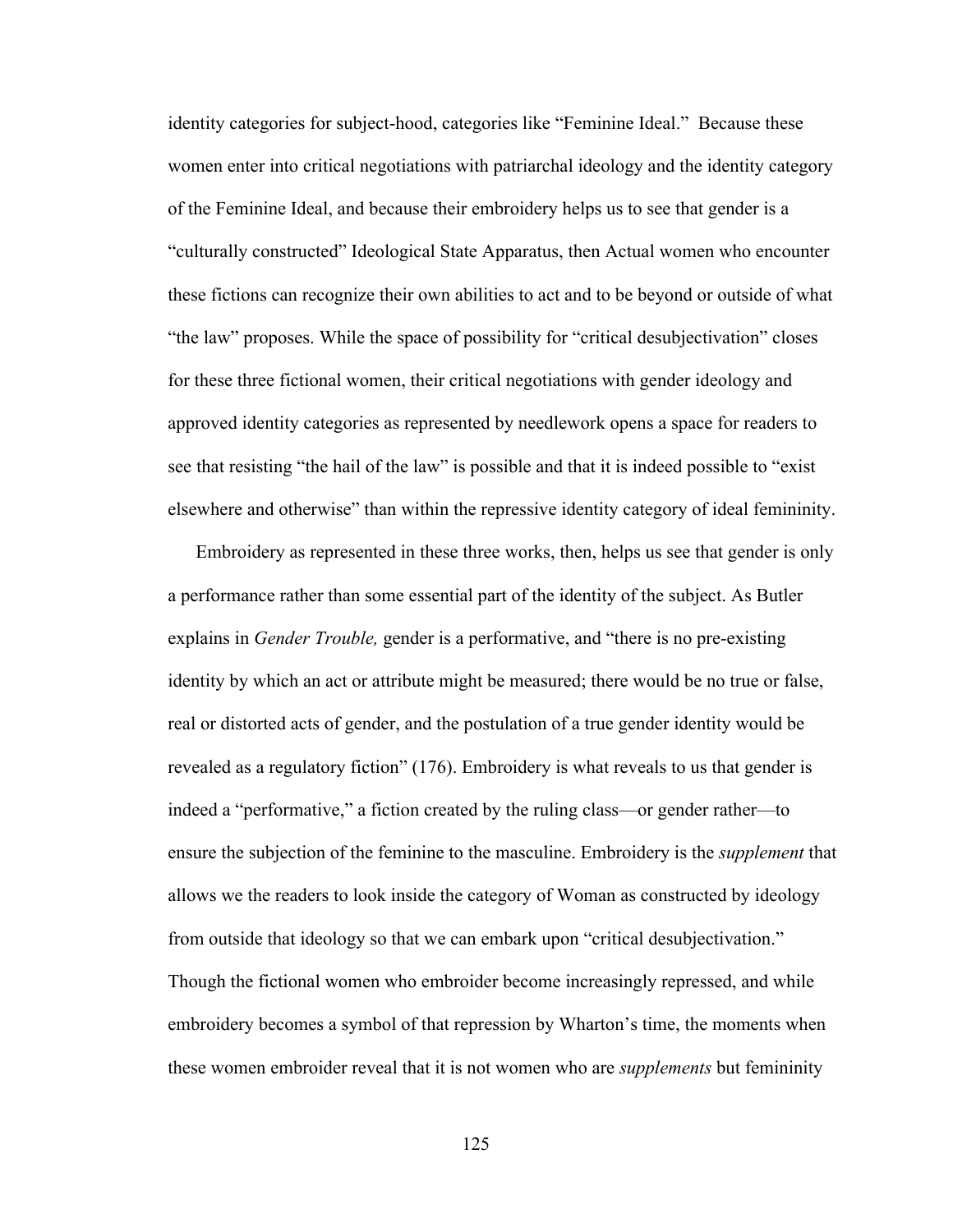itself. Embroidery helps us to recognize the misrecognition inherent within gender norms as constructed by patriarchal ideology. So, while the American woman subject as created in fiction develops regressively, the conditions of her repression and constriction get forced to the surface of the text because of embroidery, opening a space for actual women to rebel and to validate themselves as subjects.

The critique of patriarchal ideology as it has emerged and developed in the culture of the United States has come from an ideological space that values women, women's activities, and women's fiction—it has come from feminists, even before the term "feminist" existed. This critique has been an act of survival for women whose bodies and subjectivities have been so deeply embedded in the culture of patriarchy that their subjectivity has been almost denied existence. It was this silencing, this repression of women that led feminists like Adrienne Rich to argue for the practice of feminist theory and criticism. In "When We Dead Re-Awaken," Rich writes:

> Re-vision--the act of looking back, of seeing with fresh eyes, of entering an old text from a new critical direction--is for women more than a chapter in cultural history: it is an act of survival. Until we can understand the assumptions in which we are drenched we cannot know ourselves. And this drive to self-knowledge, for women, is more than a search for identity: it is a part of our refusal of the self-destructiveness of male-dominated society.  $(191)$

For Rich and other feminists, the need to "Re-vision" past works of literature "is an act of survival" because the "assumptions" in which women have been "drenched" have all been men's assumptions about women. Women have been denied "self-knowledge," they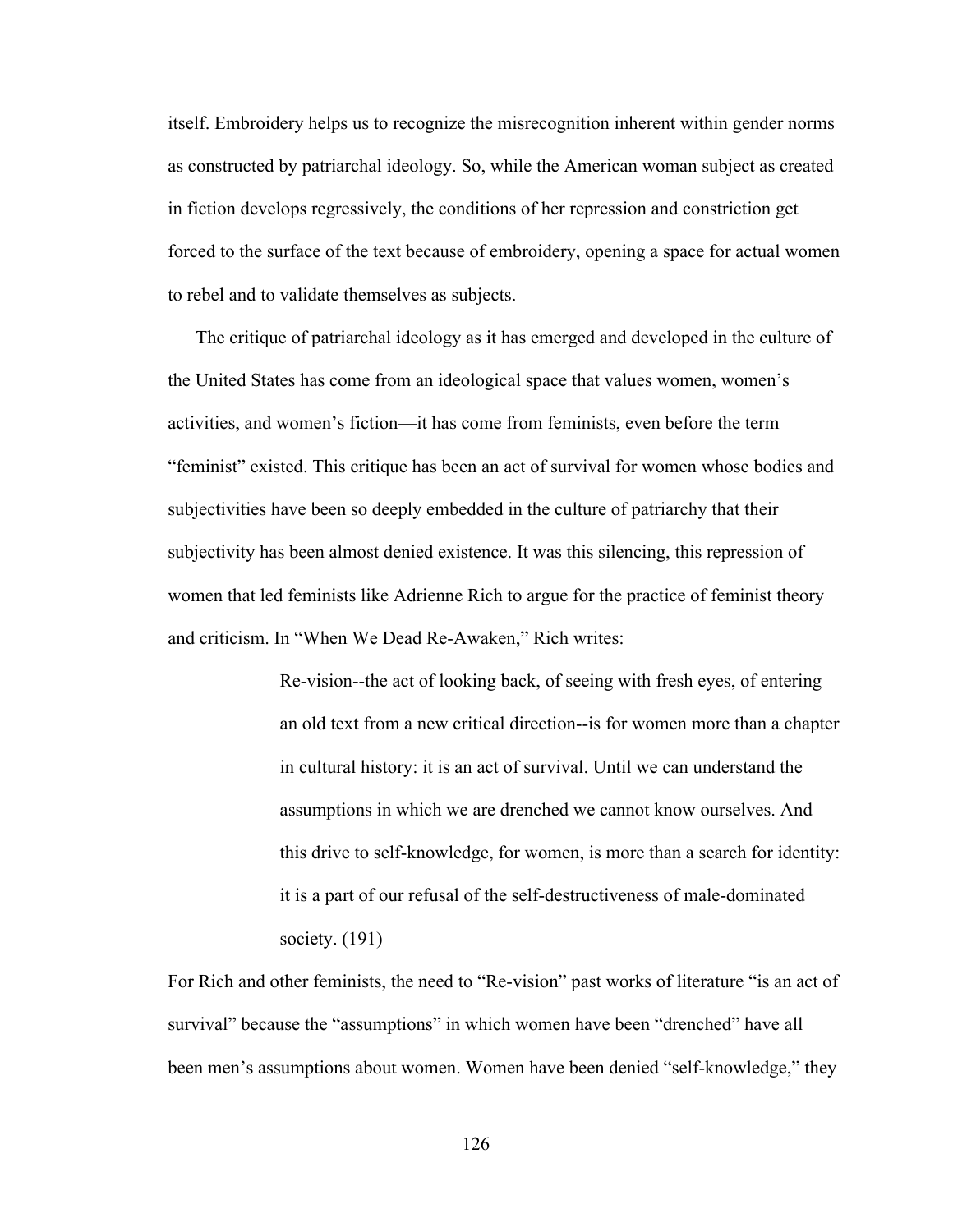have been denied the possibility for "reflexive mediation" of culture because society and literature and literary theory and criticism—has been "male-dominated."

By re-visioning a text from "a new critical direction," one informed by woman's experiences and subjectivities, we can look at how an activity like embroidery becomes both a source of pleasurable artistic creation and an inculcator of patriarchal ideology. In *The Scarlet Letter,* "A New England Nun," and *The Age of Innocence*, embroidery in part comes to symbolize the increasing restrictions upon female subjectivity and agency that patriarchal ideology imposed in nineteenth-century American culture, but only for the fictional characters. Actual women can "re-vision" these texts, opening a space to negotiate with ideology because it is revealed as flawed, false, and unnatural. What the embroidery in these texts does is show us, as Ozzie J. Mayers points out, that "the act of sewing embodies a potential for self-reflection, linking a female tradition to the American experience" (667). If sewing "embodies a potential for self-reflection," then it seems to create the possibility for "critical desubjectivation."

In this investigation, I have examined the representations of needleworking women in Hawthorne, Freeman, and Wharton in order to show that needlework creates the conditions for subjects to negotiate with the ideologies that dictate their lives. In the process, I have discovered that the American woman subject does contain rebelliousness within her core. By engaging in the material practice of embroidery, Hester Prynne, Louisa Ellis, and May Welland become signifiers of the Feminine Ideal while simultaneously revealing that Ideal as the unnatural product of an ideological system that makes women passive, ignorant, naïve, and dependent in order to justify keeping them subjugated to the ruling masculine gender. Each of them rebels as a subject by entering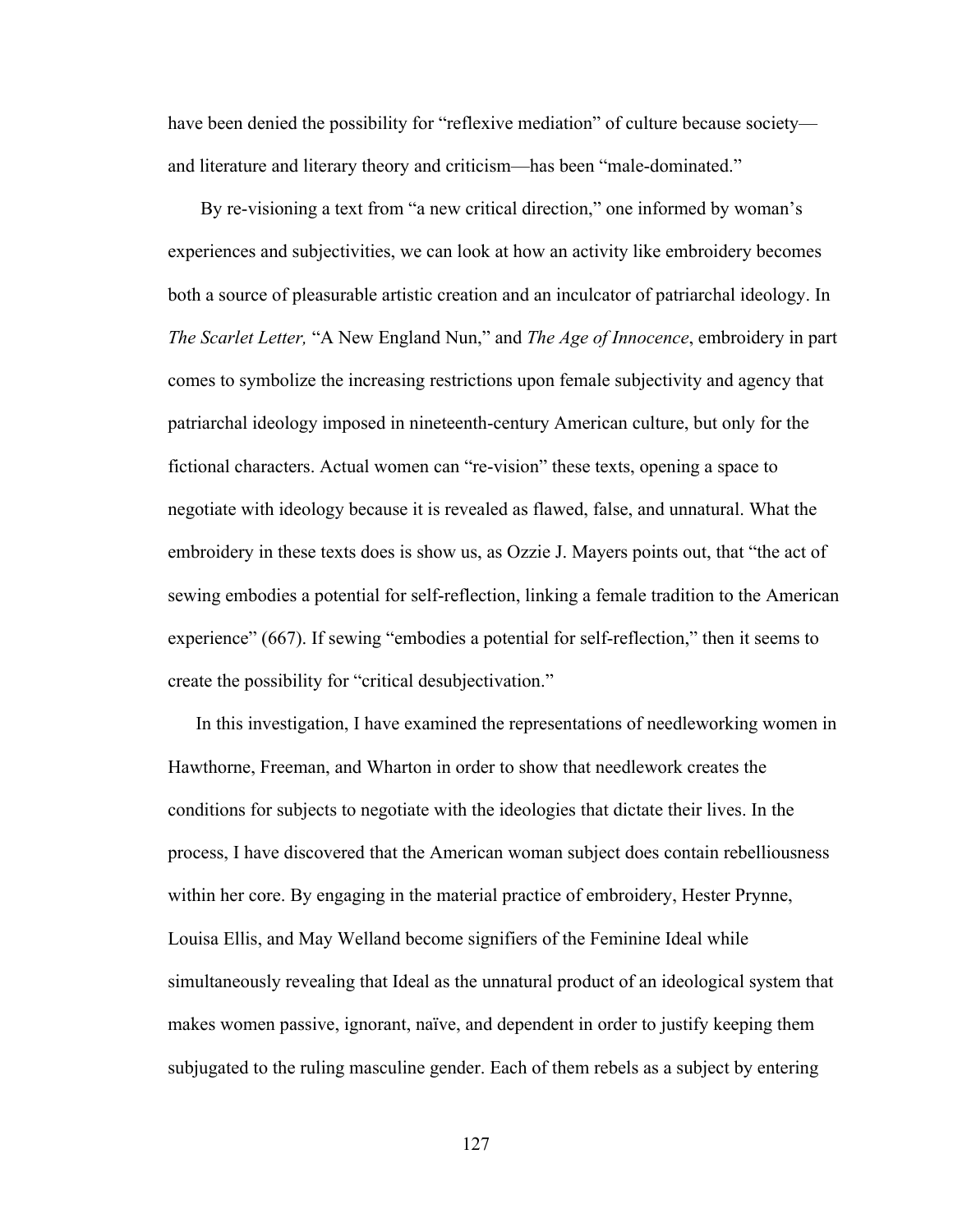into a critical negotiation with her roles within patriarchal ideology, and while these fictional women are reintegrated into ideological categories of identity, their struggles and their stitching open a space for women readers to resist the "lure of identity" offered by the "hail of the law," to be critical of ideology, and to enter into a space of possibility where "critical desubjectivation" might occur. *The Scarlet Letter*, "A New England Nun," and *The Age of Innocence* provide us with three distinct re-visions of embroidery and of female subjectivity in American culture, but there remains an entire body of fiction, in the United States and around the world, in which women who sew also grapple with ideology. From Odysseus's wife Penelope to Philomela, from Susan Glaspell's unnamed quilter in *Trifles* to Elizabeth Barrett Browning's Aurora Leigh, from Richardson's Pamela to Isak Dinesen's nuns in "The Blank Page," needlework has always been associated with women and femininity. Even outside of the Western literary tradition, needlework appears in the hands of fictional women. If sewing—and embroidery in particular—is an activity "universally associated with women," then a fuller investigation of how needlework gets represented in fiction would surely yield useful and interesting ideas and conclusions about how material practices, ideology, and women's subjectivity intersect.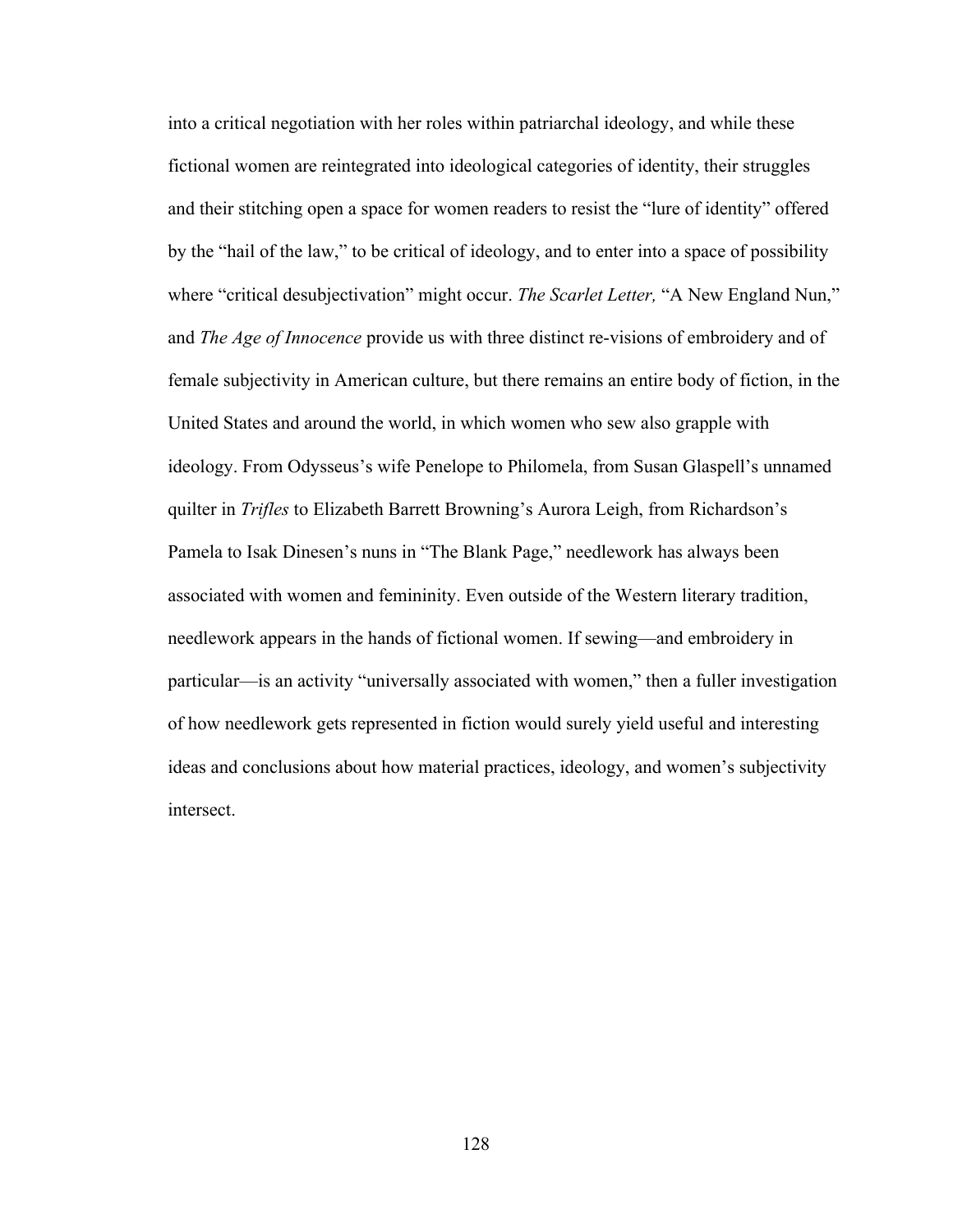### WORKS CITED

- Althusser, Louis. "Ideology and Ideological State Apparatuses (Notes Towards an Investigation)."*Mapping Ideology*. Ed. Slavoj Žižek. London & New York: Verso, 1994. 100-140.Print.
- Ammons, Elizabeth. "Cool Diana and the Blood-Red Muse: Edith Wharton on Innocence and Art." *The Age of Innocence.* By Edith Wharton.1920. Ed. Candace Waid. New York & London: W. W. Norton & Company, 2003. 433-47. Print.
- Armstrong, Nancy. *How Novels Think: The Limits of Individualism from 1719-1900.*  New York: Columbia UP, 2005. Print.
- Bauer, Dale M. "Whiteness and the Powers of Darkness in *The Age of Innocence*." *The Age of Innocence*. By Edith Wharton. 1920. Ed. Candace Waid. New York & London: W. W. Norton & Company, 2003. 474-82. Print.

Baym, Nina. *The Shape of Hawthorne's Career.* Ithaca, NY: Cornell UP, 1976. Print.

- ---. "The Significance of Plot in Hawthorne's Romances." *Ruined Eden of the Present.*  Eds. G. R. Thompson and Virgil L. Lokke. West Lafayette: Purdue UP, 1981. 402-07. Print.
- Beaudry, Mary C. *Findings: The Material Culture of Needlework and Sewing.* New Haven, CT & London: Yale UP, 2006. Print.
- Bercovitch, Sacvan. *The Office of The Scarlet Letter*. Baltimore: Johns Hopkins UP, 1991.
- Buell, Lawrence. "Hawthorne and the Problem of 'American' Fiction: The Example of the Scarlet Letter." *Hawthorne and the Real.* Ed. Millicent Bell. Columbus: Ohio State UP, 2005.70-87. Print.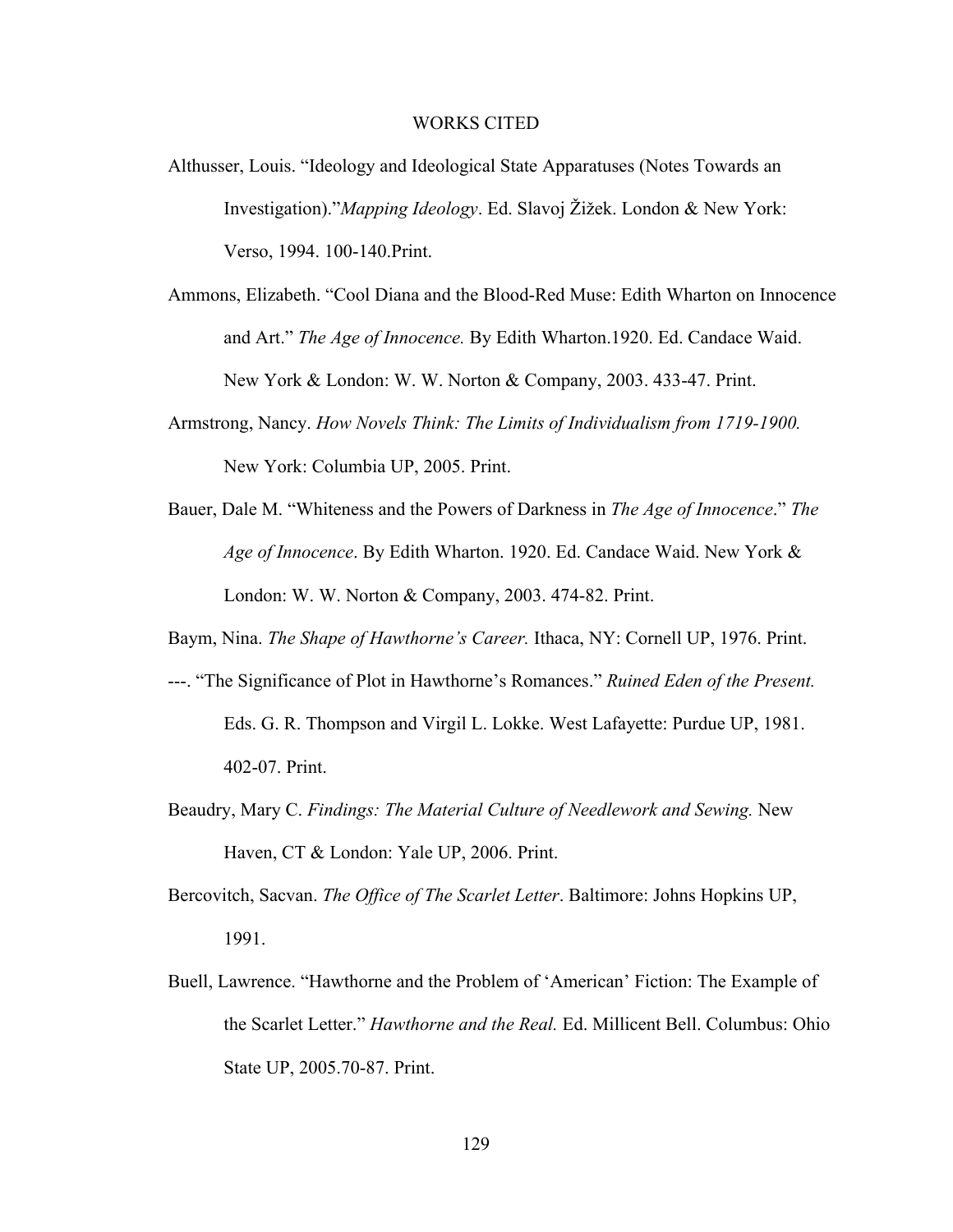- Butler, Judith. *The Psychic Life of Power: Theories in Subjection.* Stanford, CA: Stanford UP, 1997. Print.
- ---. *Gender Trouble: Feminism and the Subversion of Identity.* New York & London: Routledge, 1999. Print.
- Chambers, Dianne L*. Feminist Readings of Edith Wharton: From Silence to Speech*. New York City: Palgrave Macmillan, 2009. Print.
- Couch, Ben. "The No-Man's-Land of 'A New England Nun'." *Studies in Short Fiction.*  35.2 (1998): 187-98. *Academic Search Premier.* Web. 27 Nov. 2006.
- Davis, Linette. "Vulgarity and Red Blood in 'The Age of Innocence'." *The Journal of the Midwest Modern Language Association*. 20.2 (1987):1-8. *JSTOR*. Web. 3 Apr. 2011.
- De Beauvior, Simone. "From *The Second Sex, Part III: Myths.*" Trans. H. M. Parshley. *Feminist Literary Criticism and Theory: A Norton Reader.* Ed. Sandra M. Gilbert and Susan Gubar. New York & London: 2007. 299-323. Print. Excerpt from *The Second Sex*. New York City: Alfred A. Knopf, 1953.
- Derrida, Jacques. *Of Grammatology*. Trans. Gayatri Chakravorty Spivak. Corrected Edition. Baltimore & London: The Johns Hopkins UP, 1997. Print.
- Elbert, Monika M. "The Displacement of Desire: Consumerism and Fetishism in Mary Wilkins Freeman's Fiction." *Legacy: A Journal of American Women Writers.*  19.2 (2002): 192-215. *Project Muse*. Web. 27 Nov. 2006.
- Flores, Ralph. "Underground Allegory: The Deadly Living Letter in Hawthorne's *The Scarlet Letter.*" *Criticism.* 29 (1987): 338-45. Print.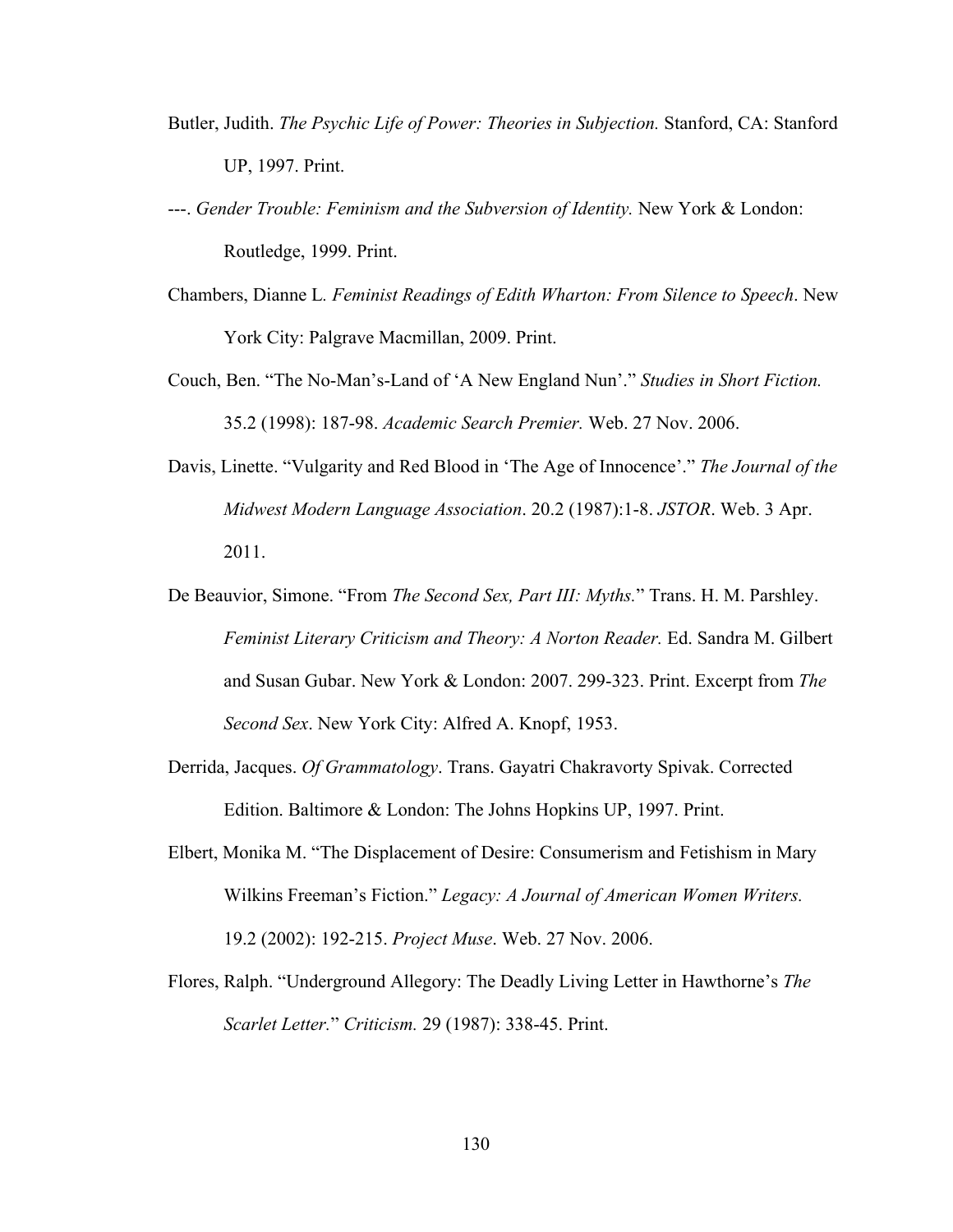- Foster, Edward. *Mary E. Wilkins Freeman.* New York: Hendricks House, Inc., 1956. Print.
- Freeman, Mary E. Wilkins. "A New England Nun." *A New England Nun and Other Stories.* New York: Harper & Brothers, 1891. Print.
- ---. "To Mary Louise Booth." 21 April 1885. Letter Six of *The Infant Sphinx: Collected Letters of Mary E. Wilkins Freeman.* Ed. Brent L. Kendrick. Metuchen, NJ & London: The Scarecrow Press, Inc., 1985. 62-63. Print.
- ---. "To Kate Upson Clark." December 1889. Letter 51 of *The Infant Sphinx: Collected Letters of Mary E. Wilkins Freeman.* Ed. Brent L. Kendrick. Metuchen, NJ & London: The Scarecrow Press, Inc., 1985. 100. Print.
- Glasser, Leah Blatt. *In A Closet Hidden: the Life and Work of Mary E. Wilkins Freeman.*  Amherst, MA: University of Massachusetts Press, 1996. Print.
- Goodman, Susan. *Edith Wharton's Women: Friends and Rivals*. Hanover and London: UP of New England. 1990. Print.
- Gilbert, Sandra M. and Gubar, Susan. "The Female Swerve." *Falling Into Theory: Conflicting Views on Reading Literature.* Ed. David H. Richter. Boston & New York: Bedford/St. Martin's, 2000. 289-95. Print.
- Gilman, Charlotte Perkins. "The Yellow Wallpaper." (1892). *The Charlotte Perkins Gilman Reader.* Ed. Ann J. Lane. Charlottesville & London: UP of Virginia, 3-19. Print.
- Gubar, Susan. "'The Blank Page' and the Issues of Female Creativity." *Critical Inquiry.*  8.2 (1981): 243-63. *MLA International Bibliography*. Web. 21 Feb. 2011.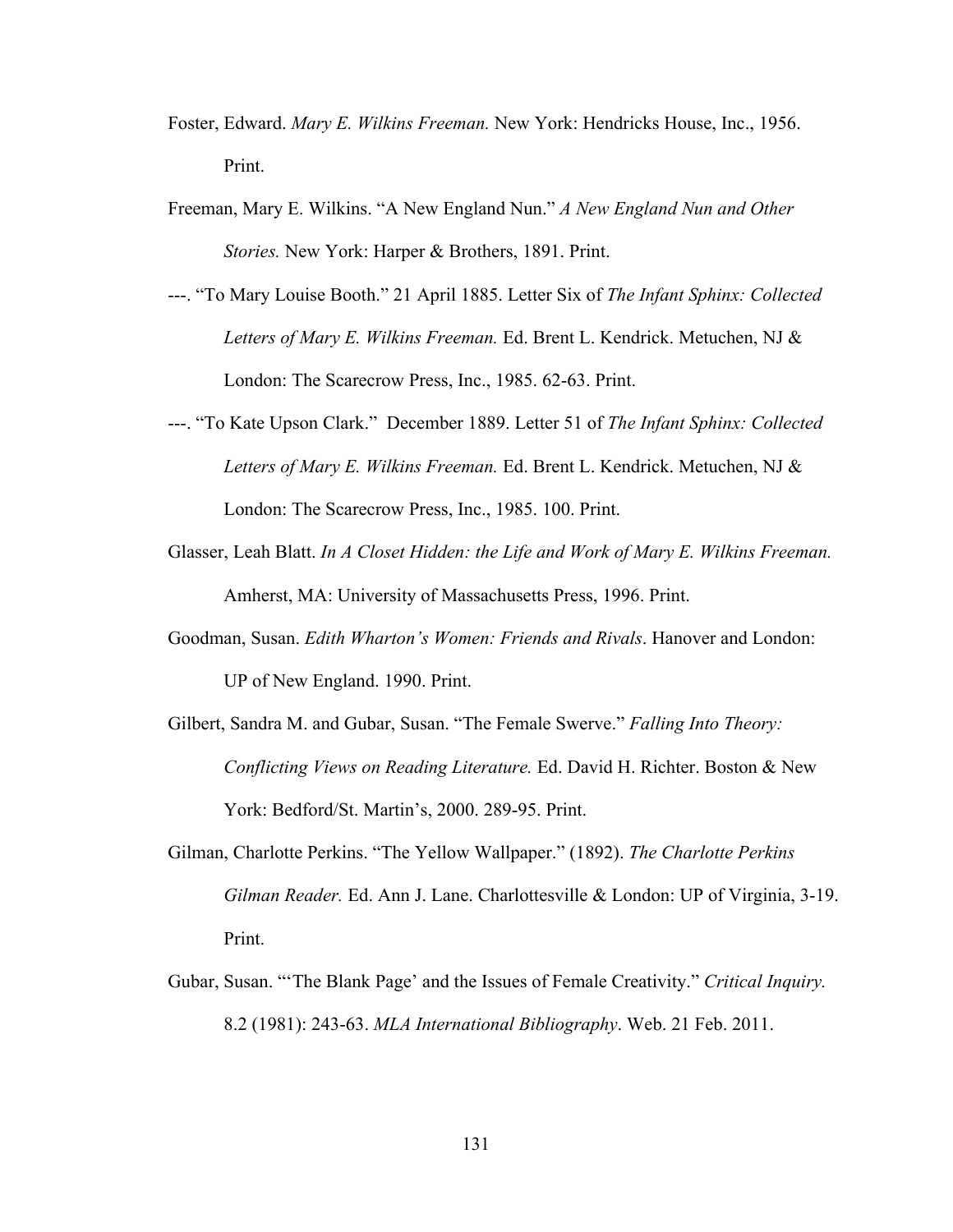- Hawthorne, Nathaniel. "Mrs. Hutchinson." *The Scarlet Letter and Other Writings.* Ed. Leland S. Person. New York & London: W. W. Norton & Company, 2005. Rpt. of "Mrs. Hutchinson." *Salem Gazette*. (Dec. 7 1830). 167-72. Print.
- ---. *The Scarlet Letter*. Ed. William Charvat, Roy Harvey Pearce, Claude M. Simpson, Fredson Bowers, and Matthew J. Bruccoli. The Centenary Edition of the Works of Nathaniel Hawthorne. Vol. 1. Columbus, OH: Ohio State UP, 1962. Print.
- ---. "To William D. Ticknor." 7 Jan. 1855. *Letters of Hawthorne to William D. Ticknor, 1851-1864.* Vo. 1. Newark, NJ: Carteret Book Club, 1968. 252-54. Print.
- Hirsch, David H. "Subdued Meaning in 'A New England Nun'." (1965). *Critical Essays on Mary Wilkins Freeman.* Ed. Shirley Marchalonis. Boston: G. K. Hall & Co., 1991. 106-17. Print.
- Kalfopoulou, Adrianne. *A Discussion of the Ideology of the American Dream in the Culture's Female Discourses: The Untidy House.* Lewiston, NY: Edwin Mellen Press, 2000. Print.
- Lacan, Jacques. *Écrits: A Selection*. Trans. Bruce Fink. New York: W. W. Norton & Company, 2002. Print.
- Lee, Hermione. *Edith Wharton*. New York City: Alfred A. Knopf, a Division of Random House, 2007. Print.
- MacMaster, Anne. "Wharton, Race, and The Age of Innocence: Three Historical Contexts." *The Age of Innocence.* By Edith Wharton.1920. Ed. Candace Waid. New York & London: W. W. Norton & Company. 461-74. Print.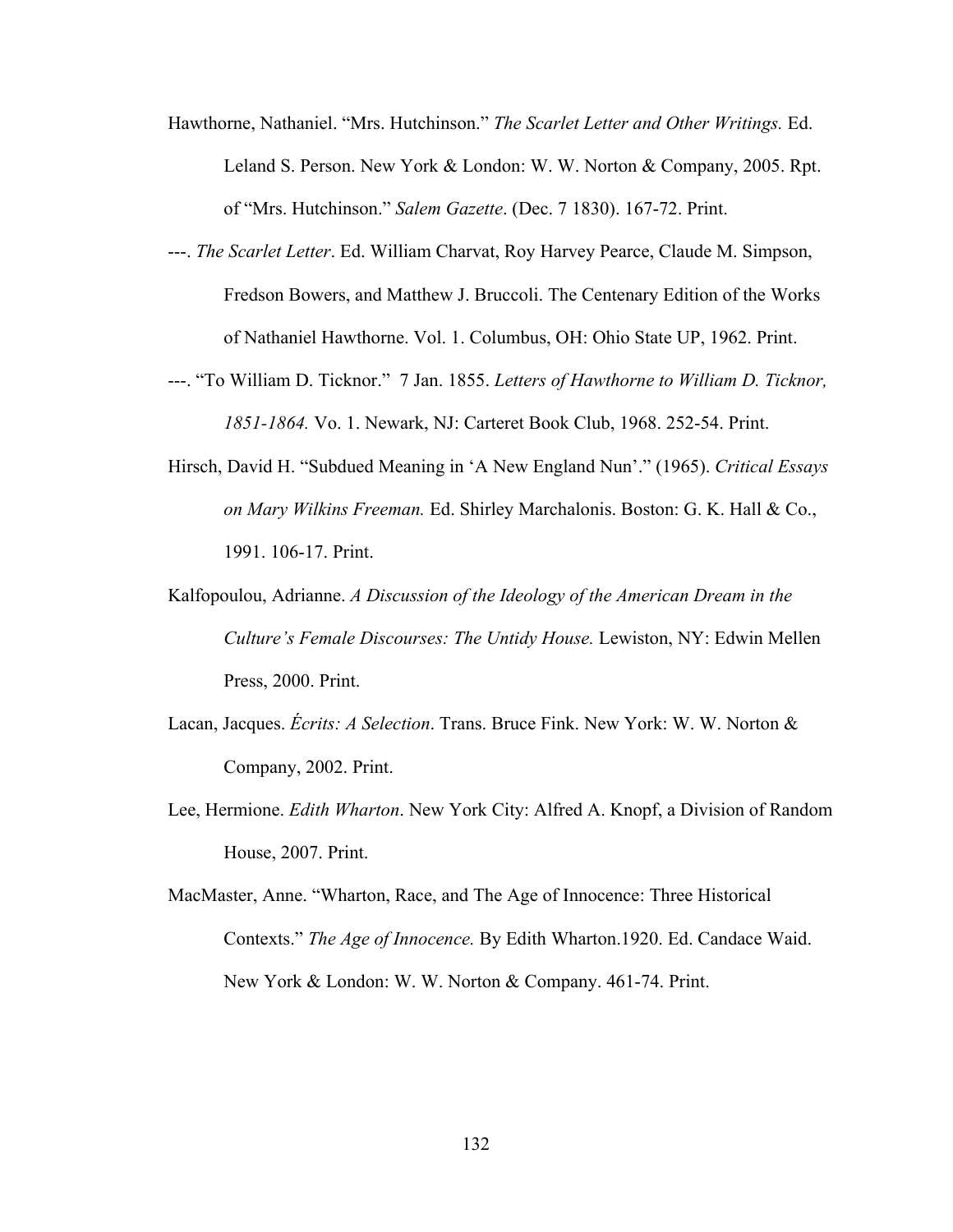- Mayers, Ozzie J. "The Power of the Pin: Sewing as an Act of Rootedness in American Literature." *College English.* 50.6 (Oct., 1988): 664-80. *JSTOR*. Web. 27 Nov. 2006.
- McDowell, Margaret B. *Edith Wharton*. Boston: Twayne, 1977. Print.
- Parker, Roszika. *The Subversive Stitch: Embroidery and the Making of the Feminine.*  New York: Routledge, 1989. Print.
- Pryse, Marjorie. "An Uncloistered 'New England Nun'." *Critical Essays on Mary Wilkins Freeman.* Ed. Shirley Marchalonis. Boston: G. K. Hall & Co., 1991. 139- 45. Print.
- Rich, Adrienne. "Compulsory Heterosexuality and Lesbian Existence." *The Norton Anthology of Theory and Criticism.* Ed. Vincent B. Leitch. New York & London: Norton, 2001. 1762-80. Print.
- ---. "When We Dead Re-Awaken: Writing as Revision." *On Lies, Secrets, and Silence: Selected Prose, 1966-1978.* New York & London: W. W. Norton & Company, 1979. 189-97. Print.
- Schafer, Carol. "Staging a New Literary History: Suzan-Lori Park's *Venus*, *In the Blood*, and *Fucking A*." *Comparative Drama.* 42.2 (2008): 181-203. *Project Muse.* Web. 24 Jan. 2011.
- Toth, Susan Allen. "Defiant Light: A Positive View of Mary Wilkins Freeman." *Critical Essays on Mary Wilkins Freeman.* Ed. Shirley Marchalonis. Boston: G. K. Hall & Co., 1991. 123-31. Print.
- Ulrich, Laurel Thatcher. *Good Wives: Image and Reality in the Lives of Women in Northern New England, 1650-1750.* New York: Oxford UP, 1980. Print.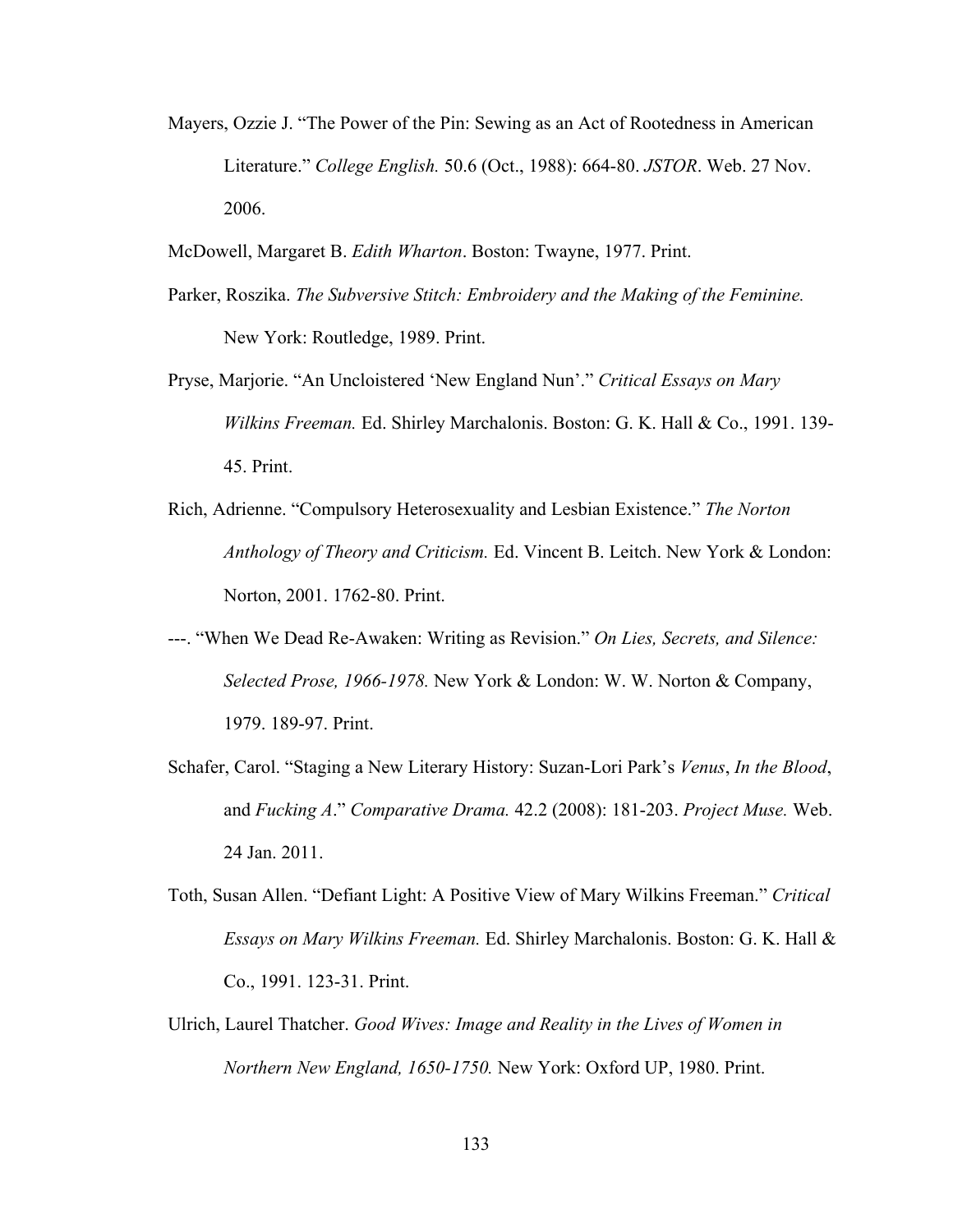- Vowel, Sarah. *The Partly Cloudy Patriot.* New York City: Simon & Schuster, 2002. Print.
- Wershoven, Carol. *The Female Intruder in the Novels of Edith Wharton*. Rutherford: Fairleigh Dickinson UP, 1092. Print.
- Westbrook, Perry D. *Mary Wilkins Freeman, Revised Edition.* Boston: Twayne Publishers, 1988. Print.
- Wharton, Edith. *The Age of Innocence.*1920.Ed. Candace Waid. New York and London: W. W. Norton & Company, 2003. Print.
- Wolff, Cynthia Griffin. "The Age of Innocence as a Bildungsroman." *The Age of Innocence.* By Edith Wharton.1920. Ed. Candace Waid. New York & London: W. W. Norton & Company, 2003. 421-33. Print.
- Woolf, Virginia. *A Room of One's Own.* (1929). Orlando, FL: Harcourt Brace & Company, 1981. Print.
- Žižek, Slavoj."How Did Marx Invent the Symptom?" *Mapping Ideology.* London & New York: Verso, 1994. 1-33. Print.
- ---. Introduction: The Spectre of Ideology. *Mapping Ideology.* London & New York: Verso, 1994. 296-331. Print.